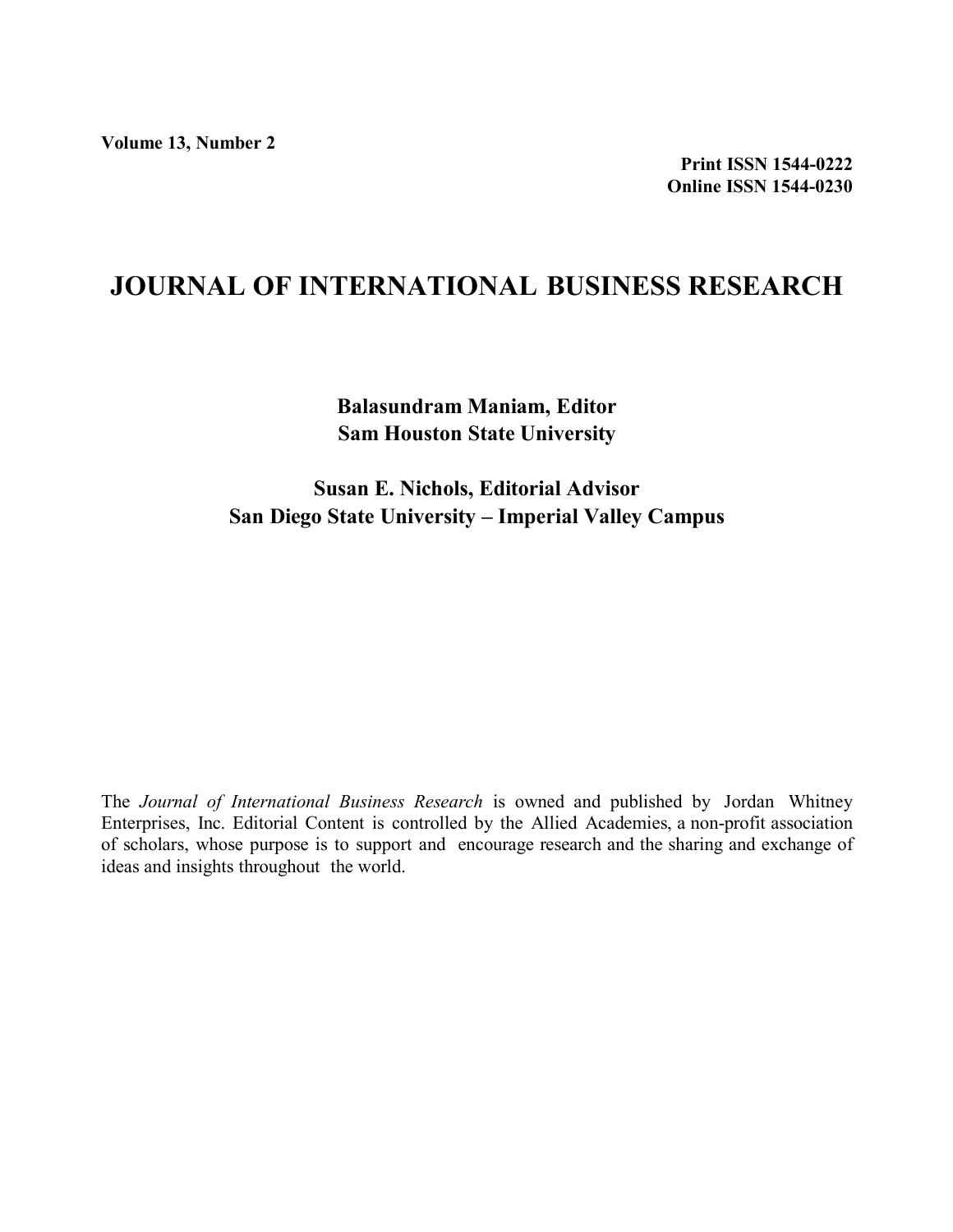Authors execute a publication permission agreement and assume all liabilities. Neither Jordan Whitney Enterprises, Inc. nor Allied Academies is responsible for the content of the individual manuscripts. Any omissions or errors are the sole responsibility of the authors. The Editorial Board is responsible for the selection of manuscripts for publication from among those submitted for consideration. The Publishers accept final manuscripts in digital form and make adjustments solely for the purposes of pagination and organization.

The *Journal of International Business Research* is owned and published by Jordan Whitney Enterprises, Inc., PO Box 1032, Weaverville, NC 28787, USA. Those interested in communicating with the *Journal,* should contact the Executive Director of the Allied Academies at info@.alliedacademies.org.

Copyright 2014 by Jordan Whitney Enterprises, Inc., Weaverville, NC, USA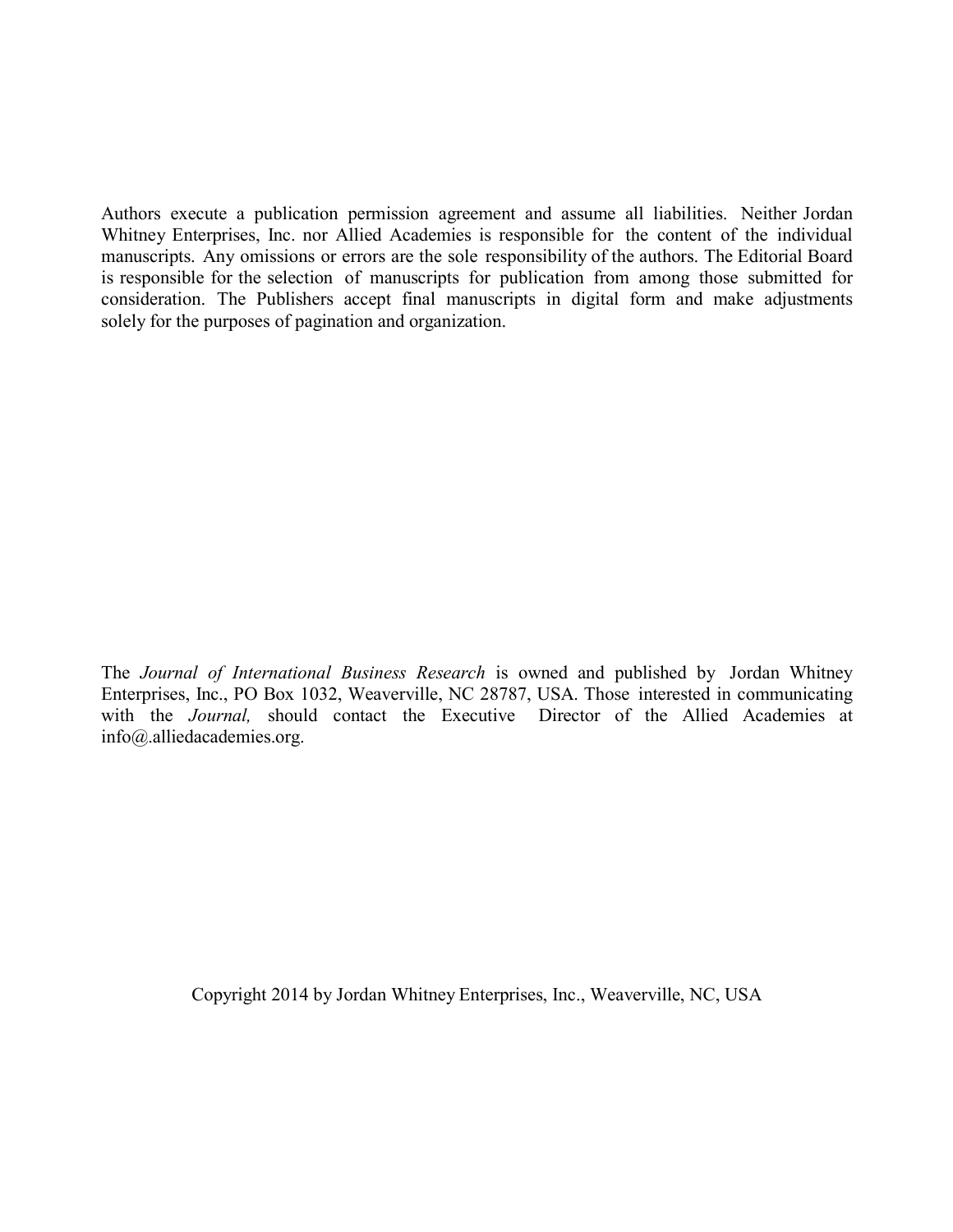### **EDITORIAL REVIEW BOARD**

Olga Amaral San Diego State University, Imperial Valley Campus Kavous Ardalan Marist College M. Douglas Berg Sam Houston State University Donald Brown Sam Houston State University Amitava Chatterjee Texas Southern University Partha Gangopadhyay University of Western Sydney, Australia Stephen E. Lunce Texas A&M International University Mohan Rao University of Texas - Pan Am Francisco F R Ramos Coimbra Business School, Portugal John Seydel Arkansas State University Kishor Sharma Charles Sturt University, Australia Stephanie A. M. Smith Otterbein College Prakash Vel University of Wollongong in Dubai

M. Meral Anitsal Tennessee Tech University Leroy Ashorn Sam Houston State University Tantatape Brahmasrene Purdue University North Central James Cartner University of Phoenix Eddy Chong Siong Choy Multimedia University, Malaysia Hadley Leavell Sam Houston State University Amat Taap Manshor Multimedia University, Malaysia Khondaker Mizanur Rahman CQ University Australia Anthony Rodriguez Texas A&M International University Vivek Shah Southwest Texas State University Henry C. Smith, III Otterbein College Victor Sohmen Umeå University, Sweden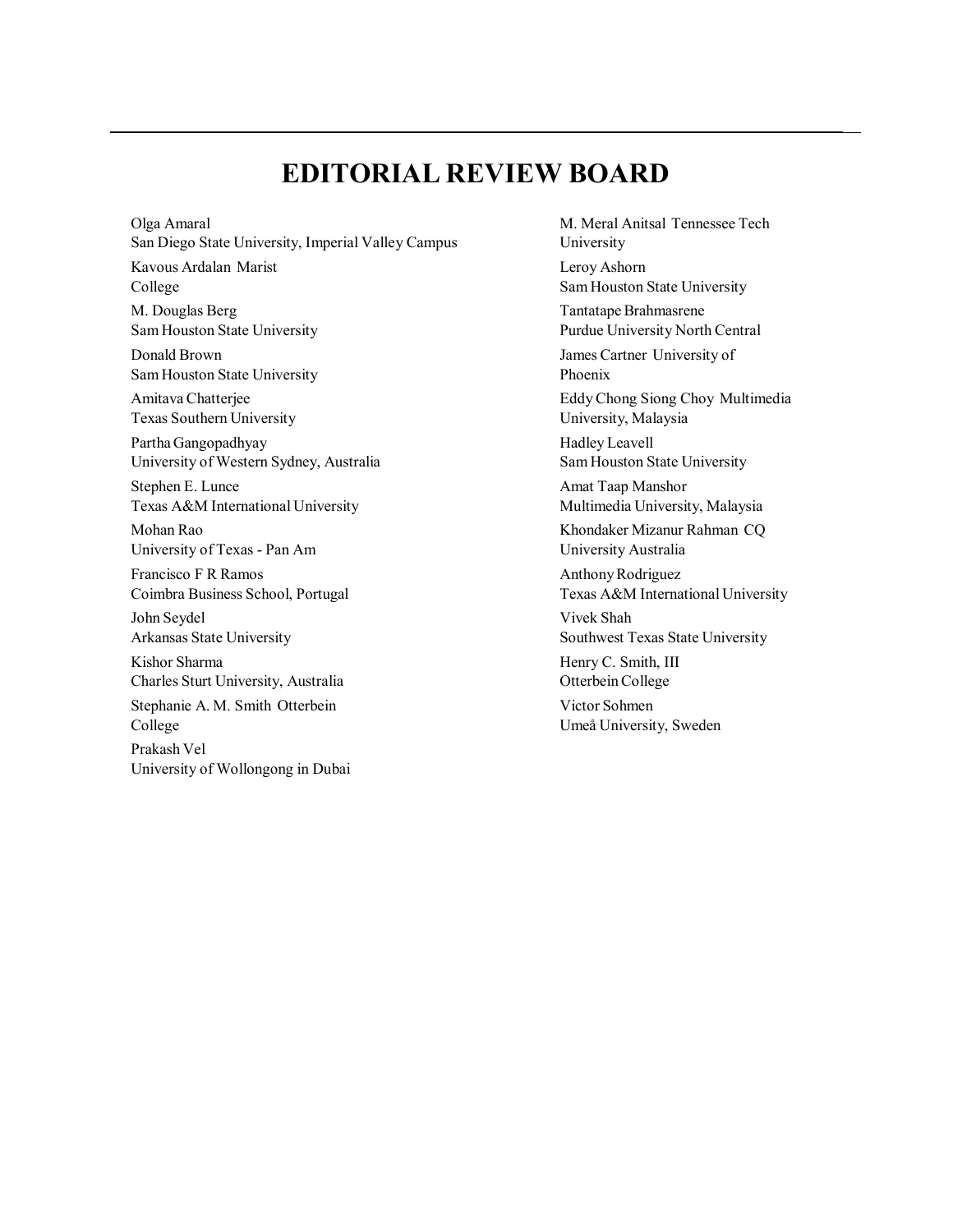# **7ABLE OF CONTENTS**

| MPACT OF GENDER AND POLITICAL IDEOLOGY ON CHINESE AND                                                             |  |
|-------------------------------------------------------------------------------------------------------------------|--|
| U.S. COLLEGE STUDENT'S RESPONSES TO CLIMATE CHANGE                                                                |  |
|                                                                                                                   |  |
| Carrol R. Haggard, Fort Hays State University                                                                     |  |
| Qingjiang (Q. J.) Yao, Lamar University                                                                           |  |
| Luyan Cai, Guangdong Teachers' College of Foreign Language and Arts                                               |  |
| IFRS COMPLIANCE AND AUDIT QUALITY IN DEVELOPING COUNTRIES:                                                        |  |
|                                                                                                                   |  |
| Ahmed Ebrahim, Fairfield University                                                                               |  |
| EXPLORING THE BENEFITS OF MNC INVESTMENT IN FOREIGN                                                               |  |
|                                                                                                                   |  |
| Charles Harrison, University of Pennsylvania                                                                      |  |
| Raed Elaydi, Roosevelt University                                                                                 |  |
| <b>EXPLORING SOCCER FANS' CONSUMER MOTIVES IN FOUR EASTERN</b>                                                    |  |
|                                                                                                                   |  |
| G. Martin Izzo, King Abdul-Aziz University - Jeddah, Saudi Arabia<br>Wendy J. Walker, University of North Georgia |  |
| Corneliu Munteanu, Alexandru Ioan Cuza University - Iasi, Romania                                                 |  |
| Przemysław Piotrowski, Jagiellonian University - Kraków, Poland                                                   |  |
| Agnes Neulinger, Corvinus University - Budapest Hungary                                                           |  |
| Iulian Dumitru, Alexandru Ioan Cuza University - Iasi, Romania                                                    |  |
| LOVE THEM OR HATE THEM: CONTRASTING EMOTIONS IN                                                                   |  |
|                                                                                                                   |  |
| Charles W. Richardson, Jr., Clark Atlanta University                                                              |  |
| Kendra Harris, Harris Consulting Group                                                                            |  |
| STOCK PRICES AND INFLATION: EVIDENCE FROM JORDAN,                                                                 |  |
|                                                                                                                   |  |
| Adel A. Al-Sharkas, Central Bank of Jordan                                                                        |  |
| Marwan Al-Zoubi, Institute of Banking Studies                                                                     |  |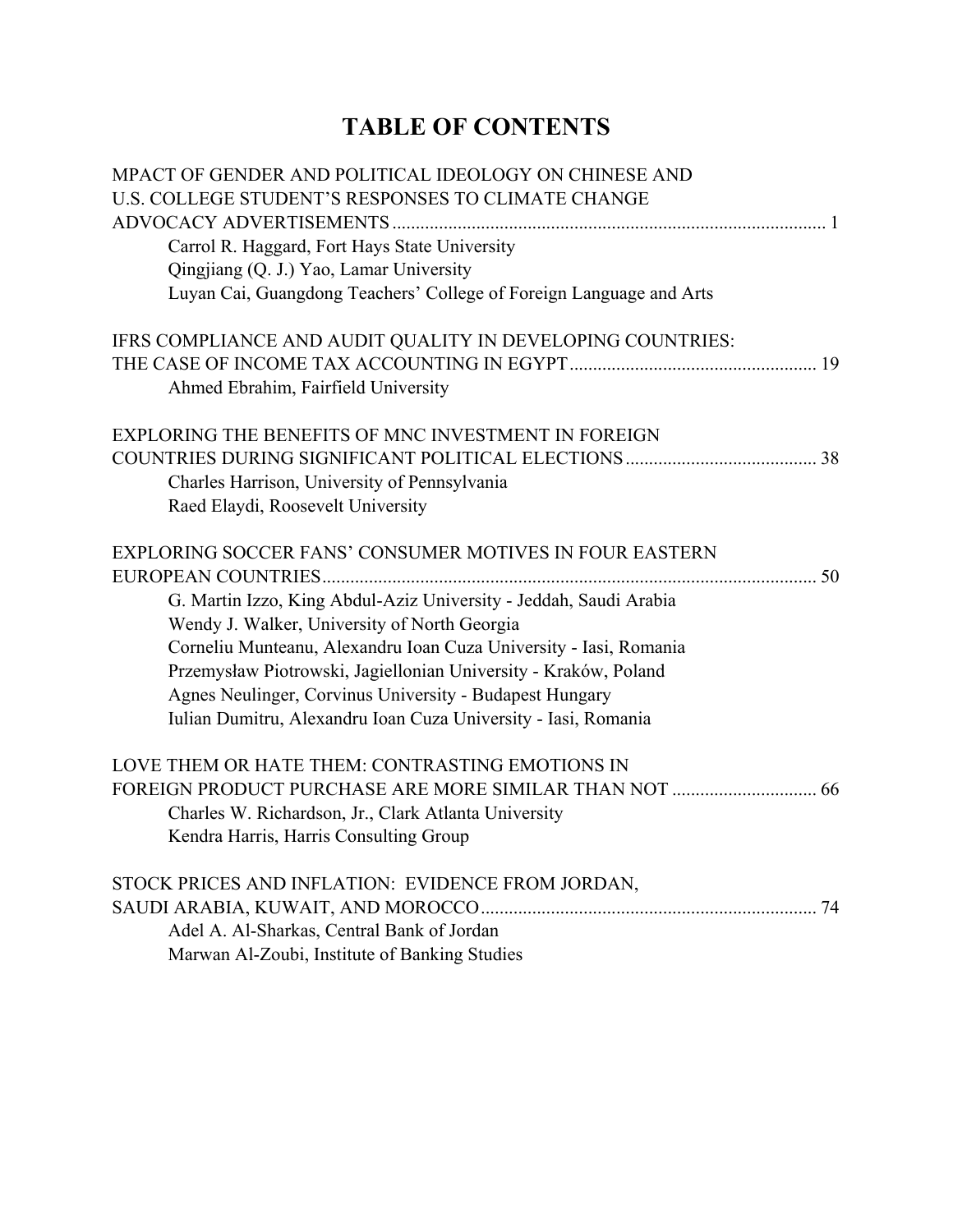## **LETTER FROM THE EDITORS**

We are extremely pleased to present the *Journal of International Business Research*, an official journal of the Academy of International Business Research. The AIBR is an affiliate of the Allied Academies, Inc., a non profit association of scholars whose purpose is to encourage and support the advancement and exchange of knowledge, understanding and teaching throughout the world. The *JIBR* is a principal vehicle for achieving the objectives of the organization. The editorial mission of this journal is to advance the knowledge and understanding of international business throughout the world. To that end, the journal publishes high quality, theoretical and empirical manuscripts which advance the discipline.

The manuscripts contained in this volume have been double blind refereed. The acceptance rate for manuscripts in this issue, 25%, conforms to our editorial policies.

Our editorial policy is to foster a supportive, mentoring effort on the part of the referees which will result in encouraging and supporting writers. We welcome different viewpoints because in differences we find learning; in differences we develop understanding; in differences we gain knowledge and in differences we develop the discipline into a more comprehensive, less esoteric, and dynamic metier.

The Editorial Policy, background and history of the organization and of the Allied Academies, and calls for conferences are published on the Allied Academies website. Please visit our site and know that we welcome hearing from you at any time.

> Balasundram Maniam, Editor Sam Houston State University Susan E. Nichols, Editorial Advisor San Diego State University – Imperial Valley Campus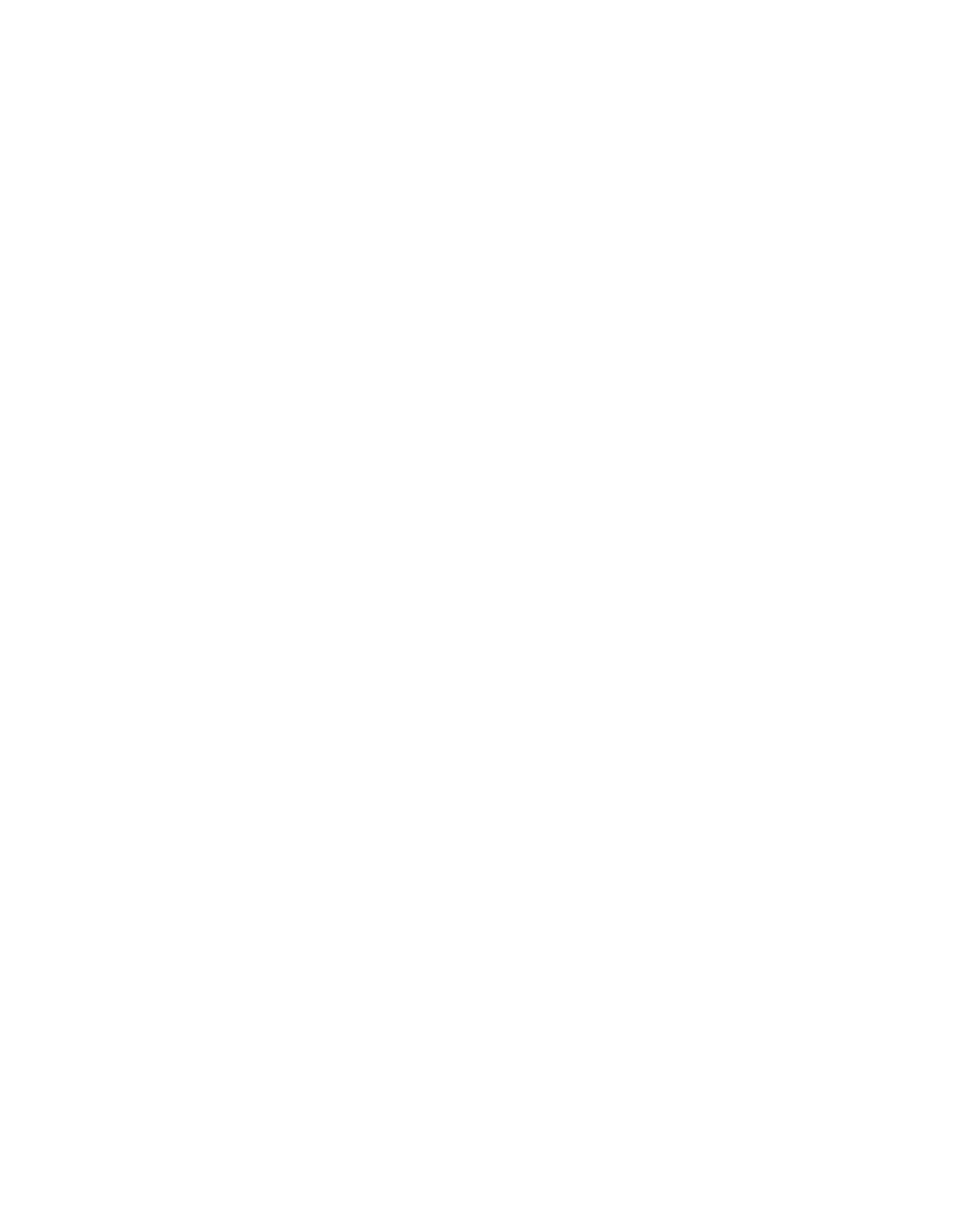# **IMPACT OF GENDER AND POLITICAL IDEOLOGY ON CHINESE AND U.S. COLLEGE STUDENT'S RESPONSES TO CLIMATE CHANGE ADVOCACY ADVERTISEMENTS**

### **Carrol R. Haggard, Fort Hays State University Qingjiang (Q. J.) Yao, Lamar University Luyan Cai, Guangdong Teachers' College of Foreign Language and Arts**

#### **ABSTRACT**

*As the name correctly implies, global warming is a significant issue affecting the entire world. The world's scientific community has largely reached a consensus that (1) global warming is occurring and (2) that human behavior is largely responsible. The most recent evidence is seen in an August 20, 2013, New York Times report of a leaked draft of an upcoming UN Report on climate change (Gillis, 2013). That report, prepared by an international panel of scientists unequivocally indicates that human activity caused more than half of observed increase in the average of global surface temperature in the last half of the 20<sup>th</sup> century.* 

*While the international scientific community is largely united on the presence and causes of climate change, the political debate is far from resolved. Some political leaders deny the existence of global warming and any human culpability, claiming that we are just in a "weather cycle." With political leaders questioning both the existence and cause of climate change, it is not surprising that there are differing positions by the public on the issue as well.* 

*Although scholars have examined a number of individual factors related to U. S. environmental attitudes, perhaps the two most reliable indicators are gender and political ideology. Since the U.S and China are the world's two largest economies, arguably, they are the two largest contributors to the problem. Therefore, the purpose of this study was to examine the impact of gender and political ideology on U.S and Chinese college student's responses to advertisements which advocate actions to reduce climate change.*

*The study employed a total sample of 318 college students, 162 from China and 156 from the U.S. The purpose of this study was to examine the differences in Chinese and U.S. college student responses to ads which advocated action on climate change based on their gender and political ideology. The results indicate that in the U.S, liberals are both more likely to agree with the existence of climate change and indicate a personal intention to do something about it than are conservatives. However, in contrast to previous research, in the U.S. this study failed to find a sex difference in environmental attitudes. In China, the results indicate that males are more likely to agree with the existence of climate change and indicate a personal intention to do something about it than are females. Ideological differences along the liberal-conservative* 

 $\mathbf{1}$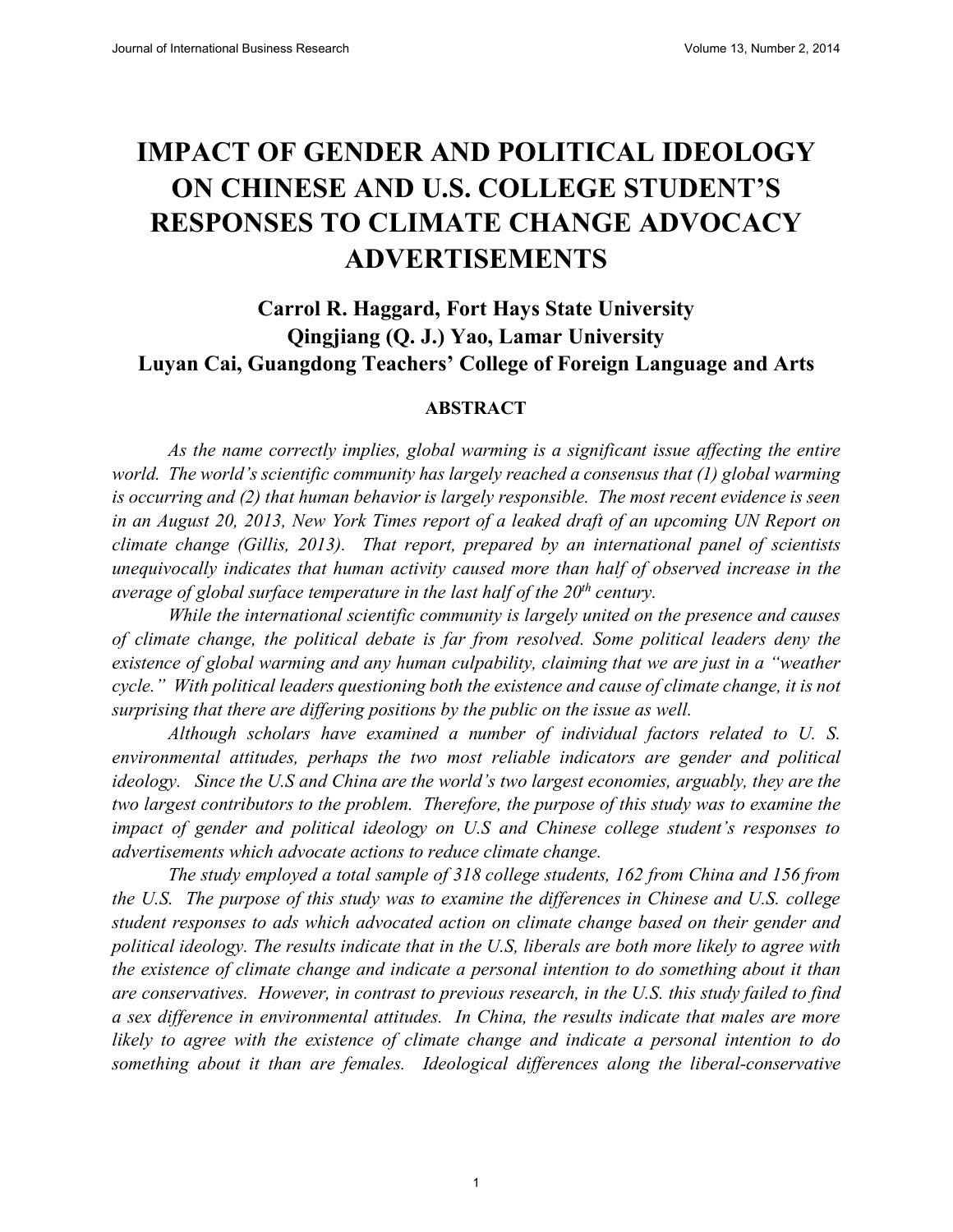*dimension were not evident in the Chinese sample. These findings have important potential implications in the area of "green" marketing and "green" advertising.* 

#### **INTRODUCTION**

As the name correctly implies, global warming, or now the more commonly used term, climate change, is a significant issue affecting the entire world. The world's scientific community has largely reached a consensus that (1) global warming is occurring and (2) that human behavior is largely responsible. The most recent evidence is seen in an August 20, 2013, *New York Times* report of a leaked draft of an upcoming UN Report on climate change (Gillis, 2013). The report, prepared by the Intergovernmental Panel on Climate Change, an international panel of scientists who along with Al Gore won the Nobel Peace Prize in 2007, unequivocally indicates that human activity caused more than half of observed increase in the average of global surface temperature in the last half of the  $20<sup>th</sup>$  century.

While the international scientific community is largely united on the presence and causes of climate change, in the United States, the political debate is far from resolved. Some political leaders deny the existence of global warming and any human culpability, offering the contrarian argument that we are just in a "weather cycle." With political leaders questioning both the existence and cause of climate change, there should be no surprise that there are differing positions by the public on the issue as well (Zhao, Leiserowitz, Maibach and Roser-Renouf, 2011).

Since the U.S and China are the world's two largest economies, arguably, they are the two largest contributors to the problem. As the world's largest economy, the issue of climate change in the U.S. has certainly taken on a prominent role in discussion and political debate. However, as recognition of the international impact of environmental issues has become more evident, environmental attitudes are increasingly being studied in a global context. As the world's second largest economy, more attention is being given to China in terms of environmental attitudes as a precursor to action which will help "save the planet." While climate change as an issue was once rarely publicly discussed in China, He, Hong, Liu, & Tiefenbacher (2011) claim "Chinese citizens are growing more consciousness of the need for environmental protection due to increased perception and cognition of local and regional environmental degradation and the reach of global environmental problems" (p. 92). Moreover, this awareness is leading to behavioral change, as Cherian and Jolly (2012) note that an increasing awareness of environmental problems has led to a change in consumer attitudes toward a green lifestyle, as people are actively trying to reduce their impact on the environment. Further, there are a growing number of studies which have examined the environmental attitudes among segments of the Chinese population (e.g. Harris, 2006; Lee, 2008; Thomas, 2012).

A justification of a comparison of attitudes in the two countries from a cultural standpoint is provided by Lee (2008):

In a theoretical sense, by observing environmental patterns among non- Western societies, we might understand cultural views on human-environment relationships, thus allowing both comparison between Western and non-Western cultures and exploration of how culture influences individuals' participation in environmental

 $\overline{2}$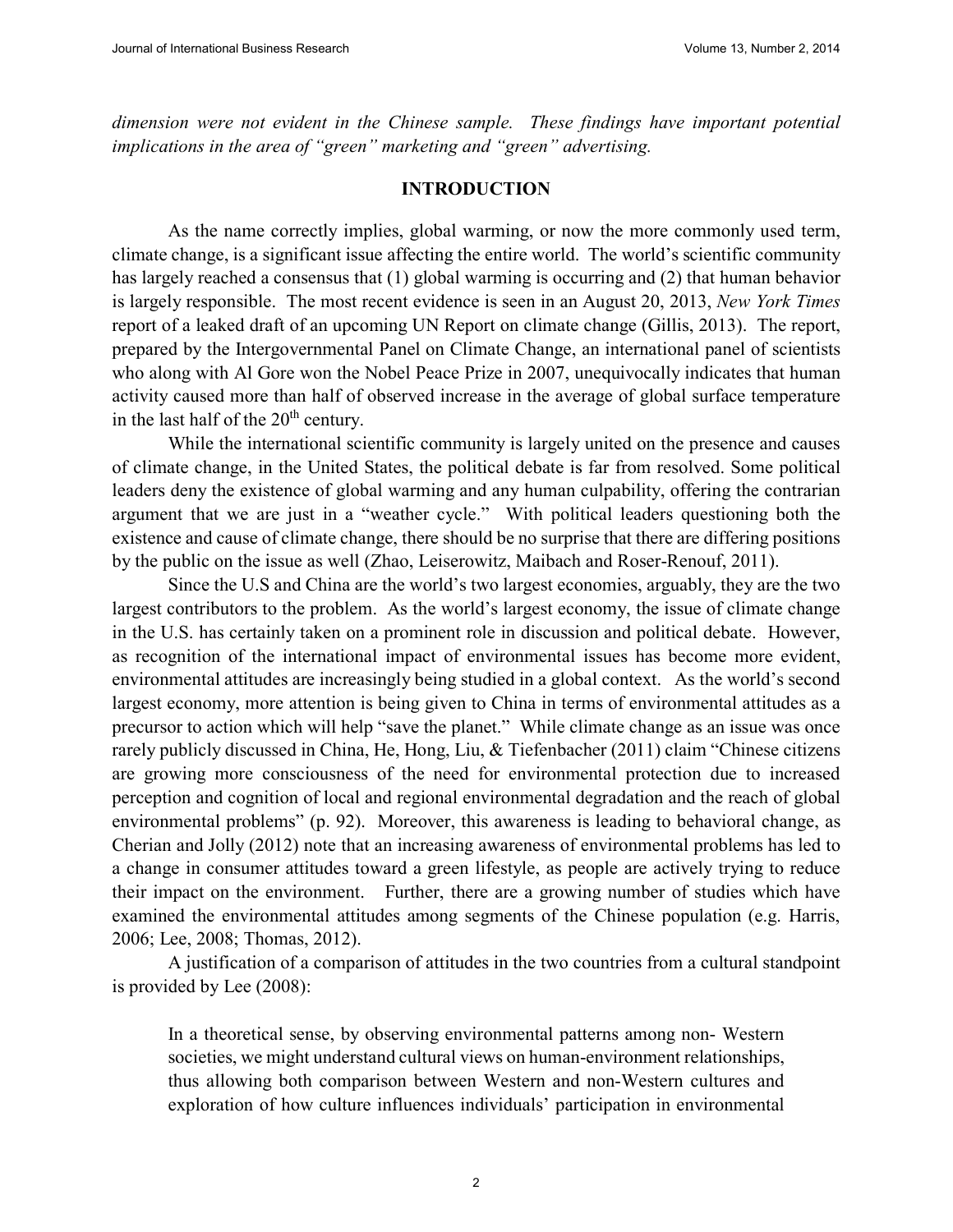protection. In a practical sense, environmental problems in Asia (China in particular) are becoming more and more serious (Harris, 2006). Because environmental degradation is a global problem that needs global efforts and collaboration, there is an urgent need to motivate environmental participation among members of Asian societies (p. 149).

Since in the United States climate change remains an unresolved issue and there is growing recognition of its importance in China, the topic provides a fertile area for research regarding attitudes on this issue. Therefore, this study uses the issue of global warming to examine differences in Chinese and U.S. college student's responses to climate change advocacy advertisements.

Although scholars have examined a number of individual factors related to U. S. environmental attitudes, perhaps the two most reliable indicators of environmental attitudes are gender and political ideology (Xiao and McCright, 2007). Therefore, the purpose of this study was to examine the impact of gender and political ideology on U.S and Chinese college student's responses to advertisements which advocate actions to reduce climate change.

#### **LITERATURE REVIEW**

Consistent with the purpose of this study, the literature on the influence of gender and political ideology on environmental attitudes are reviewed.

#### **Gender and Environmental Attitudes**

Attitudes and opinions change over time. As with any research on attitudes, changing views is certainly true regarding environmental issues. Thus, the research findings regarding gender and environmental attitudes have evolved over time. Zelezny, Chua, and Aldrich (2000) reviewed research conducted since the 1990s on gender differences in environmental variables and found that despite past inconsistencies, a clear picture regarding gender differences has emerged. Similarly, Diamantopoulos, Schlegelmilch, Sinkovics, and Bohlen (2003) argue that many of the previous studies on gender-related environmentalism were based on data collected in the 1970s and 1980s and that societies have undergone substantial changes in environmental consciousness during the past three decades. Hence, they call for a fresh analysis of the role of gender in environmentalism. Therefore, this literature review will focus on the more recent studies.

While gender differences regarding environmental attitudes have long been examined, at least within the U.S., in 2000, Agarwal advanced the claim that with regard to initiating and sustaining environmental collective action, there had been scat research from a gender perspective. He warned that the continued neglect of gender could conceal opportunities for successful environmental protection efforts. A decade later, however, Alston & Litt (2013) argue that in regard to gender and the global climate crisis, based on evidence from multiple countries, which include China and the U.S., on five continents, "there is emerging evidence that gender does matter" (p. 3). They argue that the experiences of women and men during the climate crisis are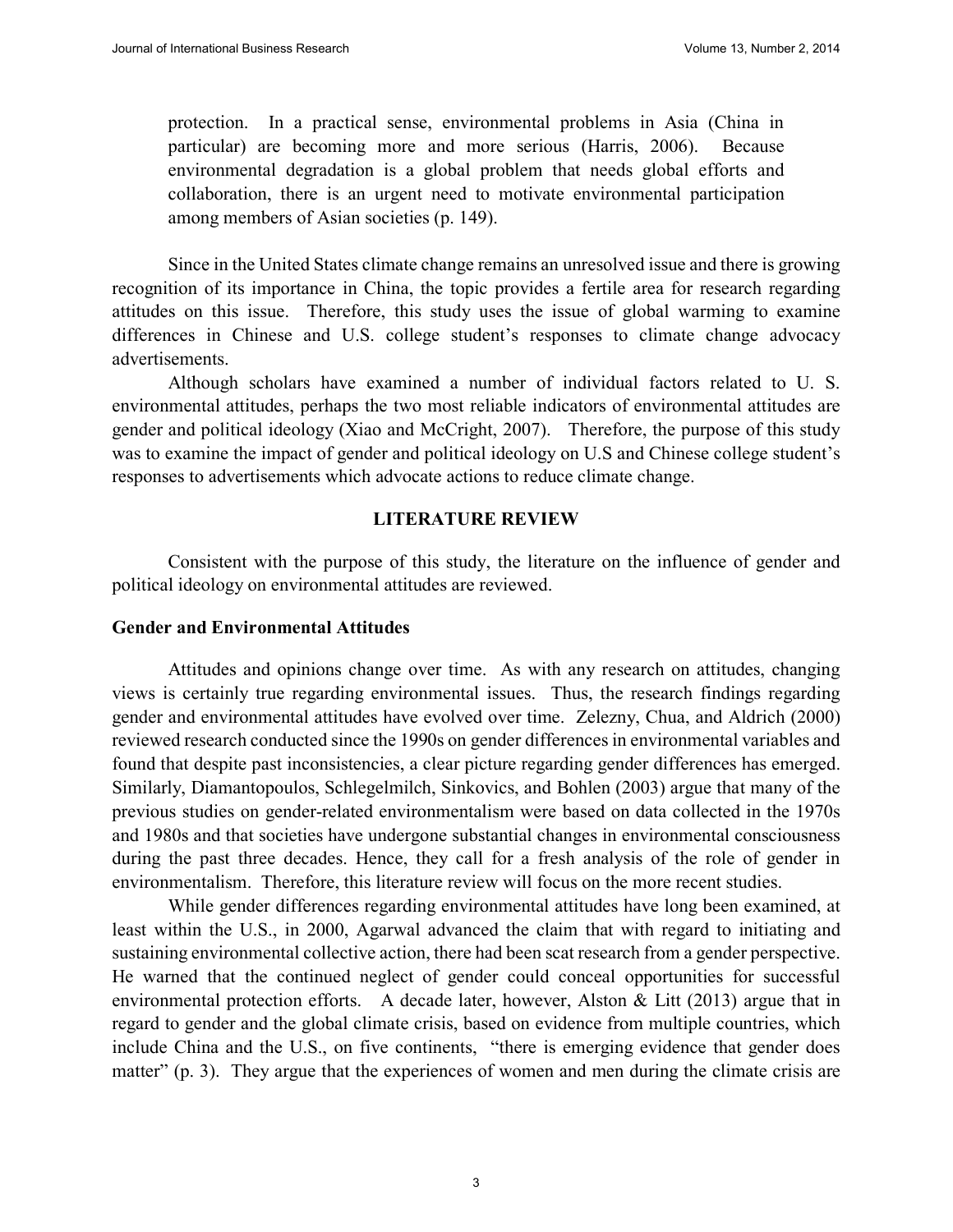different – a difference based on such elements as cultural norms and practices, work roles and access to resources, and safety and security, thus producing different responses.

There is a growing body of literature which examines the role of gender differences in relation to environmental attitudes. While early research focused on gender differences in the U.S., recent research has examined gender differences in China. Since U.S. based research is the oldest, it is reviewed first.

#### **Gender and Environmental Attitudes – U.S.**

A framework for reporting recent gender-based research in environmentalism is provided by Lee (2008). The research has consistently shown that females report stronger attitudes than do males on a variety of environmentally related issues, including: stronger environmental attitudes (e.g., Duan, & Fortner, 2010; Tikka, Kuitunen, & Tynys, 2000; Zelezny et al.*,* 2000), environmental concern (e.g., Mostafa, 2007; Zelezny et al.*,* 2000), perceived vulnerability to risks from environmental damage (Bord & O'Connor, 1997), perceived personal responsibility (Haytko & Matulich, 2008; Zelezny et al.*,* 2000), intention to participate in pro-environmental behavior (Haytko &Matulich, 2008; Zelezny & Bailey, 2006), recycling behavior (Diamantopoulos et al., 2003), and green purchasing behavior (Diamantopoulos et al.*,* 2003; Haytko & Matulich, 2008).

Xiao & McCright (2013) noted that "research on environmental concern has consistently found that women have modestly stronger pro-environmental values, beliefs, and attitudes than do men" (p.1). Using structural equation modeling on the General Social Survey data from 2000 and 2010, they confirmed these finding as they found that women report greater pro-environmental views and concern about environmental problems than do men.

Findings from Zelezny et al. (2000) provide further evidence that these gender differences are consistent across age and across 14 countries (Argentina, Canada, Columbia, Costa Rica, the Dominican Republic, Ecuador, El Salvador, Mexico, Panama, Paraguay, Peru, Spain, the United States, and Venezuela). Gender differences in environmental attitudes were found to occur as early as the fourth grade (Naquin, Cole, Bowers, & Walkwitz, 2011).

In examining attitudes toward green advertising, Haytko and Matulich (2008) found that generally females expressed significantly more positive attitudes toward green advertising and exhibited significantly more environmentally responsible behaviors than males. In their attempt to create a general model of green marketing, Cherian and Jolly (2012) offer an explanation of the gender differences by citing a study by Gough (1994) noting that "females tend to have a better ability to take control and take the responsibility for alleviating problems in the world and also they are the ones who have a stronger sense of ethics" (p. 121).

There are at least two other theoretical explanations for gender based differences in environmental attitudes: the socialization of gender roles (Zelezny and Bailey, 2006) and value orientation (Stern, Dietz, & Kalof, 2005). Gender socialization theory suggests that behavior is predicted by the process of socialization whereby individuals are shaped by gender expectations within the context of cultural norms (Zelezny et al., 2000). Specifically, socialization theory proposes that because women are socialized to be more interdependent, compassionate, nurturing, cooperative, and helpful in caregiving roles than men, women should have a stronger ethic of care for others, including the environment, when compared to men (Zelezny and Bailey, 2006). Other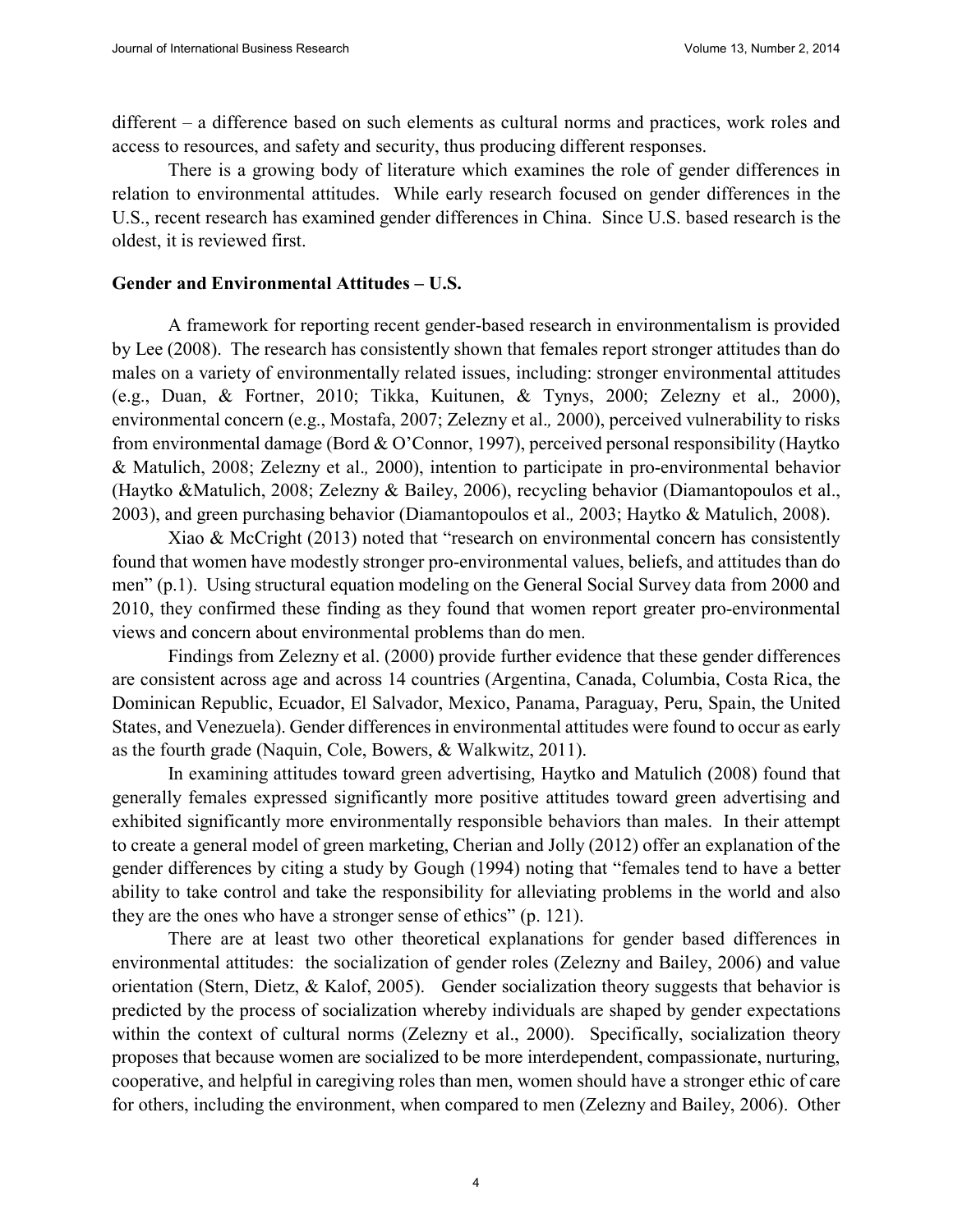scholars have tried to explain the gender difference in environmental concern by using value orientation, claiming that women have stronger biospheric orientations (focusing on values that emphasize the environment and the ecosystem) than men (Stern et al., 2005).

#### **Gender and Environmental Attitudes – Asia**

Since there are relatively few studies which examine the role of gender in environmental attitudes of the Chinese (Lee, 2009), and the environmental movement is relatively new to Asia (Harris, 2006; Lai, 2000), before moving to a review of gender and environmental attitudes among the Chinese, several studies which reflect attitudes among those in Asia are reviewed.

Noting that there are relatively few articles in sociology and psychology on gender, ethnicity, and the environment, Burn, Winter, Hori, and Silver (2012) surveyed Asian American and European American women and men. They found significant effects for ethnicity and gender as ethnic identification enhanced cultural influences on environmental concern.

A survey of knowledge and attitudes toward bioenergy of students age 14-19 in Finland, Slovakia, Taiwan, and Turkey was conducted by Halder, et al. (2012). While they found statistically significant differences in students' bioenergy knowledge between the various countries, they failed to find that gender and rural–urban differences played a significant role in determining students' level of bioenergy knowledge. However, they found statistically significant effects of gender and locality on students' perceptions of bioenergy. Thus, for these four countries, there does not appear a clear understanding of the role of gender in attitudes toward bioenergy.

Chen and Chai (2010) surveyed 184 undergraduate business students from a major private university in Malaysia, where the majority of the respondents were female (67.4%) and of Chinese ethnicity (59.2%). They found no significant differences between females and males in their environmental attitudes and attitudes on green products.

#### **Gender and Environmental Attitudes – China**

While studies in the U.S. have consistently shown that females have stronger environmental concerns than males (e.g. Agarwal, 2000), as with the results of studies from Asia in general, the results of studies conducted in China have not shown such consistent results. Of the relatively few studies which have examined the role of gender in environmental attitudes, there is almost an equal division between those which found sex differences in attitudes and those which did not.

There have also been a limited number of cross cultural studies related to environmental attitudes. In a study on environmental risk perceptions Duan and Fortner (2010) found that females in both the U.S. and Chinese groups perceived the risks to be higher to human health and to the environment than did males.

In surveying over 6,000 adolescents in Hong Kong, Lee (2008, 2009) found that females scored significantly higher in environmental attitude, environmental concern, perceived seriousness of environmental problems, perceived environmental responsibility, and green purchasing behavior than male adolescents. Lai and Tao (2003) conducted a study on Chinese in Hong Kong rating the levels of threat of 25 environmental hazards. They found that women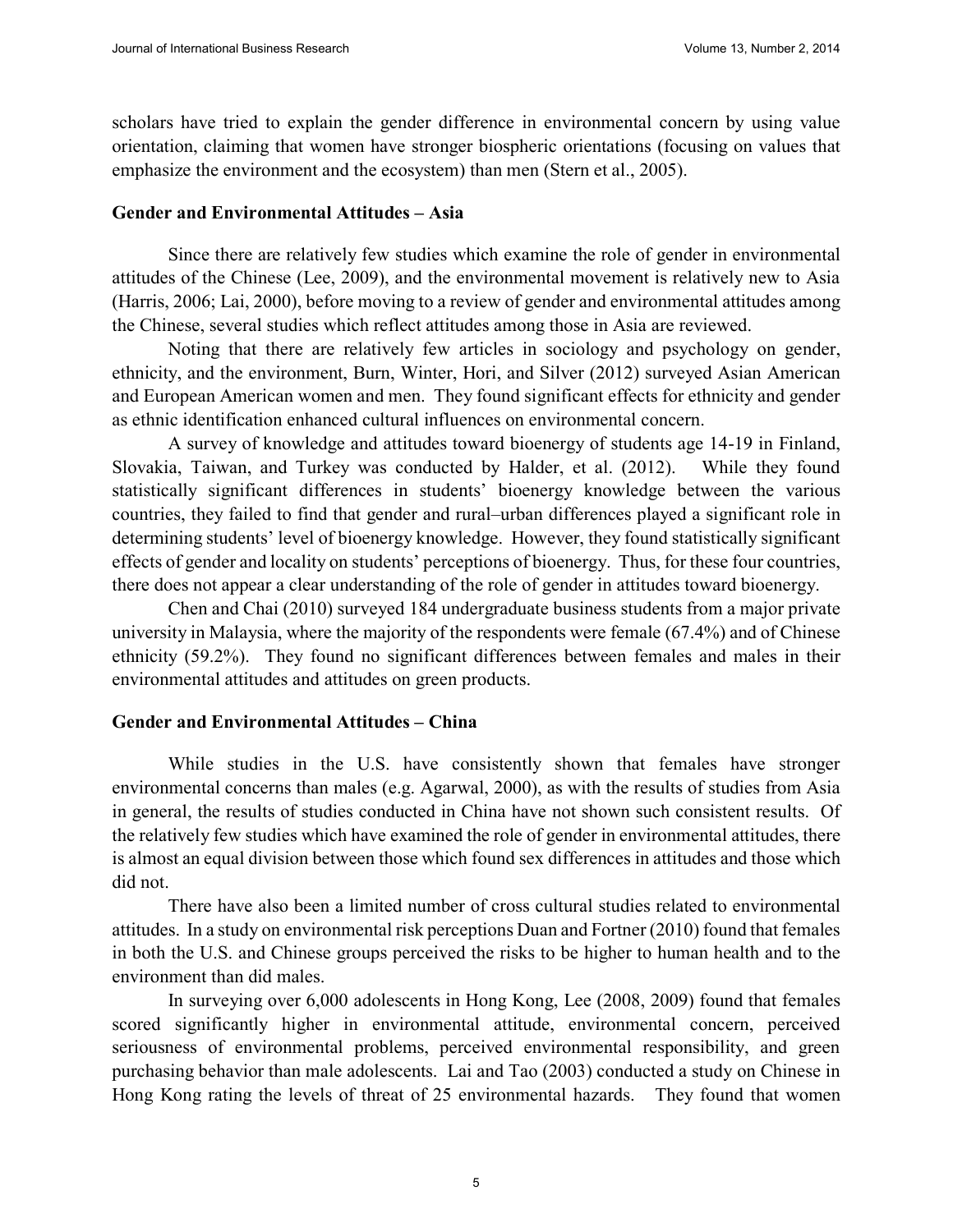perceived the hazards to be more threatening to the environment than did men. Similarly, Zhang and Fan's (2013) survey of over 3,000 Chinese students at the University of Tsinghua, found that while global warming was 11 out of 15 health risks, with only 18.2% perceiving it as a high risk, female respondents' saw global warming as a higher concern than male respondents.

In contrast to Lee (2008, 2009), a decade earlier, Chan (1998) in a random sample of 1032 secondary school students in Hong Kong found that male students were more knowledgeable about the environment than were females. As in the U.S., attitudes seem to have changed over time.

In examining environmental risk perceptions, Duan and Fortner (2010) report that while Chinese females and males did not show a significant difference in their overall risk perceptions, females perceived the risks from global environmental change to be more harmful than did males. In an examination of green purchasing behavior, a sample of 500 Chinese residents ages  $10 - 61 +$ failed to find a significant difference based on sex in green consumer behavior (Zhao, Gao, Wu, Wang, & Zhu, 2013). Perhaps more significantly, in their analysis of Chinese data from the 2007 World Values Survey, Kim and Kim (2010), found that in China males reported higher concern for the environment than did females. However, their analysis also revealed that strong feminism brings out environmental concern and action among those in Korea and environmental action in China. Finally, using data from the "2008 China Survey" of almost 4,000 randomly sampled interviews from across China, Shields & Zeng (2012) found a similar outcome, noting that our results indicate that there is indeed a "gender gap" in environmental attitudes in China, but the pattern is reversed from what has been generally found in previous work conducted in the United States and Europe. Chinese men, not women, show a greater concern about environmental problems and the seriousness of the environmental degradation in China (p. 1).

Given that different studies had very different results raises the obvious question of why. Li (2013) provides one rationale as he argues that the Chinese system limits the influence on climate change adaptation of residents and small businesses as there is little provision for participation in policy-making. While governmental policy may certainly affect both environmental attitudes and behavior, Shields and Zeng (2012) offer a compelling argument that "assessments of environmental risk not only vary across countries, but also across groups of citizens within countries" (p. 2). Both their study and that of Kim and Kim (2010) used data from across China, rather than being limited exclusively to metropolitan areas. Shields and Zeng note that in their sample, women had significantly lower levels of educational attainment and significantly lower economic class standing than did their male counterparts. They emphasize the mediating influence of socioeconomic variables in explaining gender attitudes toward the environment in China, suggesting that in different contexts, women may be faced with difficult decisions between immediate economic necessities and long-term environmental concerns. They argue that the environmental gender gap in China will likely persist unless further economic development results in improved access to education and economic conditions for Chinese women.

#### **Ideology and Environmental Attitudes**

At the individual level, sociopolitical orientation or political ideology is also one of the most studied variables in assessing its impact on environmental attitudes and concern (Corbett, 2006). In the U.S., this variable has been the focus of numerous studies, while it has been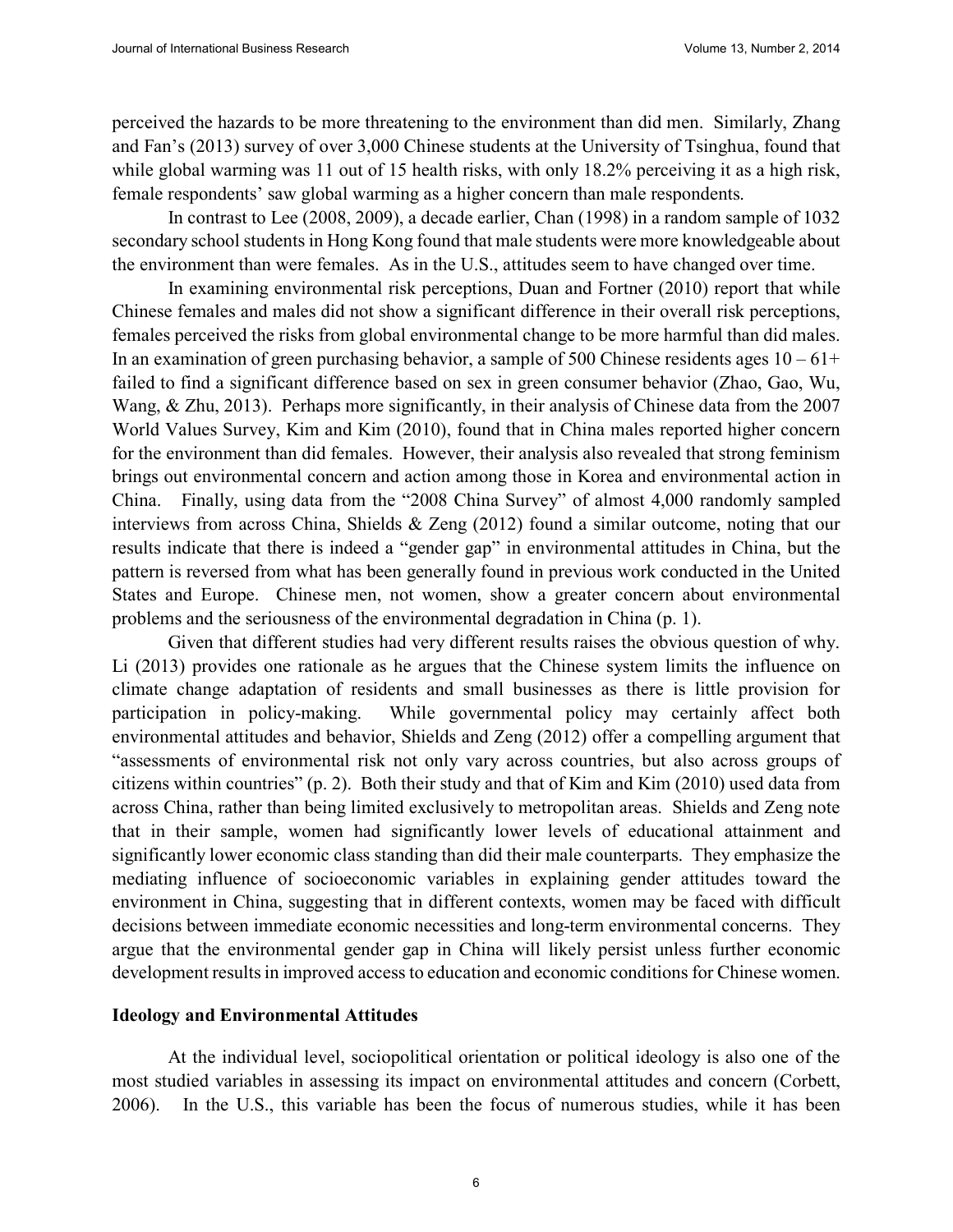somewhat less studied in China. Fransson and Garling (1999) note that political ideology has been studied as a predictor of environmentalism, with conservatives demonstrating higher support for business and industry and lower support for preservation of nature. In general, this position has been demonstrated in both the U.S. and China, as in the U.S. conservatives support business growth while in China economic development has taken precedence over environmental concerns. Environmental research which focuses on the ideological positions of the U.S. population has frequently combined the effects of ideology with those of gender, thus focusing on the interaction of these two variables. As with gender, the role of ideology in environmental research for U.S. citizens will be reviewed first, followed by the research on Chinese citizens.

#### **Ideology – U. S.**

U.S. public opinion regarding climate change has become increasingly polarized in recent years (Hamilton, 2010). There are a number of studies which confirm this claim. Political polarization over climate change within the American public has been investigated by McCright and Dunlap (2011). In analyzing data from 10 nationally representative Gallup Polls between 2001 and 2010, they found that significant ideological and partisan polarization has occurred on the issue of climate change over the past decade. Specifically, they found that liberals and Democrats are more likely to report beliefs consistent with the scientific consensus and express personal concern about global warming than are conservatives and Republicans. In regard to beliefs about climate change, they found that political ideology and party identification were statistically significant. Further, they also found statistically significant differences based on gender, with females being more likely to support positions consistent with the scientific consensus on climate change, while males were more likely to hold contrarian views.

Extending their own research and building on the substantial body of research which demonstrates the "white male effect" on environmental attitudes, in 2013, McCright and Dunlap examined whether conservative white males are less worried about the risks of environmental problems than are other adults in the US general public. Using 10 years of Gallup poll data, they found that conservative white males have significantly lower worry about environmental problems than do other Americans. Their analysis indicates that the gender difference in environmental attitudes is largely due to conservative white males. McCright and Dunlap suggest that conservative white male's low level of concern with environmental risks is likely driven by their social commitment to prevent new environmental regulations and repeal existing ones.

Hamilton (2010) examined political polarization by conducting surveys in New Hampshire and Michigan. He found that gender has a positive, significant effect: women more often thought that global warming posed a threat in their lifetime. Political party exerts a strong negative effect: as identification with the Republican party increases, respondents became less likely to believe that global warming posed a threat—consistent with other findings that individuals with conservative ideologies tend to discount anthropogenic climate change (Dietz, Dan, & Shwom, 2007; Dunlap & McCright, 2008; Pew, 2006, 2007).

Further, he found that perceived knowledge regarding the issue had a role in polarization, as Democrats who believe they have a good understanding of global warming are also *more* likely to believe that it poses a threat in their lifetimes. Conversely, Republicans who believe they have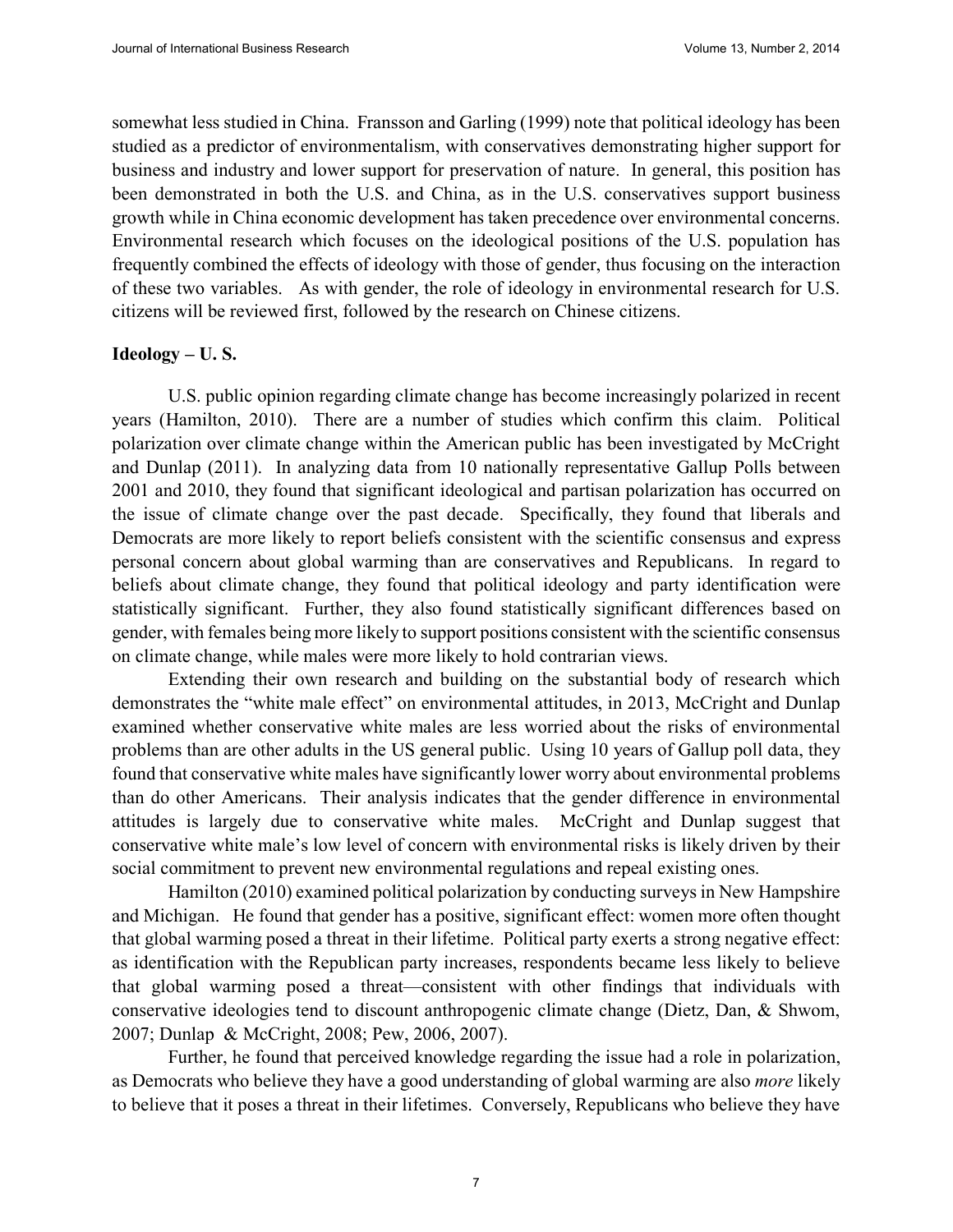a good understanding of global warming are *less* likely to believe that it poses a threat. Ideology thus affects perceptions of the science behind climate change.

That political ideology affects one's beliefs about climate change is also supported by Darmofal (2009) who concludes that science is often superseded by ideological considerations: "When political elites offered dubious policy cues, many citizens followed these cues rather than rejecting them in favor of more valid cues from opposition elites" (p. 392). Brulle, Carmichael, and Jenkins (2012) after analyzing 74 public opinion polls for the period of 2002-2010, came to a similar conclusion as they claim "the most important factor in influencing public opinion on climate change, however, is the elite partisan battle over the issue."

In addition to the direct evidence which demonstrates the role of political ideology in shaping individuals environmental beliefs, there are a number of indirect indicators which support this position. Using data from the World Values Survey, Running (2013) tested the effect of four social identities—world citizen, national citizen, local community member, and autonomous individual—on the likelihood an individual considers global warming a very serious problem. She found that "identification as a world citizen increases the odds an individual judges global warming to be very serious, but only for individuals who also identify as autonomous individuals" (p. 397). Her findings can be interpreted as being consistent along ideological lines. In general, more liberal individuals are likely to view themselves as citizens of the world, while more conservative individuals are more likely to see themselves as national citizens or local community members. Similarly, Kalamas, Cleveland, & Laroche (2013) examined how external attributions (i.e., those perceived to be beyond their direct control) affected consumers' pro-environmental behaviors. In testing a model of external environmental locus of control, they found that consumers ascribing environmental responsibility to powerful-others (corporate and government responsibility) engage in pro-environmental behaviors; whereas those attributing environmental change to chance/fate typically do not. These results can also be interpreted as consistent with ideology, as, more liberal individuals think that humans are responsible for the state of the environment; whereas conservatives view the situation is part of weather cycle.

In sum, there is a consistent body of literature which indicates that in the U.S., liberal / Democratic females are more supportive both of the existence of climate change and the need to do something about it compared to conservative / Republican white males who hold contrarian views.

#### **Ideology – China**

As noted above, the effect of political ideology on environmental attitudes have not been extensively studied in China and generally speaking, the few studies that do exist require inferring political attitudes rather than a direct measure of political ideology. Xie (2011) notes that China is facing mounting environmental pressure, so there is growing public awareness of the issue. Leiserowitz, Maibach, Roser-Renouf, & Smith (2010) claim that basically China's public accepts the viewpoint of the current international society, that is, climate change is mainly caused by human activities. As a result, there are considerably less contrarian views in China than in the U.S.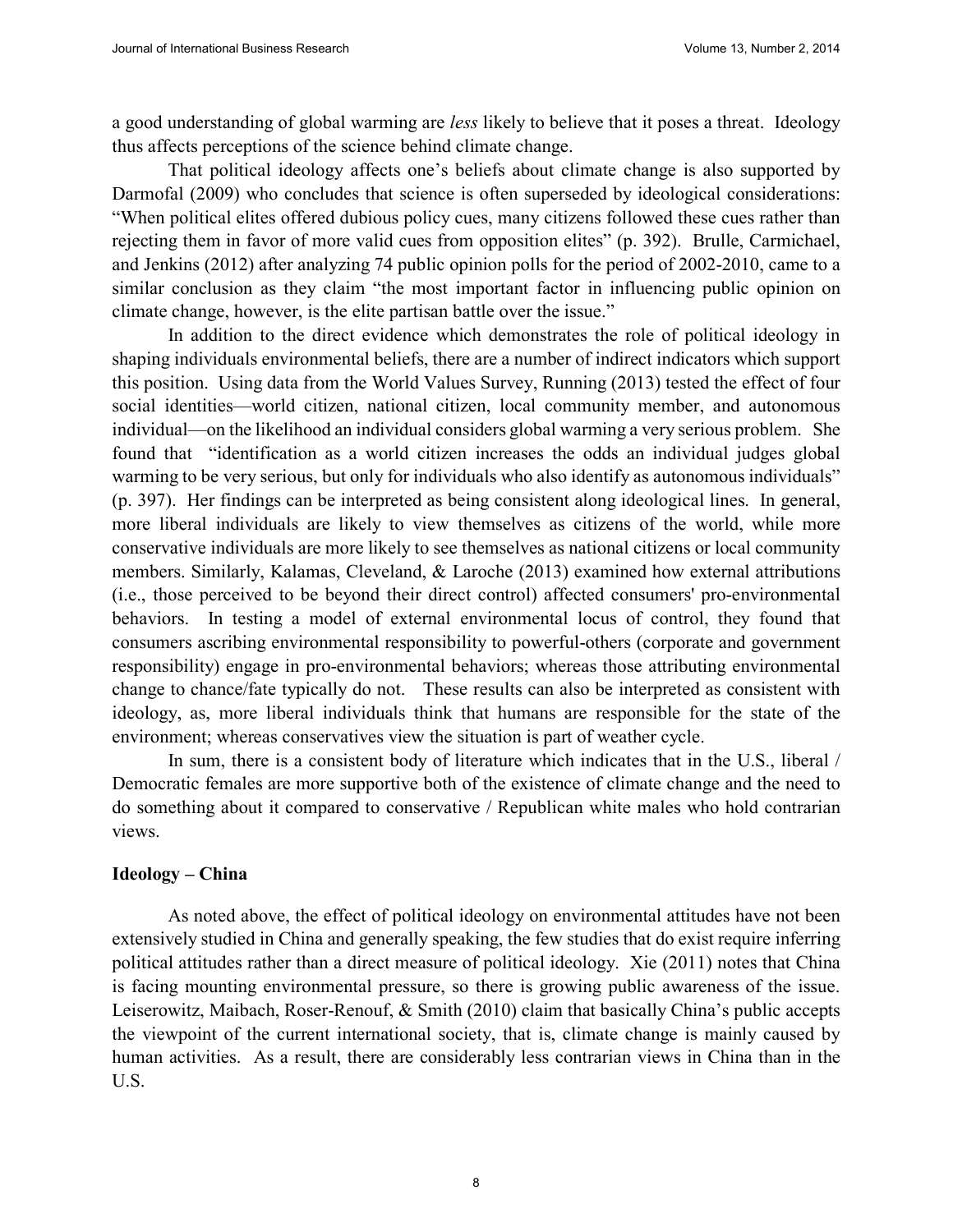Lee (2008) notes that China has a collectivist culture. As a result, Chinese culture stresses collective efforts, concern for others, and a harmonious relationship with nature. Consequently, in regard to ecological wellbeing, as a collectivist culture, Chinese should be more concerned with the environment than those from individualist cultures, such as the U.S. However, as Xie (2011) notes the emphasis on rapid economic growth has resulted in a high price in the form of environmental degradation. Xie further notes that "Chinese involvement in the transnational environmental movement is limited, owing to China's political conditions as well as the movement's early stage of development" (p. 207).

In terms of individual environmentally related behavior, Lo and Fryxell (2003), examined how Chinese managers knowledge of environmental issues affected the environmentally related actions they took within their organization. Lo and Fryxell found that environmental knowledge and values were predictive of more personal managerial behaviors, such as keeping informed of relevant company issues and working within the system to minimize environmental impacts. They also found that both environmental values and knowledge had additive effects on managerial tendencies to initiate new programs within their domain of responsibility. Only environmental values was found to have a modest influence environmental advocacy.

China's public perception of climate change was analyzed by a survey conducted by Yu, Wang, Zhang, Wang, & Wei (2013). The results were mixed, as they found that some Chinese agree that climate change does harm residents and society, have confidence in the government to deal with climate change, and were willing to take individual actions to address climate change. While other Chinese are unwilling to take actions and argue that climate change is due to natural consequences.

In one of the few studies which directly addresses political ideology, Kim and Kim (2010) found that strong conservatism decreases environmental concern, whereas it increases environmental action. Kim and Kim suggest the contrasting results may be caused by resource allocation. For example, progressive young people think seriously about environmental problems but they can't actively express their political will by action because of a lack of resources. On the other hand, conservative older people, while they have the resources, are not concerned about environmental matters.

Using World Values Survey data, Kvaloy and Listhaug (2010) conducted a comparative study of public opinion on the seriousness of global warming in 48 countries, including China and the U.S. They found that 60% say that global warming is a very serious problem and 30% say that it somewhat serious. Thus, despite variations by demography and ideology, there is concern for the seriousness of global warming across ideological and social divides in societies. Their findings with regard to all 48 countries are "that women are more likely than men to say that global warming is a serious problem, … and perception of the seriousness of the problem is positively correlated with high education, post-materialism, and left-right self-identification (with strongest concerns on the far left)" (p. 17-18). They note that their findings for ideology support theoretical expectations as left-right ideology shows that those on the right are less likely than persons in the center to note the problem and that those on the extreme left are more concerned than in the center.

9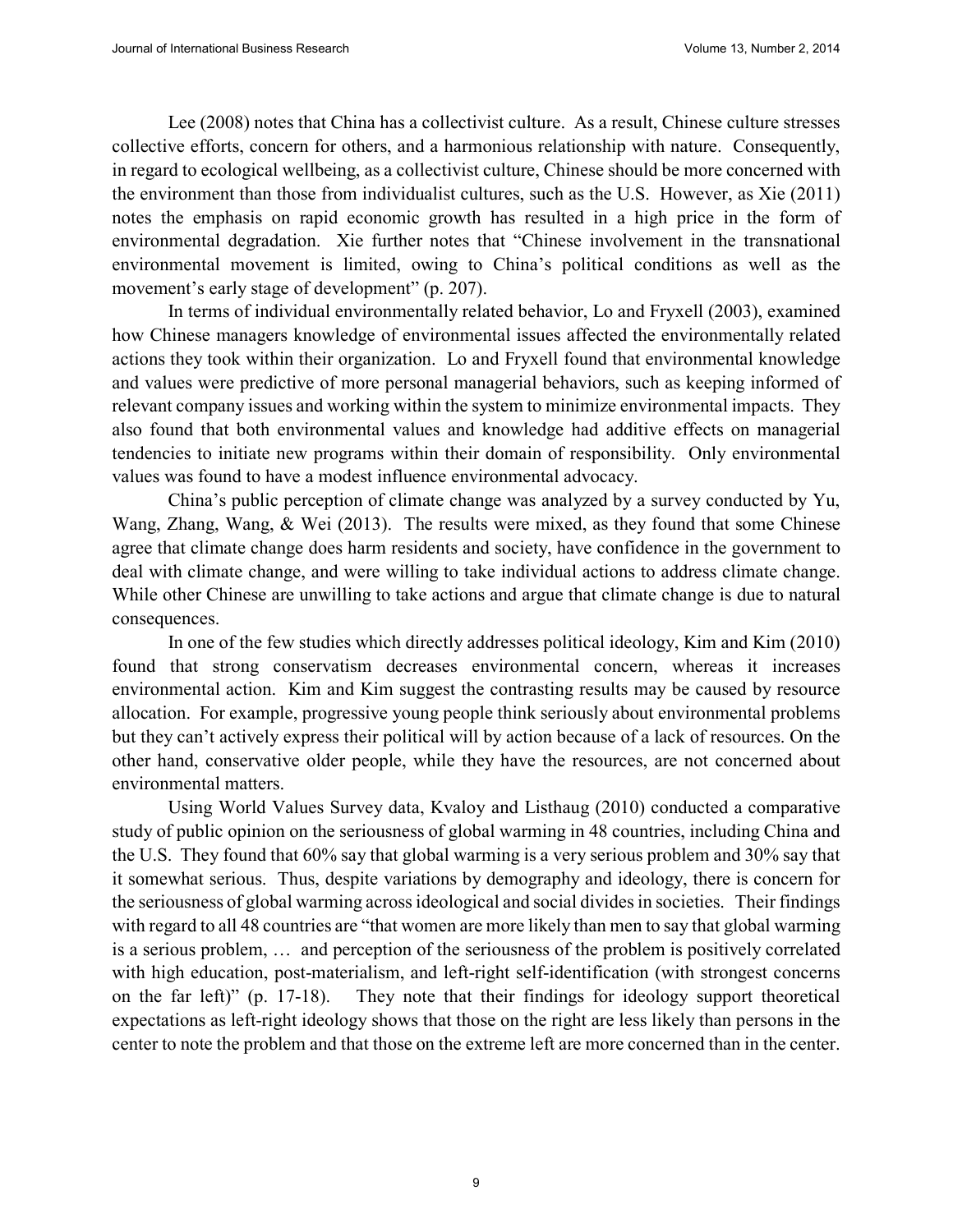#### **Rationale and Hypotheses**

While China and the U.S. are certainly very different countries and function very differently, the existing research regarding environmental attitudes suggest some potential commonalities. Over at least the last decade, in the U.S. the research seems to indicate a consistent pattern where females and liberals/Democrats are both more willing to accept the presence of climate change and its seriousness. In China, the picture is not as clear, as research on sex differences in environmental attitudes has not revealed a consistent pattern of responses and there has been very little research which focuses directly on the effect of the political ideology of the individual.

Lee (2009) notes that while early environmental studies focused on the predictive power of individual characteristics such as age, gender and political ideology, more recent studies have investigated the effects of environmental concern on behavioral intentions and behavior. Several studies have examined the effect of environmental attitudes on "green purchases" (Chen, & Chai, 2010; Cherian, & Jolly, 2012) and willingness to pay more for renewable energy (Bang, Ellinger, Hadjimarcou, & Traichal, 2000).

Therefore, the purpose of this study was to examine the impact of gender and political ideology on U.S and Chinese college student's responses to advertisements which advocate actions to reduce climate change. Specifically, the following hypotheses are advanced:

*H1a U.S. females will perceive climate change as a more severe problem than will males.*

*H1b U.S. females will indicate a stronger intention to take personal action to stop climate change than will males.*

*H2a There will be a difference in the perception of Chinese females and Chinese males in the seriousness of climate change as a problem.* 

*H2b There will be a difference in the intention of Chinese females and Chinese males to take personal action to stop climate change.* 

*H3a U.S. liberals will perceive climate change as a more severe problem than will conservatives.* 

*H3b U.S. liberals will indicate a stronger intention to take personal action to stop climate change than will conservatives.* 

*H4a Chinese liberals will perceive climate change as a more severe problem than will conservatives.* 

*H4b Chinese liberals will indicate a stronger intention to take personal action to stop climate change than will conservatives.* 

#### **METHOD**

This study is part of a larger project which examined the effectiveness of one-sided versus two-sided and open versus closed ads. The ads, described below, were not the focus of this study; rather they served as a source of information regarding climate change.

 $10$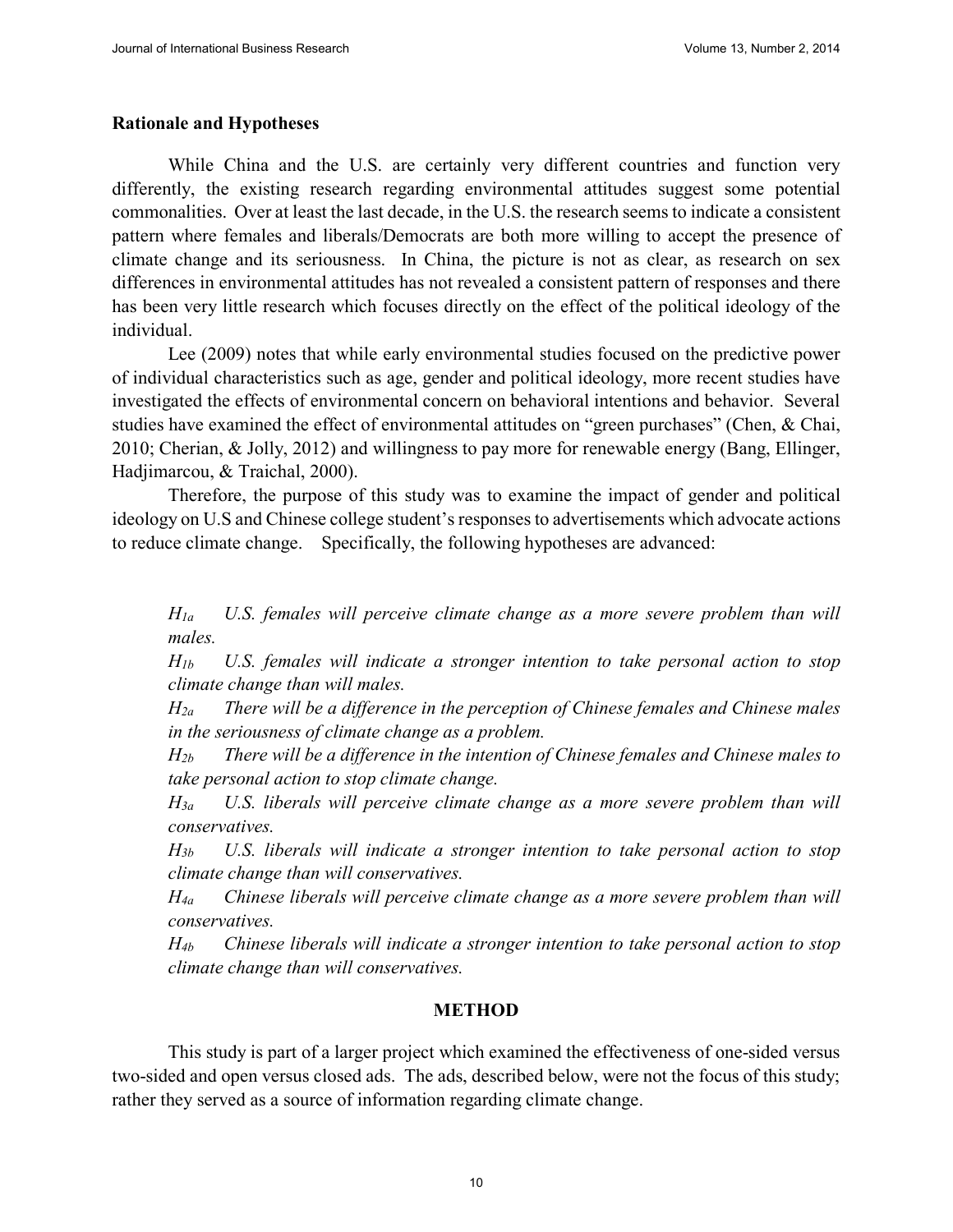#### **Participants**

This study employed a convenient total sample of 318 college students selected based on their availability. The sample reflects two different cultural groups, college students in China and the United States. Students in each country were randomly assigned to one of four groups, where each group viewed either a one-sided conclusive, two-sided conclusive, one-sided inconclusive or two-sided inconclusive ad.

The Chinese sample. The Chinese sample included 162 students (113 females and 49 males). The Chinese sample was collected from two Chinese universities in Guangzhou, China. Ages of the respondents ranged from 18 to 25 years, with 8 (4.9 %) in the 18-19 age group, 93 (57.4 %) in the 20-21 age group, and 61(37.6 %) in the 22-25 age group. Among them, 19 (11.7%) are freshmen, 45 (27.8%) are sophomores, 41 (25.3%) are juniors, 53 (32.7%) are first-year master's students, and 4 (2.5%) are second-year master's students. On a scale ranging from very liberal (1) to very conservative (5), 2 (1.2%) described themselves as very liberal, 43 (26.5%) selected liberal, 101 (62.3%) chose neutral, 16 (9.9%) chose conservative, and none chose very conservative. *Chi-square* analyses shows that the four groups have no differences across gender, age, year in school, and ideology. The four groups are homogenous.

The United States sample. The sample of United States students consisted of 156 students (94 females and 62 males). The U.S. sample attended a medium sized Midwestern university located in a town of about 20,000. Ages of the respondents ranged from 18 to over 26 years, with 71 (45.5 %) in the 18-19 age group, 48 (30.8 %) in the 20 -21 age group, 31 (19.9 %) in the 22-25 age group and 6 (3.8%) over the age of 25. Among them, 53 (34%) are freshmen, 41 (26.3%) sophomores, 25 (16%) juniors, and 37 (23.7%) seniors. On a scale ranging from very liberal (1) to very conservative (5), 9 of them (5.8%) chose very liberal, 24 (15.4%) chose liberal, 78 (50%) chose neutral, 34 (21.8%) chose conservative, and 11 (7.1%) chose very conservative. *Chi-square* analyses shows that except for age, the four U. S. groups have no difference in gender, year in school, and ideology. Age shows significant differences because two cells were empty. Overall, the demographic factors in the four groups can be considered as homogenous.

When comparing the two cultural groups, *chi-square* analyses indicates no differences in gender, age, or year in school. Thus, the overall demographic analysis indicates that the two cultural groups are very similar to each other.

#### **Instruments**

The instrument contains two parts: the advertisement stimulus and the post-measuring questionnaire. The ad stimulus included an introduction, a consent waiver, a three-paragraph news story, and an ad. The news story was about the future of the former NBA player Yao Ming, which served to disguise the purpose of the study. The news story remained the same for the four groups in China and the US. The ads presented content selected from an article in the *National Geographic* magazine, discussing what climate change has brought and what it is going to bring. The ad was varied into four versions:

One-sided, closed-ended. This ad only presented information supporting the scientist and the *National Geographic* magazine's opinion of the existence of climate change and its severity.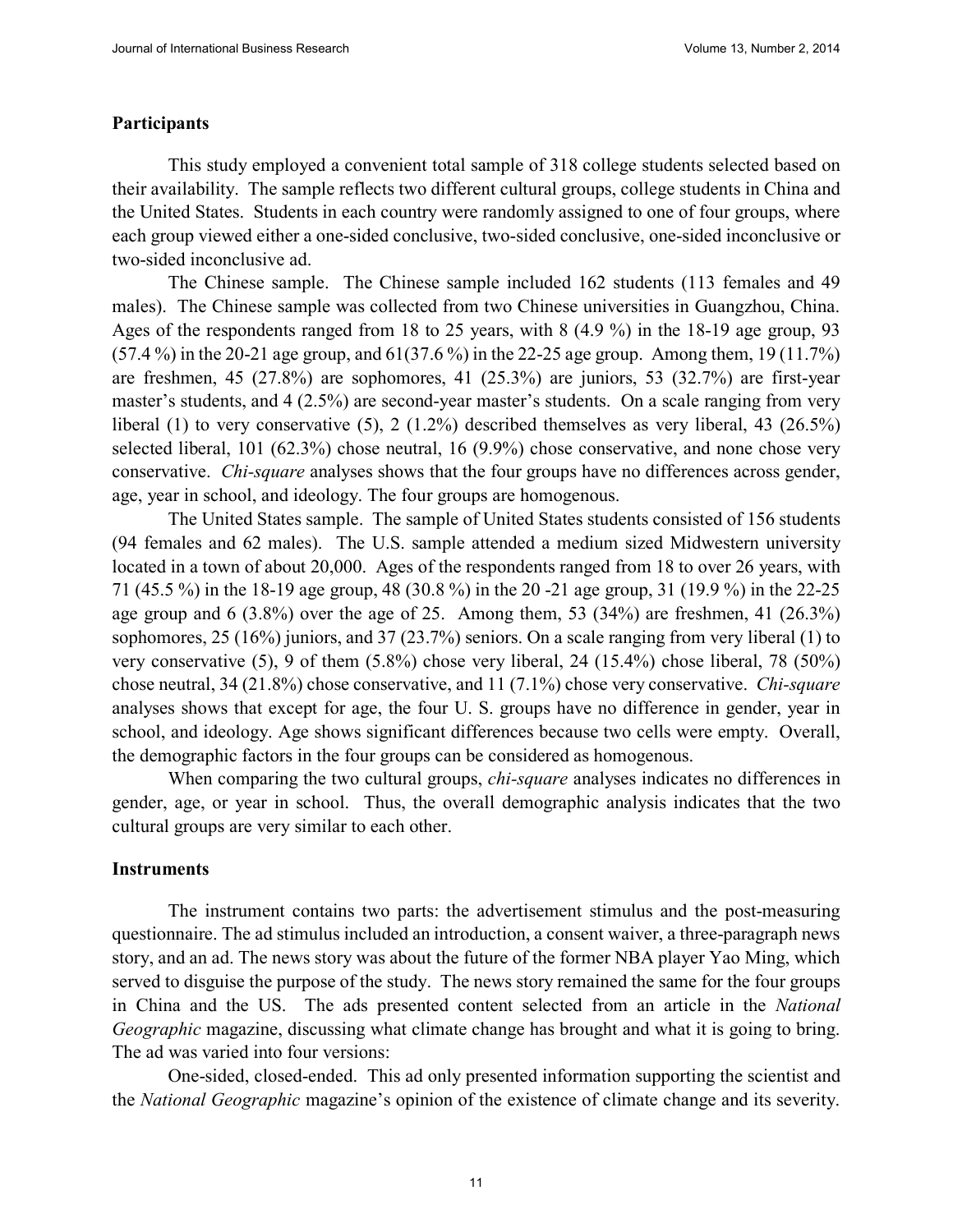The headline of the ad read: "Let's Stop It!" the last paragraph of the ad says: "Let's do something to stop more climate change from happening!" In the middle of the ad, two subtitles are "what's happening" and "what is going to happen," none of the statements left room for readers to draw their own conclusion.

One-sided, open-ended. In this version of ad, also only information supporting the existence of climate change was presented. However, the strong conclusions in the close-ended ad were removed. The headline was changed to "Should we do something?" and the last paragraph was changed to "Should we do something to stop more climate change from happening?" The two subtitles were also changed from statements into questions: "What's happening?" and "What's going to happen?"

Two-sided, closed-ended. This version of ad was similar to the one-sided close-ended ad except that at the beginning of the ad two clauses were added: "although hacked emails among climate change scientists reveal that some data supporting climate change (global warming) were manipulated," and "although some people think of climate change (global warming) is a conspiracy." The inclusion of this additional negative information made this ad two-sided.

Two-sided, open-ended. Two-sided open-ended ad is similar to the one-sided open-ended with the two clauses with negative information from the two-sided ad added to the beginning.

All students were given three minutes to read the news story and the ad. They then were asked to complete a 42-item survey. In addition to the demographic information, the questionnaire measured the following variables:

Post attitude. Post attitude refers to the respondents' belief in the existence and severity of climate change. The index includes four questions (alpha = .88), which were asking respondents if they think that climate change is a very urgent issue, a serious issue, and a very important issue facing the world and if they agree that climate change is simply a hoax (reverse coded).

Post behavioral intention. Post behavioral intention refers to the respondents' intention to do things on her/his own in society to improve the situation of climate change. Post behavioral intention is measured with an index which consists of seven questions (alpha  $=$  .86). Those questions ask respondents if they plan to participate in events, donate, join organizations or if they will talk to people, reduce personal energy usage, pay higher tax, or vote for an appropriate candidate to support solving the climate change issue.

The questions that measure the post attitude and the post behavioral intention were adapted from previous studies (Gastil & Xenos, 2010).

The final six questions of the survey were manipulation checks to insure that the experimental stimulus used for the broader study were perceived by the respondents as were intended. Since this study did not involve an experiment, these questions were not used in this study.

#### **RESULTS**

In regard to gender,  $H_{1a}$  predicted that U.S. females will perceive climate change as a more severe problem than will males. There were 94 female and 62 male respondents. The mean for females was 10.88 with a standard deviation of 3.80. The mean for males was 10.95 with a 4.11 standard deviation. Given the almost identical averages, results of the *t*-test ( $t = .105$ ,  $df = 123.44$ )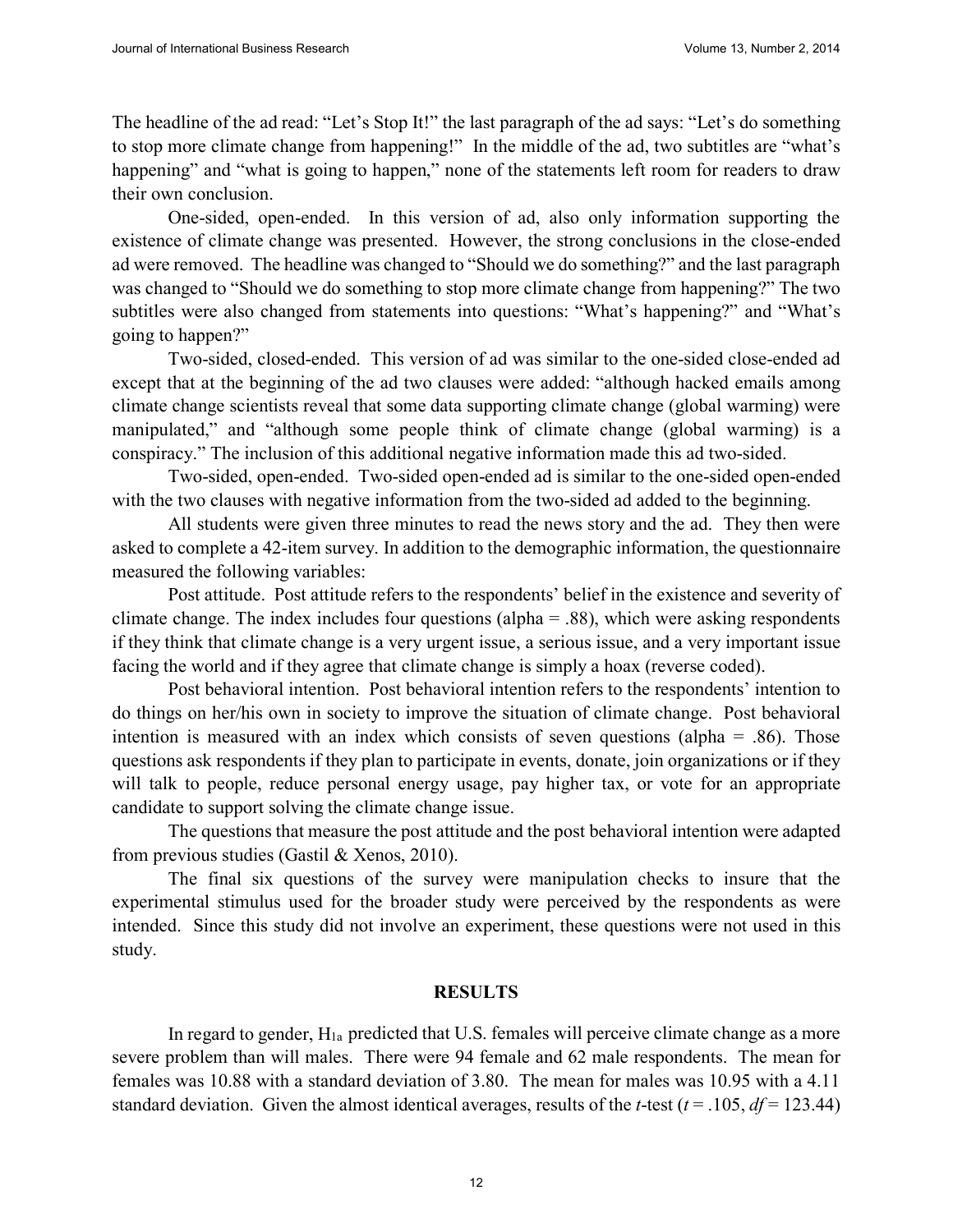were not significant. Thus,  $H_{1a}$  was not supported.  $H_{1b}$  predicted that U.S. females will indicate a stronger intention to take personal action to stop climate change than will males. The mean for the female respondents was 24.06 with a standard deviation of 5.23. The mean for the male respondents was 24.90, with a 5.52 standard deviation. Again, given the almost identical averages, results of the *t*-test ( $t = .949$ ,  $df = 125.72$ ) were not significant. Thus, H<sub>1b</sub> was not supported.

For the Chinese sample,  $H_{2a}$  predicted that there will be a difference in the perception of Chinese females and Chinese males in the seriousness of climate change as a problem. There were 112 female and 49 male respondents. The mean for females was 6.43 with a standard deviation of 2.51. The mean for males was 9.32 with a 3.36 standard deviation. Results of the *t*-test (*t* = 5.333,  $df = 72.391$ ,  $p = .001$ ) were significant. Thus,  $H_{2a}$  was supported.  $H_{2b}$  predicted that there will be a difference in the intention of Chinese females and Chinese males to take personal action to stop climate change. The mean for females was 16.84 with a standard deviation of 3.59. The mean for males was 18.02 with a 3.36 standard deviation. Results of the *t*-test ( $t = 1.607$ ,  $df = 75.615$ ,  $p =$ .112) were marginally significant.

In regard to political ideology, for both the Chinese and U.S. samples, the vast majority of respondents described themselves as "neutral" on the liberal-conservative item. That choice, coupled with the fact that so few described themselves as either "very liberal" or "very conservative," lead to the categories being collapsed so that "very liberal" and "liberal" were treated as the category on one end of the spectrum while "very conservative "and "conservative" served as the other end of the political spectrum (Kim & Kim, 2010).

For the U.S. sample, H3a predicted that U.S. liberals will perceive climate change as a more severe problem than will conservatives. There were 45 conservatives and 33 liberal respondents. The mean for liberals was 10.39 with a standard deviation of 3.45. The mean for conservatives was 12.77 with a 4.53 standard deviation. Results of the *t*-test ( $t = -2.636$ ,  $df = 75.863$ ,  $p = .01$ ) were significant. Thus, H<sub>3a</sub> was supported. H<sub>3b</sub> predicted that U.S. liberals will indicate a stronger intention to take personal action to stop climate change than will conservatives. The mean for liberals was 23.96 with a 5.31 standard deviation. The mean for conservatives was 25.93, with a 5.43 standard deviation. Results of the *t*-test ( $t = -1.597$ ,  $df = 69.978$ ,  $p = .115$ ) were marginally significant.

In the Chinese sample, H4a predicted that Chinese liberals will perceive climate change as a more severe problem than will conservatives. There were 15 conservatives and 45 liberal respondents. The mean for liberals was 7.62 with a standard deviation of 3.14. The mean for conservatives was 6.33 with a 2.71 standard deviation. Results of the *t*-test ( $t = 1.527$ ,  $df = 27.595$ ,  $p = 138$ ) were marginally significant. H<sub>4b</sub> predicted that Chinese liberals will indicate a stronger intention to take personal action to stop climate change than will conservatives. The mean for liberals was 17.46 with a 3.82 standard deviation. The mean for conservatives was 15.87, with a 4.70 standard deviation. Results of the *t*-test (*t* = 1.218, *df* = 22.456) were not significant.

#### **DISCUSSION**

Contrary to expectations, neither  $H_{1a}$  nor  $H_{1b}$  was supported. In both cases, U.S. males reported very slightly, but not significantly, higher concern for the environment and intentions to take action than did U.S. females. These results are in stark contrast to the substantial body of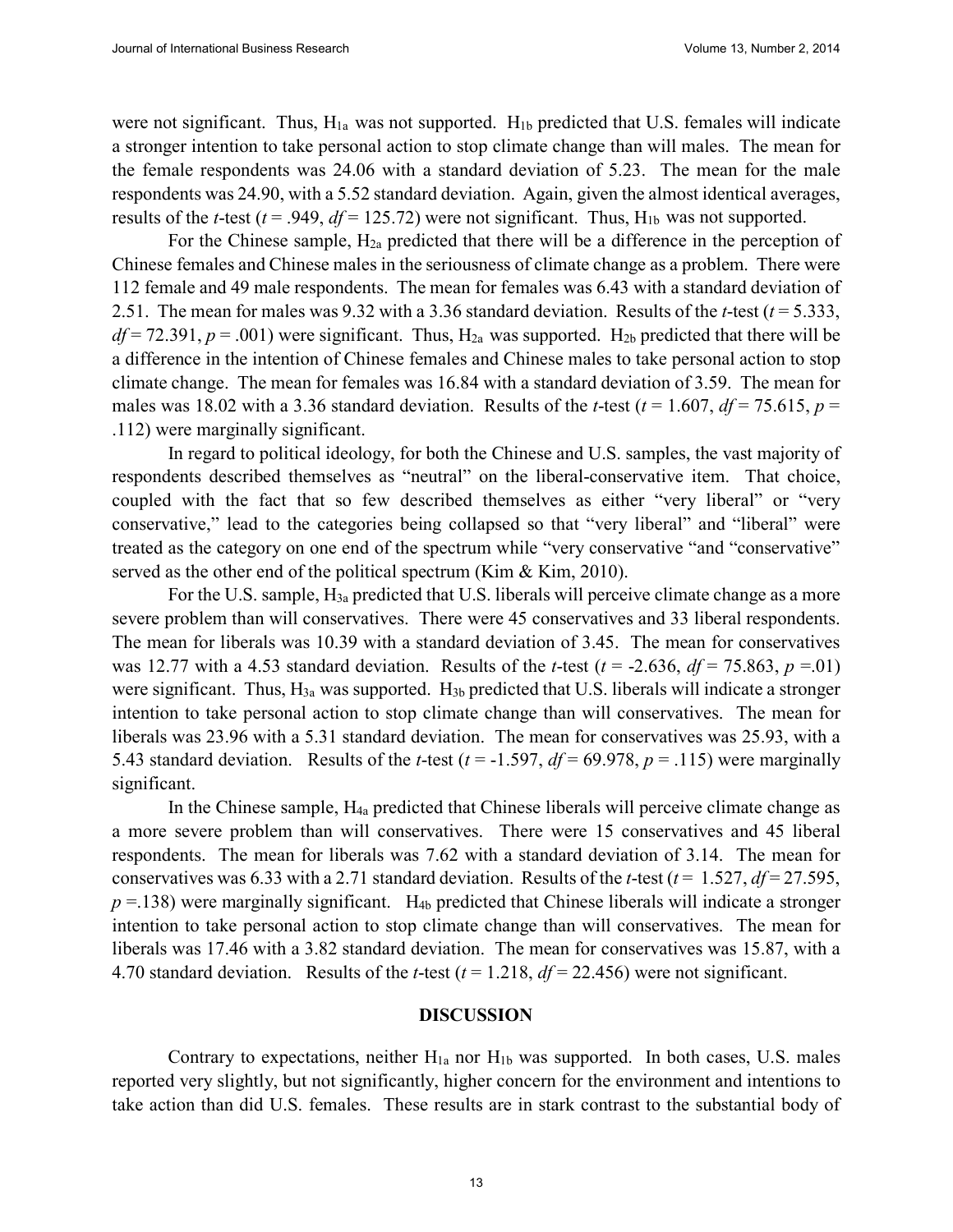recent literature which has consistently shown that U.S. females are more concerned about the environment and are more likely to take actions to protect the environment than are U.S. males.

There are several possible explanations for these findings. First, these results may be a quirk of the sample, as most of the respondents were from a rural, agriculturally based area where climate is an important element, Most of the respondents live in an area which has been classified as being in exceptional drought (U.S. Drought Monitor, 2013) for the last several years. Since local weather patterns have been found to have a significant effect on people's beliefs about the evidence for global warming (Egan & Mullin, 2012), it is possible that these results maybe an artifact of the local conditions. Second, these results may reflect an attitudinal shift, as males are "catching up" with females in their environmental views. There is some evidence that today's Millennials are splintering into a new generational cohort, as events since 2008 have shaped their lives differently than those who have preceded them (Debevec, Schewe, Madden, & Diamond (2013). Although they don't address climate change specifically, and note that "the Great Recession" is a major factor in such a splintering, Debevec, et al. do recognize that other recent events have had an impact on their views. Therefore it is plausible that changes in attitude may still be evolving.

In examining gender based views in China, a gender gap was found, as  $H_{2a}$  was supported while H<sub>2b</sub> was marginally significant. Since the limited prior research had shown sex differences existed in China but was inconsistent as to which sex saw the problem as more serious and was more inclined to take action, the hypotheses were non-directional. The results of this study are consistent with those studies which found that males have both a greater awareness of the seriousness of the problem and hold a greater intention to take personal action to address the issue. The previous research which found that females had greater awareness and personal intentions was conducted in Hong Kong, while the studies which found males had a greater awareness and personal intention used data from across China. In this study, data was collected in Guangzhou, the 3rd largest city in China, thus the effect of a "metropolitan" sample is not an issue. These results support Shields & Zeng (2012) claim of a reverse gender gap, as Chinese men, not women, show a greater concern about environmental problems and the seriousness of the environmental degradation in China.

Regarding political ideology, the results of this study, despite the small sample size, are largely consistent with previous research as  $H_{3a}$  was supported, while H3b was marginally significant. U.S. liberals did perceive climate change as a more severe problem than did conservatives, and U.S. liberals tended to indicate a stronger intention to take personal action to stop climate change than did conservatives. For the U.S. sample, these results add to the growing body of literature which indicates that political ideology is a major determinate of one's attitude toward climate change.

With the vast majority of Chinese sample indicating that they were neither liberal nor conservative, labels not frequently used in China, the sample size was very small. Therefore it is not surprising that stronger results were not found. While the results did indicate that (H4a) Chinese liberals did perceive climate change as a more severe problem than did conservatives, the results were only marginally significant. For H4b, Chinese liberals did indicate a stronger intention to take personal action to stop climate change than did conservatives, however those results were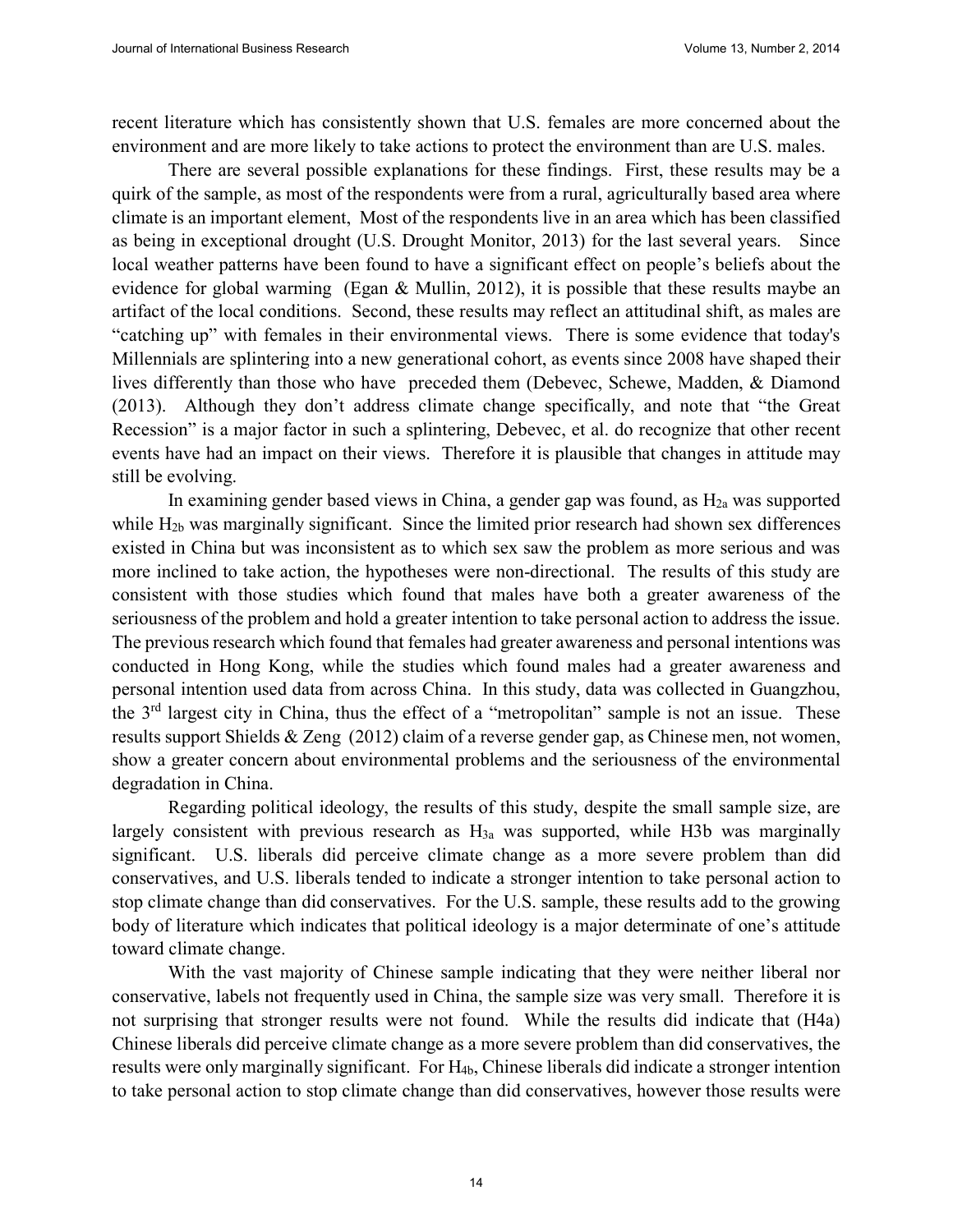not significant. Since there is so little research regarding political ideology in China, this study serves as one of the early examinations of the effect of this issue on climate change attitudes.

#### **Implications for International Business**

This study has implications for a number of areas, including education, however, perhaps the most significant implications are in regard to international business, specifically in the areas of "green marketing" and "green advertising." Kvaloy and Listhaug (2010) note that "public opinion plays an important role for how societies manage the consequences of global warming and attempt to eradicate its root causes. Public awareness is a first step toward support for public policies that will make an effort to solve the problem" (p.1). While one source of public awareness is a country's educational system (Chan, 1998; Hamilton, 2010), perhaps a more important source is via "green advertising."

Several studies have demonstrated that environmental attitudes are the most significant predictor of green purchasing behavior (e.g. Chen, & Chai, 2010; Cherian, & Jolly, 2012); Haytko, & Matulich, 2008; Zhao, et al., 2013). Therefore, marketers should be aware of the importance of attitudes and environmental concern of consumers, as individuals with positive attitudes and a high level of environmental concern are more likely to engage in green purchasing behavior. In terms of product promotion, as with any advertising effort, ads which target the consumer will be more effective (Belch & Belch, 2009). In extrapolating the results of this study, in the U.S., liberals are more likely to be influenced by "green" advertising than are conservatives. So, for example, "green" ads which appear in more liberal oriented media (e.g. *Mother Jones* magazine) will be more likely to reach the target audience than ads in more conservative media (e.g. *The Wall Street Journal*). In China, currently, the liberal-conservative dimension appears to be largely irrelevant, as so few individuals think of themselves in these terms. Thus, until more research on this dimension is conducted in China, "green" advertising which focuses on this dimension is likely to meet with uncertain (or unproductive) results.

The results of this study indicate that, in the U.S., product promotion which focuses on appeals to male audiences (e.g. a "green ad" in *Sports Illustrated*) will be no more effective than a "green ad" which appeals to a female audience (e.g. *Vogue*). Given the "no difference" finding of this study, marketers, therefore, might be well advised to promote "green" products in more gender neutral media (e.g. *Time*, or *USA Today*). Product promoters in China, however, would be well advised to advertise in media which appeal to males (e.g. *Caijing*, the leading Chinese magazine covering Chinese politics, finance and economics), since they are more concerned with environmental issues than are Chinese females.

This study, like all studies, has its limitations. An obvious limitation is the sample size. While the sample size is respectable, it is certainly not adequate for generalizing to all of the U.S., much less China. Second, rather than trying to apply the Western concept of "liberal" and "conservative" to China, using a concept (or terminology) more compatible to their political system might have produced additional data rather than the overwhelming "neutral" response. Future studies should take these elements into consideration.

In sum, this study has examined two of the important individual variables in regard to the public's attitude toward climate change: gender and political ideology. The results, consistent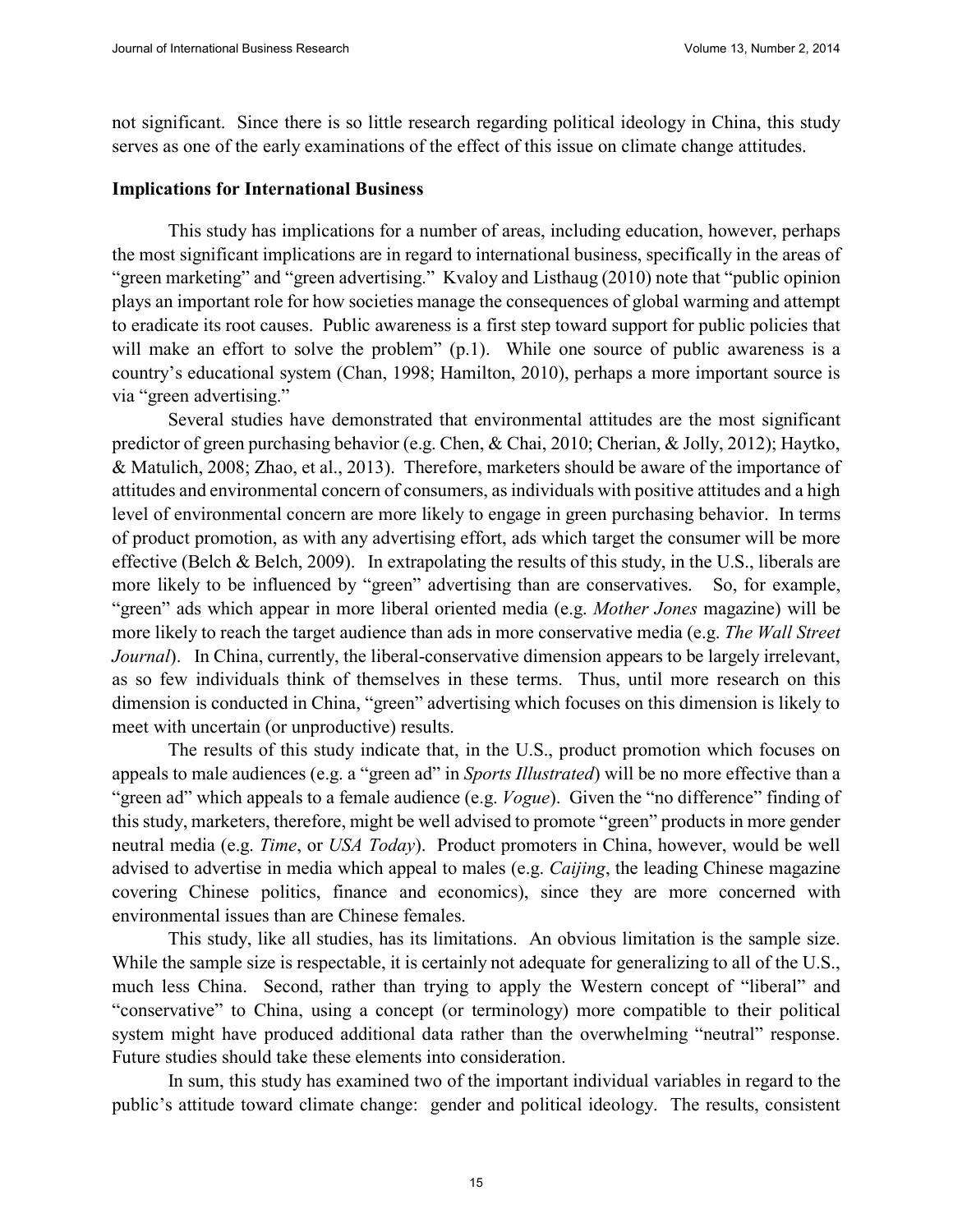with previous research, indicate that in the U.S, liberals are both more likely to agree with the existence of climate change and indicate a personal intention to do something about it than are conservatives. However, in contrast to previous research, this study failed to find a sex difference in environmental attitudes. In China, the results indicate that, in contrast to research in other countries, males are more likely to agree with the existence of climate change and indicate a personal intention to do something about it than are females. Ideological differences along the liberal-conservative dimension were not evident in the Chinese sample. These findings have important potential implications in the area of "green" marketing and "green" advertising.

#### **REFERENCES**

- Agarwal, B. (2000). Conceptualizing environmental collective action: why gender matters. *Cambridge Journal of Economics, 24,* 283-310.
- Alston, M., & Litt, M. (2013). Introducing Gender and Climate Change: Research, Policy and Action. In Alston, M. & Whittenbury, K (Eds.) *Research, Action and Policy: Addressing the Gendered Impacts of Climate Change*. pp 3-14. Amsterdam: Springer. DOI 10.1007/978-94-007-5518-5\_1
- Bang, H., Ellinger, A.E., Hadjimarcou, J., & Traichal, P.A. (2000). Consumer concern, knowledge, belief, and attitude toward renewable energy: An application of the reasoned action theory, *Psychology and Marketing, 17*, 6-26.
- Belch, G. E., & Belch, M. A. (2009). Advertising and promotion: An integrated marketing communications perspective, 8<sup>th</sup> Ed. Boston: McGraw-Hill, Irwin.
- Bord, R.I. & O'Connor, R.E. (1997). The gender gap in environmental attitudes: The case of perceived vulnerability to risk, *Social Science Quarterly, 78,* 830-40.
- Brulle, R. J., Carmichael, J., & Jenkins, J. C. (2012). Shifting public opinion on climate change: An empirical assessment of factors influencing concern over climate change in the U.S., 2002–2010. *Climatic Change*, doi:10.1007/s10584-012-0403-y.
- Burn, S. M., Winter, P. L., Hori, B., & Silver, N. C. (2012). Gender, ethnic identity, and environmental concern in Asian Americans and European Americans, *Human Ecology Review, 19*,136-145.
- Chan, K. K. W. (1998). Mass media and environmental knowledge of secondary school students in Hong Kong. *Environmentalist, 19*(2), 85-97.
- Chen, T. B., & Chai, L. T. (2010). Attitude towards the environment and green products: Consumers' perspective, *Management Science and Engineering, 4*(2), 27-39. www.cscanada.org.
- Corbett, J. B. 2006. *Communicating nature: How we create and understand environmental messages*. Washington, DC: Island Press.
- Cherian, J., & Jolly, J. (2012). Green marketing: A study of consumers' attitude towards environment friendly products, *Asian Social Science, 8*(12), 117-126.
- Darmofal, D. (2009). Elite cues and citizen disagreement with expert opinion. *Political Research Quarterly, 58*, 381–395.
- Debevec, K., Schewe, C. D., Madden, T. J., & Diamond, W. D. (2013). Are today's Millennials splintering into a new generational cohort? Maybe!. *Journal of Consumer Behaviour, 12,* 20–31. doi: 10.1002/cb.1400
- Diamantopoulos, A. Schlegelmilch, B. B., Sinkovics, R. R., & Bohlen, G. M. (2003). Can socio-demographics still play a role in profiling green consumers? A review of the evidence and an empirical investigation, *Journal of Business Research, 56*, 465-480.
- Dietz, T., Dan, A., & Shwom, R. (2007). Support for climate change policy: Social psychological and social structural influences. *Rural Sociology, 72*, 185–214.
- Duan, H., & Fortner, R. (2010). A Cross-Cultural Study on Environmental Risk Perception and Educational Strategies: Implications for Environmental Education in China, *International Electronic Journal of Environmental Education, 1*(1), 1-19.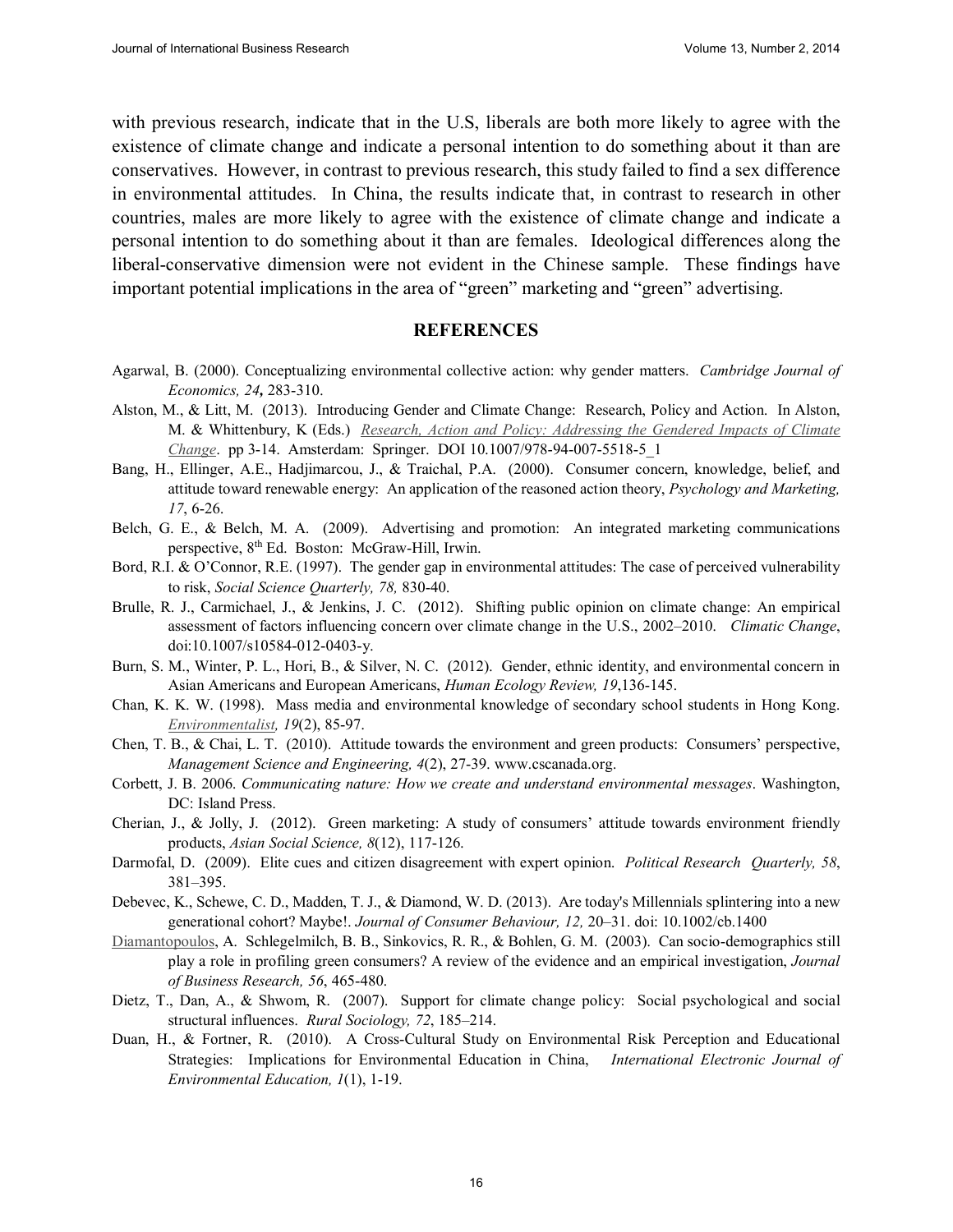- Dunlap, R. E. & McCright, A. M. (2008). A widening gap: Republican and democratic views on climate change. *Environment,* http://www.environmentmagazine.org/Archives/Back%20Issues/September-October%202008/dunlap-full.html
- Egan, P. J., & Mullin, M. (2012). Turning Personal Experience into Political Attitudes: The Effect of Local Weather on Americans' Perceptions about Global Warming, *The Journal of Politics, 74*, 796- 809. doi.org/10.1017/S0022381612000448
- Fransson, N., & Garling, T. (1999). Environmental concern: Conceptual definitions, measurement methods, and research findings, *Journal of Environmental Psychology, 19,* 369–82.
- Gastil, J. & Xenos, M. (2010). Of attitude and engagement: Clarifying the reciprocal relationship between civic attitudes and political participation. *Journal of Communication, 60,* 318-343
- Gillis, J. (2013, August 20). Climate panel cites new certainty on warming. *New York Times, 162,* 1.
- Halder, P., Prokop, P., Chang, C-Y, Usak, M., Pietarinen, J., Havu-Nuutinen, S., Pelkonen, P., & Cakir, M. (2012). International Survey on Bioenergy Knowledge, Perceptions, and Attitudes Among Young Citizens, *Bioenergy Research, 5*, 247–261. DOI 10.1007/s12155-011-9121-y
- Hamilton, L. C. (2010). Education, politics and opinions about climate change evidence for interaction effects, *Climatic Change,* DOI 10.1007/s10584-010-9957-8
- Harris, P. G. (2006). Environmental perspectives and behavior in China: Synopsis and bibliography. *Environment and Behavior, 38*(1)*,* 5-21.
- Haytko, D. L., & Matulich, E. (2008). Green Advertising and Environmentally Responsible Consumer Behaviors: Linkages Examined, *Journal of Management and Marketing Research, 1*, 2-11.
- He, X. E., Hong, T., Liu, L., & Tiefenbacher, J. (2011). A comparative study of environmental knowledge, attitudes and behaviors among university students in China, *International Research in Geographical and Environmental Education, 20*(2), 91-104, DOI: 10.1080/10382046.2011.564783
- Kalamas, M., Cleveland, M., & Laroche, M. (2013). Pro-environmental behaviors for thee but not for me: Green giants, green Gods, and external environmental locus of control. *Journal of Business Research,* doi.org/10.1016/j.jbusres.2013.03.007
- Kim, S., & Kim, S. (2010). Comparative studies of environmental attitude and its determinants in three east Asia countries: Korea, Japan, and China, *International Review of Public Administration, 15,* 17-33.
- Kvaloy, B., & Listhaug, O. (2010, June 21). Public opinion on global warming: A comparative study of 48 countries. Paper presented at the 250th Anniversary Conference organized for the Royal Norwegian Society of Sciences and Letters on Climate Change and Security, Trondheim, Norway.
- Lai, J. C.L., & Tao, J. (2003). Perception of environmental hazards in Hong Kong Chinese. *Risk Analysis*, 23(4), 669- 684.
- Lai, O.K. (2000), "Greening of Hong Kong? Forms of manifestation of environmental movements", in Chiu, S.W.K. and Lui, T.L. (Eds), The Dynamics of Social Movement in Hong Kong, Hong Kong University Press, Hong Kong, pp. 259-96.
- Lee, K. (2008). Making environmental communications meaningful to female adolescents : A study in Hong Kong, *Science Communication, 30,* 147-176. DOI: 10.1177/1075547008324364
- Lee, K. (2009). Gender differences in Hong Kong adolescent consumers' green purchasing behavior, *Journal of Consumer Marketing, 26*(2), 87–96. DOI 10.1108/07363760910940456
- Leiserowitz, A., Maibach, E., Roser-Renouf, C., & Smith, N. (2010). Climate change in the American mind: Americans' global warming beliefs and attitudes in June 2010. Yale University and George Mason University.
- Li, B . (2013, June 14). Governing urban climate change adaptation in China, *Environment and Urbanization,* DOI: 10.1177/0956247813490907
- Lo, C. W. H., & Fryxell, G. E. (2003). The Influence of Environmental Knowledge and Values on Managerial Behaviours on Behalf of the Environment: An Empirical Examination of Managers in China, *Journal of Business Ethics, 46,* 45-69.
- McCright, A. M., & Dunlap, R. E. (2011). The politicization of climate change and polarization in the American public's views of global warming, 2001–2010, *The Sociological Quarterly 52,* 155–194.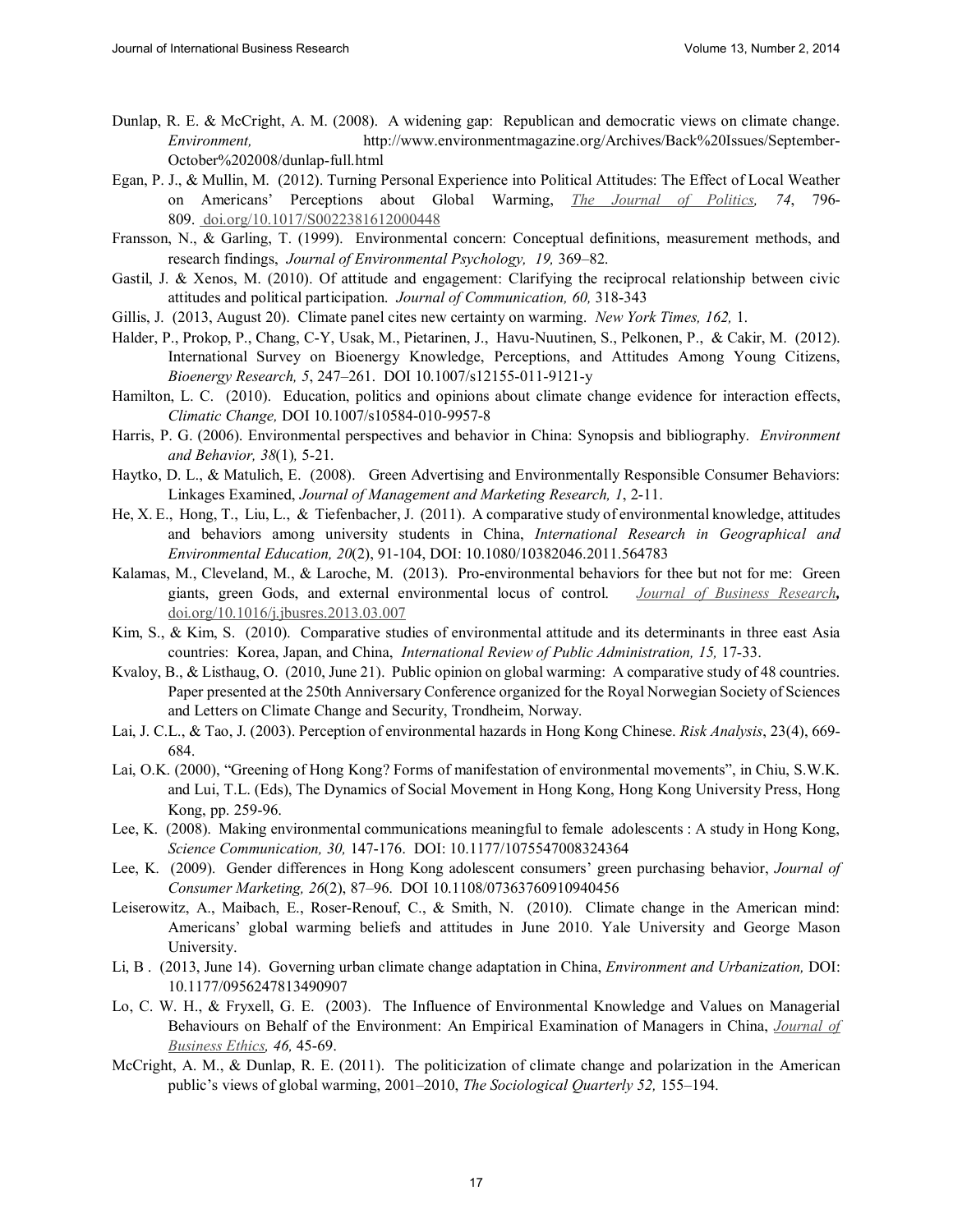- McCright, A. M., & Dunlap, R. E. (2013). Bringing ideology in: The conservative white male effect on worry about environmental problems in the USA, *Journal of Risk Research, 16,* 211-226.
- Mostafa, M. M. (2007). Gender differences in Egyptian consumers' green purchase behavior: The effects of environmental knowledge, concern and attitude, *International Journal of Consumer Studies, 31*, 220-9.
- Naquin, M. Cole, D., Bowers, A., & Walkwitz, E. (2011). Environmental Health Knowledge, Attitudes and Practices of Students in Grades Four through Eight, *Journal of Research, 6*(2), 46 -50.
- Pew Research Center. (2006, July, 12). Little consensus on global warming: Partisanship drives opinion. http://people-press.org/reports/display.php3?ReportID=280.
- Pew Research Center. (2007, January 24). Global warming: A divide on causes and solutions. . http://peoplepress.org/reports/pdf/303.pdf.
- Running, K. (2013). World citizenship and concern for global warming: Building the case for a strong international civil society, *Social Forces, 92*, 377- 399. doi:10.1093/sf/sot077
- Shields, T. & Zeng, K. (2012, March). The Reverse Environmental Gender Gap in China: Evidence from "The China Survey" *Social Science Quarterly, 93.* DOI: 10.1111/j.1540-6237.2011.00802.x
- Stern, P.C., Dietz, T. & Kalof, L. (2005). Value orientations, gender and environmental concern, in Kalof, L. and Satterfield, T. (Eds), The Earthscan Reader in Environmental Values, Earthscan, London: Sterling, pp. 188- 206.
- Thomas, B. (2012). *Parallels between China the west? Factors that influence public opinion on the environment in China.* (Unpublished master's thesis). Duke University, Durham, North Carolina. http://hdl.handle.net/10161/5169
- Tikka, P., Kuitunen, M. and Tynys, S. (2000). Effects of educational background on students' attitudes, activity levels, and knowledge concerning the environment, *Journal of Environmental Education, 31*, 12-19.
- U.S. Drought Monitor (2013). U.S. Drought Monitor. http://droughtmonitor.unl.edu/
- Xiao, C. and McCright, A.M. (2007). Environmental concern and socio-demographic variables: A study of statistical models, *Journal of Environmental Education, 38*, 3-14.
- Xiao, C., & McCright, A. M. (2013). Gender Differences in Environmental Concern: Revisiting the Institutional Trust Hypothesis in the USA, *Environment and Behavior,* 1-21. DOI: 10.1177/0013916513491571
- Xie, L. (2011). China's Environmental Activism in the Age of Globalization, *Asian Politics & Policy,3,* 207–224.
- Yu, H., Wang, B., Zhang, Y-J, Wang, S., & Wei, Y-M. (2013, May). Public perception of climate change in China: Results from the questionnaire survey, *Natural Hazards*, DOI 10.1007/s11069-013-0711-1
- Zelezny, L. & Bailey, M. (2006). A call for women to lead a different environmental movement, *Organization & Environment, 19*, 103-9.
- Zelezny, L., Chua, P., & Alrich, C. (2000). Elaborating on gender differences in environmentalism. *Journal of Social Issues, 56*, 443-457. http://dx.doi.org/10.1111/0022-4537.00177
- Zhang, C., & Fan, J. (2013). A Study of the Perception of Health Risks among College Students in China, *International Journal of Environmental Research in Public Health*, *10*, 2133-2149. doi:10.3390/ijerph10062133
- Zhao, H-h., Gao, Q., Wu, Y-p., Wang, Y., & Zhu, X-d. (2013). What affects green consumer behavior in China? A case study from Qingdao, Journal of Cleaner Production, http://dx.doi.org/10.1016/j.jclepro.2013.05.021
- Zhao, X., Leiserowitz, A.A., Maibach, E. W., & Roser-Renouf, C. (2011). Attention to science/environment news positively predicts and attention to political news negatively predicts global warming risk perceptions and policy support. *Journal of Communication, 61*, 732-757.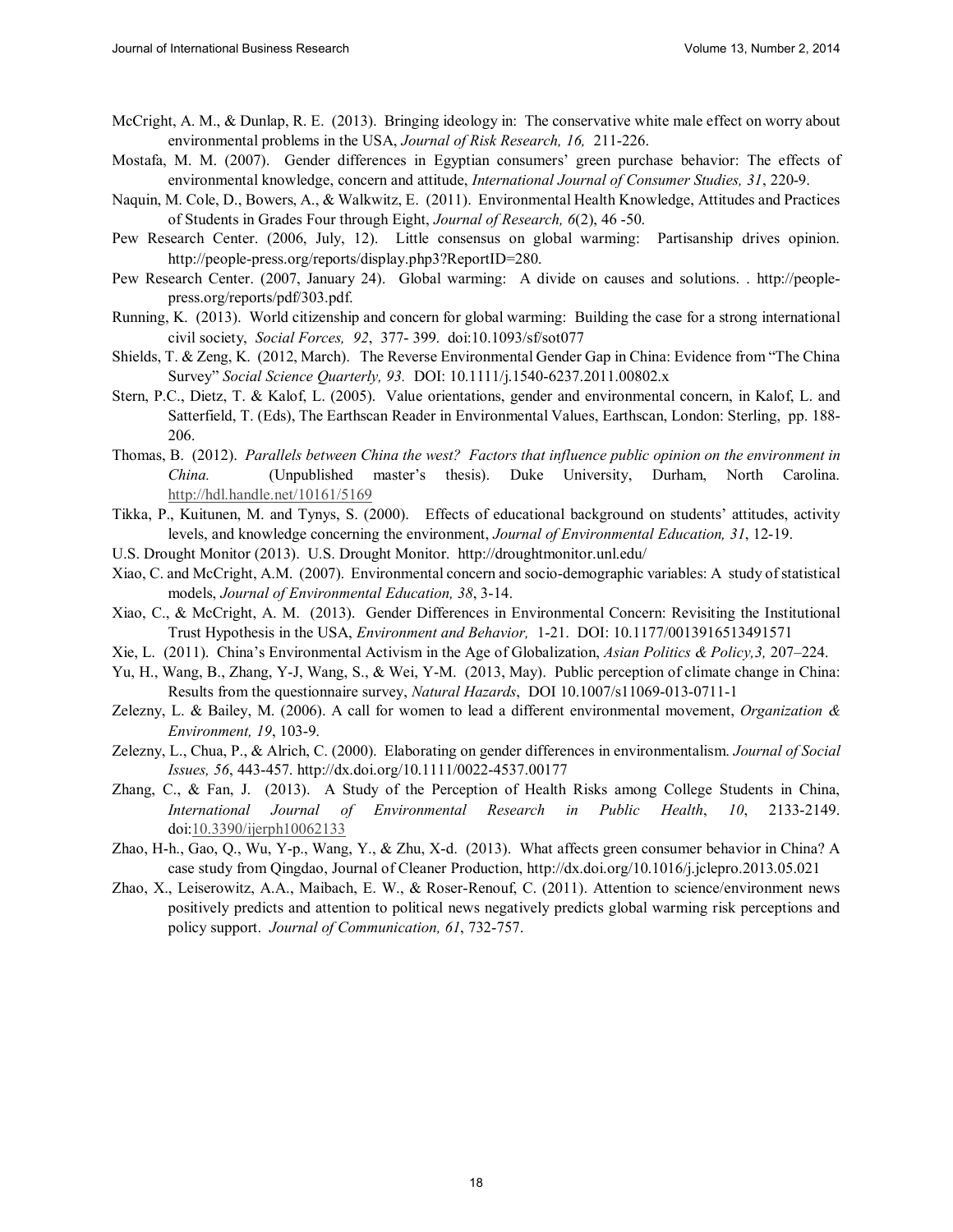### **IFRS COMPLIANCE AND AUDIT QUALITY IN DEVELOPING COUNTRIES: THE CASE OF INCOME TAX ACCOUNTING IN EGYPT**

#### **Ahmed Ebrahim, Fairfield University**

#### **ABSTRACT**

*This paper examines compliance and enforcement of the International Financial Reporting Standards (IFRS) in developing countries and the effect of independent audit quality as a monitoring mechanism for compliance with IFRS recognition and disclosure requirements. Using a sample of listed companies in the Egyptian Stock Exchange in 2007, we examine their compliance with recognition and disclosure requirements for income tax accounting after Egypt's full adoption of IFRS in 2006. Results show evidence of noncompliance with the IFRS requirements for income tax accounting, and that compliance with recognition and disclosure requirements is significantly related to being audited by an audit firm with international affiliation. These results validate concerns regarding the reliability and comparability of accounting information produced in different jurisdictions that proclaim to adopt IFRS. Enforcement and compliance with IFRS requirements is a function of cross-country regulatory, economic, and cultural differences.* 

#### **INTRODUCTION**

The conventional wisdom in accounting literature is that the adoption and application of IFRS in developing countries will improve the quality of financial statement information in these countries, including its reliability and comparability (Ballas et al, 2010). However, it is also argued that no matter how high the quality of the accounting standards adopted, comparable and high quality accounting information will not be achieved without strict enforcement of these standards (Whitehouse, 2012). Although some countries may claim that they officially adopted IFRS and required companies to prepare financial statements accordingly, some companies may selectively implement IFRS recognition and disclosure requirements. Even with increasing IFRS adoption around the world, significant differences in financial reporting systems will remain due to regulatory, political, and institutional differences across countries, leading to imbalance in IFRS compliance between different jurisdictions (Soderstorm and Sun, 2007). Such imbalance hampers the main goal of developing a global set of accounting standards such that accounting information is comparable across countries.

The concern about compliance with IFRS requirements is especially emphasized with regard to its application in developing markets that might have inadequate financial reporting environment and inefficient monitoring and enforcement mechanisms. The adoption of IFRS in developing markets always has its own shortfalls, application difficulties, and enforcement issues (Alp and Ustundag, 2009) that might cast doubts on the expected benefits of global harmonization of accounting standards. For example, Chen and Zhang (2010) provided empirical evidence from the Chinese market that the mere adoption of IFRS does not necessarily lead to the intended high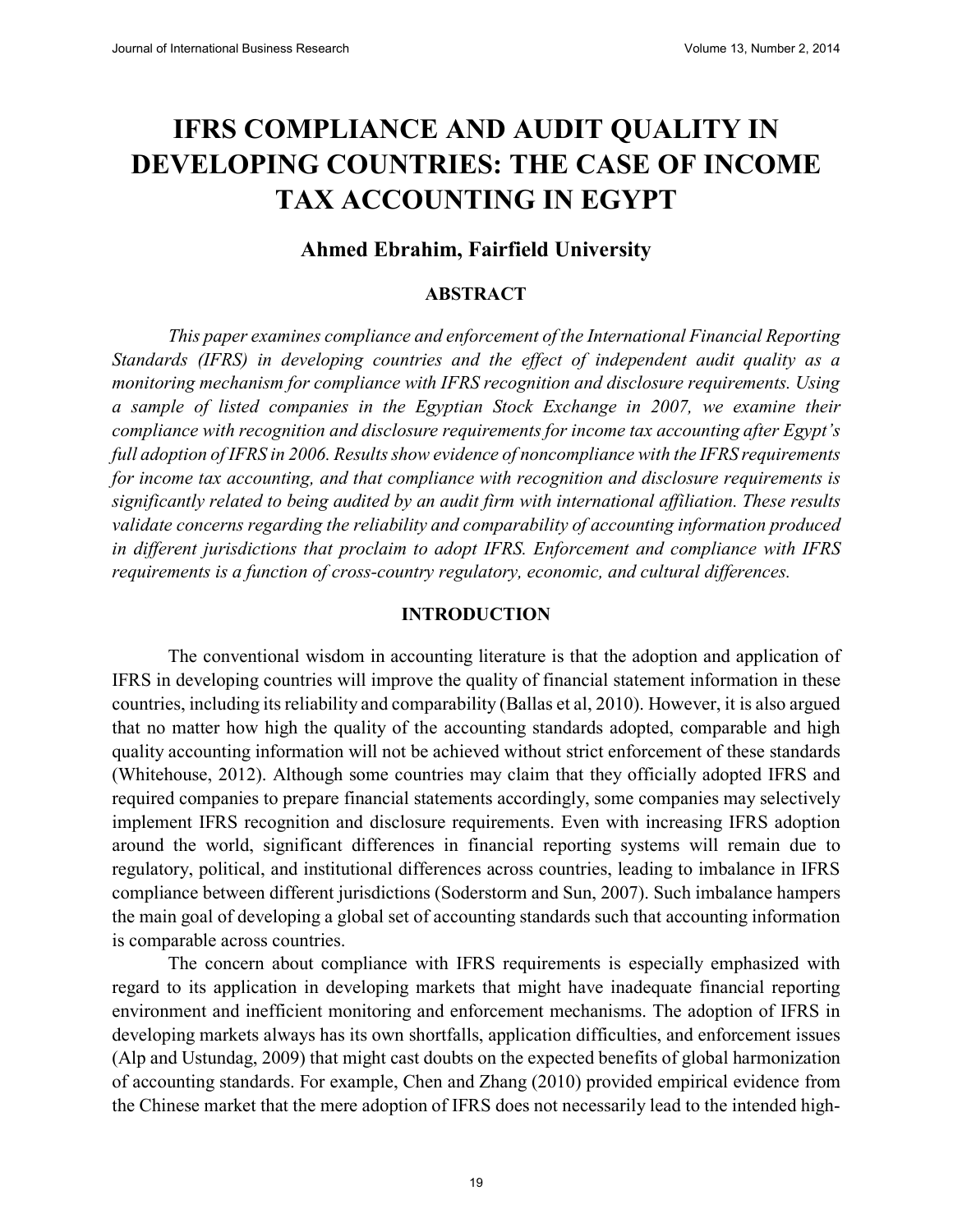quality and comparable financial accounting information due to enforcement issues and lack of full compliance. As indicated by Nobes and Zeff (2008), many countries that proclaim to adopt IFRS are in reality following some national version of IFRS instead of the standards as enacted by IASB. Such inconsistency in the application and compliance with IFRS across different countries is always cited among the reasons why the SEC in the United States is reluctant to adopt IFRS for its registrants (SEC, 2012). As it was recently pointed out by the FASB Chairman "I would seriously question the cost-benefit of switching our country to a standard that we know is not applied consistently around the world" (Whitehouse, 2012). Therefore, it is necessary for accounting research to examine both the level of compliance with IFRS disclosure requirements and the different determinants of such compliance in different countries that proclaim to adopt and apply IFRS, especially in major emerging economies such as Egypt.

This study focuses on Egypt as a major developing economy in the Middle East and North Africa (MENA) region that adopted IFRS. In addition to the significance of the Egyptian economy and population in its part of the world, Egypt has been used as a good representative of the developing countries in studies conducted on different parts of the world including the Arab world (Harabi, 2007), African countries (Nganga et al 2003), and the MENA region (Saidi, 2004). Egypt also represents an area of the world that is traditionally less examined in the international accounting literature. The study focuses on the effect of the independent audit process on compliance with recognition and disclosure requirements of IAS 12 by Egyptian public companies. Income tax accounting may offer the best context in which to examine how local professional development, regulatory, and financial reporting environments in developing countries can affect compliance with the requirements of IFRS. In addition to the complications and personal judgments involved in the income tax accounting topic, the application of income tax accounting is naturally influenced by the local tax code and the regulatory environment that enforces it.

Section 2 discusses prior literature on IFRS enforcement and compliance and provides some regulatory background and prior research on the Egyptian market, Section 3 presents the study sample and methodology, Section 4 shows the results, and Section 5 concludes the paper.

#### **IFRS ENFORCEMENT AND COMPLIANCE AND THE REGULATORY BACKGROUND IN EGYPT**

The influence of local characteristics of different countries on their financial reporting is well recognized in the accounting literature. Based on the original Hofstede (1980) study about formation and stabilization of different cultural norms, Gray (1988) argued that shared cultural norms within a country will influence the structure and application of that country's accounting and reporting system. Gray (1988) defined four main values that influence the country's accounting subculture: Professionalism, Uniformity, Conservatism, and Secrecy. Doupnik and Tsakumis (2004) argue that, even with the worldwide convergence of accounting standards, culture and local country-specific variables will remain as critical factors in determining how accountants in different countries interpret and apply those accounting rules.

Because of significant differences across countries, the current trend towards convergence into a global set of financial reporting standards will face some taunting challenges. As Pownall and Schipper (1999) argued, a major question of concern when a country considers adopting IFRS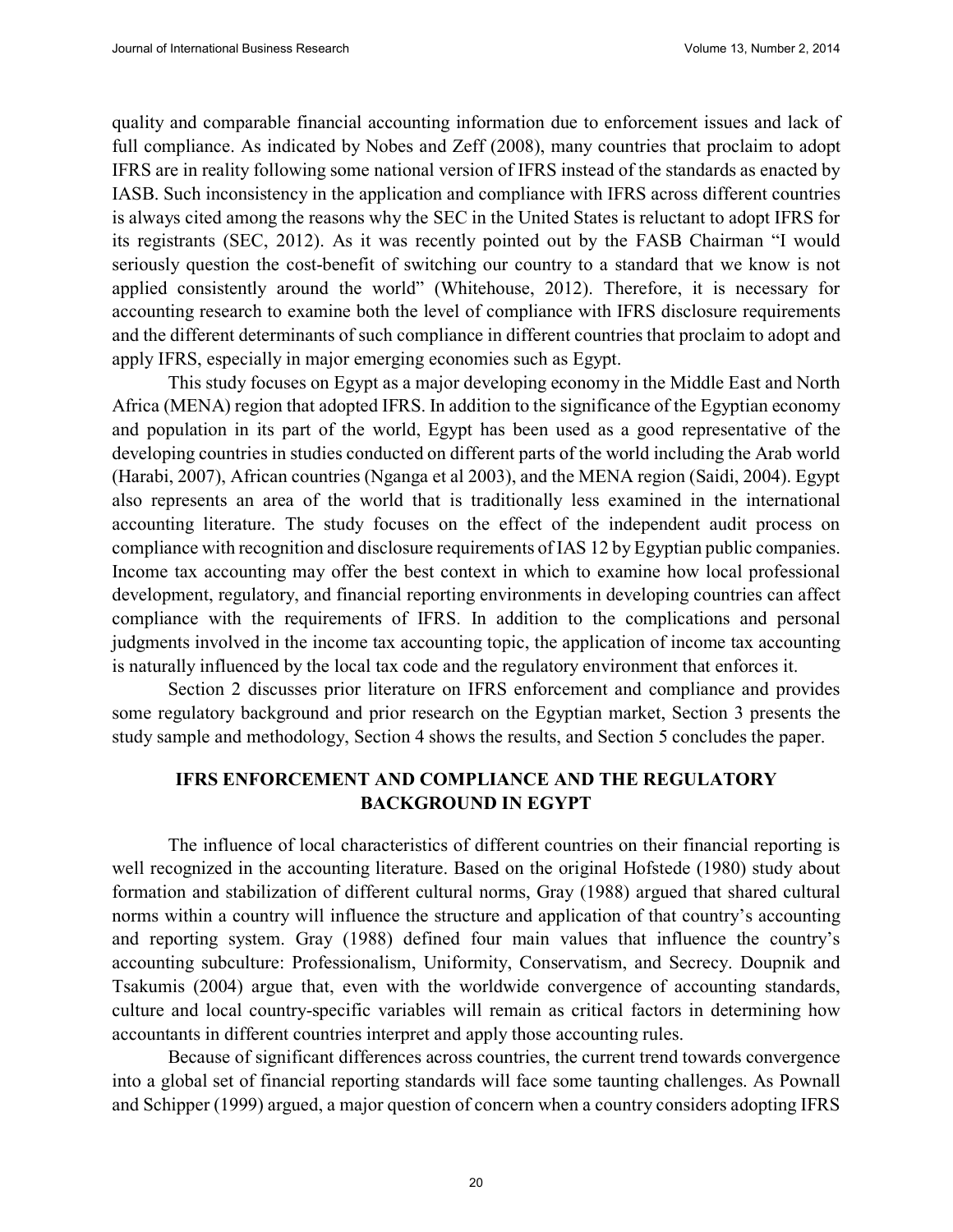will be how the application of the same international standards in different countries with different regimes of taxation, enforcement, auditing, financing, and ownership will affect the comparability, full disclosure, and transparency of accounting information reported by their companies. They cited the results of Frost and Pownall (1994) of noncompliance with accounting rules in both the U.S and the U.K to argue that similar rules may not necessarily produce the same accounting results, even in similar environments such as the U.S and the U.K, if the rules are not strictly enforced. Obviously, this will be even more pronounced in the case of materially dissimilar environments.

Both Cairns (1999) and Street and Gray (2001) have reported evidence that many of the companies that claim to adopt IFRS are not in full compliance with the recognition and disclosure requirements of these standards. In a theoretical framework, Bushman and Smith (2001) showed that the legal system of a country, especially the enforcement aspect of it, affects its financial reporting and accounting information. In their discussion of the effect of the current accounting convergence efforts worldwide, Meek and Thomas (2004) raised important questions such as how the taxation system in different countries will affect their accounting, what role culture plays in influencing the disclosure of financial accounting information, and how some specific nations – such as Islamic nations including Egypt- will fit in this new paradigm. Critics of the global harmonization effort of accounting standards argue that it may actually result in less comparable accounting information across countries (Sunder 1997; Ball 2001).

Results of prior empirical research support the notion that different countries may have different interpretation and application of the same set of accounting rules. For example, Jaggi and Low (2000) examined the effect of both the legal system and the cultural values as depicted in Hofstede (1980) on firms' disclosure policies. They show that the legal system has more significant influence on firms' disclosure policies than the cultural values. Using a larger sample that includes more countries than that used in Jaggi and Low (2000), Hope (2003) found evidence that both the legal system and the cultural values variables have a significant influence on firms' disclosure policies. Ball et al (2000) found evidence that the level of conservatism in measuring accounting earnings is a function of the prevailing legal system (common law vs. code law systems) in different countries.

The independent audit process is a critical monitoring and enforcement mechanism for the enacted financial reporting standards in any jurisdiction. For example, Wallace (1980) argued that the independent audit process adds reasonable assurance that the financial reporting process is consistent with enacted professional standards and that the financial information provided is free from significant misstatements. The monitoring mechanism exercised through the independent audit process is expected to be more efficient with the increase in the perceived quality of the audit services provided by independent auditors with recognized "brand names" in the audit industry (DeAngelo, 1981). Recent research that reemphasized the effect of audit quality on financial reporting and enforcement of accounting regulations include Francis and Yu (2009) and Lennox and Pittman (2010).

For the audit industry in emerging markets, it is feasible to argue that local auditing firms affiliated with big international auditing firms can perform high-quality audits, even in less developed professional environments, due to the international nature of these firms and the fact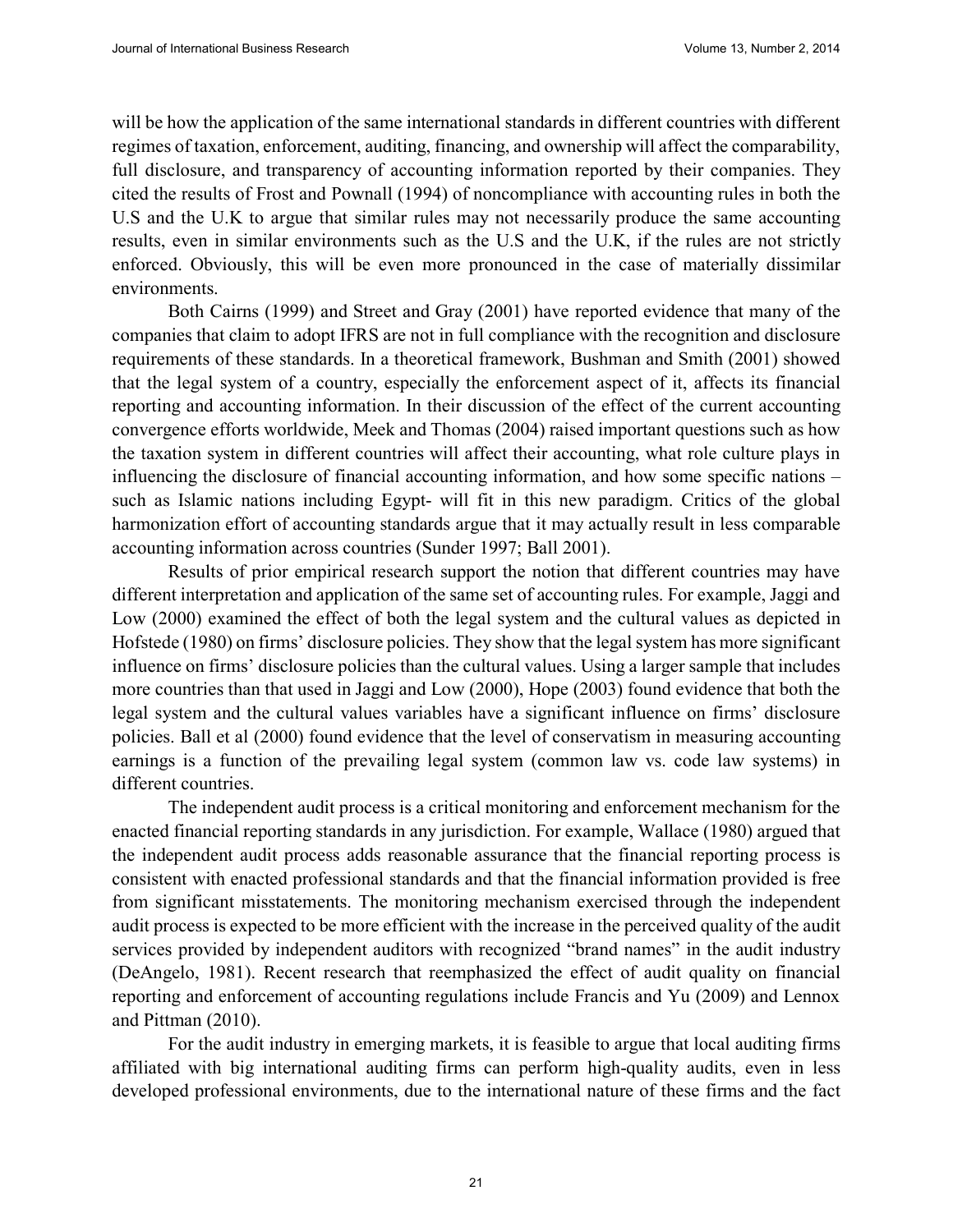that local offices and affiliates can draw on the expertise of their international networks (Francis and Wang 2008; Carson 2009). Therefore, Michas (2011) found evidence that audit quality and audit profession development in emerging markets are related to the affiliation of local auditors with international auditing firms, especially the Big 4.

In a theoretical framework, Choi et al (2004) show that independent audit quality serves as an enforcement mechanism that ensures the availability and credibility of accounting information in those countries where the legal environment is considered to be weak. Choi and Wong (2007) discussed two possible effects of a country's legal environment on the quality of the independent audit process. One possibility is that auditors play a stronger governance role in a weak legal environment by providing higher quality audits to substitute for the lack of governance resulting from weak legal environment. The other possibility is that weak legal environment may be associated with low quality audits as a result of unreliable disciplinary mechanisms to monitor auditors' behavior. In their empirical results, Choi and Wong (2007) found some support for the first argument. The empirical results of Fan and Wong (2005) suggest that the independent audit process plays a significant corporate governance role in a concentrated or family ownership environment.

Therefore, it seems as if the international affiliation of local audit firms in emerging economies is the proxy for the quality of the audit service provided by these firms. Since the external audit is the first and major monitoring and enforcement mechanism for different financial reporting requirements, it is crucial for international accounting research to examine its effectiveness in enforcing the reporting and disclosure requirements of IFRS as adopted by different countries, especially those in the developing world. Results of such research help to highlight the effectiveness of adopting one global set of accounting standards around the world in actually achieving the goal of worldwide financial reporting harmonization and comparative financial reports.

#### **Prior Research on the Egyptian Market**

Few studies have tested the level of compliance with accounting standards and its determinants in Egypt. One explanation for the lack of empirical research using data about Egyptian public companies is the difficulty of obtaining necessary data, since financial statement information for Egyptian public companies is not usually available in a format that is easily retrievable. Therefore, it needs to be manually collected and coded from companies' original annual reports. Dahawy et al (2002) proposed that secrecy is an integrated part of the Egyptian culture that limits financial statement disclosure. Dahawy et al (2002) argue that the low level of tax compliance and the negotiable (bargaining) nature of the Egyptian taxation system may be additional obstacles for compliance with recognition and disclosure requirements. Therefore, it is not surprising that two out of the three companies Dahawy et al (2002) used in their case analysis did not comply with recognition and disclosure requirements in their income tax accounting policy without providing any plausible explanation for their noncompliance.

One of the exceptions in this regard is Abd-Elsalam and Weetman (2003), who used a sample of 72 nonfinancial Egyptian listed companies to examine the effect of different factors, including independent audit quality, on different levels of disclosures in 1996; long before the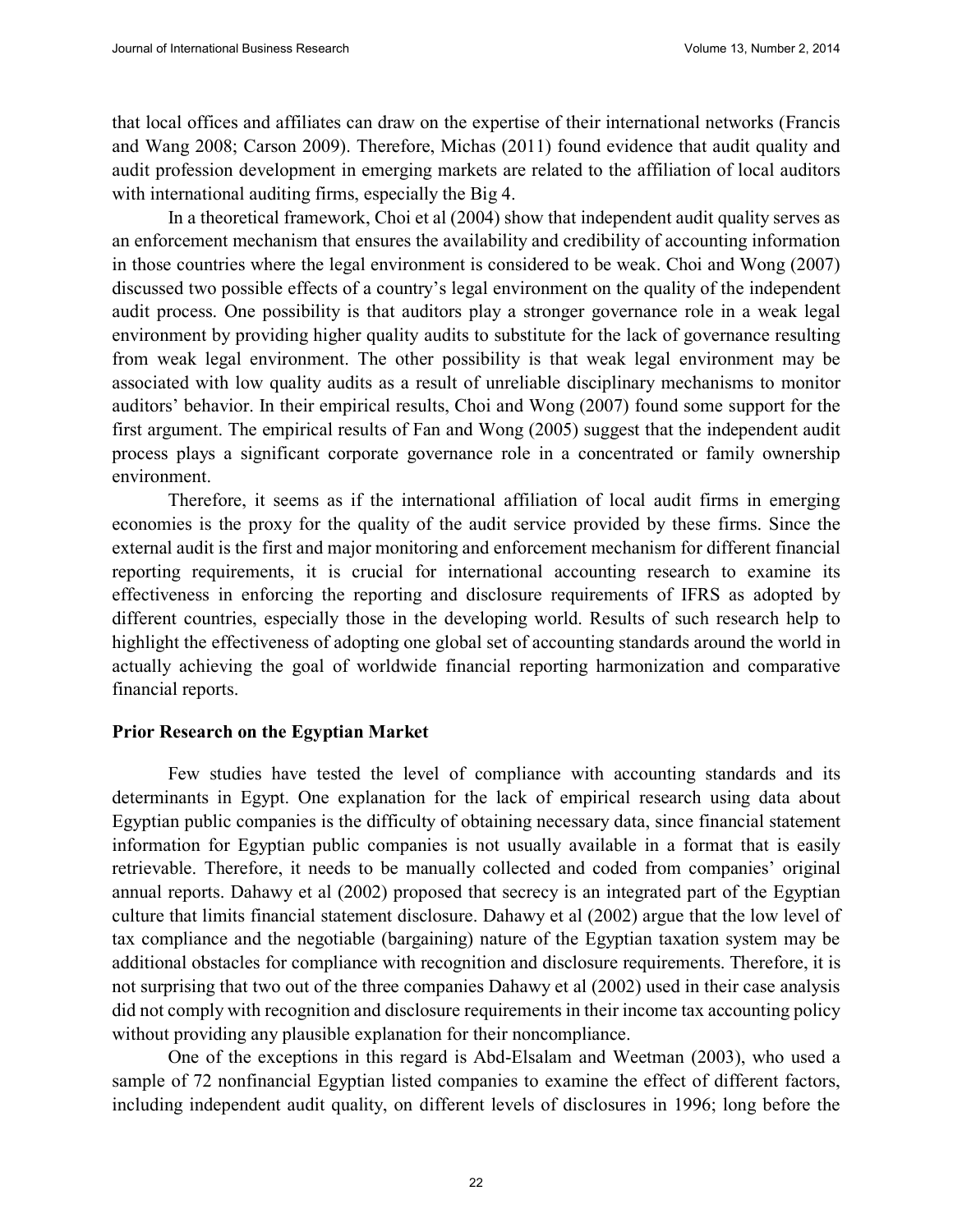official translation of IAS into Arabic and its adoption in Egypt in 2006. Their study tested the determinants of compliance with three different levels of disclosure requirements: (a) those required by the Egyptian Companies Act effective at the time, (b) those required by the Egyptian Capital Market Law effective at the time, which included some of the IAS that were translated earlier into Arabic in 1992, and (c) those required by the IAS that might be applicable to the Egyptian environment at the time but were not translated into Arabic or adopted by any Egyptian authority. As expected, Abd-Elsalam and Weetman (2003) reported a low level of compliance with the unfamiliar IAS that were just translated into Arabic and even lower compliance with the more unfamiliar standards not translated or adopted in Egypt at that time. They also reported relatively higher levels of compliance when the company is audited by one of the big international auditing firms who are more acquainted with IAS and can cross the language barrier. Companies in Egypt, especially during this initial introduction of IAS, were unlikely to have adequate technical support in understanding and implementing IAS in its original English language unless they have independent auditors with some international affiliation.

In a related study, Elbannan (2011) tested the effect of the adoption of IAS-related accounting standards in Egypt in 2002 and 2006 on both earnings quality and firm performance and valuation. Elbannan (2011) attributed the insignificant results he reported to the lack of compliance by financial statement preparers and the inadequate regulatory enforcement mechanisms. Non-archival research on the Egyptian financial reporting environment reveals evidence of an expectation gap concerning the reliability and usefulness of the independent audit process and, therefore, the audited financial statements (Dixon et al, 2006). The audit profession in Egypt is not perceived by different constituents of the profession to have attained a sufficiently high professional status (Awadallah, 2006).

To date, no study has examined compliance with IFRS requirements in the Egyptian market since the official adoption of IFRS in Egypt in 2006. Compared with prior empirical research on the Egyptian market that examined companies' general disclosure level, this study focuses on the income tax accounting requirements as an example of accounting practice area that is more likely to be affected by unique regulations and other characteristics of local jurisdictions. As in the developed countries, developing countries such as Egypt will also have significant permanent and temporary differences between their taxation rules and regulations on one side and their adopted financial reporting system on the other side. Such differences are naturally expected to result in and require recognition of deferred tax assets and/or liabilities.

#### **The IAS 12 and the Egyptian Accounting Standard (EAS)**

Egyptian companies listed in the Egyptian Stock Exchange are required to submit audited annual financial statements to the Egyptian Financial Supervisory Authority (EFSA) within 90 days from the end of their fiscal year. The regulations also require listed companies to submit a quarterly report accompanied by limited review performed by independent auditor. Annual and quarterly financial statements should be prepared according to the Egyptian Accounting Standards (EAS) which are a translation of IFRS into Arabic. Egyptian stock market regulations require the EFSA to maintain a record of the auditors and auditing firms who are eligible to audit financial statements of public companies.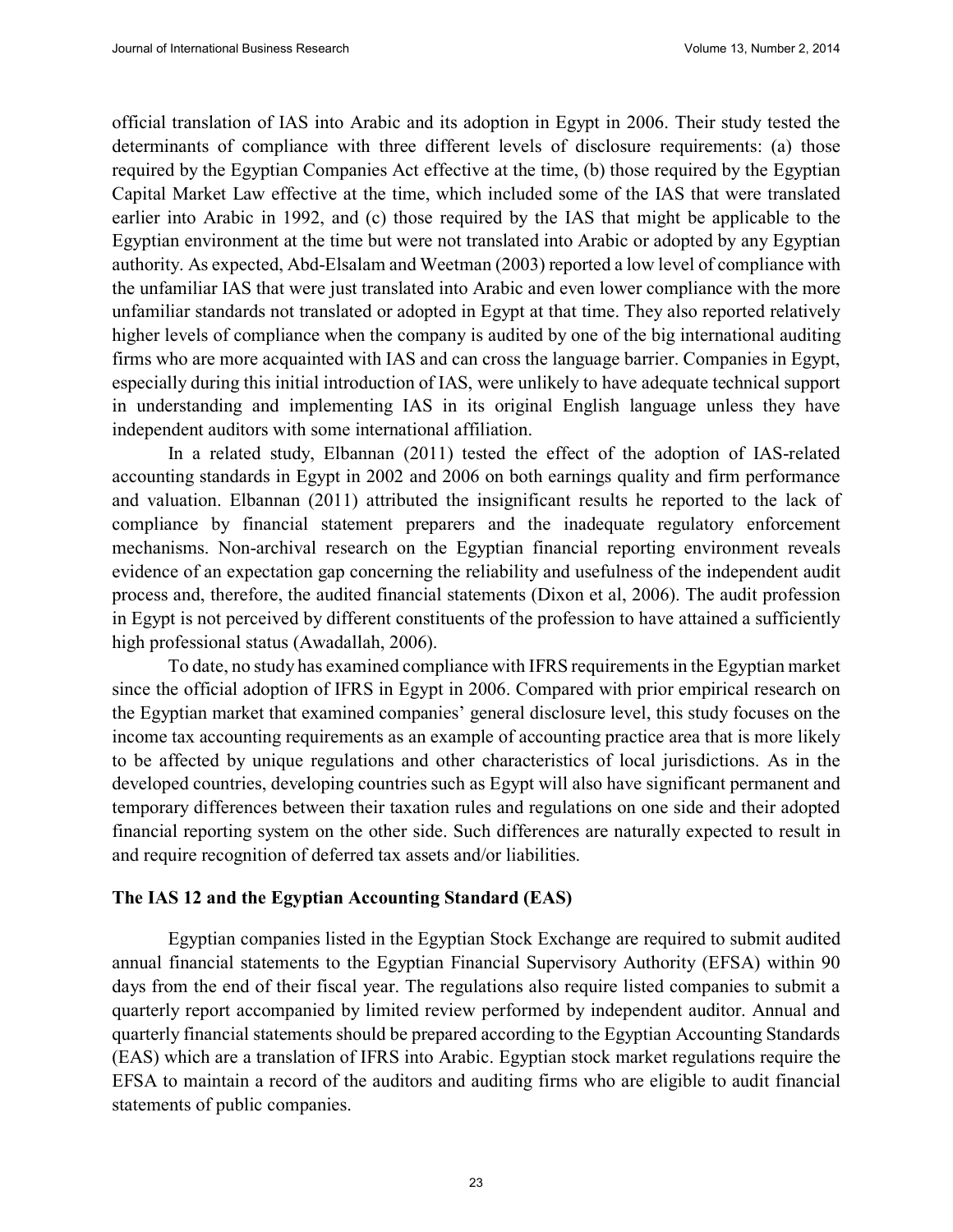Although Egypt's early steps to adopt IAS go back to the 1990s, the official adoption did not actually happen until 2006. In 1997, an Executive Ministerial Order enacted 8 accounting standards to be used by some public companies, and later in 2002 another Executive Ministerial Order replaced those 8 standards by 23 selected IAS that were translated into Arabic. According to a recent UN report about international accounting and reporting issues (UNCTAD, 2010), the efforts of both 1997 and 2002 in Egypt were considered a harmonization effort between the EAS and the IAS more than an adoption and enforcement of the IAS. The translation and official adoption of IAS by the Egyptian government occurred in 2006 by enacting the translated 35 IAS as the official EAS and stating that the IAS should be referred to for any remaining issues not explicitly covered in the translated EAS. The translated and enacted EAS also include some of the IAS requirements that were waived from application in Egypt. These exceptions include some EPS requirements, revaluation of plant assets, capital lease accounting, and some of the requirements of bad debt provisions in banks and financial institutions.

The current IAS 12 requires an entity to recognize a deferred tax liability or asset for temporary differences, with some exceptions apply. Deferred tax assets arising from temporary differences are recognized when a reasonable expectation of realization exists. Deferred tax assets arising from tax losses are recognized when it is probable that taxable income will be available against which the deferred tax asset can be utilized. The standard requires companies to disclose a numerical reconciliation between tax expense (income) and the product of accounting income multiplied by the applicable tax rate(s), or a numerical reconciliation between the average effective tax rate and the applicable tax rate. In addition, the standard requires disclosure of the detailed amounts of deferred tax assets and liabilities and the amounts of deferred tax income or expense recognized in income with respect to each type of temporary difference. In Egypt, IAS 12 was fully translated into Arabic and became Egyptian Accounting Standard No. 24 (EAS 24).

#### **The Egyptian Tax Code**

Tax regulations in Egypt provide corporations with different types of income tax incentives, including tax holidays for corporations working in certain industrial zones, accelerated deductions for some items such as depreciation, and other tax deductions or treatments that create differences between the accounting basis and the tax basis for certain assets and liabilities. The current Egyptian income tax law (Law No. 91 issued in 2005) requires that net income be determined based on the income statement prepared in accordance with EAS, with the taxable income determined after applying the rules of the tax law to that net income. Table (1) provides examples of some articles in the Egyptian income tax code that should result in either permanent or temporary differences.

Although corporations file their tax returns annually, many years elapse before final assessments of the actual tax liability is determined. Corporations tend to appeal tax authorities' assessment of their tax liability resulting in an even longer waiting period. Therefore, a significant portion of Egyptian corporations may not necessarily recognize deferred tax expenses or benefits in their income statements or recognize deferred tax assets or liabilities in their balance sheets. Some corporations may justify such noncompliance by stating in their financial statement notes their belief that, due to the Egyptian tax regulations and the general economic and regulatory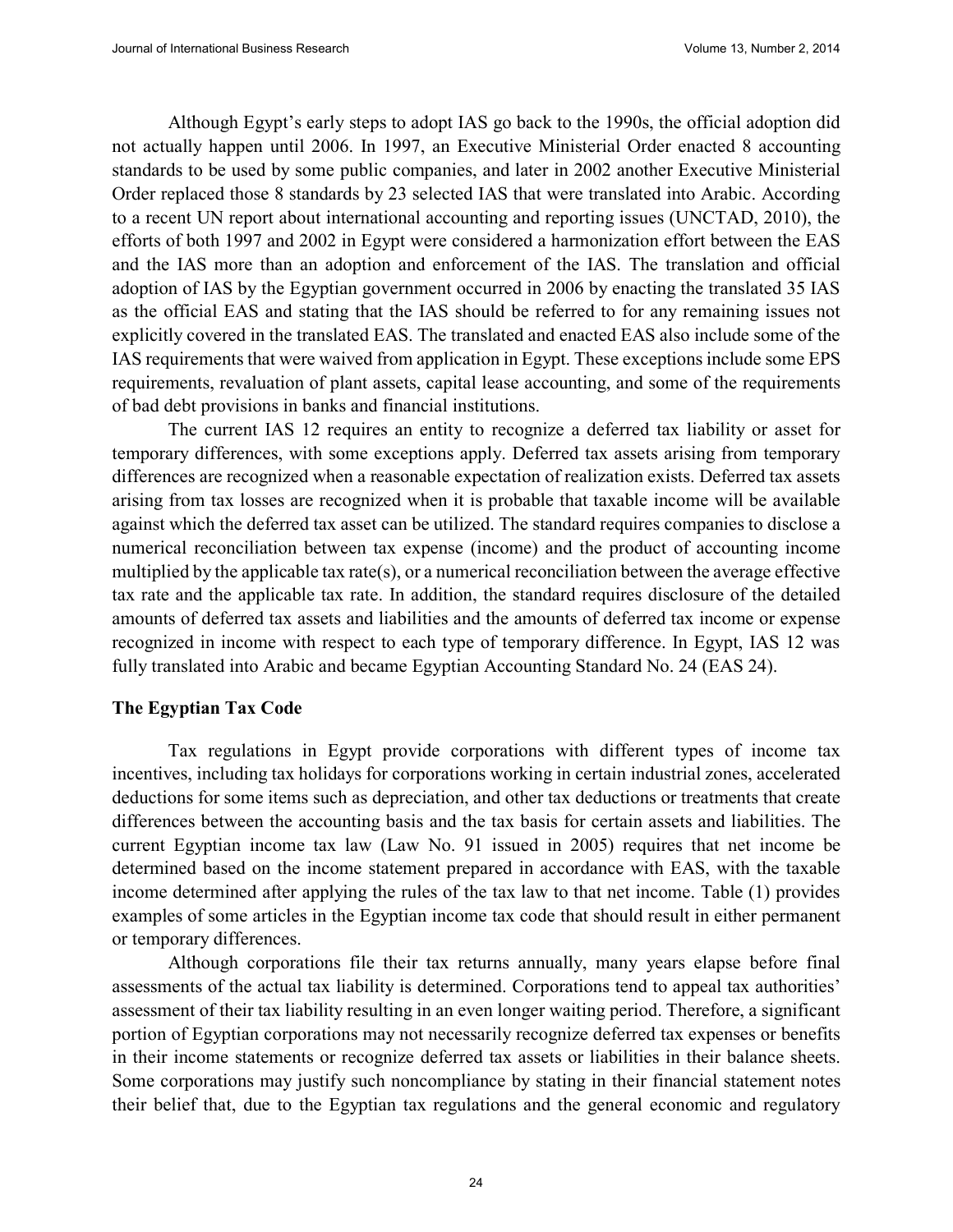environment, the requirements of the income tax accounting standard are simply not applicable to their situation.

| Table $(1)$                                                                                                                        |             |  |
|------------------------------------------------------------------------------------------------------------------------------------|-------------|--|
| Egyptian Tax Code Articles that may Create Permanent or Temporary Differences                                                      |             |  |
| <b>Tax Code Requirement</b>                                                                                                        | Article No. |  |
| <b>Permanent differences:</b>                                                                                                      |             |  |
| Business contributions to qualified employees pension plans are deductible only to the maximum<br>of 20% of total wages            | $23 - 5$    |  |
| Charitable contributions to qualified organizations are deductible up to 10% of taxable income                                     | $23 - 8$    |  |
| The following items are not deductible:                                                                                            |             |  |
| Fees or penalties for violation of the law                                                                                         |             |  |
| The income tax incurred                                                                                                            | 24          |  |
| Interest expense exceeding double of the discount rate announced by the Central                                                    |             |  |
| <b>Bank</b>                                                                                                                        |             |  |
| Interest paid to individuals exempted from tax                                                                                     |             |  |
| Capital gains from investments in financial securities listed in the Egyptian Stock Exchange are                                   |             |  |
| exempted from tax (capital losses are not deductible with no carry forward or backward available)                                  | $50 - 8$    |  |
| Earnings and gains from investments in financial securities and certificates of deposit issued by<br>the Central Bank are exempted | $50-9$      |  |
| Dividends received by corporations in their investments in other corporations are exempted                                         | $50-10$     |  |
| Income of some farming, livestock, and fishing activities is exempted for the first 10 years of                                    |             |  |
| operations                                                                                                                         | $50 - 12$   |  |
| The following are not deductible for tax purposes:                                                                                 |             |  |
| Interest on loans over 4 times of the average equity                                                                               |             |  |
| All different provisions and reserves except those in banks and insurance                                                          |             |  |
| companies                                                                                                                          | 52          |  |
| All compensation paid to board chairman and members for their membership in                                                        |             |  |
| the board                                                                                                                          |             |  |
| Earnings-based bonuses distributed to employees                                                                                    |             |  |
| Reevaluation gains/losses resulting from reorganization are not included in taxable income.                                        | 53          |  |
| Carried forward basis continue to be used for asset depreciation                                                                   |             |  |
|                                                                                                                                    |             |  |
| <b>Temporary differences:</b>                                                                                                      |             |  |
| Taxable income of long term contracts are calculated based on the cost-basis percentage of                                         |             |  |
| completion method. Actual losses in the final contract year are used to amend earnings recognized                                  | 21          |  |
| in prior years and the taxpayer is entitled to receive a refund of taxes paid in prior years. Any                                  |             |  |
| remaining losses are carried forward.                                                                                              |             |  |
| Accelerated depreciation is allowed for tax purposes using rates up to 50% annually for computers                                  |             |  |
| and software assets.                                                                                                               | 25          |  |
| Taxpayers are allowed 30% bonus depreciation in the first acquisition year for some assets                                         |             |  |
| Tax deduction is allowed only for actual write off of bad debts (instead of allowances or provisions)                              |             |  |
| only after taking all necessary measures to collect the debt and not before 18 months of its initial                               | 28          |  |
| date                                                                                                                               |             |  |
| Net Operating Losses (NOLs) can be carried forward for up to 5 years.                                                              | 29          |  |

#### **RESEARCH SAMPLE AND METHODOLOGY**

The study sample includes Egyptian companies listed in the Egyptian Exchange with financial statements that were available for the year 2007 either through the Egypt for Information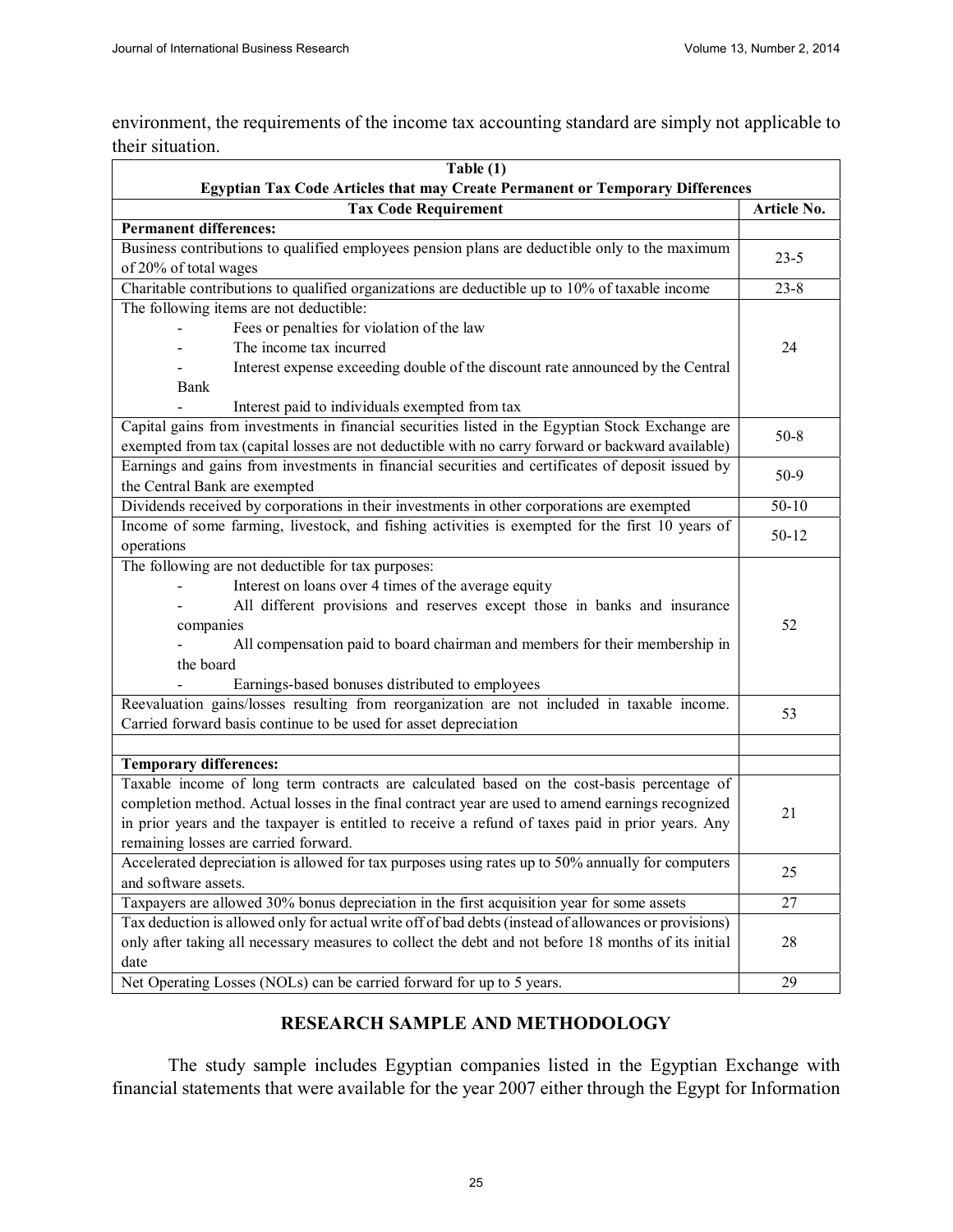Dissemination (EGID) database or by directly contacting the Egyptian Financial Supervisory Authority (EFSA) to obtain copies of the financial statements. The year 2007 was chosen because it is the first fiscal year after the official adoption of IAS 12. The financial statements of sample companies were obtained as PDF files mostly in the Arabic language and their data had to be extracted and coded manually. Although the number of companies traded in the Egyptian Stock Exchange during 2007 was 337, financial statements for only 171 companies were available, including 30 banks and other financial institutions which were excluded from the sample due to their special financial reporting requirements. Out of the remaining 141 financial statements obtained, 23 of them did not have the necessary information to estimate some of the study variables. Therefore, the number of companies with data available to construct study variables was 118 companies from 14 different industry sectors used by the Egyptian Exchange. Because of the culture of secrecy that overshadows the circulation of business information in Egypt (see Dahawy et al, 2002), all prior empirical research based on Egyptian data used relatively small samples. For example, Elbannan (2011) used a sample of 141 firms, Ragab and Omran (2006) used a sample of 59 most active firms, and Abd-Elsalam and Weetman (2003) used a sample of 72 nonfinancial firms. Table (2) shows the sample companies' distribution between different industrial sectors along with the number and percentage of companies reporting deferred income tax in their income statements for the year 2007.

| Table (2)                                              |           |                                                       |         |  |  |
|--------------------------------------------------------|-----------|-------------------------------------------------------|---------|--|--|
| <b>Sample Distributions between Industrial Sectors</b> |           |                                                       |         |  |  |
| <b>Industry Sector</b>                                 | Companies | <b>Companies with</b><br><b>Deferred Taxes in I/S</b> | Percent |  |  |
| <b>Basic Resources</b>                                 | 13        | 5                                                     | 38%     |  |  |
| Chemicals                                              | 8         | 5                                                     | 63%     |  |  |
| Construction                                           | 17        | 8                                                     | 47%     |  |  |
| Food                                                   | 13        | 8                                                     | 62%     |  |  |
| Healthcare                                             | 8         | 6                                                     | 75%     |  |  |
| Industrial                                             | 16        | 10                                                    | 63%     |  |  |
| Oil and Gas                                            |           | $\boldsymbol{0}$                                      | $0\%$   |  |  |
| Personal Services                                      | 6         | 5                                                     | 83%     |  |  |
| <b>Real Estate</b>                                     | 17        | 11                                                    | 65%     |  |  |
| Retail                                                 | 4         | 3                                                     | 75%     |  |  |
| Technology                                             |           |                                                       | 100%    |  |  |
| Telecommunications                                     | 3         | 3                                                     | 100%    |  |  |
| Travel                                                 | 8         | 3                                                     | 38%     |  |  |
| Utilities                                              | 3         | 3                                                     | 100%    |  |  |
| <b>Total</b>                                           | 118       | 71                                                    | 60%     |  |  |

Financial statements of the sample companies were investigated to analyze their recognition and disclosure of deferred income tax according to both the IAS 12 and its equivalent EAS 24. In addition to the general analysis of deferred income tax recognition and disclosure, the study also tests the effect of independent audit quality on both recognition of deferred tax and required disclosures in their financial statement notes. The income statement of each company was examined to see if the company has recognized deferred income tax expense (benefit) in addition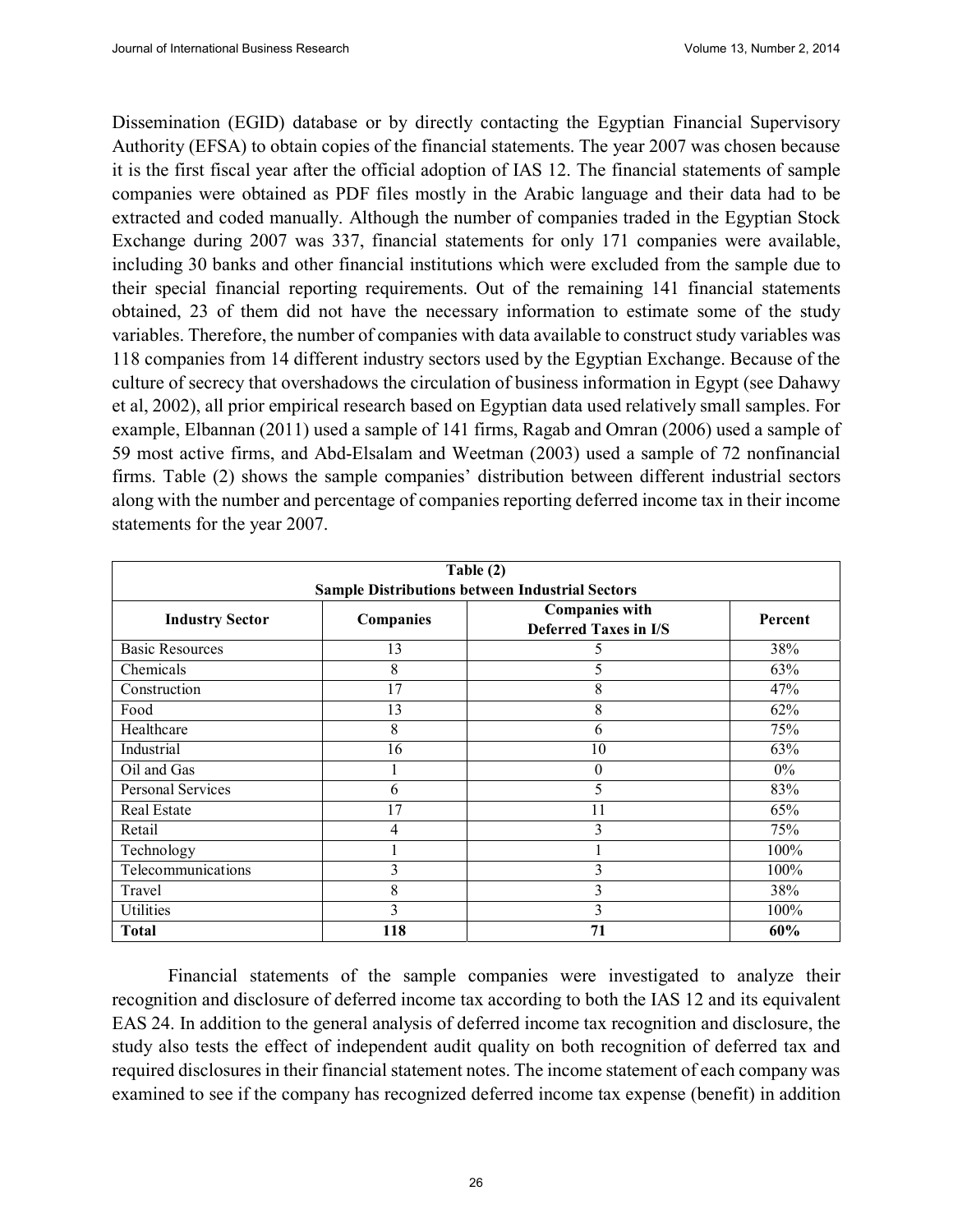to the current income tax expense (benefit). The notes to financial statements were also examined to design a deferred income tax disclosure index for those sample companies that have already recognized deferred tax in their income statements. For companies that did not recognize any deferred tax in their income statements, their notes were also examined for any disclosed explanations or justifications for their non-recognition. Based on disclosure requirements of IAS 12, its equivalent EAS 24 in Egypt, and the general disclosure practice of public Egyptian companies, the disclosure notes of all the sample companies were screened for all disclosure items they reported pertaining to income tax accounting. The following disclosure items represent all the possible disclosure items reported by the sample companies and are, therefore, used to construct the disclosure index (DISC) used in the study which ranges between 0 and 5:

Disclosure of the general policy of deferred income tax accounting as part of the accounting policies footnote. This disclosure note is usually the standard language mentioned in IAS 12. For a typical Egyptian corporation, it is usually the Arabic translation of this paragraph.

"Deferred tax is recognized for temporary differences between the carrying amounts of assets and liabilities for financial reporting purposes and the amounts used for taxation purposes. The amount of deferred tax recognized is based on the expected manner of realization or settlement of the carrying amount of assets and liabilities, using tax rates enacted or substantively enacted at the balance sheet date. A deferred tax asset is recognized only to the extent that it is probable that future taxable profits will be available against which the asset can be utilized. Deferred tax assets are reduced to the extent that it is no longer probable that the related tax benefit will be realized."

- Disclosure of different types of temporary differences between accounting income and taxable income that result in deferred income tax as required by IAS 12,
- Disclosure of detailed amounts of deferred income tax from different types of temporary differences including changes from the beginning to the end of the fiscal year as required by IAS 12,
- Disclosure of the reconciliation between the average effective tax rate and the applicable tax rate as required by IAS 12,
- Disclosure of the tax position of the company as of the end of the fiscal year in terms of the company's standing with tax authorities with regard to income and other different taxes including sales tax. This is a common disclosure practice by Egyptian companies in which the company discloses the years that are completely settled with tax authorities and the years that are still open because tax authorities did not process the tax return yet or because there is an ongoing procedural disagreement or court challenge between the company and authorities with regard to some particular year(s).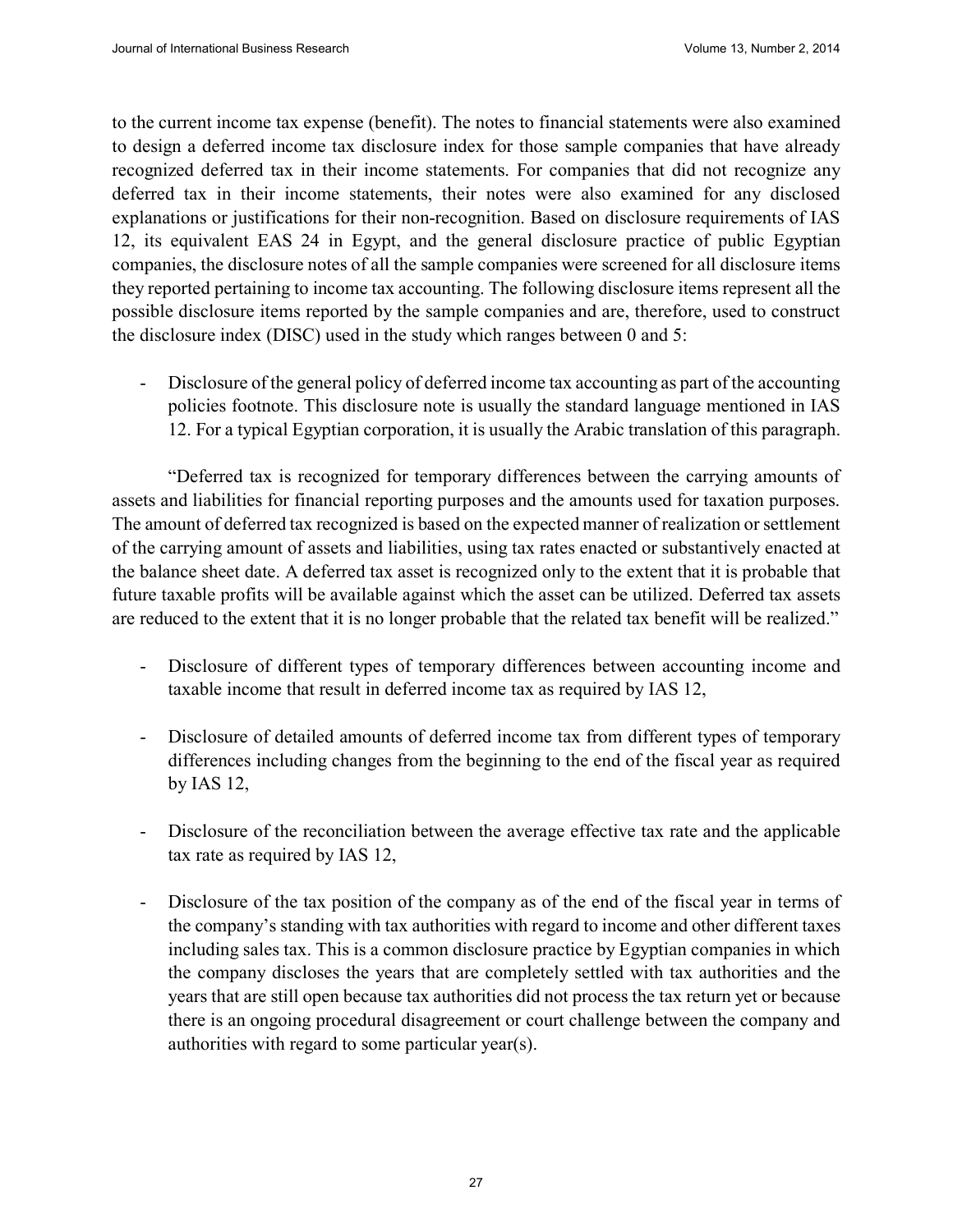To construct the disclosure index variable (DISC), each one of the above disclosure items is assigned an equal weight resulting in a disclosure index that ranges from zero (none of the five items disclosed) to five (all five items disclosed). Therefore, the constructed disclosure index not only reflects the applicable disclosure requirements of both the IAS 12 and EAS 24, but also includes one local disclosure practice followed by many public Egyptian corporations.

This un-weighted scoring method is employed in the study as used by Abd-Elsalam and Weetman (2003), especially since Dunn and Mayhew (2004) report similar results using both weighted and un-weighted disclosure scores. Table (3) provides the number and percent of sample companies that included each of the five disclosure items in their notes.

| Table (3)<br>Disclosures of the Deferred Tax Recognition Sample (71 Companies) |               |               |  |
|--------------------------------------------------------------------------------|---------------|---------------|--|
| <b>Disclosure Type</b>                                                         | <b>Number</b> | $\frac{0}{0}$ |  |
| Standard language in the accounting policies note                              | 57            | 80%           |  |
| Types of temporary differences                                                 | 43            | 61%           |  |
| Detailed amount of deferred taxes and their changes                            | 47            | 66%           |  |
| Reconciliation between tax rates                                               | 18            | 25%           |  |
| Disclosed the company's income tax position                                    | 66            | 93%           |  |

For companies that did not recognize any deferred income tax expense (benefit) in their income statements, their financial statement notes were also examined for any reported explanations of their noncompliance. Out of 47 companies that did not disclose any deferred tax in their income statements, only 14 of them provided some explanation of their noncompliance, with 33 companies providing no explanation in their notes. However, out of the 33 companies not complying with the IAS 12 requirements, 19 of them still provide the general statement about deferred taxes mentioned above as part of their accounting policies note without providing any explanation for their noncompliance with these requirements. Finally, 40 out of the 47 nonrecognition companies still follow the common practice of disclosing their position with tax authorities. Table (4) provides the details of the non-recognition sample including the six different explanations provided by companies in their notes.

| Table (4)                                                                                    |                |               |  |  |
|----------------------------------------------------------------------------------------------|----------------|---------------|--|--|
| Disclosures of the Non-Recognition Sample (47 Companies)                                     |                |               |  |  |
| <b>Disclosure Type</b>                                                                       | No.            | $\frac{0}{0}$ |  |  |
| Provided Standard language in the accounting policies note                                   | 19             | 40%           |  |  |
| Provided the company's income tax position                                                   | 40             | 85%           |  |  |
| Provided no explanation for non-recognition                                                  | 33             | 70%           |  |  |
| Provided some explanation for non-recognition:                                               | 14             | 30%           |  |  |
| Exempted from income tax                                                                     | $5*$           |               |  |  |
| No deferred taxes this year                                                                  | 2              |               |  |  |
| Because of the nature of the taxation system in Egypt, deferred taxes are not significant or | 4*             |               |  |  |
| material                                                                                     |                |               |  |  |
| Because of the nature of the taxation system in Egypt, deferred taxes cannot be estimated    | $\mathfrak{D}$ |               |  |  |
| Although the company is not exempted, it has no income tax liability                         |                |               |  |  |
| Because of uncertainty regarding realization in the future                                   |                |               |  |  |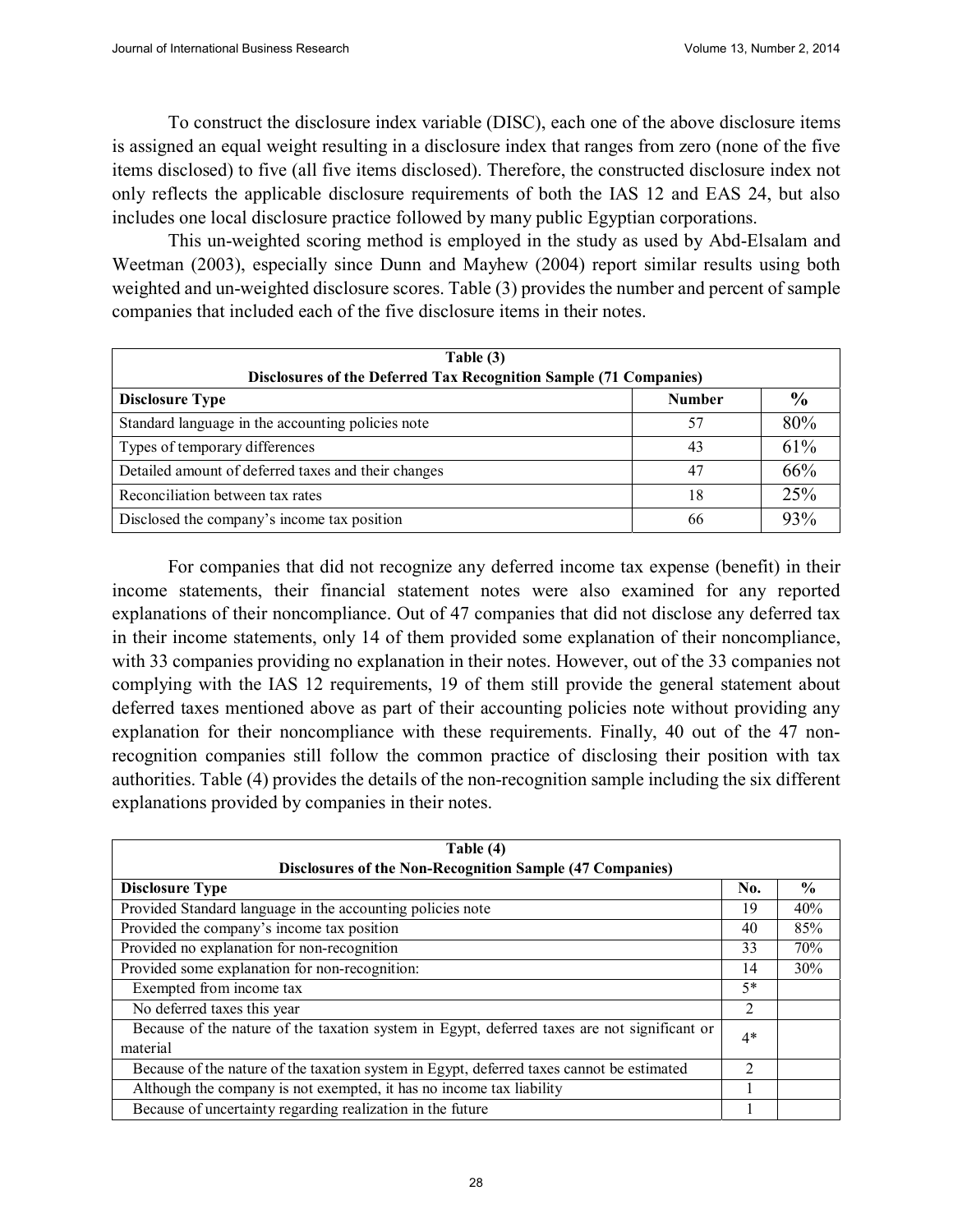\*One company provided both explanations.

Because this study examines companies' compliance with income tax accounting requirements, a dichotomous variable (DTR) was used and coded 1 if the company recognized deferred income tax expense (benefit) in its income statement, and 0 otherwise. The main independent variable being tested is the audit quality. Prior research has used different proxies for audit quality including the size of the audit firm (DeAngelo 1981). Studies that empirically tested the effect of independent audit quality on accounting compliance in developing countries have either used the big (6, 5, or 4 depending on the time of the study) international audit firms as a proxy for audit quality (i.e., Abd-Elsalam and Weetman 2003, Glaum and Street 2003) or the big 4 plus two method that includes BDO and Grant Thornton (i.e., Dunn and Mayhew 2004, Hodgdon et al 2009). This study follows the brand-name approach for audit quality by using a dichotomous variable (AUDQ) that is coded 1 if the sample company is audited by a local Egyptian auditing firm (or at least one of the auditing firms when the company is audited by more than one) associated with an international foreign accounting firm (including the big four), and 0 otherwise. Brand name local accounting firms and their international affiliations are listed in table (5)( None of the audit reports of the study companies' financial statements indicated either Grant Thornton or BDO ).

| Table (5)<br><b>Brand Name Audit Firms and their International Affiliation</b> |                                  |  |
|--------------------------------------------------------------------------------|----------------------------------|--|
| <b>Local Firm</b>                                                              | <b>International Affiliation</b> |  |
| Mansour $& Co.$                                                                | <b>PWC</b>                       |  |
| Hazem Hassan                                                                   | <b>KPMG</b>                      |  |
| Hafez Ragheb Allied                                                            | E&Y                              |  |
| Saleh, Barsoum, Abdel Aziz & Co                                                | Deloitte                         |  |
| Shawky & Co.                                                                   | <b>Mazars</b>                    |  |
| Hegazey & Co.                                                                  | Crowe Horwath International      |  |

To test the effect of audit quality on income tax accounting compliance, the study also controls for the potential effect of company's profitability, size, and industry effects. Since Singhvi and Desai (1971), accounting literature has reported evidence that a company's compliance with recognition and disclosure requirements is a function of size, profitability, and audit quality. For example, Glaum and Street (2003) controlled for size, profitability, and industry effects. Similarly, prior empirical research on determinants of accounting recognition and disclosure practices by Egyptian corporations has also controlled for the company's profitability, size, and industry effects (i.e. Hassan et al, 2009). To control for profitability effect, the study uses the variable (PROFIT) measured by net income divided by net sales. To control for the size effect, the study uses the variable (SIZE) measured by the natural logarithm of the company's net sales. Using net sales may be a better proxy for a company's size than using total assets since many of the Egyptian companies have slow and non-operating assets in their balance sheets including receivables, inventory, and fixed assets. All regression analysis in the study is estimated using a fixed effect model that includes dummy variables for each company's industry, which allows the constant term to change with each industry.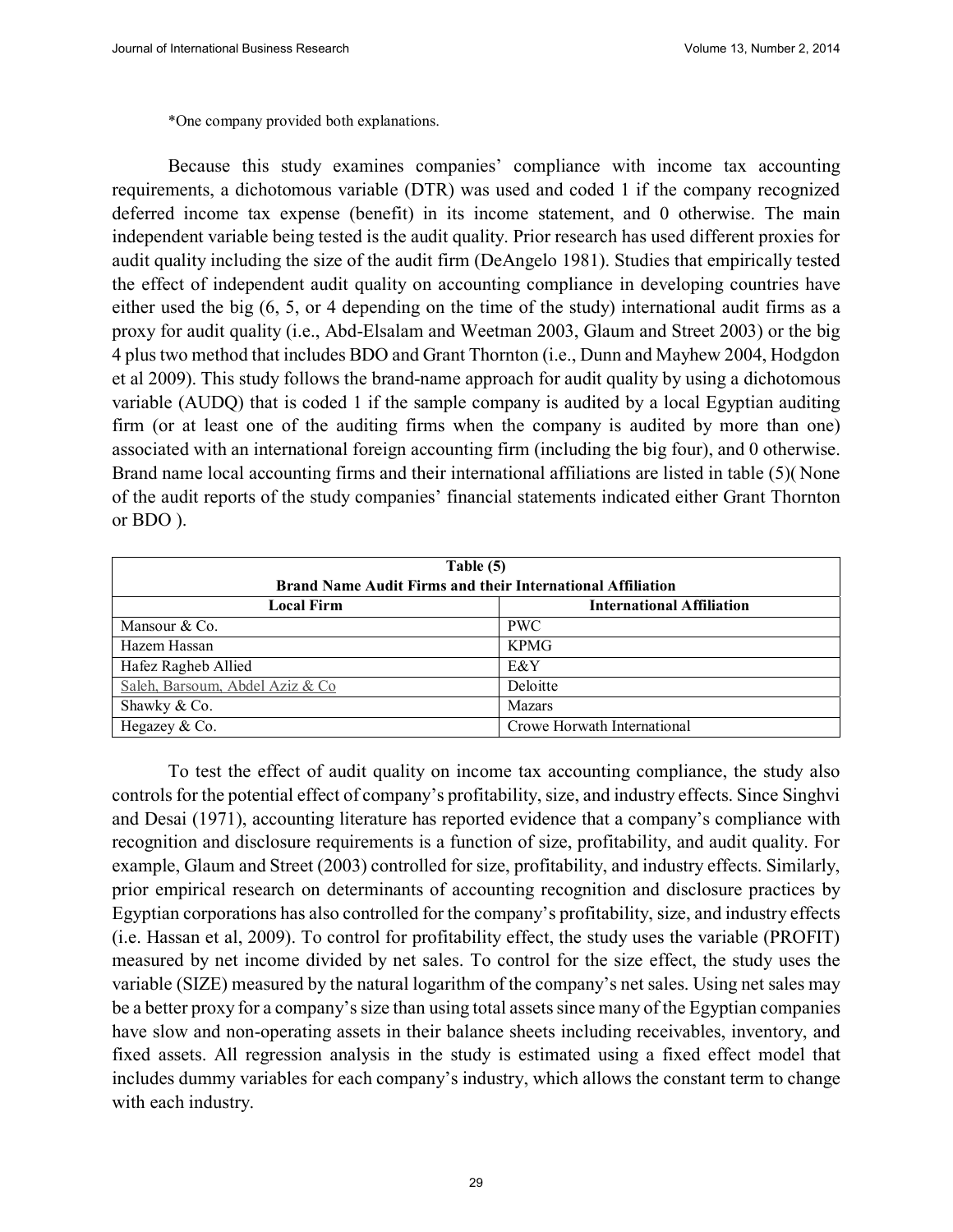In addition to the Univariate analysis including non-parametric correlation coefficients and ANOVA, the study uses regression analysis to test the effects of audit quality on compliance with both deferred income tax recognition and disclosure requirements. The following two regression models were estimated for the study sample:

$$
DTR = \alpha + \beta_1 A U D Q + \beta_2 P R O F I T + \beta_3 S I Z E + \varepsilon
$$
  

$$
DISC = \alpha + \beta_1 A U D Q + \beta_2 P R O F I T + \beta_3 S I Z E + \varepsilon
$$
 (2)

The model in equation (1) is estimated as a Logistic regression model to estimate and analyze the probability that a company will recognize deferred income taxes when it is audited by an audit firm with perceived high quality. Logistic regression is used to predict a categorical dependent variable on the basis of continuous and/or categorical independent variables.

As illustrated above, prior literature suggested that a high quality audit process is an effective monitoring mechanism that improves the general quality of financial reporting and compliance with accounting recognition and disclosure regulations (For a recent example, see Brian et al. 2012). In addition, prior empirical research on emerging markets has used the local auditor's international affiliation as a proxy for audit quality (Abd-Elsalam and Weetman 2003), and recent research provided evidence that the affiliation of a local accounting firm in an emerging market with one of the international accounting firms results in significant improvement in the quality of financial reporting for clients of the local firm (Wang et al. 2011). In light of these arguments, this study expects that companies audited by a local auditor with an international affiliation will be more likely to comply with recognition and disclosure requirements of income tax accounting. In equation (1),  $\beta_1$  is the estimate of the probability that a company will recognize deferred taxes in its financial statements and, therefore, is expected to be positive and significantly different from zero.

The model in equation (2) tests the effect of audit quality on compliance with deferred income tax disclosure requirements. The study also expects that an international affiliation of the local auditor will increase company's compliance with disclosure requirements of income tax accounting. Therefore,  $\beta_1$  in equation (2) is expected to be positive and significantly different from zero. The model in equation (2) is estimated using only the subsample of companies that have recognized deferred income tax in their income statements for the study year. Because the dependent variable DISC in equation (2) is an ordinal variable, the model in equation (2) is estimated using an Ordinal Logistic regression. Data sets with an ordinal dependent variable may not satisfy the strict statistical assumptions of traditional OLS regression, including normality of variables and linearity of relationships (Neter et. al. 1996 and Hair et. al. 1998) and, therefore, an Ordinal Logistic regression model may better reflect the statistical relationships between test variables. As mentioned above, the two models are estimated using dummy variables for different industries to control for any industry effect.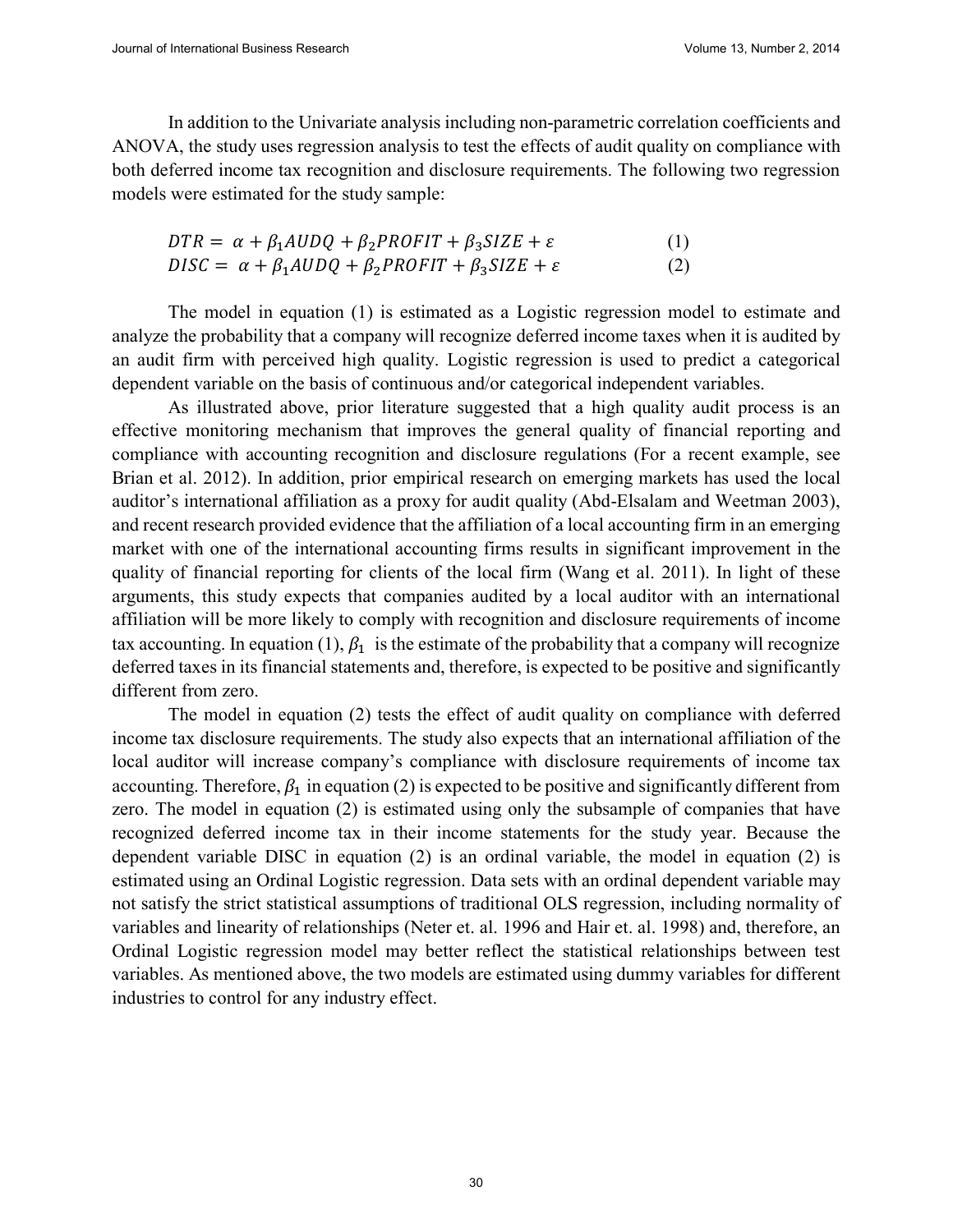#### **RESULTS**

Table (6) shows the main descriptive statistics of the study variables. About 60% of the sample companies recognized deferred income tax in their income statements for 2007. Almost half of companies were audited by a firm with an international affiliation. The SIZE variable indicates that companies at different sizes are represented in the sample.

|               |          |        | Table (6)<br><b>Descriptive Statistics of the Study Variables</b> |          |         |
|---------------|----------|--------|-------------------------------------------------------------------|----------|---------|
|               | Mean     | Median | SD                                                                | Minimum  | Maximum |
| <b>DTR</b>    | .60      |        | .492                                                              |          |         |
| <b>AUDQ</b>   | .50      | .50    | .50                                                               |          |         |
| <b>DISC</b>   |          |        |                                                                   |          |         |
| <b>PROFIT</b> | $-.0573$ | .1038  | 2.208                                                             | $-23.14$ | 1.13    |
| <b>SIZE</b>   | 19       | 19.07  | 2.087                                                             | 10.31    | 24.02   |

DTR: A dummy variable that takes 1 if the company recognized deferred tax in its income statement and 0 otherwise, AUDQ: A dummy variable that takes 1 if the company is audited by an audit firm with international affiliation and 0 otherwise,

DISC: Equally-weighted score for income tax disclosure requirements,

PROFIT: A profitability variable measured by net income divided by net sales,

SIZE: The natural logarithm of net sales.

The non-parametric correlation coefficients between the two dependent variables (DTR and DISC) and the audit quality proxy variable are shown in Table (7). The two correlation coefficients are both positive and significantly different from zero at less than the 1% level. The correlation coefficient between the variables DTR and AUDQ is .26 and is significant at less than the 1% level. This result confirms our expectation that a high-quality independent audit is an effective enforcement and monitoring mechanism for IFRS compliance in Egypt. In addition to compliance with deferred income tax recognition requirements, the correlation coefficients show that recognition companies are more likely to comply with the main disclosure requirements for income tax accounting when they are audited by a firm with an international affiliation. The correlation coefficient between the variables DISC and AUDQ is .395 and it is also significant at less than the 1% level. The correlation coefficients reported in Table (7) indicate no multicollinearity problem between the independent variables AUDQ and PROFIT or the variables PROFIT and SIZE, since their correlation coefficients are not significantly different from zero. However, table (7) indicates a significant positive correlation coefficient between AUDQ and SIZE, which is consistent with the well-established result in prior literature that big companies tend to engage big audit firms as independent auditors. Although such multicollinearity between AUDQ and SIZE may affect the reliability of the statistical significance tests of the coefficients of these two variables in the following regression analysis, any bias in the significance tests of the regression coefficients will be against the study expectations rather than falsely supporting them. As multicollinearity inflates the standard error of the coefficient, it will tend to reduce the test statistic and increase the probability of not rejecting the null hypothesis of no relationship between AUDQ and DTR or DISC.( Results of one-way ANOVA for the variables DTR and DISC based on the factor AUDQ also confirms the study expectations. For DTR variable, the F-value was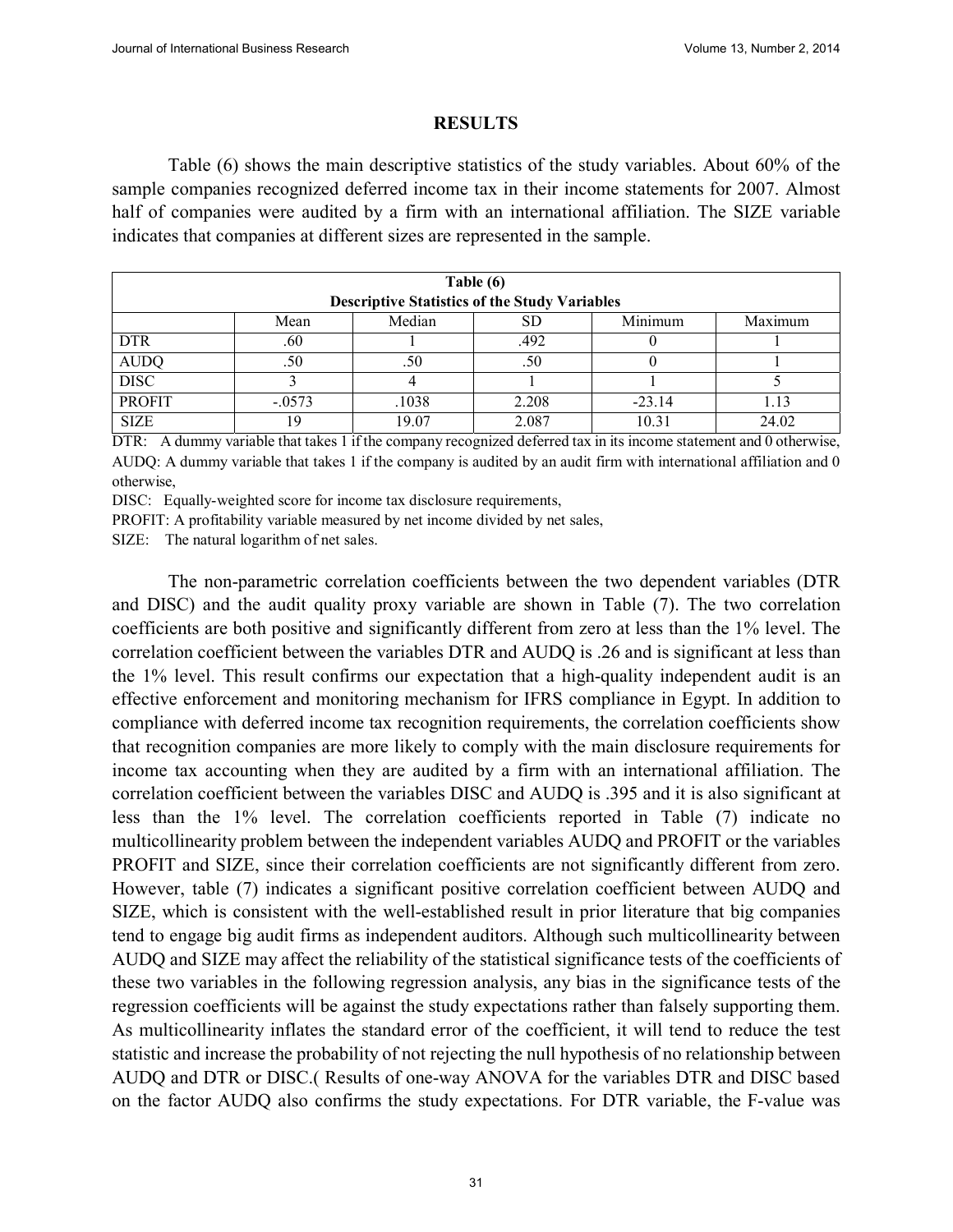and was also significant at less than 1%.) **Table (7)**

8.387 and was significant at less than the 1% level, and for DISC variable the F-value was 17.180

|               | Table (7) |             |         |                                                |         |             |         |
|---------------|-----------|-------------|---------|------------------------------------------------|---------|-------------|---------|
|               |           |             |         | <b>Non-Parametric Correlation Coefficients</b> |         |             |         |
|               | Number    | <b>AUDQ</b> |         | <b>PROFIT</b>                                  |         | <b>SIZE</b> |         |
|               |           | Coefficient | P-value | Coefficient                                    | P-value | Coefficient | P-value |
| <b>DTR</b>    | 118       | $.260**$    | .002    | .109                                           | .120    | $.276**$    | .001    |
| <b>DISC</b>   | 71        | $.395**$    | .000    | .141                                           | .056    | $-0125$     | .081    |
| <b>AUDQ</b>   | 118       |             |         | $-.021$                                        | .393    | $.271**$    | .000    |
| <b>PROFIT</b> | 118       |             |         |                                                |         | .055        | .187    |

\*\* Significant at < 1% level

\* Significant at < 5% level

Variable definitions in Table (6)

Results of the Logistic regression estimate of equation (1) are shown in Table (8). After controlling for company size, profitability, and any specific industry effects, the results show that the model in equation (1) is a reasonable representation of a company's decision to recognize deferred income tax. The Logistic Regression model correctly predicts the company's decision about 83% of the time. The regression coefficient of the AUDQ variable is positive and significantly different from zero at a 2% level. The AUDQ variable coefficient indicates a very strong 99 percent probability that companies audited by a local firm with an international affiliation will recognize deferred income taxes in their income statements. Although the coefficients of both the profitability and the size variables are positive, neither is statistically significant at the normal levels.

|                    | Table (8)          | <b>Logistic Regression Estimates for Equation (1)</b><br>$DTR = \alpha + \beta_1 A U DQ + \beta_2 P ROFIT + \beta_3 SIZE + \varepsilon$ |         |  |  |  |
|--------------------|--------------------|-----------------------------------------------------------------------------------------------------------------------------------------|---------|--|--|--|
| Variable           | Coefficient        | <b>Wald Statistic</b>                                                                                                                   | P-value |  |  |  |
| Constant           | $-3.444$           | 2.502                                                                                                                                   | .114    |  |  |  |
| <b>AUDO</b>        | $.993*$            | 5.403                                                                                                                                   | .020    |  |  |  |
| <b>PROFIT</b>      | .971               | 1.982                                                                                                                                   | .159    |  |  |  |
| <b>SIZE</b>        | .172               | 2.173                                                                                                                                   | .140    |  |  |  |
|                    |                    |                                                                                                                                         |         |  |  |  |
| N                  |                    | 118                                                                                                                                     |         |  |  |  |
| Chi-Square         | $15.743**$<br>.001 |                                                                                                                                         |         |  |  |  |
| R-Square           | .17                |                                                                                                                                         |         |  |  |  |
| Percentage Correct |                    | .83                                                                                                                                     |         |  |  |  |

\*\* Significant at < 1% level

\* Significant at  $\leq 5\%$  level

Variable definitions in Table (6)

Table (9) presents the results of the Ordinal Logistic Regression estimation of equation (2) for only the companies that recognized deferred income tax in their income statements. The Chi-Square value (20.597) of the model indicates that it is a good fit of the relation between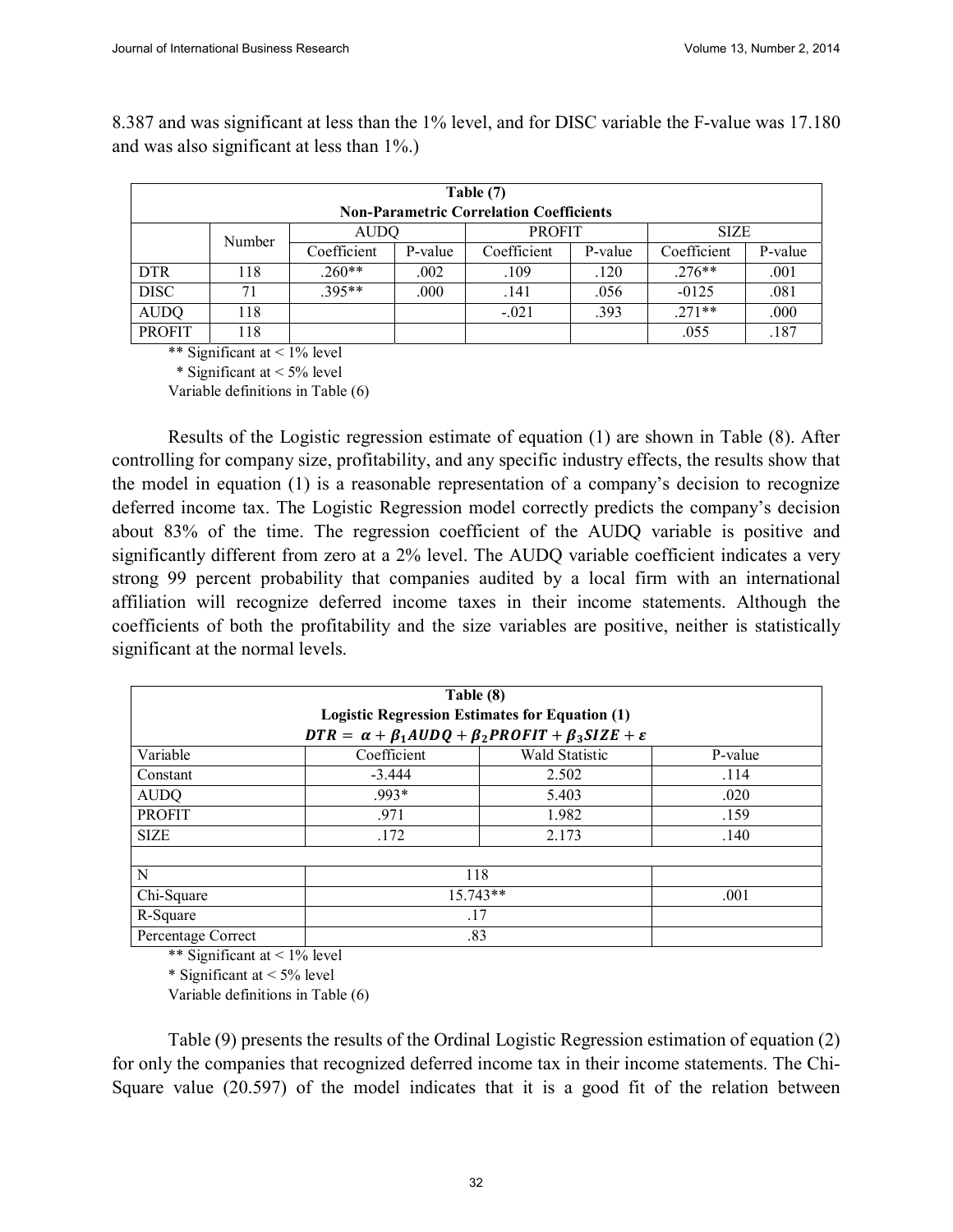independent audit quality and compliance with deferred income tax requirements. The coefficient of the AUDQ variable is positive and significant at less than the 1% level, confirming our expectation that compliance with disclosure requirements of deferred income tax accounting is greater for companies audited by local firms with an international affiliation. The table also shows a negative relationship between the level of disclosure index (DISC) and company size that is not significant at the 5% level.

|                 |                    | Table (9)<br><b>Ordinal Logistic Regression Estimates for Equation (2)</b>      |         |  |  |  |
|-----------------|--------------------|---------------------------------------------------------------------------------|---------|--|--|--|
|                 |                    | $DISC = \alpha + \beta_1 A U DQ + \beta_2 P ROFIT + \beta_3 SIZE + \varepsilon$ |         |  |  |  |
| Variable        | Coefficient        | T (or Wald) value                                                               | P-value |  |  |  |
|                 |                    | Panel B: Ordinal Logistic Regression:                                           |         |  |  |  |
| <b>AUDQ</b>     | $2.155**$          | 17.022                                                                          | .000    |  |  |  |
| <b>PROFIT</b>   | 1.437              | 2.007                                                                           | .157    |  |  |  |
| <b>SIZE</b>     | $-219$             | 3.541                                                                           | .060    |  |  |  |
|                 |                    |                                                                                 |         |  |  |  |
| N               |                    | 71                                                                              |         |  |  |  |
| Chi-Square      | $20.597**$<br>.000 |                                                                                 |         |  |  |  |
| Pseudo R-Square |                    | .27                                                                             |         |  |  |  |

\*\* Significant at < 1% level

\* Significant at < 5% level

Variable definitions in Table (6)

The study's results for the effect of independent audit quality on Egyptian companies' compliance with IFRS are not consistent with the results of Chen and Zhang (2010) from the Chinese market. They did not find any significant difference between international audit firms and their Chinese local counterparts in terms of Chinese companies' compliance with IFRS. However, our results confirm the results of most of the empirical research that used data from both developed and developing countries and reported evidence that compliance with IFRS recognition and disclosure requirements is a function of the quality of company's auditor and is positively and significantly related to being audited by one of the big auditing firms or by a local audit firm with an international affiliation (i.e., Abd-Elsalam and Weetman 2003, Glaum and Street 2003, and Hodgdon et al 2009).

#### **CONCLUSION AND DISCUSSION**

The study examined the effect of perceived audit quality on compliance with the requirements of adopted international accounting standards in Egypt as an example of a major emerging economy. Using the accounting for deferred income taxes standard, the study found evidence that companies audited by independent auditors with international affiliations are more likely to comply with the recognition and disclosure requirements of the adopted international accounting standards. The results of this study may be limited by using data from only the one year that followed the official adoption of IFRS in Egypt. However, by using Egypt as an example of a developing economy that adopted IFRS, the results of this study should be beneficial to highlight how different regulatory and financial reporting environment factors determine how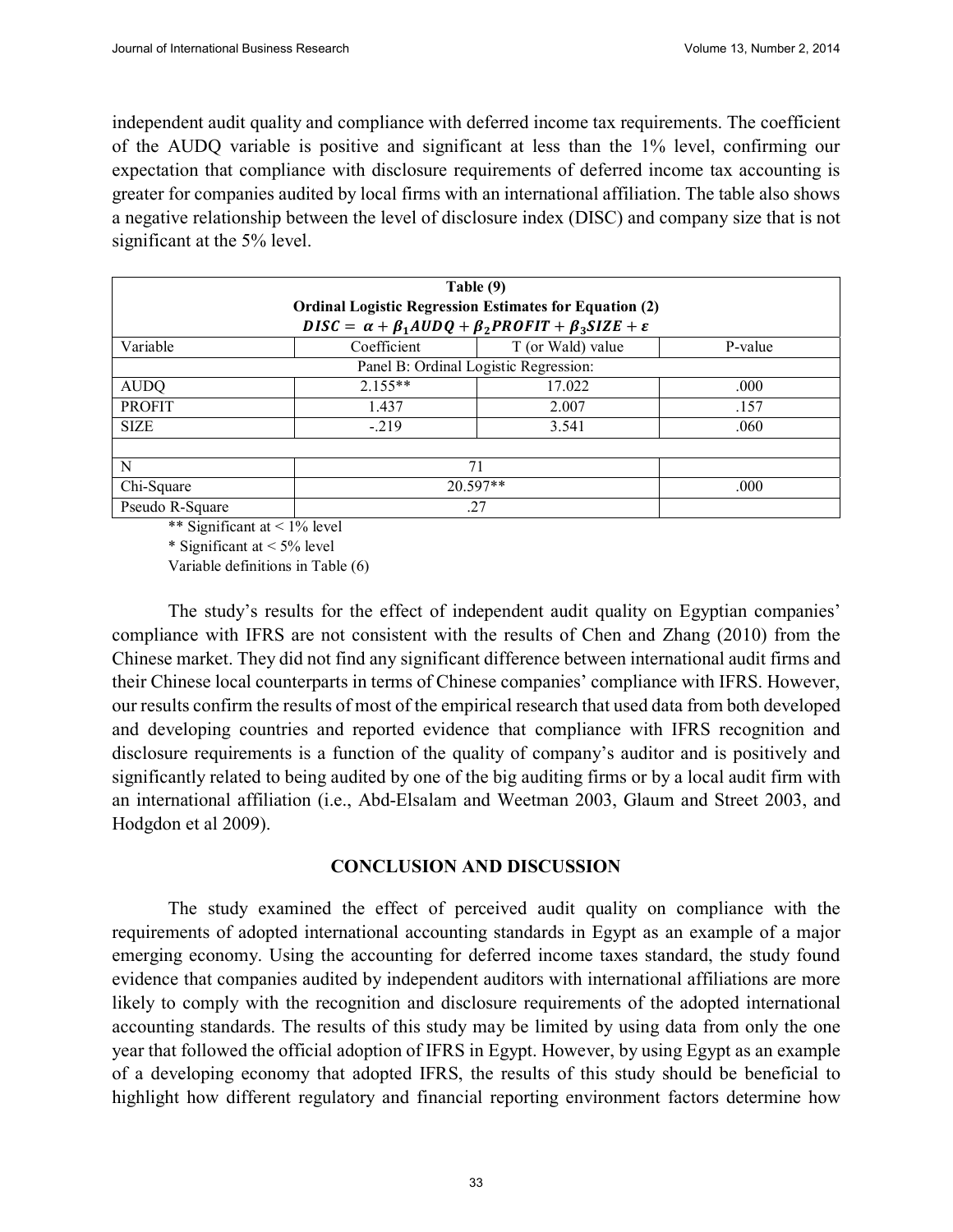IFRS are applied in different countries. By examining those factors in general, and how they determine the application of one of the complicated accounting standards such as IAS 12 in particular, accounting regulators may be in a better position to analyze the effect of rules and requirements put forth in accounting standards on their applicability and enforcement in other developing countries.

Results of the first year of adoption in Egypt showed a low level of compliance with requirements of income tax accounting under IAS 12, especially for companies audited by a local auditing firm with no international affiliation. One explanation of this result is that the degree of regulation and development of the local auditing profession in Egypt is relatively inadequate to offer an effective enforcement mechanism of the enacted financial reporting system. This highlights the significance of developing and enforcing some international auditing standards that go along with the international standards as they are being adopted worldwide. Another explanation of the low compliance in Egypt could be the structure and enforcement mechanism of the taxation system, especially with the material time lag and delays in assessing companies' final tax liabilities. Such procedural delays in enforcing the taxation system may hinder companies' ability to comply with income tax accounting regulations.

Using Egypt as a case study in this paper may help international regulators to gain a better understanding of enforcement and compliance issues and the applicability of international accounting standards in this area of the world, which is traditionally less examined in international accounting research. Furthermore, the results of the study help to highlight the significance of applicable local professional regulations, enforcement mechanisms, and the educational and training requirements of local accountants and auditors for the successful adoption and application of IFRS in local economic environments. For example, local professional regulations pertinent to the certification process and qualifications of local public accountants and auditing firms will affect the quality of the audit process and the monitoring function provided by those auditors to their clients, including the assurance they provide that their clients have actually complied with recognition and disclosure requirements of the accounting standards enacted in the local market. In addition to the enforcement mechanism provided by the independent auditor, compliance with any enacted set of accounting standards is also a function of the effectiveness of the monitoring and review process conducted by capital market supervisory agencies equivalent to the EFSA in Egypt, which is charged with enforcing different capital market regulations including compliance with enacted accounting standards.

The goal of global harmonization of financial reporting cannot be achieved by only setting one global set of accounting standards that is simply adopted by different countries. Comparability of financial information resulting from the adoption and application of such unified set of standards will be severely undermined by the lack of adequate enforcement mechanisms, the ineffective regulations of the local public accounting and audit industries, financial reporting environments, and any insufficient educational and training requirements for local accountants and auditors. Further research could examine the effect of different corporate governance factors as additional monitoring mechanisms for managerial financial reporting decisions, including the level of compliance with enacted accounting standards. These corporate governance factors might include traditional ones like board and audit committee composition and independence, in addition to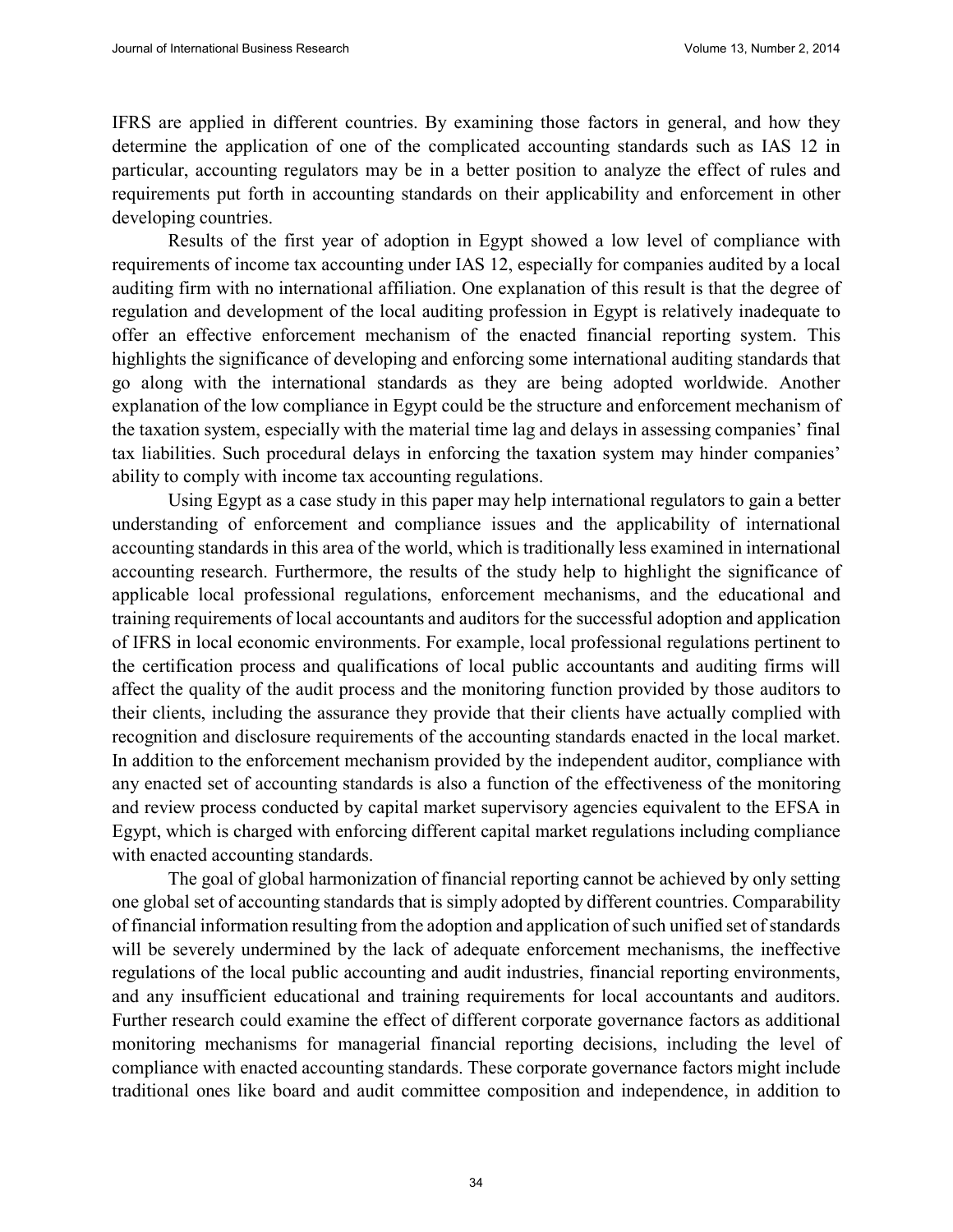ownership structure. It can also include any other factors that might be unique to the Egyptian market such as family or foreign ownership or representation in the board of directors.

#### **REFERENCES**

- Abd-Elsalam, O., and P. Weetman, (2003). Introducing International Accounting Standards to an emerging capital market: Relative familiarity and language effect in Egypt. *Journal of International Accounting Auditing & Taxation, 12*(1): 63-84.
- Alp, A., and S. Ustundag, (2009). Financial reporting transformation: the experience of Turkey. *Critical Perspectives on Accounting*, 20(5): 680-699.
- Awadallah, E., (2006). Investigating professional auditors' perceptions of factors affecting their ability to resist client management pressure in audit disputes. *International Journal of Accounting, Auditing and Performance Evaluation*, 3(2): 220-239.
- Ball, R., (2001). Infrastructure Requirements for an Economically Efficient System of Public Financial Reporting and Disclosure. *Brookings-Wharton Papers on Financial Services*: 127-169.
- Ball, R., S. Kothari, and A. Robin, (2000). The Effect of International Institutional Factors on Properties of Accounting Earnings. *Journal of Accounting and Economics*, 29: 1-51.
- Ball, R., A. Robin, and J. Wu, (2003). Incentives versus Standards: Properties of Accounting Income in Four East Asian Countries. *Journal of Accounting and Economics*, 36: 235-270.
- Ballas, A., D. Skoutela, and C. Tzovas, (2010). The relevance of IFRS to an emerging market: evidence from Greece. *Managerial Finance*, 36(11): 931-948.
- Barth, M., W. Landsman, and M. Lang, (2008). International Accounting Standards and Accounting Quality. *Journal of Accounting Research*, 46(3): 467-498.
- Basu, S., A. Huang, T. Mitsudon, and J. Weintrop, (2005). Timelines and Conservatism in Taiwanese Earnings. *Asia Pacific Journal of Accounting and Economics*, 12: 113-134.
- Berry, I., (1987). The Need to Classify Worldwide Accounting Practices. *Accountancy*, October: 90-91.
- Brian, M., M. Bradrick, W. Gregory, and P. Brian, (2012). Audit quality and the trade-off between accretive stock repurchases and accrual-based earnings management. *The Accounting Review*, 87(6): 1861-1884.
- Bushman, R. and A. Smith, (2001). Financial Accounting Information and Corporate Governance. *Journal of Accounting and Economics*, 32: 237-333.
- Cairns, D., (1999). Degrees of Compliance. Accountancy International, September: 68-69.
- Carson, E., (2009). Industry Specialization by Global Audit Firm Networks. *The Accounting Review*, 84 (2): 355–382.
- Chen, J., and H. Zhang, (2010). The Impact of Regulatory Enforcement and Audit upon IFRS Compliance Evidence from China. *European Accounting Review*, 19(4):665-692
- Choi, j., and T. Wong, (2007). Auditors' Governance Functions and Legal Environments: An International Investigation. *Contemporary Accounting Research*, 24(1): 13-46.
- Choi, J., T. Kang, and Y. Kwon, (2004). Audit Quality and Analysts' Forecast Accuracy. *Working Paper.* Singapore Management University.
- Dahawy, K., B. Merino, and T. Conover, (2002). The Conflict Between IAS Disclosure Requirements and the Secretive Culture in Egypt. *Advances in International Accounting*, Vol. 15: 203-228.
- DeAngelo, L., (1981). Auditor Size and Audit Quality. *Journal of Accounting and Economics*, 3(3): 183-199
- Dixon, R., A. Woodhead, and M. Sohliman, (2006). An investigation of the expectation gap in Egypt. *Managerial Auditing Journal*, 21(3): 293-302.
- Doupnik, T. and S. Salter, (1993). An Empirical Test of a Judgmental International Classification of Financial Reporting Practices. *Journal of International Business Studies*, 24: 41-60.
- Doupnik, T. and G. Tsakumis, (2004). A Critical Review of Tests of Gray's Theory of Cultural Relevance and Suggestions for Future Research. *Journal of Accounting Literature*, 23: 1-48.
- Dunn, K. and B. Mayhew, (2004). Audit Firm Industry Specialization and Client Disclosure Quality. *Review of Accounting Studies*, 9(1): 35-58.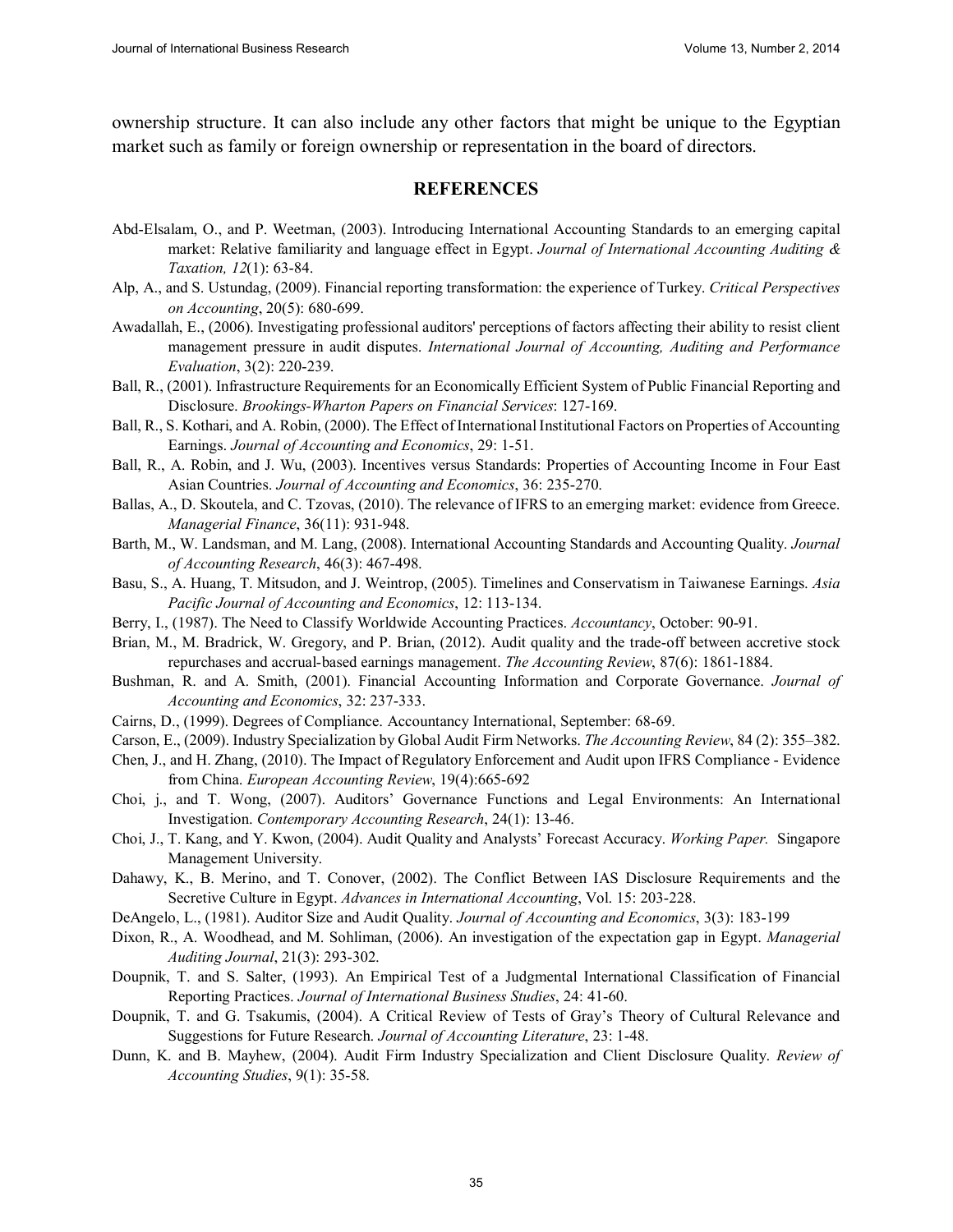- Elbannan, M., (2011). Accounting and stock market effects of international accounting standards adoption in an emerging economy. *Review of Quantitative Finance and Accounting*, 36(2): 207-245.
- Fan, J., and T. Wong, (2005). Do External Auditors Perform a Corporate Governance Role in Emerging Markets? Evidence From East Asia. *Journal of Accounting Research*, 43(1): 35-72.
- Francis, J., and D. Wang, (2008). The Joint Effect of Investor Protection and Big 4 Audit on Earnings Quality Around the World. *Contemporary Accounting Research*, 25(1): 1-39.
- Francis, J., and M. Yu, (2009). Big 4 Office Size and Audit Quality. *The Accounting Review*, 84(5): 1521-1552.
- Frost, C. and G. Pownall, (1994). Accounting Disclosure Practices in the Unites States and the United Kingdom. *Journal of Accounting Research*, spring: 75-102.
- Glaum, M. and D. Street, (2003). Compliance with the disclosure requirements of Germany's New Market: IAS versus US GAAP. *Journal of International Financial Management & Accounting*, 14(1): 64-100.
- Gray, S., (1988), Towards a Theory of Cultural Influence on the Development of Accounting Systems Internationally. *ABACUS*, 24(1): 1-15
- Hair, J., R. Anderson, R. Tatham, and W. Black, (1998). *Multivariate Data Analysis*, 5th ed., Pearson Education, Upper Saddle River, NJ.
- Harabi, N., (2007). State of Corporate Governance in Arab Countries: An Overview. Munich Personal RePEc Archive, available online: http://mpra.ub.uni-muenchen.de/4566/
- Hassan, O., P. Romilly, G. Giorgioni, and D. Power. (2009). The value relevance of disclosure: Evidence from the emerging capital market of Egypt. *The International Journal of Accounting*, 44(1): 79-102.
- Hodgdon, C., R. Tondkar, A. Adhikari, and D. Harless, (2009). Compliance with International Financial Reporting Standards and auditor choice: New evidence on the importance of the statutory audit. *The International Journal of Accounting*, 44(1): 33-55.
- Hofstede, G., (1980). *Culture's Consequences: International Differences in Work-Related Values*, Beverly Hills, CA.
- Hope, O., (2003). Firm-Level Disclosures and the Relative Roles of Culture and Legal Origin. *Journal of International Financial Management and Accounting*, 14(3): 218-248.
- Jaggi, B. and P. Low, (2000). Impact of Culture, Market Forces, and Legal System on Financial Disclosures. *The International Journal of Accounting*, 35(4): 495-519.
- Lennox, C. and J. Pittman, (2010). Big Five Audits and Accounting Fraud. *Contemporary Accounting Research*, 27(1): 209-247.
- Meek, G. and W. Thomas, (2004). A Review of Markets-Based International Accounting Research. *Journal of International Accounting Research*, 3(1): 21-42.
- Michas, P., (2011). The Importance of Audit Profession Development in Emerging Market Countries. *The Accounting Review*, 86 (5): 1731–1764.
- Neter, J., M. Kutner, C. Nachtsheim, and W. Wasserman, (1996). *Applied Linear Regression Models*, Chicago: Irwin.

Nganga, S., V. Jain, and M. Artivor, (2003). Corporate Governance in Africa A survey of publicly listed companies. Centre for New and Emerging Markets, *London Business School*.

- Nobes, C., (1983). A Judgmental International Classification of Financial Reporting Practices. *Journal of Business Finance & Accounting*, 10: 1-19.
- Nobes, C., and S. Zeff, (2008). Auditors' Affirmations of Compliance with IFRS around the World: An Exploratory Study. *Accounting Perspectives*, 7(4): 279.
- Pownall, G. and K. Schipper, (1999). Implications of Accounting Research for the SEC's Consideration of International Accounting Standards for US Securities Offerings. *Accounting Horizons*, 13(3): 259-280.
- Ragab, A., and M. Omran, (2006). Accounting Information, Value Relevance, and Investors' Behavior in the Egyptian Equity Market. *Review of Accounting & Finance*, 5(3): 279-297.
- Saidi, N., (2004). Corporate Governance in MENA Countries: Improving Transparency and Disclosure. Available online at:
- http://www1.ifc.org/wps/wcm/connect/b508b10048a7e753ab1fef6060ad5911/Transparency\_and\_Disclosure.pdf?M OD=AJPERES
- Securities and Exchange Commission, (2012). Work Plan for the Consideration of Incorporating International Financial Reporting Standards into the Financial Reporting System for U.S. Issuers, *Final Staff Report*, July 2012.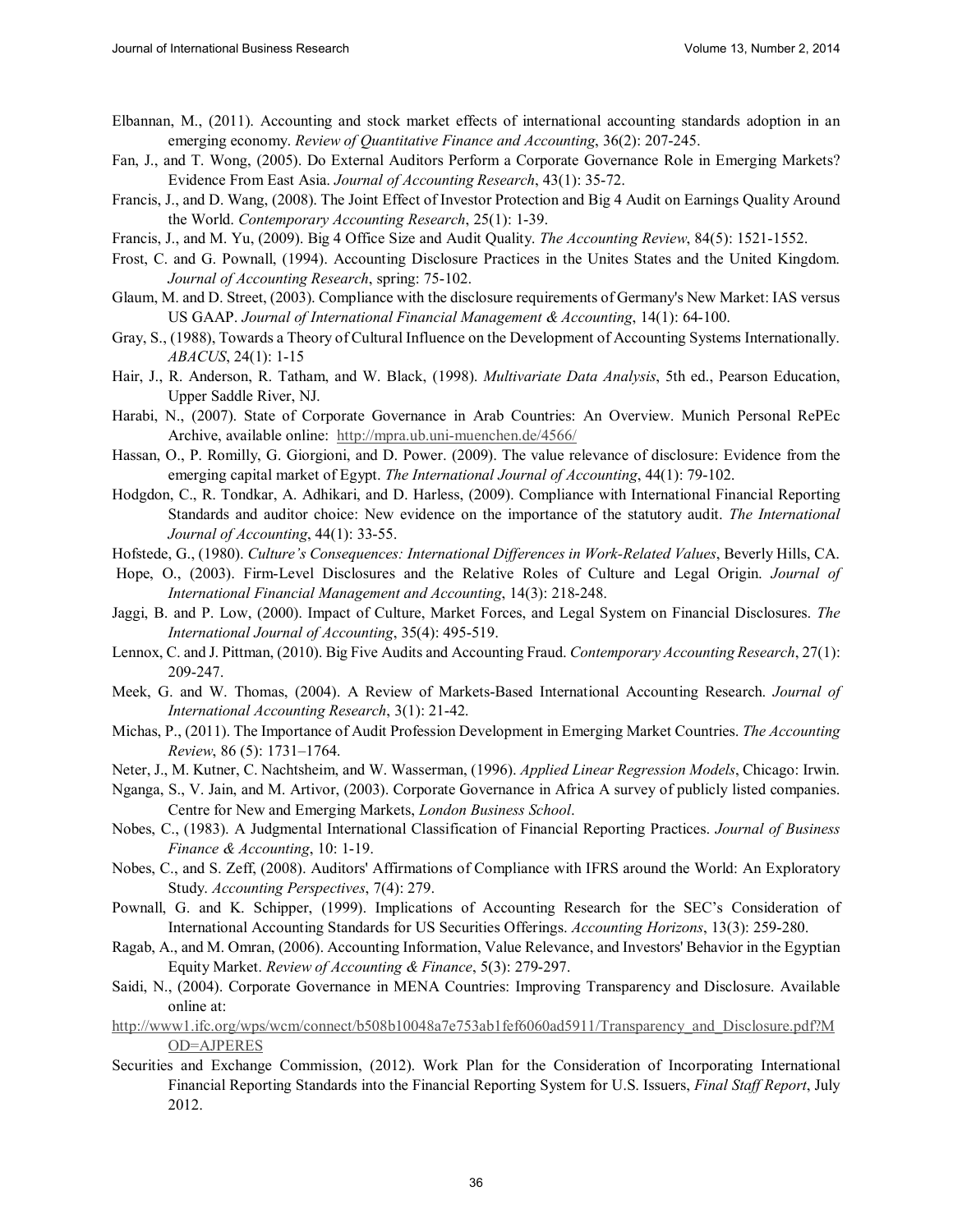- Singhvi, S. and H. Desai, (1971). An Empirical Analysis of the Quality of Corporate Financial Disclosure. *The Accounting Review*, 46(1): 129-138.
- Soderstrom, N., and K. Sun, (2007). IFRS Adoption and Accounting Quality: A Review. *European Accounting Review*, 16(4):675-702.
- Street, D. and S. Gray, (2001). Observance of International Accounting Standards: Factors Explaining Non-Compliance. *ACCA Research Report No. 74*, London, UK.
- Sunder, S., (1997). *Theory of Accounting and Control*, South-Western Publishing, Cincinnati, Ohio.
- Tendeloo, B. and A. Vanstraelen, (2005). Earnings Management under German GAAP versus IFRS. *European Accounting Review*, 14(1): 155-180.
- UNCTAD, (2010). International Accounting and Reporting Issues: 2008 Review, United Nations: 7-20.
- Wallace, W., (1980). The economic role of the audit in free and regulated markets, Touche Ross Teaching Tool.
- Wang, T., C. Liu, and J. Chien-Heng, (2011). CPA-firm merger: An investigation of audit quality. *European Accounting Review*, 20(4): 727-761.
- Whitehouse, T., (2012). SEC Delays IFRS Plans, Companies Grow Impatient. *Complianceweek.com*, February: 22- 58.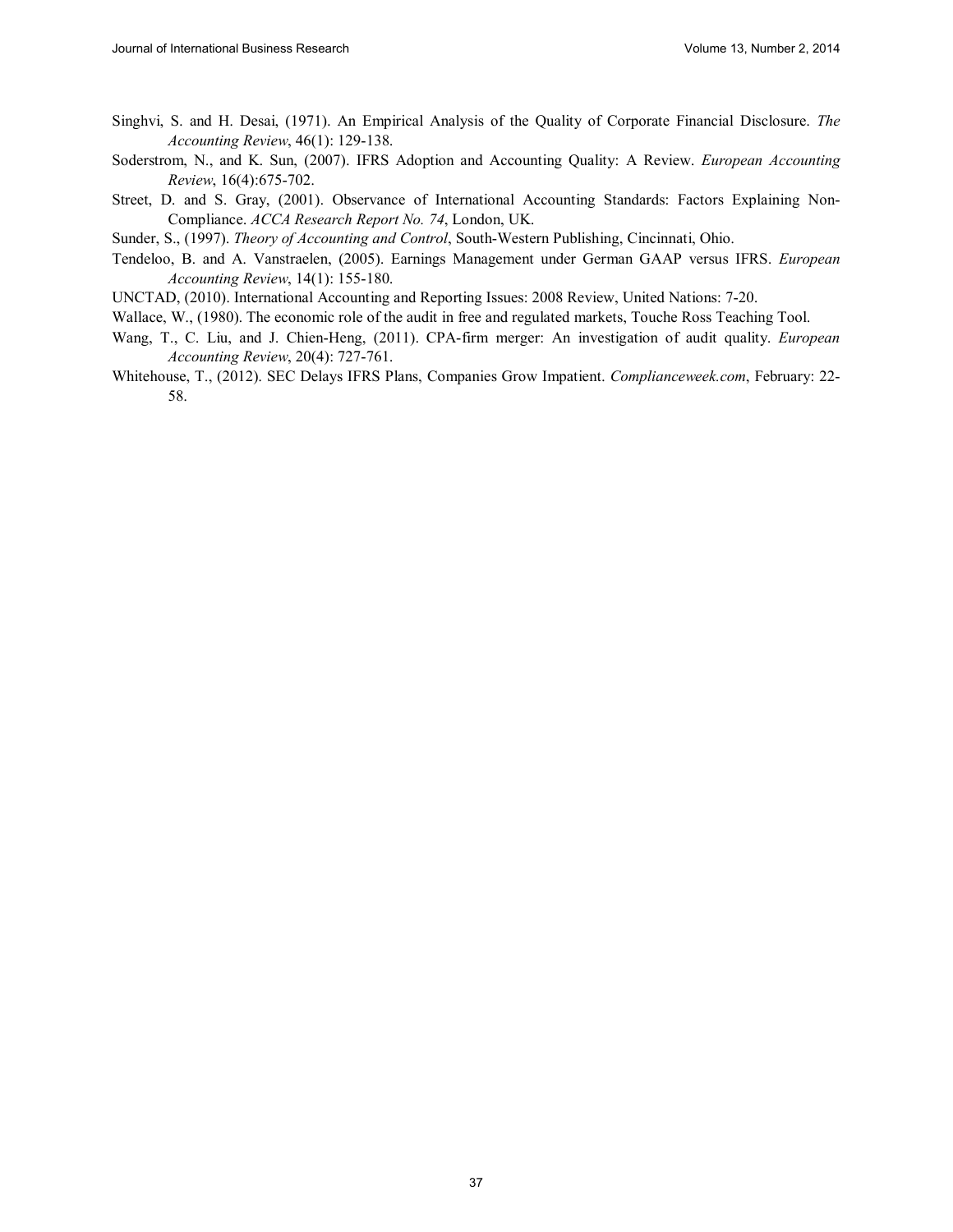# **EXPLORING THE BENEFITS OF MNC INVESTMENT IN FOREIGN COUNTRIES DURING SIGNIFICANT POLITICAL ELECTIONS**

## **Charles Harrison, University of Pennsylvania Raed Elaydi, Roosevelt University**

#### **ABSTRACT**

*As foreign direct investment (FDI) by multinational corporations (MNC) has dispersed to desolate regions of the globe, the significance of acquiring idiosyncratic host-country information has increased. Embedding within and learning from the host-country institutional landscape has been shown to promote favorable outcomes related to FDI strategy. However, this process is generally viewed as slow and incremental. This discussion presents a novel and practical, processbased narrative strategy for acquiring information pertaining to host-country investment climates. Pre-entry (prior to formal project proposal) to foreign countries via short-duration immersion and data gathering in contexts mired with political contestation such as significant political elections is presented as the alternative.*

**KEYWORDS**: Political Aspects of MNE entry; foreign entry; institutional theory; liabilities of foreignness; political risk; MNE host-country relation

#### **INTRODUCTION**

Political elections, and shifts in regimes they bring, call many images to mind, such as historic change, unrest, and promising a future. In the 2011-2012 year, local and national leadership within over 80 countries across the world will engage in political elections (IFES, 2011). As many of these countries are developing, and or hold significant fiscal as well as natural resource power, the potential economic impact from election outcomes will account for a significant portion of global GDP. While at times elections may seem very predictable, the image of a sure-shot candidate may quickly become unclear. Election outcomes are not purely the result of long-term or short-term political or economic factors, but a combination of them (Holbrook, 1991). On the one hand, long-standing divisions and belief systems are important, but equally so are short-term economic conditions, both of which may be determinative.

These elements not only paint a complex story germane to foreign direct investment (FDI) by multinational corporations (MNC) and entrepreneurs, but raise the significance of acquiring idiosyncratic host-country information, as their operations are dispersed among desolate regions of the globe (Javernick-Will & Scott, 2010). At times, MNCs and entrepreneurs operate in countries where in many instances they are distant from the nuances of institutions such as languages, customs, behaviors, beliefs, and politics (Zaheer, 2002). Unfamiliarity with a foreign institutional landscape during investment can manifest as significant uncertainties and liabilities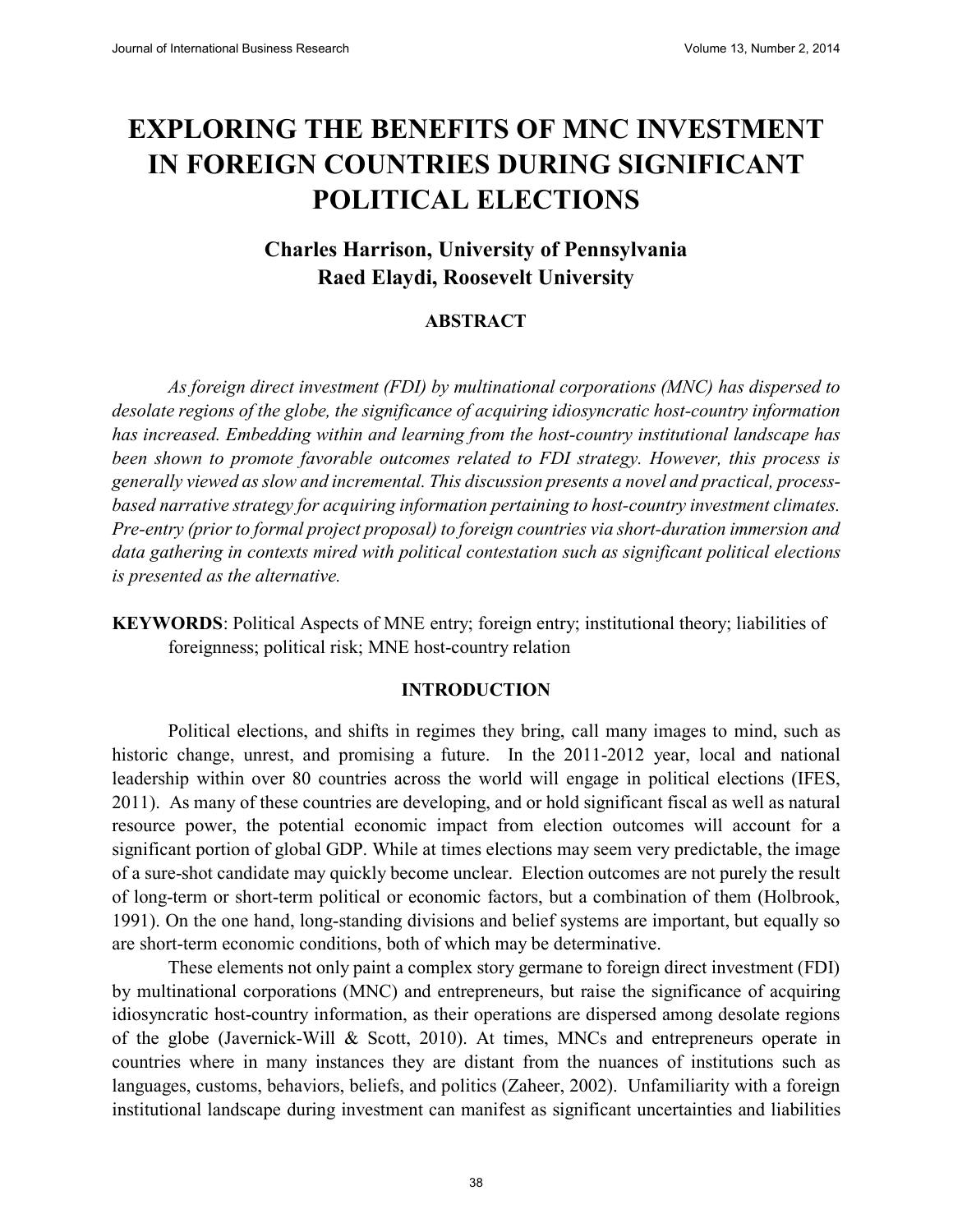(Hymer, 1960; Zaheer, 1995, 2002) and or an advantages (Brannen, 2004; Edman, 2009) by giving rise to alienation, acceptance, and or ambivalence on behalf of the local milieu. For example, firm foreignness may be the reason for nationalistic driven violence and the lack or denial of opportunities such as constraints on travel, business practices, and trade relations. The effects of foreignness may present itself in the form of advantages such as favorable treatment and special privileges i.e. being offered gifts, tax breaks, and market access stemming from being perceived as unique, exotic, and or high status. Additionally, foreignness may produce an attitude and behavior of indifference resulting in confusion and or seemingly contradictory types of treatment from the interest group and political environment. All of which inextricably link the firm or entrepreneurial venture to the political environment in time and space (Abramowitz, 1988).

Considering the paradoxical effects of firm foreignness, institutional learning is crucial. As the landscape for FDI is defined by human constructed cognitive-cultural, normative, and regulative pillars that guide, constrain, and support social behavior (Scott, 2008). Regulative elements refer to formal rules and their enforcement including legal, political & economic arrangements—for example those formal laws, rules, and rights (North, 1990). Normative elements pertain to values and norms, the former being conceptions of what is preferred or desirable, the latter suggesting the correct manner of activity i.e. mores and protocols (Scott, 2008). Cognitive-cultural elements are shared beliefs and mutually developed mental models (Scott, 2008). Conditions of the institutional landscape that influence learning are important (Pfeffer & Salancik, 1978), equally so is the systematic series of actions directed at information gathering and consolidation. The latter makes possible increasing the ease of collection, distinction, potential utility, and efficacy of information.

Yet essentially, prescriptions for managers seeking to reduce or capitalize on firm foreignness usually revolve around surviving in host country environments, staying the course, or slowly acquiring human resources, divisions, as well as companies to internalize knowledge related to practices and skills (Barkema & Vermeulen, 2001). To the contrary, presented here is a process-based argument that will facilitate data gathering efforts related to unique host-country institutional characteristics that are important to MNCs and entrepreneurs—such as issue, practice, custom, and actor as well as power salience. In effort to address the call by many scholars for research that unpacks the relationship between politics and the firm (Dekkar & Hansen, 2004; Henisz & Zelner, 2003, 2005; Kobrin, 1976; Vaaler, 2008) as well as the relationship between embeddedness, learning, and entry strategy (Jones 1993; Luo & Mezias 2002; Melin, 1992;), highlighted in this document is the novel argument regarding election periods and institutional learning. Argued below is that institutional learning via pre-entry (prior to formal project proposal) immersion and data gathering in contexts mired with political contestation such as significant political elections will afford valuable idiosyncratic—direct and indirect— information otherwise more difficult to acquire during stable institutional environments.

This preliminary discussion is intended to contribute to extant literature on MNC entry strategy, entreprenueial venture, investment in politically risky environments, as well as embeddedness and international knowledge-learning-capability based inquiries. Specifically addressed below, and called for other scholar to explore is as follows. First, what is the nature of the relationship between political contestation as well as political electoral periods to positively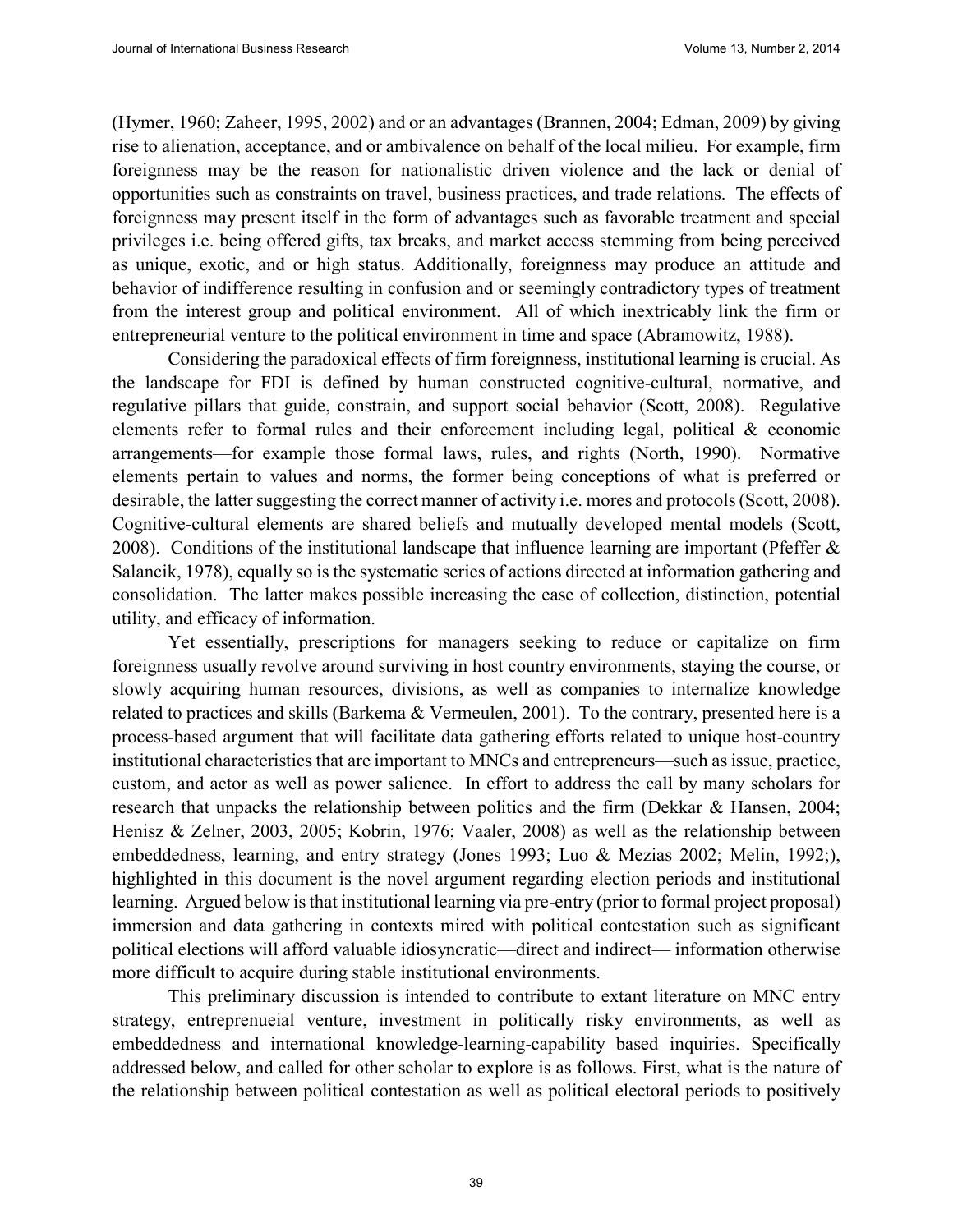informing an MNC intending to propose a project in a host country? What is special about an election year? What sort of tensions, cleavages and information surfaces? Second, how might information gathered during a significant political election period as opposed to a more stable institutional environment positively contribute to internal capabilities of an MNC? Third, in what ways does pre-entry information exposure and gathering affect MNC success (i.e. measured by decreased backlash, increased cooperation and acceptance of MNC entry and sustained strategy?

#### **THEORY**

#### **Dynamics of foreignness**

Foreignness may manifest itself as a liability and or an advantage when venturing abroad. Host country political and or interest groups, in conjunction with the institutional context, MNC and shareholder interests', as well as the global political-economic system are a sample of the difficult to capture moving parts that influence MNC operations in foreign countries. These elements may give rise to alienation, acceptance, and or ambivalence on behalf of the local milieu. One reason why substantial difficulties may exist for foreign MNCs is because they can be distinctly different institutional environments (Meyer & Rowan, 1977; Rosenzweig & Singh, 1991; Westney, 1993). Conversely, as MNCs may positively and or negatively experience their foreign environments much differently than their local counterparts, foreignness should be conceived more so as a paradox (Edman, 2009). For example, a lack of local knowledge and distance from social, economic, and political institutions juxtapose a local company(Johanson & Vahlne 1977) may create hindrances in the flow of information related to language, culture, and or political institutions (Benito & Gripsrud, 1992; Johanson & Wiedersheim-Paul, 1975) or advantages in operations (Brannen, 2004; Edman, 2009). Hence, our understanding of the nature, form, as well as firm ability to learn and respond to the effects of foreignness have not abated (Zaheer & Mosakowski, 1997) and remain very much a black box (Eden & Miller, 2001; Luo & Mezias, 2002).

More so than their local counterparts, foreign MNCs must actively seek to learn about the political and interest group environment of countries in which they invest on individual, organizational, and institutional levels. The threat of governmental intervention as well as pent up social tension and nationalism may decrease asset value, rents, and interrupt operations in other manners (Henisz, 2003; Holburn, 2001). Whether these costs arise because the host country is instable, its residents and institutions demand particular needs (Zhao, 1994) such as those involving economic development and or political stability (Beamish, 1987; Meleka, 1985; Stover, 1985), those firms that have learned and internalized the static and dynamic ability to effectively scan their external environment will achieve competitive advantage (Aguilar, 1967; Costa, 1995; Prebel et al., 1989) and mitigate political uncertainty when integrated with decision making processes (Kobrin, 1979; Root, 1968) and put into action accordingly (Hofer, 1973; Porter, 1980). However, most MNCs do not adequately indulge in the above practices (Keegan, 1974).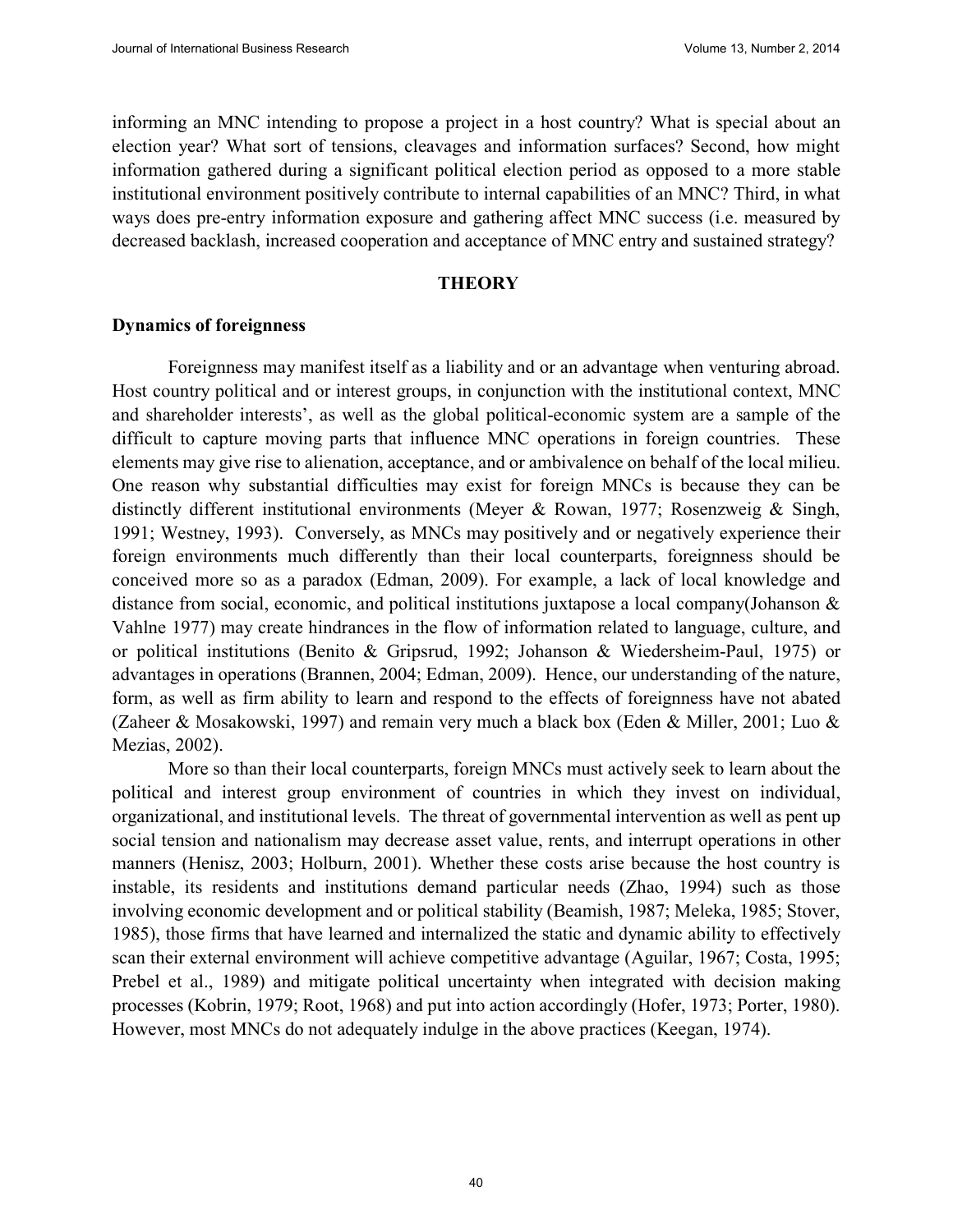#### **Learning**

Learning about a particular investment landscape is a necessary step in MNC foreign operations (Barkema & Vermeulen 1998; Bartlett & Ghoshal, 1989; Johanson & Vahlne, 1977; Inkpen & Beamish 1997: Uzzi, 1997). Learning in general may be segmented into different analytical themes (Kolb, 1984). However, each is completely dependent on the other in that micro and macro levels (including area in-between) are interconnected (Crossan et al., 1999; Kim, 1993). For example, macro-structural inclinations in organizational research suggest external learning proceeds incrementally by acquiring and creating organizational knowledge (Barkema et al., 1996; Chang & Rosenzweig, 2001; Guillen, 2003; Kogut, 1983) and generally stem from the learner being embedded in the particular context of inquiry (Dierkes et al., 2003). Accesses to knowledge and the capabilities for making use of it were argued to drive organizational learning (Powell, Koput, & Smith-Doerr, 1996) and new knowledge that fosters positive performance increases (Dibella, Nevis & Gould, 1996; Eriksson et al., 1997; Fiol & Lyles, 1985; Johanson & Vahlne, 1977). Accordingly, the nexus of actors in the firm environment have a significant role with regard to their positions in social, political, and economic trade (i.e. Ghoshal & Bartlett, 1990; Granovetter, 1985; Hafner-Burton, Kahler, & Montgomery, 2009; Knoke, 1990; Useem, 1982).

Similarly, micro-leaning research focusing on learning more generally, has posited the process of learning through experience forms the foundation for effective forms of internalization, reflection, cognitive processes and implementation of lessons learned (Kolb, 1984). Learning experiences may occur at different levels i.e. direct and purposeful, on through to more symbolic types (Dale, 1946). The time frame may range from a brief moment of sagacity, to structural and or orchestrated experiential learning that may take years to complete (Joplin, 1981). This implies in order for MNCs intending investment in foreign countries to create robust prescriptions, adequate descriptions are necessary, and vice-versa. Furthermore, as proven by international business research, that the type of strategy is a function of host country institutions and firm experience.

In this vein, although existing research in international business has examined aspects of learning and FDI such as the investment mode chosen (Kogut & Singh, 1988), politics, power, place (Contu & Wilmott, 2003), and process facilitation (Delios, 2011; Sinkula, 1994). The systematic series of actions directed at host-country institution information gathering and consolidation have been relatively ignored. Only in passing was the benefit of short-term experiential learning discussed in international business literature. Rather, foreign direct investment (FDI) in relation to experiential learning is viewed as a slow incremental process, spedup only by acquisition of human resources, divisions and or companies by affording internalization of knowledge related to practices and skills (Barkema & Vermeulen, 2001). Generally, the utility in short-term learning experiences has only been mentioned with regard to temporary transplant of employees to subsidiaries to promote knowledge spillovers (i.e. Branstetter, 2006).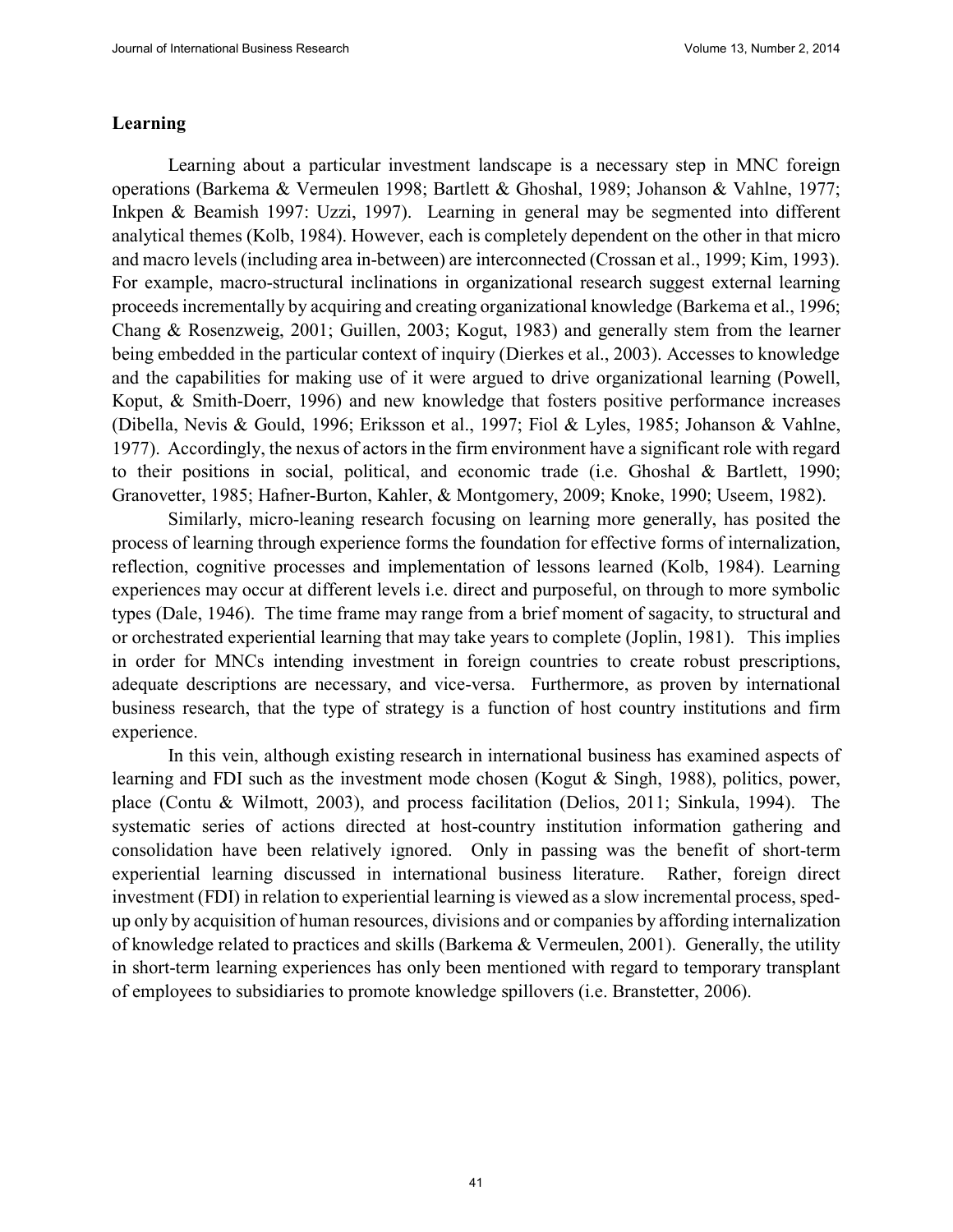#### **Political elections**

Political debate is ongoing, and commonly highly competitive, especially during election cycles. Some scholars have argued political election periods represent "exceptional events" researchers may capitalize on because they elucidate social, political, and economic structures that are of great importance and much more difficult, if not impossible to conceive during other periods (Cortell & Peterson, 1999; Keeler, 1993; Peltonen, 2001, p. 350, cited in Blee & Currier, 2006). Campaigns are usually characterized by heightened intensity related to greater salience manifested in information circulating in the environment (Bartels, 1996; Brady, Johnston, & Sides, 2006; Henderson, 2010; Holbrook, 1996, 2002; Popkin, 1994). Campaigning that occurs during election periods have been argued to "encompass not only the formal activities of candidates and parties, but also all of the news and personal discussions that happen over the course of the election year…forcing exposure to political information in a greater degree than in intervening years between elections (Henderson, 2010)."

Political election periods have been conceived as institutionalized drama, and as such afford insight to unique rituals, rules of values, and perceptions via election activity such as debates (Chaffee, 1978; Dekkar & Hansen, 2004; Drew & Weaver, 1991; Etheredge, 1981; Holbrook, 1999; Lemert, 1993); inequality and knowledge gaps (Holbrook, 2002; Rosenau, 1973; Combs, 1980; Edelman, 1964); as well as underlying emotions by way of political appeals (Lazarsfeld, Berelson, & Gaudet 1944; Kaid & Johnston 2001; Nelson & Boynton 1997). Conceived as crises, which are also ongoing events that can shock institutional structures (Boin & t' Hart, 2003; Rosenthal, 1998) political election periods expose deep-rooted conflicts (Combs, 1980); present a time for stakeholders within, but also outside, governmental circles to exploit the situation by developing 'discourse coalitions' with like-minded groups and push agendas (Hajer, 1989; Kingdon, 1984; Rosenthal, 't Hart & Kouzmin, 1991; Sieber, 1981) present opportunity for existing social movements to engage in the political process (Boudreau, 2002; Gamson & Meyer, 1996; Imig, 1998; Van Dyke, 2003); compel new movement formation (Meyer & Minkoff, 2004); and or shine light on the strength and presence of social movements (McAddam & Tarrow, 2010). Vicarious learning through experiences in international relations (Hermann, 1990; Khong, 1992) as well as political efforts during and after crises (Comfort, 1994) have been shown to aid understanding nuances pertaining to positive and negative outcomes.

This brings to light on how political discourse may facilitate learning via increasing consciousness, elucidating conflicting and complimentary positions, as well as tacit assumptions (Sabatier, 1987). Outside of election periods and campaigns, cues about the institutional landscape from political parties and interest groups pertaining to the disposition of particular actors (individual, group, organization) that have served as adequate sources of information are difficult to acquire (Campbell, et al., 1960; Berelson, Kuklinski, Metlay, & Kay, 1982; Lazarsfeld, & McPhee, 1954; McKelvey & Ordeshook, 1985). Heightened political attention often initiates an upsurge of information in the form of commission reports, judicial reviews, and investigative journalism (Van Duin, 1992). Explicit and implicit information such as tacit assumptions, values, and variegated opinions as well as explanations become public (Etheredge, 1981). Information that is untrue, imprecise, miscommunicated, and or misinterpreted, will generally be contested by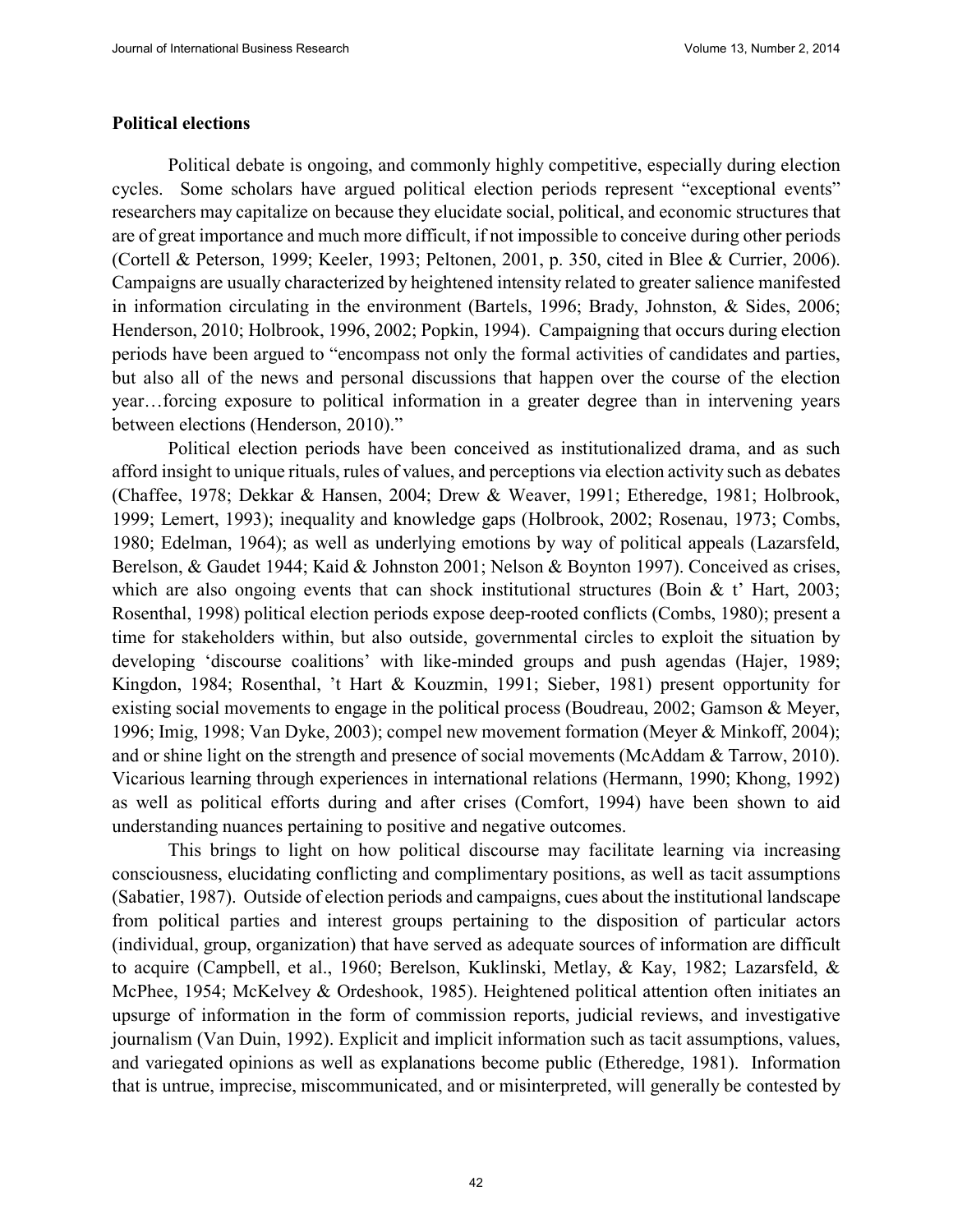another actor—i.e. via presidential debates, newspaper publications, and outright protests (Deutsch, 1966; Dekkar & Hansen, 2004). This suggests a reduction in subsequent acquisition costs of FDI for MNCs, and affords the permeation of information into lower sophisticated information gathering strata juxtapose years between elections (Henderson, 2010). These lower data strata typically would be where foreign MNCs are likely to be during first contact for FDI due to being less embedded, attentive, and or resourced to sort and process local information.

#### **PROPOSITIONS**

#### **Learning from elections**

The following set of propositions concerns the affordability of political elections to inform MNCs of salient aspects pertaining to home country institutions landscapes. Positions from institutional theory, experiential learning theory, as well as findings in international business and political science ground the propositions below. First, embeddedness in a host-country can promote Pareto improvements (Barkema & Vermeulen 1998; Bartlett & Ghoshal, 1989; Uzzi, 1997; Inkpen & Beamish 1997; Johanson and Vahlne 1977); has been classified as structural, cognitive, political, and cultural (Zukin & DiMaggio, 1990); and is based upon trust, fine-grained information transfer (tacit, holistic, detailed), as well as joint problem-solving arrangements (Uzzi, 1997), hence difficult to obtain. MNC foreignness can manifest as hindrances (Hymer, 1960; Zaheer, 1995) and or advantages (Brannen, 2004; Edman, 2009) in becoming embedded (Mezias, 2002; Schmidt & Sofka, 2009). Second, experiential learning experiences may occur at different levels i.e. direct and purposeful, on through to more symbolic types (Dale, 1946) and generally stem from the learner being embedded in the particular context of inquiry (Keeton & Tate, 1978). Third, that a contentious political environment stemming from an election period provides grounds for information gathering and data collection that is otherwise more difficult to acquire outside of election periods (Henderson, 2010) via intense cultural, political, and economic activity as a consequence of the campaign process—i.e. via debates (Chaffee, 1978; Dekkar & Hansen, 2004; Drew & Weaver, 1991; Holbrook, 1999; Lemert, 1993); heightened intensity related to greater salience for parties of interest manifested in information circulating in the environment (Bartels, 1996; Brady et al. 2006; Etheredge, 1981; Henderson, 2010; Holbrook, 1996); and opportunities in the political process capitalized upon by social movements (Gamson & Meyer, 1996; Imig, 1998; McAddam & Tarrow, 2010; Meyer & Minkoff, 2004; Van Dyke, 2003).

MNC FDIs with long time horizons such as those related to infrastructure and economic development are in general extremely public and highly visible. Considering the intended and ideal length of investment and potential risks associated with such projects, MNCs with experience would be familiar with long term planning in a myriad of ways. In the absence of prior experience, suffice it to say a significant portion of planning for a venture occurs prior to formal proposal in a host country. However, risk analysis, war-room planning, financial modeling and other forms of mitigation reasoning fall short in plan efficacy, accuracy, and practical instruction. This is due to data utilized in pre-proposal planning being dependent on idiosyncratic information, which suggests the following: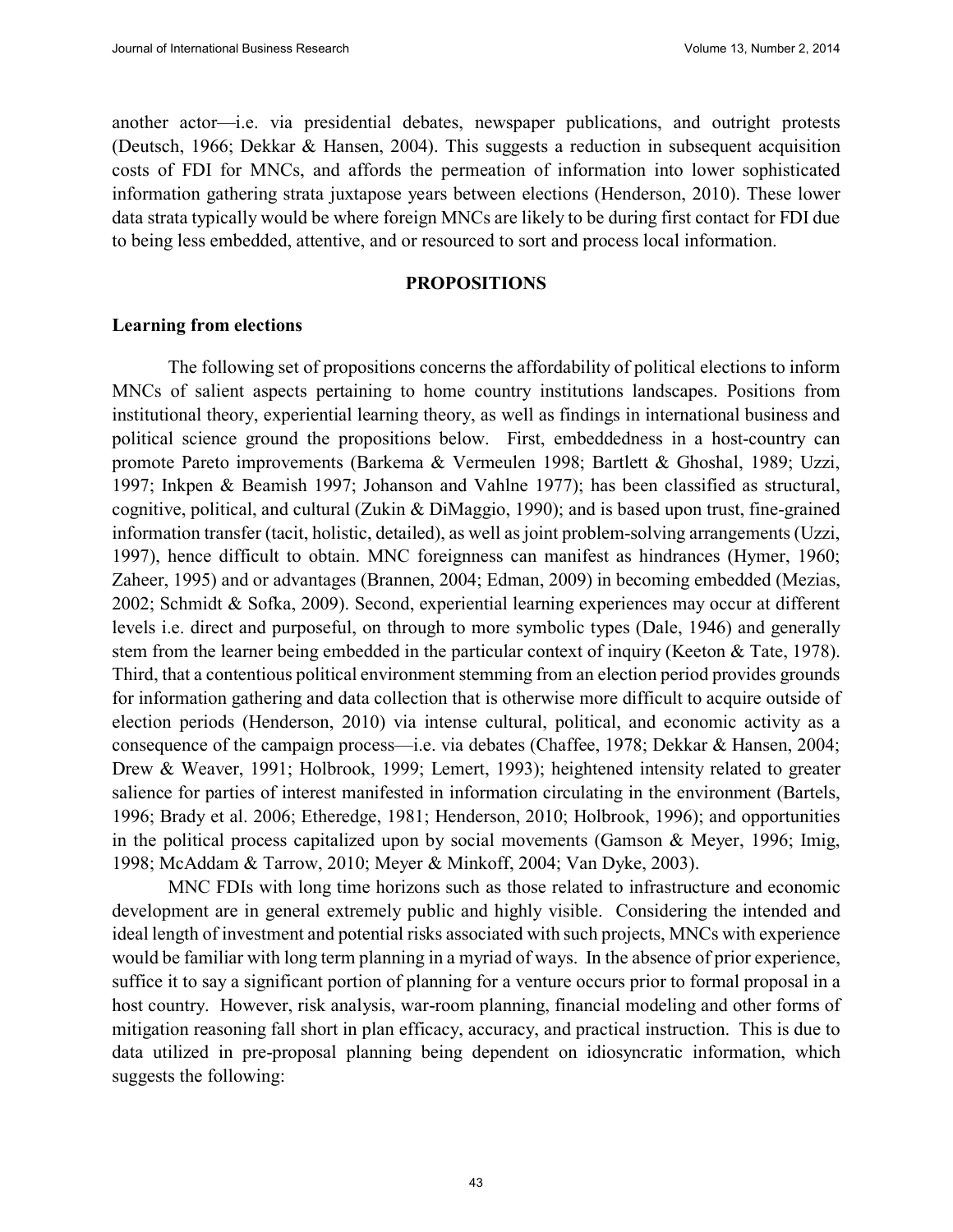*Propositions—An MNC that commences immersion and data gathering in a hostcountry during a significant political election prior to formally presenting interest in foreign direct investment will garner an increased level and quality of information pertaining to:* 

*a. the nexus of actors in the host-country institutional landscape, i.e. key/powerful actors, potential enemies, partners, and or coalitions (including their methods, practices, beliefs and customs).* 

*b. salient institutional actors' relationships, problems, issues, and concerns.*

#### **DISCUSSION**

The overarching position of this discussion is that a pre-entry data gathering immersion strategy via experiential learning in short-durations mired with political contestation such as significant political elections will afford MNCs with idiosyncratic direct and indirect information necessary for FDI projects. Information gathered by learning from, tapping into and or embedding within the host-country fabric during political election periods is essential for the formulation of plans, conceiving and mitigating political and interest group risks, as well as identifying opportunities. Such information is of prime value to MNCs because they are simultaneously domestic and international, and operate in different countries with different institutional landscapes i.e. cultures, competitive dynamics, economies, and polities. However, scholarly and or corporate inclinations regarding MNC roles in relation to political and interest group risks are more passive than active.

A common theme of literature expounded in international business and management more generally regarding political and interest group risks and FDI advocates survival i.e. lasting the long haul, and or creating conditions that minimize the need for learning local nuances, i.e. via outsourcing. Alternatively, locals may be hired, generic reports and public information sources may be employed to inform firm decision-making i.e. stock and trend reports. These methods are at time effective in aiding the production of favorable firm conditions. However, such strategies in global economy are not sustainable because cooperation with host-country stakeholders of MNC investment are directly related to the economics of FDI.

In effort to address these issues, managers and researchers should entertain the efficacy of intense short-duration data gathering and immersion periods created by politically contentious environments resulting from events such as significant political elections. This would afford MNCs benefits from heightened information intensity related to greater salience for parties of interest manifested in information circulating in the environment (Bartels, 1996; Etheredge, 1981; Henderson, 2010; Holbrook, 1996) and cues about the social and political environment from political parties and interest groups that would usually be difficult to acquire outside of an election (Berelson, Lazarsfeld, & McPhee, 1954; Campbell, et al., 1960; Kuklinski, Metlay, & Kay, 1982; McKelvey & Ordeshook, 1985).

Drawing on research in political science, tracking and securing relevant information during political elections is operational. For example, an individual and or team of managers may be ideal for the pre-investment strategy proposed here to prevent a potential project from becoming public.

44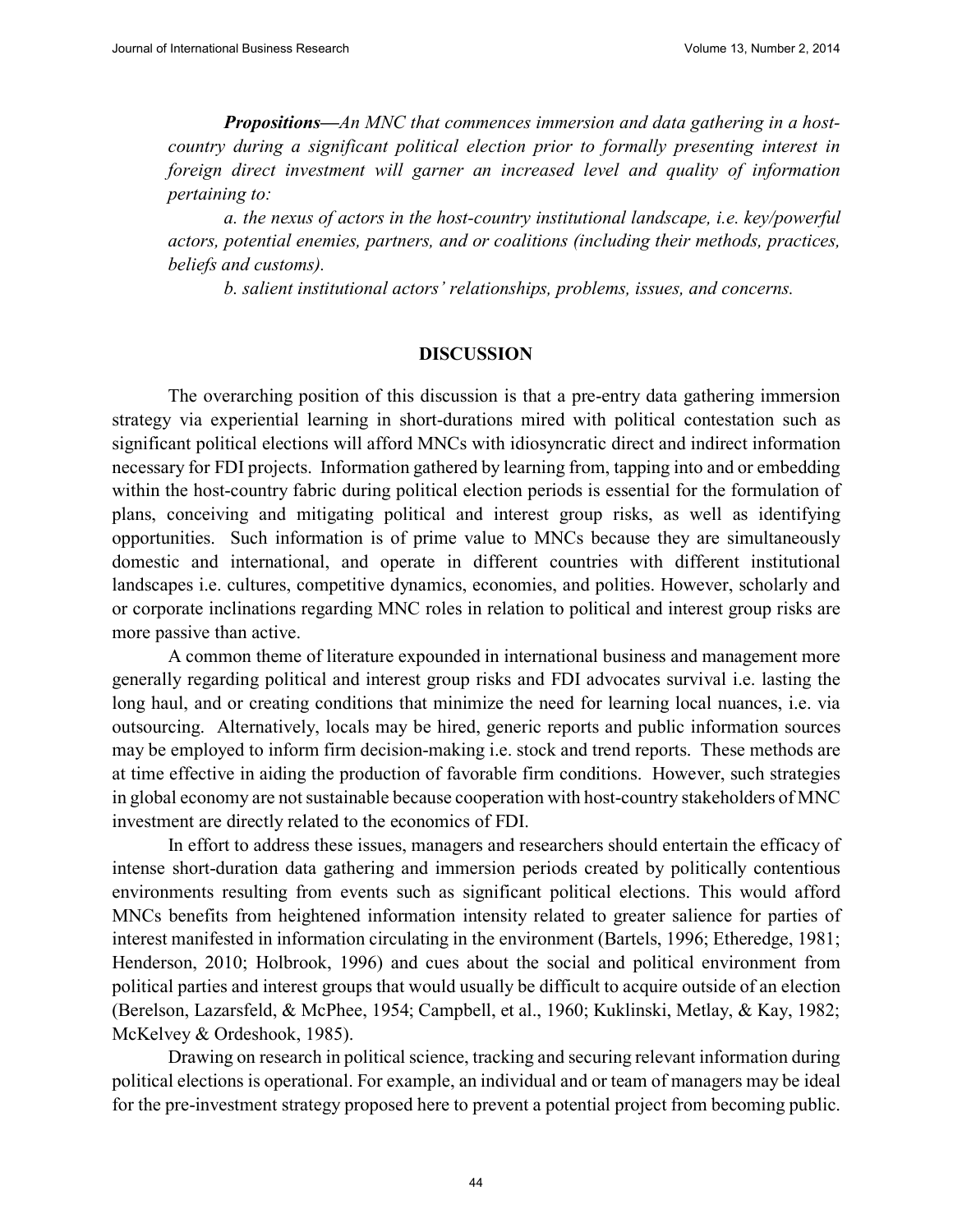This is due to the nature of contact with groups in the host-country, and the significant role timing plays in influencing positive benefits of reaching out (Pettigrew, 1990). Similarly related to discerning just what is learned from the experience proposed in this discussion is the notion that increased understanding and sophistication of thought may identify learning pertaining to a particular political aspects host country's institutional landscape (Etheredge 1981). Additionally, 'learning how' to operate in the complexities of geo-political discourse (Breslauer & Tetlock, 1991) in a foreign country may be evident in the forms of rules, tools and resources garnered to increase the probability of positive outcomes (Onuf, 1989). Lastly, outcomes from data gathered during election periods may be juxtaposed stable and or traditional information gathering to elucidate aspects such as those related to acquiring favorable FDI conditions. Even in a trial and error fashion where one may negate mistakes on behalf of the firm from misinterpreting information during a host country political election, insight of host-country dynamics and subsequently facilitation of framing abilities as well as conceiving preferences may be afforded.

#### **REFERENCES**

- Abramowitz, A. (1988). An Improved Model for Predicting Presidential Election Outcomes. *Political Science and Politics, 21(4):* 843-847
- Aguilar, F. J. (1967). Scanning the Business Environment. New York, NY: McMillian.
- Arjen, B., & 't Hart, P. (2003). Public Leadership in Times of Crisis: Mission Impossible? *Public Administration Review*, *63(5*): 544–553.
- Barkema, H., & Vermeulen, F. (1998). International expansion through start-up or acquisition: A learning perspective. *Academy of Management Journal 41*:7–27.
- Barkema, H., Bell, J., & Pennings, J. (1996). Foreign entry, cultural barriers, and learning. *Strategic Management Journal, 17(2)*: 151-66.
- Bartels, L. (1996). Uninformed Votes: Information Effects in Presidential Elections. *American Journal of Political Science, 40*:194–230.
- Bartlett, C., & Ghoshal, S. (1989). *Managing Across Boarders. The Transnational Solution*. Bostom, Mass: Harvard Business School Press.
- Baumgartner, F., & Jones, B. (1993). *Agendas and Instability in American Politics.*Chicago, IL: University of Chicago Press.
- Beamish, P. (1987). Joint Ventures in LDCs: Partner Selection and Performance." *Management International Review, 27*: 23-37.
- Benito, G. & Gripsrud, G. (1992). The expansion of foreign direct investments: Discrete rational location choices or a cultural learning process? *Journal of International Business Studies, 23(3)*: 461-476.
- Berelson, B., Lazarsfeld, P, & William, M. (1954). *Voting: A Study of Opinion Formation in a Presidential Campaign*. Chicago: University of Chicago Press
- Boudreau, V. (2002). State repression and democracy protest in three Southeast Asian countries. In D. Meyer, N. Whittier, & B. Robnett (Eds.), *Social movements: Identity, culture, and the state* (pp. 28–46). New York: Oxford University Press
- Brannen, M.Y. (2004). When Mickey loses face: Recontextualization, semantic fit, and the semiotics of foreignness. *Academy of Management Review, 29 (4)*: 593-616
- Branstetter, L. (2006). Is foreign direct investment a channel of knowledge spillovers? Evidence from Japan's FDI in the United States. *Journal of International Economics (68)*: 325–344.
- Breslauer, G., & Tetlock, P. (Eds). (1991). *Learning in US and Soviet Foreign Policy.* Westview: Boulder
- Campbell, A., Converse, P., Miller, W., & Stokes, D. (1960). *The American Voter*. New York: John Wiley & Sons
- Chaffee, S. (1978). Presidential debates: Are they helpful to voters? *Communications Monographs, 45*: 331-346.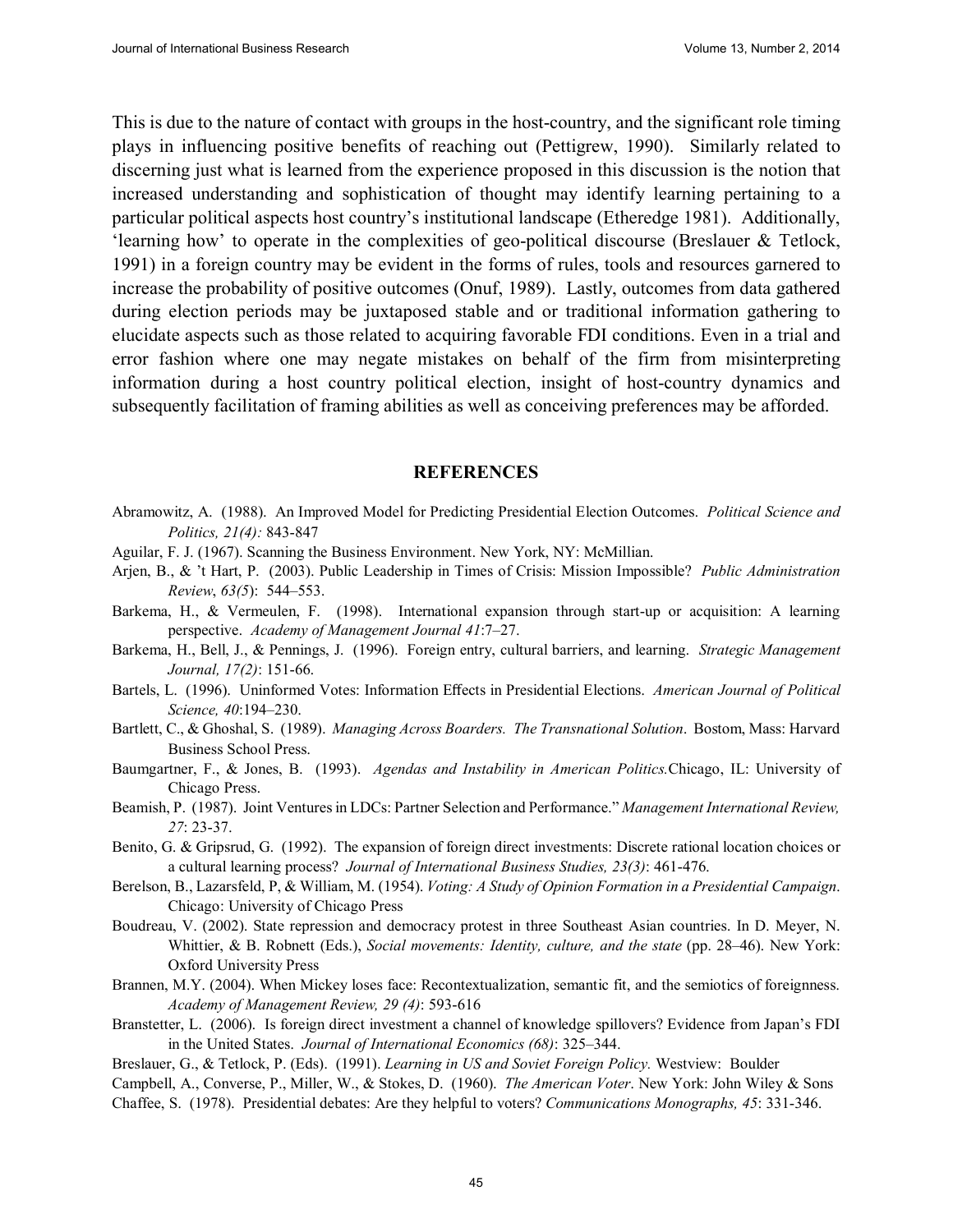- Chang, S. & Rosenzweig, P. (2001). The choice of entry mode in sequential foreign direct investment. *Strategic Management Journal, 22(8)*: 747-76.
- Combs, R. (1980). *Dimensions of Political Drama*. Goodyear, Santa Monica
- Comfort, L. (1994). Risk and Reliance: Inter-Organizational Learning Following the Northridge
- Earthquake of 17 January 1994. *Journal of Contingencies and Crisis Management*, 2(3): 157–170.
- Contu, A., & Willmott, H. (2003). Re-Embedding Situatedness: The Importance of Power Relations in Learning Theory. *Organization Science, (14)3*: 283-296
- Cortell, A., & Peterson, S. (1999). Altered states: Explaining domestic institutional change. *British Journal of Political Science, 29*: 177–204.
- Costa, J. (1995). An Empirically-Based Review of the Concept of Environmental Scanning. *International Journal of Contemporary Hospitality Management, 7(7)*: 4-9.
- Crossan, M., Lane, H., White, R., & Djurfeldt, L. (1995). Organizational learning:
- Dimensions for a theory. *International Journal of Organizational Analysis, 3:* 337-360.
- Dale, E. (1946). *Audio-visual methods in teaching*. New York: The Dryden Press
- Dekker, S., & Hansen, D. (2004). Learning under Pressure: The Effects of Politicization on Organizational Learning in Public Bureaucracies. *Journal of Public Administration Research and Theory, 14(2)*: 211–230.
- Delios, A. (2011). Experience and a firm's performance in foreign markets: A commentary essay. *Journal of Business Research, 64: 227–229*
- Deutsch, K. (1966). *The Nerves of Government: Models for Political Communication and Control.* New York: Free Press.
- DiBella, A., Nevis, C., & Gould, J. (1996). Understanding organizational learning capability. *Journal of Management Studies, 33(3)*: 361-379
- Drew, D., & Weaver, D. (1991). Voter learning in the 1988 presidential election:Did the debates matter? *Journalism Quarterly 68*: 27-37.
- Edelman, M. (1964). *The Symbolic Uses of Politics*, Illinois University Press, Urbana.
- Eden, L., & Miller, S. (2001). Opening the black box: The multinational enterprise and the costs of doing business abroad. *Best Paper Proceedings, Academy of Management.*
- Eden, L. & Miller, S. (2004). Distance Matters: Liability of Foreignness, Institutional Distance and Ownership Strategy, in M.A. Hitt & J.L.C. Cheng (eds.), *The Evolving Theory of the Multinational Firm Advances in International Management. Volume 16*, Elsevier, Amsterdam, Netherlands.
- Edman, J. (2009). The Paradox of Foreignness. PhD dissertation, Institute of International Business, Stockholm School of Economics
- Eriksson, K ., Johanson, J ., Majkgard, A ., & Deo Sharrna, D . (1997) . Experiential knowledge and cost in the internationalization process. *Journal of International Business Studies, 28(2):* 337-360
- Etheredge, L. (1981). Government Learning: An Overview, in Long, S. (Ed.), *The Handbook of Political Behavior*: *Volume 2*, Plenum Press, New York, pp. 73–171.
- Fiol, C., & Lyles, A. (1985). Organizational Learning. *Academy of Management Review, 10:* 803-13
- Gamson, W., & Meyer, D. (1996). Framing political opportunity. In D. McAdam, J. McCarthy, & M. Zald (Eds.), *Comparative perspectives on social movements: Political opportunities, mobilizing structures, and cultural framings* (pp. 275–290). New York: Cambridge University Press
- Ghoshal, S., & Bartlett, Y. (1990). The Multinational Corporation as an Interorganizational Network. *Academy of Management Review, 15 (4)*: 603-625.
- Granovetter, M. (1985). Economic Action and Social Structure: The Problem of Embeddedness. *American Journal of Sociology, 91*: 481-510.
- Guillen, M. (2003). Experience, imitation, and the sequence of foreign entry: wholly owned and joint-venture manufacturing by South Korean firms and business groups in China, 1987-1995. *Journal of International Business Studies, 34(2)*: 185-98.
- Hafner-Burton, E., Kahler, M., & Montgomery, A. (2009). Network Analysis for International Relations. *International Organization, 63(3)*: 559-92.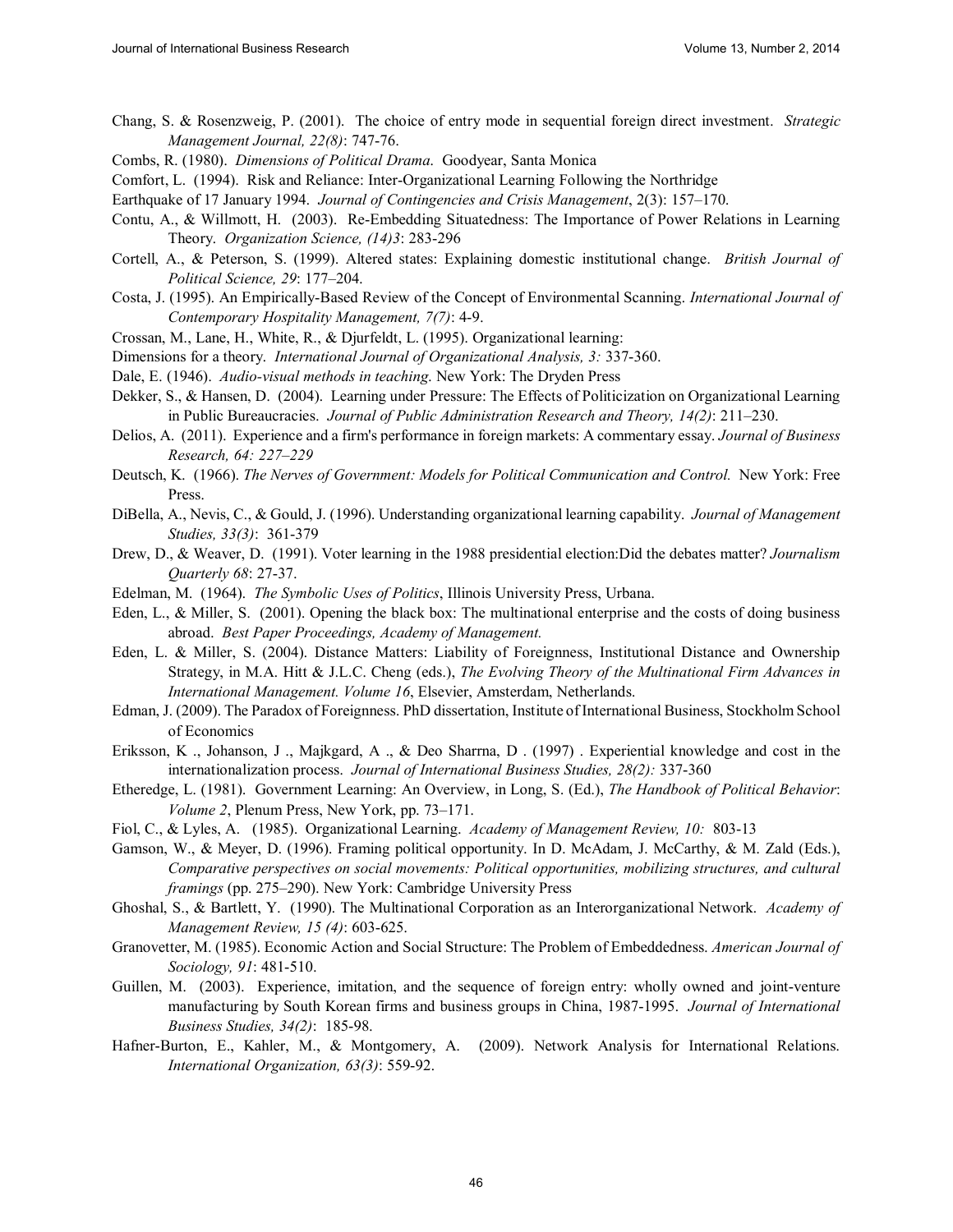- Hajer, M. (1989). Discours-coalities in politiek en beleid: de interpretatie van bestuarlijke, herorientering in de Amsterdamse gemeentepolitiek [Discourse coalitions in politics and policy: the interpretations of policy reorientations in Amsterdam politics], *Beleidswelenschav*, 3(3): 242–263.
- Henderson, M. (2010).Who Learns from Campaigns? Information Costs and Issue Salience. *Harvard Working Papers*
- Henisz, W. (2003). The power of the Buckley and Casson thesis: the ability to manage institutional idiosyncrasies. *Journal of International Business Studies* 34(2): 173–184.
- Henisz, W., & Zelner, B. (2003). The Strategic Organization of Political Risks and Opportunities. *Strategic Organization 1(4)*: 451-460
- Henisz, W., & Zelner, B. (2005). Legitimacy, Interest Group Pressures and Change in Emergent Institutions: The Case of Foreign Investors and Host Country Governments. *Academy of Management Review 30(2)*: 361- 382.
- Holbrook, T. (1991). Presidential Elections in Space in Time. *American Journal of Political Science, 35*: 91-109
- Holbrook, T. (1996). Reading the Political Tea Leaves: a Forecasting Model of Contemporary Presidential Elections. *American Politics Quarterly 24*:506-519
- Holburn, G. (2001). Regulatory Institutions and Firm Strategy: Theory and Evidence from the Electric Power Industry. Doctoral dissertation. University of California, Berkeley.
- Herrmann, P. & Datta, D. (2006). CEO experiences: effects on the choice of FDI entry mode. *Journal of Management Studies, 43(4)*: 755-78.
- Hofer, C. (1975). Toward a Contingency Theory of Business Strategy. *Academy of Management Journal, 18 (4)*: 784-810.
- Holbrook, T. (1999). Political Learning From Presidential Debates. *Political Behavior* 21: 67-89.
- Holbrook, T. (2002). Presidential Campaigns and the Knowledge Gap. *Politica Communication, 19(4):* 437-454
- Hymer, S. A 1960. "Comparison of Direct and Portfolio Investment" and "The Theory of International Operations," *The International Operations of National Firms*. Cambridge, MA: MIT Press.
- IFES. (2011). International Foundation for Electoral Systems. Retrieved from: http://www.electionguide.org/calendar.php
- Imig, D. (1998). American social movements and presidential administrations. In A. Costain & A. McFarland (Eds.), *Social movements and American political institutions* (pp. 159–170). Lanham, MD: Rowman & Littlefield.
- Inkpen, A. & Beamish, P. (1997). Knowledge, Bar gaining Power, and Instability of International Joint Ventures. *Academy of Management Review, 22 (1)*: 177-202.
- Javernick-Will, A.N., and Scott, W.R. (2010). Who Needs to Know What? Institutional Knowledge and Global Projects. *ASCE Journal of Construction Engineering and Management, 136(5*), 546-557.
- Johanson, J., & Vahlne, J. (1977). The internationalization process of the firm: A model of knowledge development and increasing foreign market commitments. *Journal of International Business Studies 8*:23–32.
- Johanson, J., & Wiedersheim-Paul, F. (1975). The internationalization of the firm: Four Swedish cases. *Journal of Management Studies, 12(3):* 305–322.
- Jones, M. (1993). Mainstream and radical theories of the multinational enterprise:Complementary approaches*? International Executive 35(4)*: 339–56.
- Joplin, L. (1981). On defining experiential education. *Journal of Experiential Education, 4(1*): 17-20.
- Kaid, L., & Johnston, A. (2001). *Videostyle in Presidential Campaigns.* Westport: Praeger.
- Keegan, W. J. (1974). Multinational Scanning: A Study of the Information Sources Utilized by Headquarters Executive in Multinational Companies. *Administrative Science Quarterly, 19(3)*, 411-421.
- Keeler, J. (1993). Opening the window for reform: Mandates, crises and extraordinary policymaking. *Comparative Political Studies 25*: 433–86.
- Khong, Y. (1992). *Analogies at War*, Princeton University Press, Princeton.
- Kingdon, J. W. (1984). *Agendas, alternatives, and public policies*. Boston: Little, Brown.
- Knoke, D. (1990). *Political Networks: The Structural Perspective, Structural Analysis in the Social Sciences*. Cambridge: Cambridge University Press.
- Kobrin, S. (1976). The environmental determinants of foreign direct manufacturing investment: An ex-post empirical analysis. *Journal of International Business Studies 7:*29–42.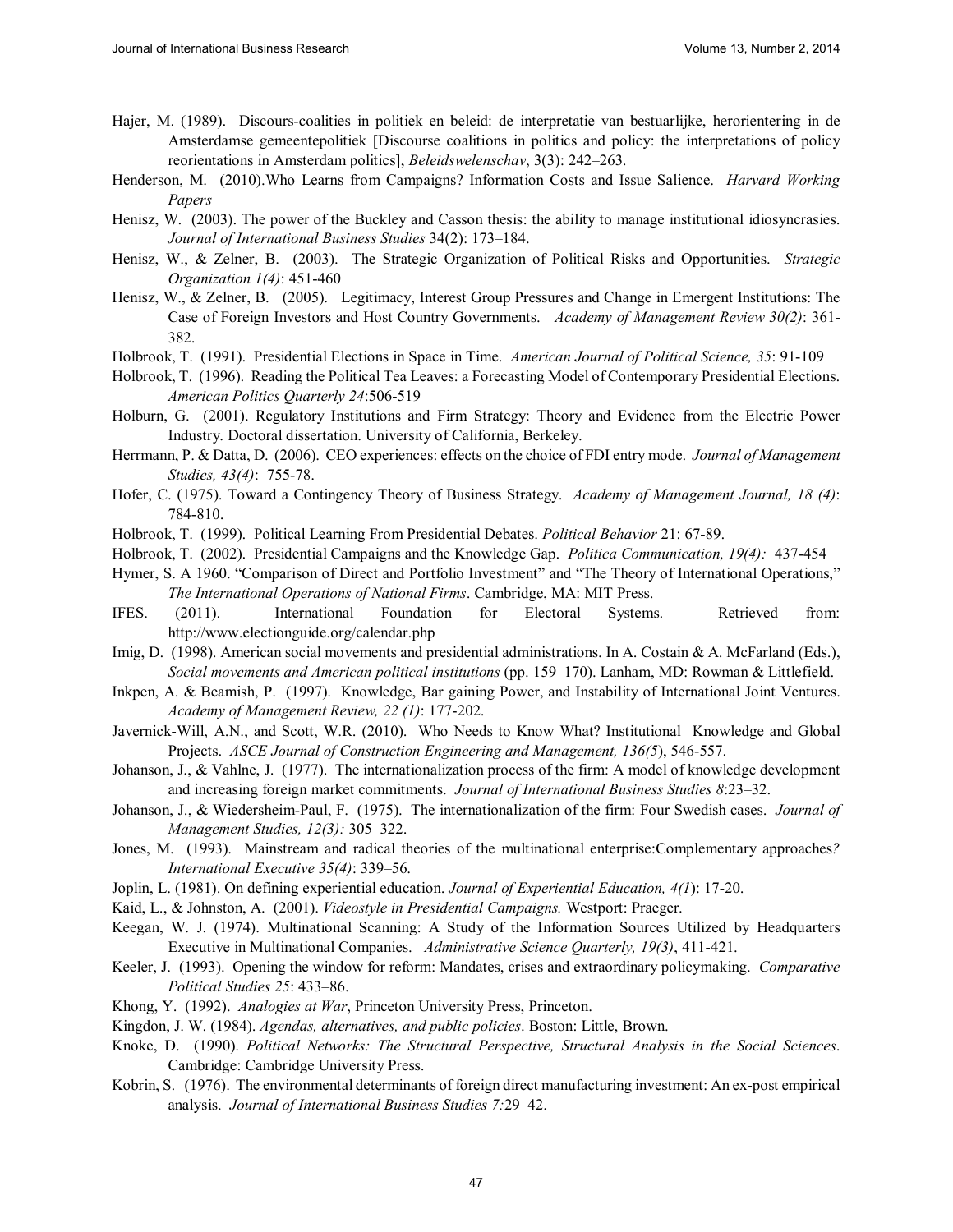- Kobrin, S. (1979). Political Risk: A Review and Reconsideration. *Journal of International Business Studies, 10(1):* 67-80
- Kogut, B. (1983). Foreign direct investment as a sequential process, in Kindleberger, C. & Audretsch, D. (Eds), *The Multinational Corporation in the 1980s*. MIT Press, Cambridge, MA, pp. 19-33.
- Kolb, D. (1984). *Experiential Learning: experience as the source of learning and development.* New Jersey: Prentice-Hall
- Kuklinski, J., Metlay, D., & Kay, W. (1982). Citizen Knowledge and Choices in the Complex Issue of Nuclear Energy. *American Journal of Political Science, 26*:614–42.
- Lazarsfeld, P., Berelson, B., & Gaudet, H. (1944). *The People's Choice.* New York: Columbia University Press
- Lemert, J. (1993). Do televised presidential debates help inform voters? *Journal of Broadcasting and Electronic Media 37*: 83-94.
- Luo, Y. and Mezias, J. (2002). Liabilities of foreignness: Concepts, constructs, and consequences. *Journal of International Management 8(3)*: 217-221.
- McAdam, D., & Tarrow, S. (2010). Ballots and Barricades: On the Reciprocal Relationship between Elections and Social Movements. *Perspectives on Politics, 8(2): 529-542*
- McKelvey, R., & Ordeshook, P. (1985). Sequential Elections with Limited Information. *American Journal of Political Science, 29*: 480-512.
- Meleka, A. (1985). The Changing Role of Multinational Corporations. *Management International Review, 25(4):* 36-45.
- Melin, L. (1992). Internationalization as a strategy process. *Strategic Management Journal, 13*: 99–118
- Mezias, J.M. (2002). Identifying Liabilities of Foreignness and Strategies to Minimize Their Effects: The Case of Labor Lawsuit Judgement in the United States. *Strategic Management Journal 23*: 229-244.
- Meyer, D., & Minkoff, D. (2004). Conceptualizing political opportunity. *Social Forces, 82:* 1457–1492.Meyer, J. & Rowan, B. (1977). Institutionalized Organizations: Formal Structure as Myth and Ceremony. *The American Journal of Sociology , 83:* 340-363
- Nelson, J., & Boynton, G. (1997). *Video Rhetorics.* Urbana: University of Illinois Press
- North, D. (1990). *Institutions, Institutional Change, and Economic Performance*. Cambridge: Cambridge University Press.
- Onuf, N. (1989). *World of our making: Rules and rule in social theory and international relations.* South Carolina University Press.
- Orr, R., & Levitt, R. (2011). Local embeddedness of firms and strategies for dealing with uncertainty in global projects, in Scott, W. Richard., Levitt, R., & Orr, R. eds. (2011). *Global projects: institutional and political challenges.* Cambridge University Press.
- Peltonen, M. (2001). Clues, margins, and monads: The micro-macro link in historical research. *History and Theory, 40:* 347–359
- Pettigrew, A. (1990). Longitudinal field research on change: Theory and practice *Organization Science 1(3)* :267– 291.
- Pfeffer, J., & Salancik, G. (1978). *The external control of organizations: A resourcedependence perspective*. Harper & Row, Pub., New York
- Porter, M. (1986). Competition in global industries: A conceptual framework. In M. E. Porter (Ed.), *Competition in global industries* (pp. 15-60). Boston: Harvard Business School Press.
- Preble, J., Rau, P., & Reichel, A. (1988). The environmental scanning practices of U.S. multinationals in the late 1980s. *Management International Review, 28(4),* 4-14.
- Root, F. (1968). US Business Abroad and the Political Risk. *MSU Business Topics*: 73-80
- Rosenau, J. (1973). *The Dramas of Politics: An Introduction to the Joy of Inquiry*. Little Brown, Boston
- Rosenthal, U. 1998. Future Disasters, Future Defi nitions. In *What Is a Disaster? Perspectives on the Question*, edited by Enrico Quarantelli, 146–60. London: Routledge.
- Rosenthal, U., 't Hart, P., & Kouzmin, A. (1991). The Bureau-politics of Crisis Management. *Public Administration*, Volume 69, Number 2, Summer, pp. 211–233.
- Rosenzweig, P. & Singh, J. (1991). Organizational environments and the multinational enterprise. *Academy of Management Review, 16(2):* 340-361.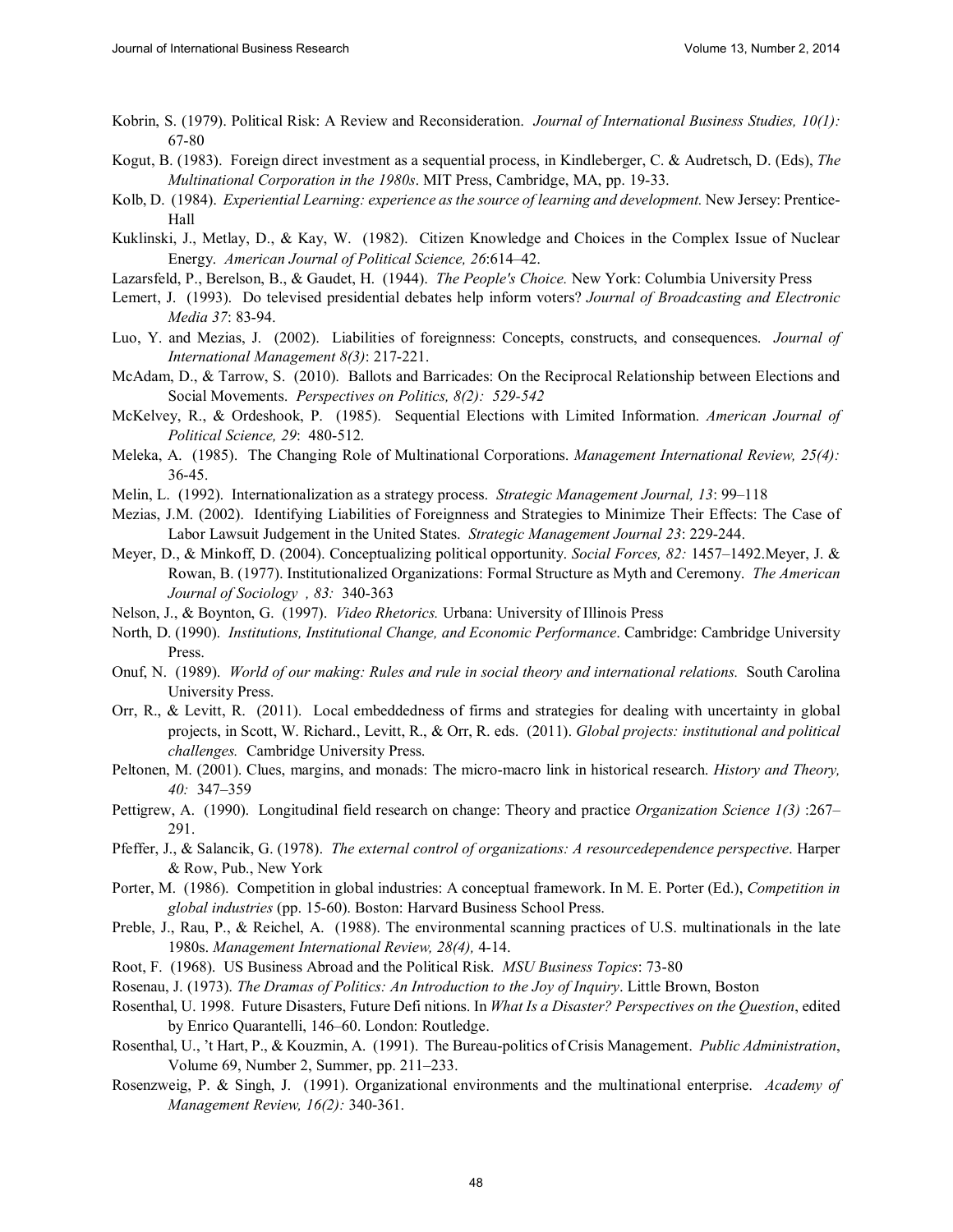- Schmidt, T., & Sofka, W. (2009). Knowledge sourcing: legitimacy deficits for MNC subsidiaries? Discussion Paper Series 1: Economic Studies. Deutsche Bundesbank, Research Centre.
- Scott, W. Richard. (2008*). Institutions and organizations: Ideas and interests.* 3rd edn. Los Angeles: Sage.
- Scott, W. Richard., Levitt, R., & Orr, R. eds. (2011). *Global projects: institutional and political challenges.* Cambridge University Press.
- Powell, W., Koput, K., & Smith-Doerr, L. (1996). Interorganizational Collaboration and the Locus of Innovation: Networks of Learning in Biotechnology. *Administrative Science Quarterly, 41(1)*: 116–45
- Sinkula, J. (1994). Market Information Processing and Organizational
- Learning. *Journal of Marketing*, 58: 35–45.
- Stover, W. (1985). The Stages of Developing Country Policy Toward Foreign Investment. *Columbia Journal of World Business,* 20(3).
- Useem, M. (1982). Classwide Rationality in the Politics of Managers and Directors of Large Corporations in the United States and Great Britain. *Administrative Science Quarterly, (27)2*: 199-226
- Uzzi, B. (1997). Social Structure and Competition in Interfirm Networks: The Paradox of Embeddedness. *Administrative Science Quarterly, (42)1*: 35-67
- Vaaler, P. (2008). How Do MNCs Vote in Developing Country Elections? *Academy of Management Journal 51(1):*  21-44.
- Van Duin, M. (1992). *Van Rampen Leren: Een Vergelijkend Onderzoek naar de Lessen uit Spoorwegongevallen, Hotelbranden en Industriële Ongelukken.* Den Haag, the Netherlands: Haagse Drukkerij en Uitgeversmaatschappij.
- Van Dyke, N. (2003). Protest cycles and party politics. In J. Goldstone (Ed.), *States, parties and social movements* (pp. 226–245). New York: Cambridge University Press.
- Vermeulen, G., & Barkema, H. (2001). Learning through acquisitions. *Academy of. Management Journal, 44(3)*: 457- 476.
- Westney, D. E. (1993). Institutionalization theory and the multinational corporation. In S. Ghoshal, and Westney, D.E. (Ed.), *Organization Theory and the Multinational Corporation*. London: Macmillan.
- Zaheer, S. (1995). Overcoming the liability of foreignness. *Academy of Management Journal 38(2)*: 341-363.
- Zaheer, S. (2002). The liability of foreignness, redux: a commentary. *Journal of International Management 8(3)*: 351-358.
- Zaheer S., Mosakowski, E. (1997). The dynamics of liabilities of foreignness: A global study of firms' survival in financial services. *Strategic Management Journal 18(6):* 439-464.
- Zhao, J. (1994). The Antecedent Factors and Entry Mode Choice of Multinational Lodging Firms: The Case of Growth Strategies Into New International Markets. Unpublished Doctoral dissertation. Virginia Polytechnic Institute and State University, Blacksburg, Virginia.
- Zukin, S., & DiMaggio P. (eds). (1990). *Structure of Capital.* Cambridge University Press: Cambridge, UK.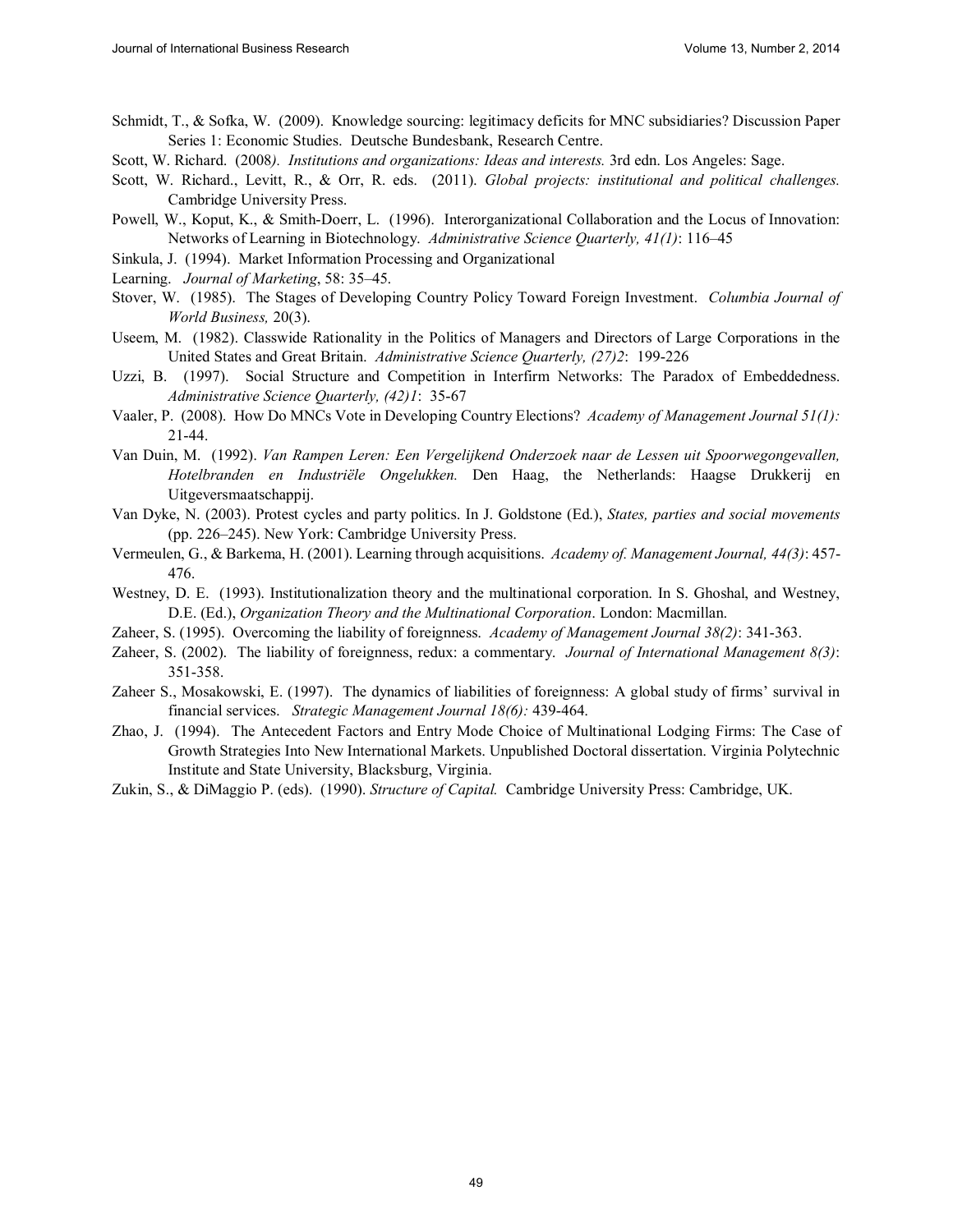# **EXPLORING SOCCER FANS' CONSUMER MOTIVES IN FOUR EASTERN EUROPEAN COUNTRIES**

**G. Martin Izzo, King Abdul-Aziz University - Jeddah, Saudi Arabia Wendy J. Walker, University of North Georgia Corneliu Munteanu, Alexandru Ioan Cuza University - Iasi, Romania** Przemysław Piotrowski, Jagiellonian University - Kraków, Poland **Agnes Neulinger, Corvinus University - Budapest Hungary Iulian Dumitru, Alexandru Ioan Cuza University - Iasi, Romania**

#### **ABSTRACT**

*The current research took place in four countries representing Eastern Europe where the economics of these societies are characterized as in transition to market-driven economies after the fall of communism. The purposes of the present study were to: 1) investigate sport consumer motives to attend, or watch soccer games across the cultures in four Eastern European Countries—Hungary, Moldova, Poland and Romania and, 2) add to the existing sport fans motivations literature. This study is in response to suggestions by earlier researchers that future research should explore sport fans' motives across different cultures. Study findings suggest entertainment and socializing appeared to be important motives guiding sport fans in this study. Also, that among spectators in Eastern Europe younger fans tended to be more socially interactive while watching or attending soccer matches. However, weaker than expected reliability results suggest that the spectator motivation scale used in the present study, derived from the SII and MSSC that were developed among Western-oriented societies, failed to adequately identify sport fans' motives in Eastern Europe.* 

**Keywords:** sport consumption, spectator motives, football in Eastern Europe

#### **INTRODUCTION**

From the earliest civilizations to the present day, the candle-flame of sport has drawn spectators to watch players skilled at competitive contests (Sloan, 1989). Over the past 25 years, researchers and sport marketers have investigated and shown increasing interest in the factors that motivate spectators to watch or attend sporting events. During this same period, the marketing emphasis on sporting events has shifted from national levels to a global perspective. An estimated 2.2 billion fans attended or watched as clubs from 32 countries, representing 6 football confederations, participated in the 2010 FIFA World Cup Tournament hosted by South Africa (Federation de Internationale Football Association, 2012). Acknowledging this trend, more than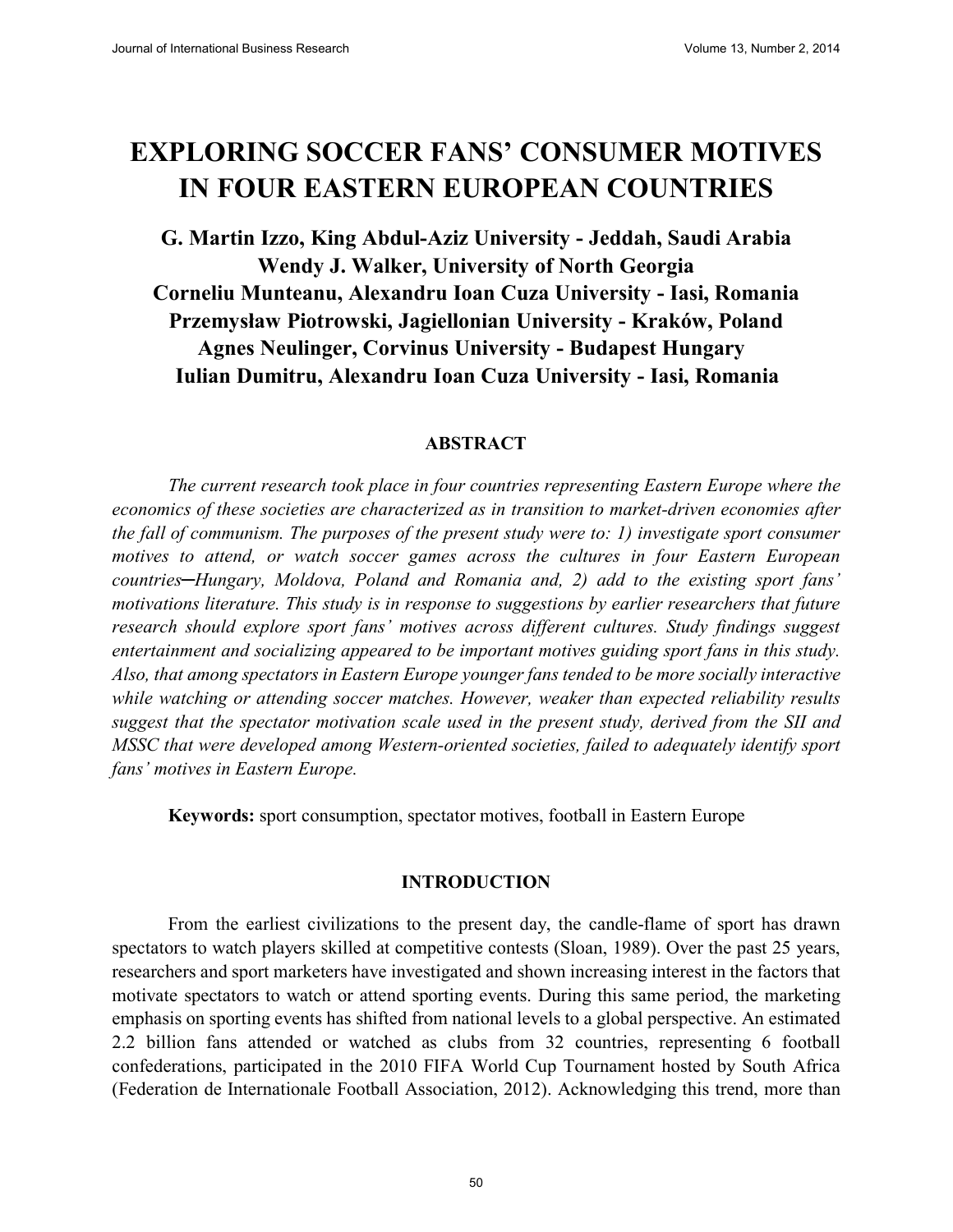10 years ago researchers began investigating spectator sport in different countries (e.g. Kwon & Trail, 2001; Fink, Trail & Anderson, 2002; Funk, Mahony & Ridinger, 2002; James & Ross, 2004; Hall & O'Mahony, 2006; Won & Kitamura, 2007; Correia & Estevez, 2007; Wann, Grieve, Zapalac & Pease, 2008; Funk, Filo, Beaton & Pritchard, 2009; et al.). From this research perspective, and those of other researchers, it is known that sport markets vary in different countries due to economic conditions, cultures, and customs. Further, Won and Kitamura (2007, p. 95) suggest "More inter-cultural or cross-national research examining the differences in spectator motives is needed to identify how spectator motives differ by culture or location and to refine existing motivation theories." In order to address the need for continuing research on spectators' consumer motives in different countries and cultures, the authors conducted the current study in four Eastern European countries.

Like many countries of Eastern Europe, the economies of Hungary, Poland, Romania and Moldavia are characterized as in various stages of *transition*, as each country continues to progress from former state-run to present day market-driven economies. At the same time, admission into the European Union has introduced another transformation for the countries of Hungary, Poland, and Romania as each seeks to create economic partners with Eastern Europe countries, and others further abroad. In the field of sport, soccer dominates the competitive landscape in Eastern Europe, from intramural sport activities to semi-pro sport clubs up to professional leagues. As the economies of Hungary, Poland, Romania and Moldova progress, it is important for sport clubs and sporting event marketers to understand the motivations of spectators in these countries.

The main objective of this study was to contribute to the spectator motivation literature by examining sport consumer motives of soccer spectators in Eastern Europe. To meet the primary objective, items from existing sports consumer motivation scales were evaluated, and adapted to a survey instrument for use in each of the four countries.

#### **SOCCER IN HUNGARY, MOLDOVA, POLAND, AND ROMANIA**

#### **Development of the sport**

For most of Eastern Europe, soccer has been historically the dominant sport in terms of number of events, media presence, and attendance (Golaszewski, 2003; IRES, 2009; Kennedy, 2011). In Hungary and Poland, soccer has a very rich and diverse history as the first football divisions for sporting clubs were organized more than a hundred years ago. This happened in the 1890s and culminated in the formation of the Hungarian and Polish Football Associations in 1901 and 1906, respectively. Hungary became a member of Federation Internationale de Football Associations (FIFA) 1907, and Poland and Romania respectively in 1923 and 1930. In 1990, national soccer teams were established in the Republic of Moldova, one year before the country separated from the Union of Soviet Socialist Republics (USSR) (Football Federation of Moldova, 2011). The Football Association of Moldova became a FIFA member in 1994 (Federation de Internationale Football Association, 2012). The structure of national teams, the professional and semi-professional leagues soccer in Hungary, Poland, Romania, and Moldova follows a similar development format with slight variations in inter-league management. Using Romania as an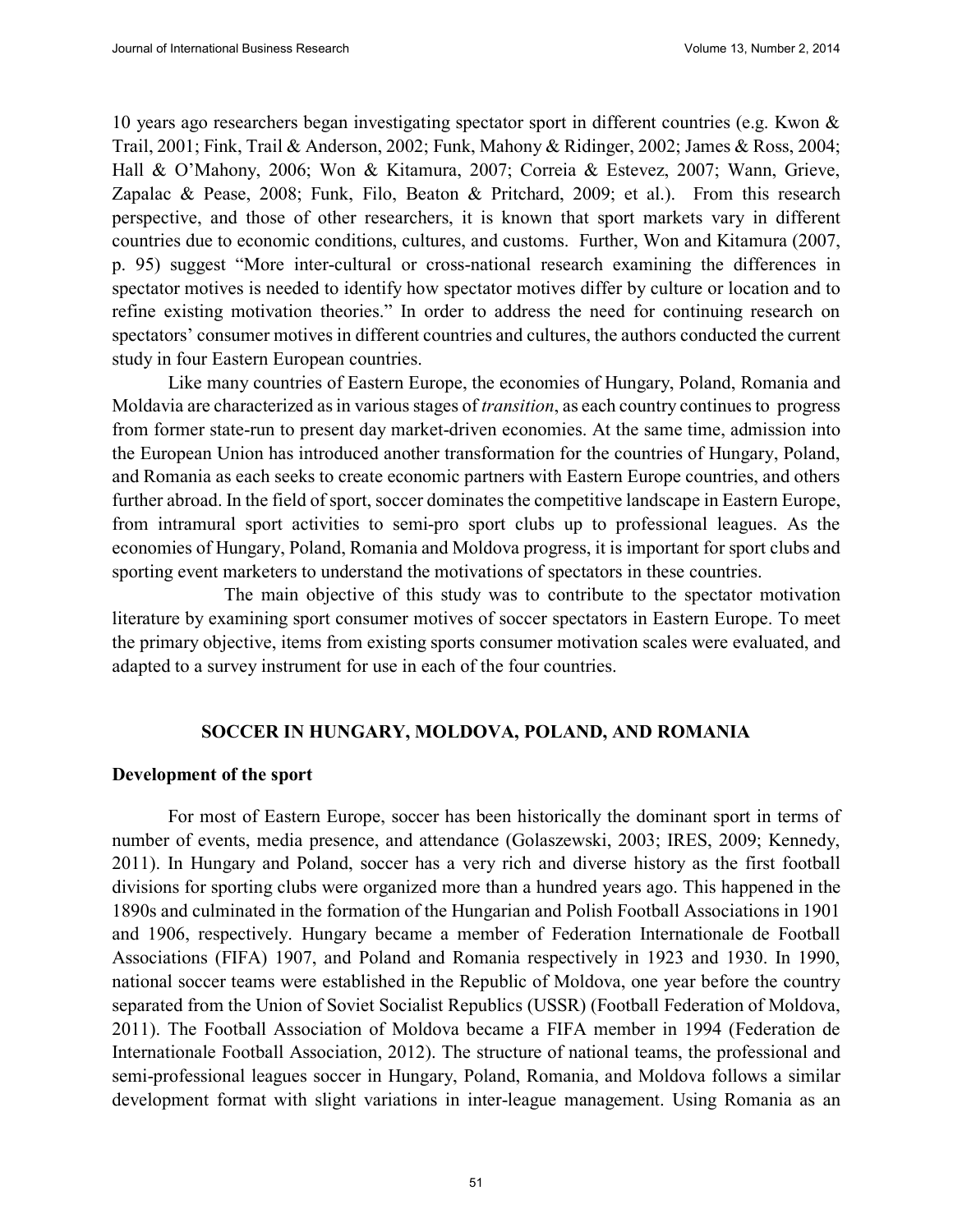example, there are generally two main levels of competition: 1) Romanian (country) Championship, and 2) Romanian (country) Cup. These two competitive soccer levels are typical in almost all European countries. Both levels of competition begin in mid-August (the end of the International Cup championships) and end in mid-May, with a two-month (mid-December through mid-February) winter break. Within the national championship, teams vie for rank in a group-type of competition (each team plays two matches with all other teams). Romanian (country) Cup teams meet in a play-off type of competition. Besides internal competition, there are two levels of competition at the European (international) level that involve the best teams from each country. These two levels of competition are UEFA (Union of European Football Associations) Champions League and UEFA Europa League. Both of these competitions are held between mid-May and mid-August, thus completing the year-long cycle of play. The champions league (NB-1) teams plus the regional leagues are organized and controlled by each country's football association which is fully affiliated by UEFA standards. UEFA currently ranks the Romania NB I league as the 18<sup>th</sup> best in Europe (based on their coefficient ranking system), Poland is ranked 21<sup>st</sup> and, Hungary and Moldavia are ranked 28<sup>th</sup> and 35<sup>th</sup>, respectively of 53 nations ranking (Union of European Football Associations, 2013).

In addition to national play, there are two larger international quadrennial competitions held two years apart, and played during the interval mid-May to mid-July—the UEFA Europe Cup and the Federation Internationale de Football Association (FIFA) World Cup competitions between best national teams—24 European teams and 32 Worldwide national teams, respectively. These final tournaments are preceded by an 18-month qualifications stage, with all the national (country) teams. Finally, the gap between mid-July and mid-August is filled with the UEFA Intertoto Cup, where club teams that ranked lower compete in an international competition. As a result, within yearly intervals, soccer spectators have a wide variety of matches to watch. The motivations for soccer spectators in Eastern Europe make it incumbent upon researchers and marketers to understand this type of consumer behavior.

#### **Economic considerations**

Since the Socialist era ended for many Eastern-bloc countries beginning in 1989, many of the football leagues in Eastern Europe have become more business-oriented, and some soccer clubs have begun to embrace corporate sponsorship to generate additional revenues. However, in much of Eastern Europe including Hungary, Poland, Romania and Moldova, the attendance at soccer matches is significantly lower and facilities are far less developed in comparison to Western European markets like England, Italy, Germany and Spain (Kassay, 2006). Also, within Eastern Europe the financing of sport, including football, has enjoyed strong historical links within the allocations of government budgeting. As a result, while the private commercial environment of soccer in much of Eastern Europe is developing, soccer has historically been characterized by a high political influence. Further, where commercialization of soccer has developed, the degrees of development vary widely even among Hungary, Poland, Romania, and Moldova because sponsorship markets are relatively new, unexplored areas. According to a recent study (Berkes, 2008), the main challenge of sport sponsorship rests between the conflict of profitable operations and social expectations. In the broader economic sense, and because there is a large interest in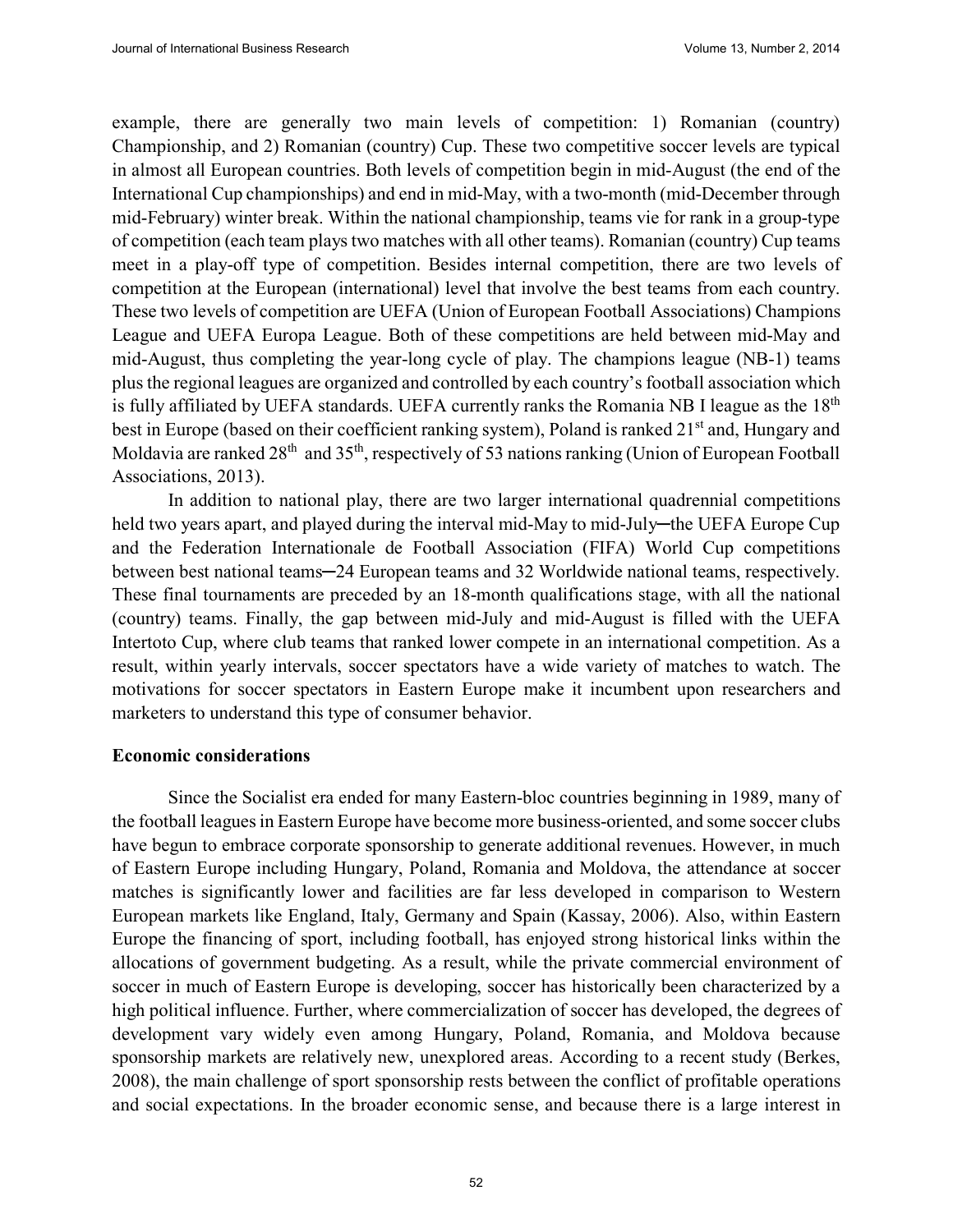football, the study of this field can contribute to the development of more competitive spectator motivation and sponsorship models. A testament to the progress of soccer in Eastern Europe is that Poland and Ukraine hosted the 2012 European Cup Football Championship (UEFA) tournament.

#### **LITERATURE REVIEW**

#### **Cultural differences and sport consumer motives**

Researchers in a number of earlier studies have investigated the factors that motivate spectators to consume sports events (e.g. Tokuyama & Greenwell, 2011; Funk et al., 2009; Woo, Trail, Kwon & Anderson, 2009; Wann et al., 2008; Kim, Greenwell, Andrew, Lee & Mahony, 2008; Won & Kitamura, 2007; Correia & Esteves, 2007; Trail, Fink & Anderson, 2003; Mahony, Nakazawa, Funk, James & Gladden, 2002; Kahle, Kambara & Rose, 1996; Sloan, 1989; et al). In 2001, Trail and James, and Funk, Mahony, Nakazawa, and Hirakawa developed the Motivation Scale for Sport Consumption (MSSC) and Sport Interest Inventory (SII), respectively. Since then, the MSSC and SII scales have gained consensus among other researchers measuring spectators' motives, (e.g. Robinson & Trail, 2005; Ridinger & Funk, 2006; Funk, Ridinger & Moorman, 2004; Trail et al., 2003). Most of the research findings that have been published have come from researchers analyzing sport consumer motivations in Australia, Japan, Korea, Portugal, and the U.S., all countries with long-time, Westernized free-market economies.

Suggesting that sport fans' motives vary across different social contexts and cultures, Kwon and Trail (2001) compared international and American students' consumer motivations using a market segmentation approach. They found only minor differences in sport consumption motives where *drama* ranked highest for both groups, concluding there was little, if any, support for two separate marketing plans. In a 2002 Japanese league study, Mahony and co-authors found that *vicarious achievement* and *team attachment* were positively related to the length of time as a fan. In 2004, Armstrong and Paretto Stratta found that black spectators were more influenced than white spectators on seven of eight motives including *entertainment*, *social atmosphere*, *special promotions,* and *food & beverage ticket specials*. Further, Hong, McDonald, Yoon, and Fujimoto (2005) examined the motives of Japanese baseball fan's interest in Major League Baseball finding three significant spectator motives: *overall interest in baseball*, *player interest* and *game quality*. In a 2004 study researching the Women's Korean Basketball League (WKBL), Lough and Kim found *entertainment* the most salient socio-cultural motivation affecting Korean basketball spectators.

A 2007 study by Correia and Estevez of spectators in Portugal found that *team affiliation*, *pre-match atmosphere*, *entertainment*, and *socialization* were strong spectator motivations. While conducting a study of Japanese and Korean (football) leagues, Won and Kitamura (2007) determined that spectators from both countries were motivated mainly by three factors: *drama*, *vicarious achievement,* and *entertainment*. Among cultural differences, Won and Kitamura noted that in terms of *socialization,* Japanese fans were more likely to attend games alone or with family members, while Korean fans were more likely to socialize with a friend or date. Also, Won and Kitamura (2007) cited that of Kotler and Armstrong (2004) who stated that, "… international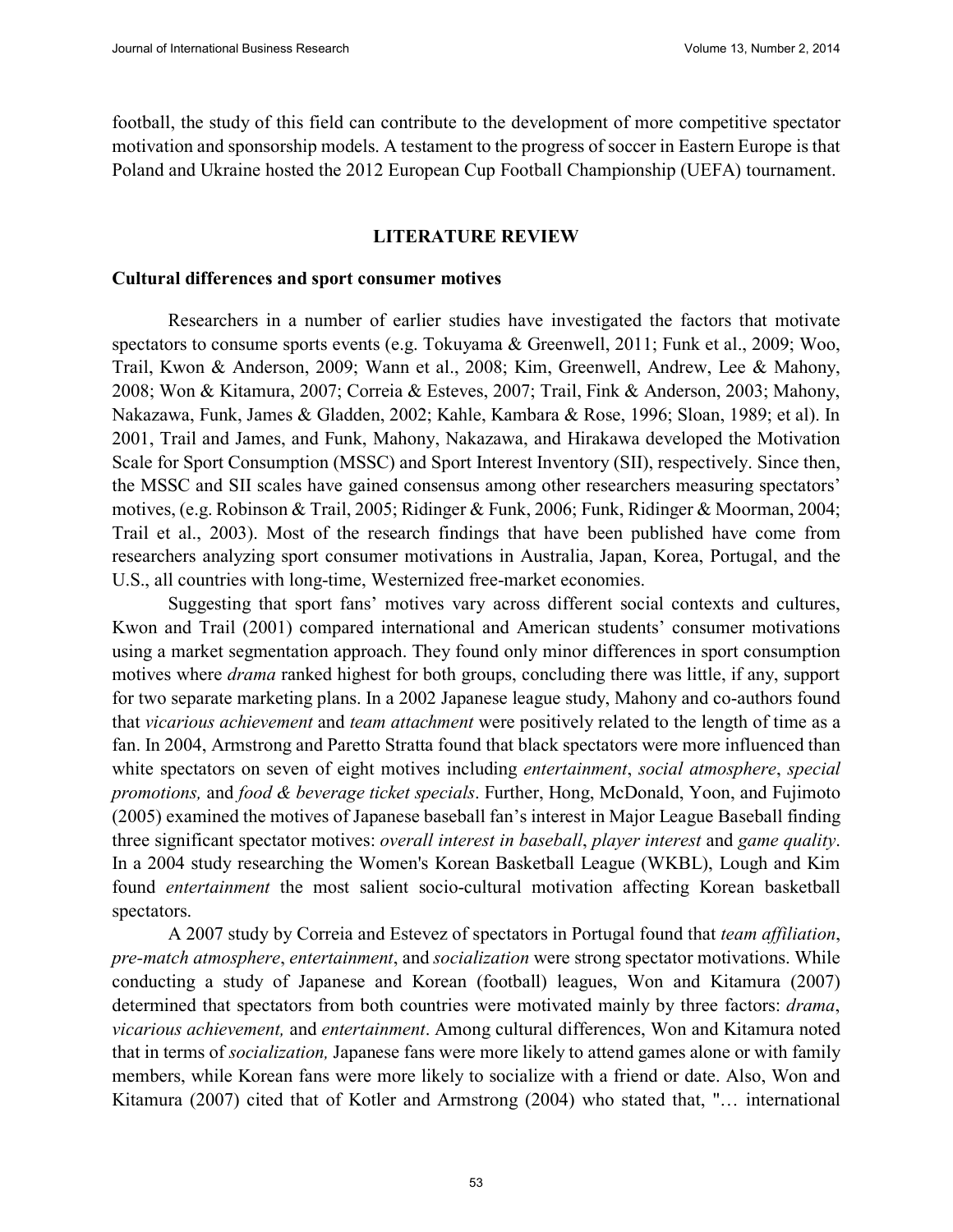researchers deal with differing markets in many different countries. These [sic] markets often vary greatly in their levels of economic development, cultures and customs, and buying patterns" (p. 166). This suggests that, since sport markets vary in different countries, more inter-cultural studies are needed to identify how sport fans' motives differ by culture or region to refine existing motivation theories. In the present study, the authors investigated sport motives of adult soccer fans in four Eastern European countries, furthering the research on spectator motives of different cultures. Moreover, the statement-"Understanding different spectator motivations can be of significant benefit to sport marketers looking to boost team revenues and gate receipts" is easily interpreted by sport marketers of any culture (Wann et al., 2008, p. 7).

#### **METHODS**

#### **Instrument**

The study was launched in Romania for convenience because one of the authors was there teaching Marketing on a Fulbright Fellowship at a large, urban university. Additionally, several of the authors had recently completed a study of Romanian college students' spectator motivations (Izzo, Munteanu, Langford, Ceobanu, Dumitru & Nichifor, 2011), where they observed general support for a 6-factor model. Based on the findings of this study, the authors decided to collect data from adult soccer fans, a group for which there would be greater interest by marketers. However, the authors were not able to locate any other studies on spectator motivations research in the four economies in Eastern Europe. Given the paucity of this type of research, the authors decided to use existing measures from two well-researched sport consumer motivation scales–Motivation Scale for Sports Consumption (MSSC; Trail & James, 2001); and Sport Interest Inventory (SII; Funk et al., 2001). The MSSC has shown good internal consistency in samples in earlier studies ( $\beta$  = .72 to .93; Robinson & Trail, 2005; Trail et al., 2003; Trail, Anderson & Fink, 2002; James & Ridinger, 2002). The Average Variance Extracted (AVE) values have also been good, ranging from .51 to .82 (Robinson & Trail, 2005; Trail et al., 2003; James & Ridinger, 2002).

Although the Sport Interest Inventory (SII) was developed and initially tested on consumers of women's sport, 14 of the 18 factors used in subsequent research have examined consumers of men's sports, or sports in general. In these studies, the SII has also shown good internal consistency ( $\beta$  = .73 to .94 and good AVE values ranging between .67 and .72; Ridinger & Funk, 2006; Funk et al., 2004; Funk et al., 2002; Mahony et al., 2002).

To benefit from earlier research on scale development of sport consumer motivations, the authors reviewed two recent studies on spectator motives that used similar procedures (Won & Kitamura, 2007; Kim et al., 2008). The scales used in these studies were derived from the MSSC and SII. The authors identified five sport consumer motives that have shown applicability over different sports in a wide range of settings: *aesthetics* (physical skill/ability), *drama* (the excitement of a close match), *escape* (from day-to-day routine/boredom), *social interaction*, and *vicarious achievement* (self-esteem) (James, Trail, Wann, Zhang & Funk, 2006). The motive *entertainment* was included because this factor was represented in approximately 50% of all studies reviewed, and showed significantly in the two recent studies of adult sport fans.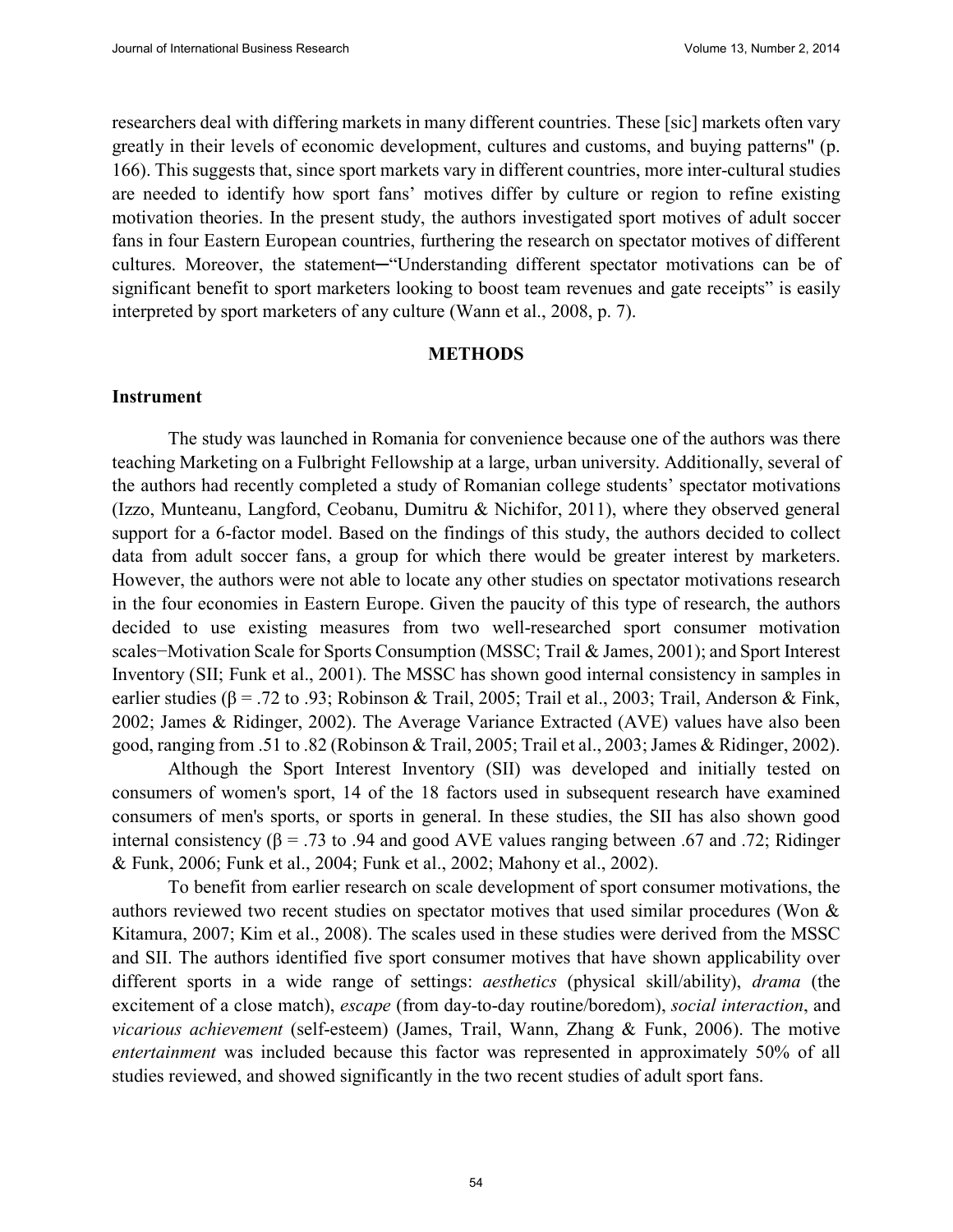During the process of retrieving subscale items from the MSSC and SII scales, the *socialization* motive was altered slightly to include socialization while 'watching' the live telecast of a soccer match as well as socialization while 'attending' a live match, creating seven motives. This made the *socialization* motive seem more applicable to Eastern Europe, where many spectators prefer the quality of televised international and/or club matches, rather than travel long distances to live events. Because the scale items were taken from subscales that had demonstrated good internal consistency and convergent validity, and adequately represented the theorized constructs, the authors were confident in using them in the current study. Once the seven spectator motives (subscales) were derived, the scales were translated into the languages of the four countries comprising the study-Romania, Hungary, Poland and Moldova. The translation process was completed in three stages. In Stage 1, four groups of four people each were formed consisting of English-speaking Romanian college students, 12 from the School of Economics and Business, and 4 from the School of Physical Education and Sport Science. In Stage 2, after the four teams submitted their translations, faculty from both schools reviewed the work and made recommendations. In Stage 3, two discussion panels were conducted among members from the teams with faculty from both schools participating as discussants until a single translation of the scales was completed.

In Romania, Hungary, Poland, and Moldova, as probably in many other parts of the world, college students' vocabularies are greater and filled with more new-use words than their parent's generation. However, consistent with the goals of the research, the scales needed to be interpretable outside of academic settings where the population is older and uses more traditional language. In Stage 3, after the two panel discussions were completed, an English/Romanian language specialist from the School of Foreign Languages "word-smithed" the final translation to better assure historical word content and correct for language ambiguity. Finally, the language specialist retranslated the scale to English. The same procedures for developing scale items were followed in Hungary and Poland. The spoken language of Moldova, once a part of Romania, is Romanian and dialectically very similar.

The fully translated scale (see Appendix) consisted of 23 items (six subscales of three items and one subscale of five items) with a 5-point Likert-type response format ranging from strongly disagree (1) to strongly agree (5). After adding four demographic items: age, gender, education level, and job/work classification, the questionnaire was administered.

#### **Sample and procedure**

Survey questionnaires were collected from 982 adult soccer fans in four Eastern European countries: Romania, Hungary, Poland, and Moldova. Surveys were distributed during the prematch event to attendees assembled at football clubs and sport bars to watch televised national and inter-league soccer games. After eliminating 187 responses for missing data, the sample size was reduced to 793 (response rate: 81%). Included in this sample were 669 male spectators (86.5%) and 123 female spectators (15.5%; see Table 1). All respondents were given adequate time to complete the questionnaires, were assured of anonymity, and later were debriefed on the nature of the study.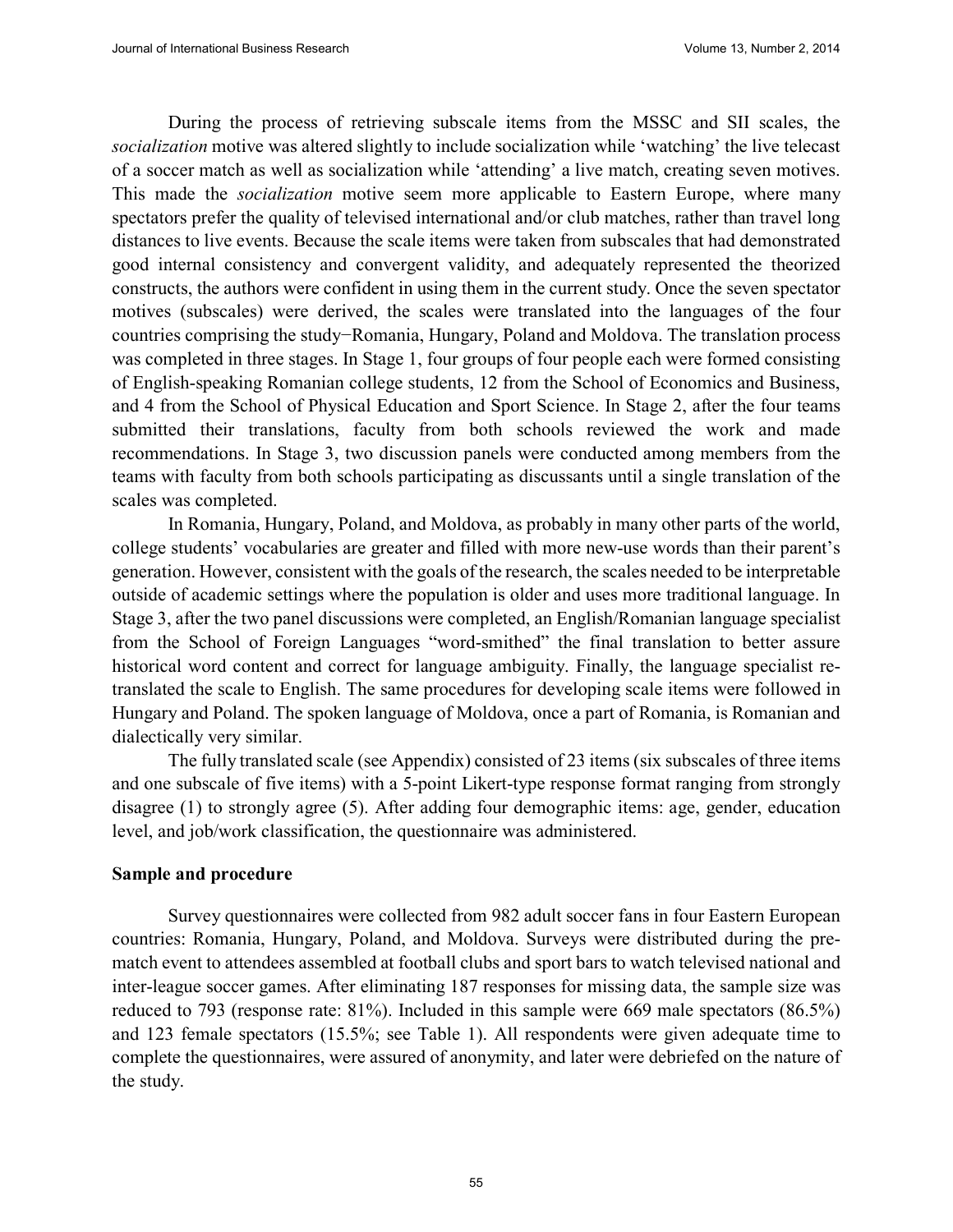|                 | Table 1                                                     |                      |
|-----------------|-------------------------------------------------------------|----------------------|
|                 | <b>Summary Statistics of Demographics Using Full Sample</b> |                      |
|                 | n                                                           | Percentage of sample |
| Gender          |                                                             |                      |
| Male            | 669                                                         | 84.4%                |
| Female          | 123                                                         | 15.5%                |
| Missing         | $\mathbf{1}$                                                | 0.1%                 |
| Age             |                                                             |                      |
| $15 - 24$       | 233                                                         | 29.4%                |
| $25 - 34$       | 334                                                         | 42.1%                |
| $35 - 44$       | 155                                                         | 19.5%                |
| $45 - 54$       | $\overline{53}$                                             | 6.7%                 |
| 55-64           | 18                                                          | 2.3%                 |
| Country         |                                                             |                      |
| Romania         | $\overline{367}$                                            | 46.3%                |
| Moldavia        | 133                                                         | 16.8%                |
| Hungary         | $\overline{151}$                                            | 19.0%                |
| Poland          | 142                                                         | 17.9%                |
| Education       |                                                             |                      |
| Jr. high school | $\overline{33}$                                             | 4.2%                 |
| High school     | $\overline{229}$                                            | 28.9%                |
| Graduate        | 354                                                         | 44.6%                |
| Master's        | 170                                                         | 21.4%                |
| <b>Missing</b>  | $\tau$                                                      | 0.9%                 |
| Work            |                                                             |                      |
| Student         | $\overline{15}$                                             | 1.9%                 |
| Unemployed      | 10                                                          | 1.3%                 |
| Worker          | $\overline{135}$                                            | 17.0%                |
| Administrator   | 127                                                         | 16.0%                |
| Engineer        | $\overline{145}$                                            | 18.3%                |
| Economist       | 101                                                         | 12.7%                |
| Management      | 183                                                         | 23.1%                |
| Other           | 77                                                          | 9.7%                 |

#### **Descriptive statistics**

Twenty-three items adapted from the Motivation Scale for Sport Consumption (MSSC; Trail & James, 2001) and Sport Interest Inventory (SII; Funk et al., 2001) were included in this study. The items represent seven subscales: *vicarious achievement* (VA), *escape* (ESC), *socialization while watching national team games* (SOC), *drama* (DRA), *physical skill* (PHS), *socialization while attending games* (SOA), and *entertainment* (ENT). The subscales have a history of acceptable internal consistency (e.g. Robinson & Trail, 2005; Trail et al., 2003; Trail & James, 2001; Ridinger & Funk, 2006; Funk et al., 2004; Funk et al., 2002). In the present study, however, the data concerning internal consistency was mixed. Using the full data set, Cronbach's alpha indicators of reliability were marginal overall (see Table 2). Only two scales, *escape* and *vicarious achievement*, had alphas greater than or equal to .70. The remaining scales had alphas of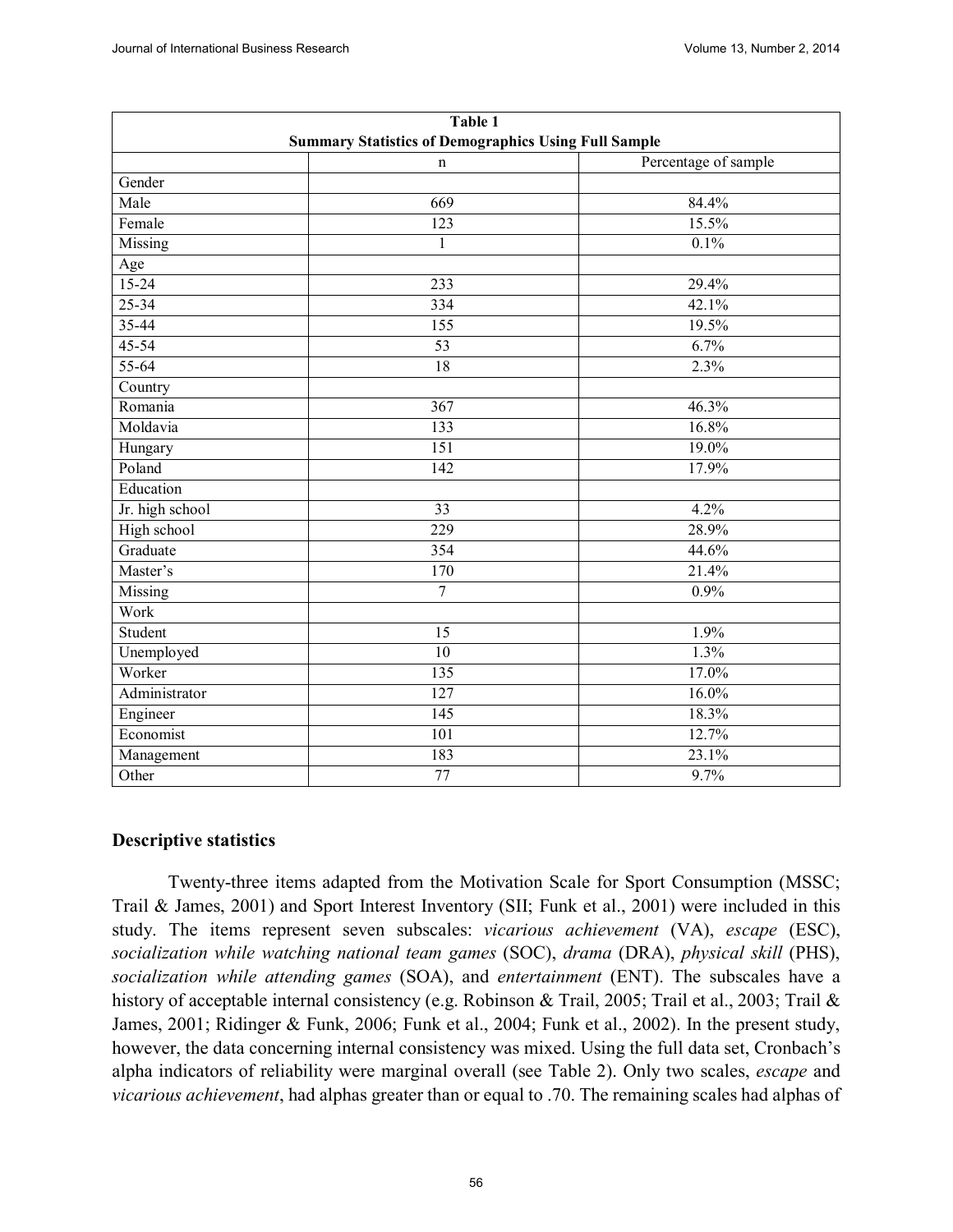.62 to .69. Given previous research showing acceptable reliability levels for these subscales, this may be an initial indication that Eastern Europeans approached the items in this scale differently than respondents in more Western-oriented and Asian samples.

|                       | Table 2<br><b>Scale Descriptives</b> |             |         |         |      |           |  |
|-----------------------|--------------------------------------|-------------|---------|---------|------|-----------|--|
| Std.                  |                                      |             |         |         |      |           |  |
|                       | N                                    | Reliability | Minimum | Maximum | Mean | Deviation |  |
| Drama (DRA)           | 793                                  | .66         | 1.00    | 5.00    | 4.10 | 0.75      |  |
| Entertainment (ENT)   | 793                                  | .63         | 1.00    | 5.00    | 3.92 | 0.68      |  |
| Escape (ESC)          | 793                                  | .70         | 1.00    | 5.00    | 3.86 | 0.86      |  |
| Physical Skill (PHS)  | 793                                  | .69         | 1.00    | 5.00    | 4.25 | 0.76      |  |
| Socialization while   |                                      |             |         |         |      |           |  |
| Attending Games (SOA) | 793                                  | .63         | 1.00    | 5.00    | 3.69 | 0.76      |  |
| Socialization while   |                                      |             |         |         |      |           |  |
| Watching Games (SOC)  | 793                                  | .62         | 1.00    | 5.00    | 4.18 | 0.73      |  |
| Vicarious Achievement |                                      |             |         |         |      |           |  |
| (VA)                  | 793                                  | .85         | 1.00    | 5.00    | 4.36 | 0.84      |  |

Table 3 shows that the subscales were highly intercorrelated. Given that the subscales are part of a larger scale, correlations are expected. The high degree of correlation may explain why some items loaded with items from other subscales, or were cross-loaded on multiple factors. For example, in both factor analyses the first factor contains items from four different scales: *socializing while attending games, entertainment, drama*, and *escape*. Also, in both analyses some *socializing while attending games* and *socializing while watching games* items loaded together.

|            |            |            | Table 3    |                                                   |            |            |    |
|------------|------------|------------|------------|---------------------------------------------------|------------|------------|----|
|            |            |            |            | Correlations among the MSSC subscales (full data) |            |            |    |
|            | DRA        | <b>ENT</b> | <b>ESC</b> | <b>PHS</b>                                        | <b>SOA</b> | SOC        | VA |
| <b>DRA</b> |            |            |            |                                                   |            |            |    |
| <b>ENT</b> | $.62***$   |            |            |                                                   |            |            |    |
| <b>ESC</b> | $.56***$   | $.64**$    |            |                                                   |            |            |    |
| <b>PHS</b> | $.60**$    | $.57***$   | $.60**$    |                                                   |            |            |    |
| <b>SOA</b> | $.51***$   | $.59***$   | $.53***$   | $.42***$                                          |            |            |    |
| <b>SOC</b> | $.52***$   | $.60**$    | $.46***$   | $.43***$                                          | $.56^{**}$ |            |    |
| <b>VA</b>  | $.70^{**}$ | $.73***$   | $.64***$   | $.63***$                                          | $.53***$   | $.58^{**}$ |    |

\*\*Correlation is significant at the .01 level

The authors regressed each of the subscales on the demographic variables: gender, age, education (see Table 4). There was one consistent result: gender was a significant predictor in the negative direction. The average ratings of men were higher than the average ratings of women on each subscale, indicating that men resonated more than women with the sport motives identified in the subscales. Education predicted only s*ocializing while attending games*. Soccer fans with less education seemed more motivated to socialize at sporting events than did sport fans with more education. As might be expected, age and education are significantly positively correlated  $(r = .16, )$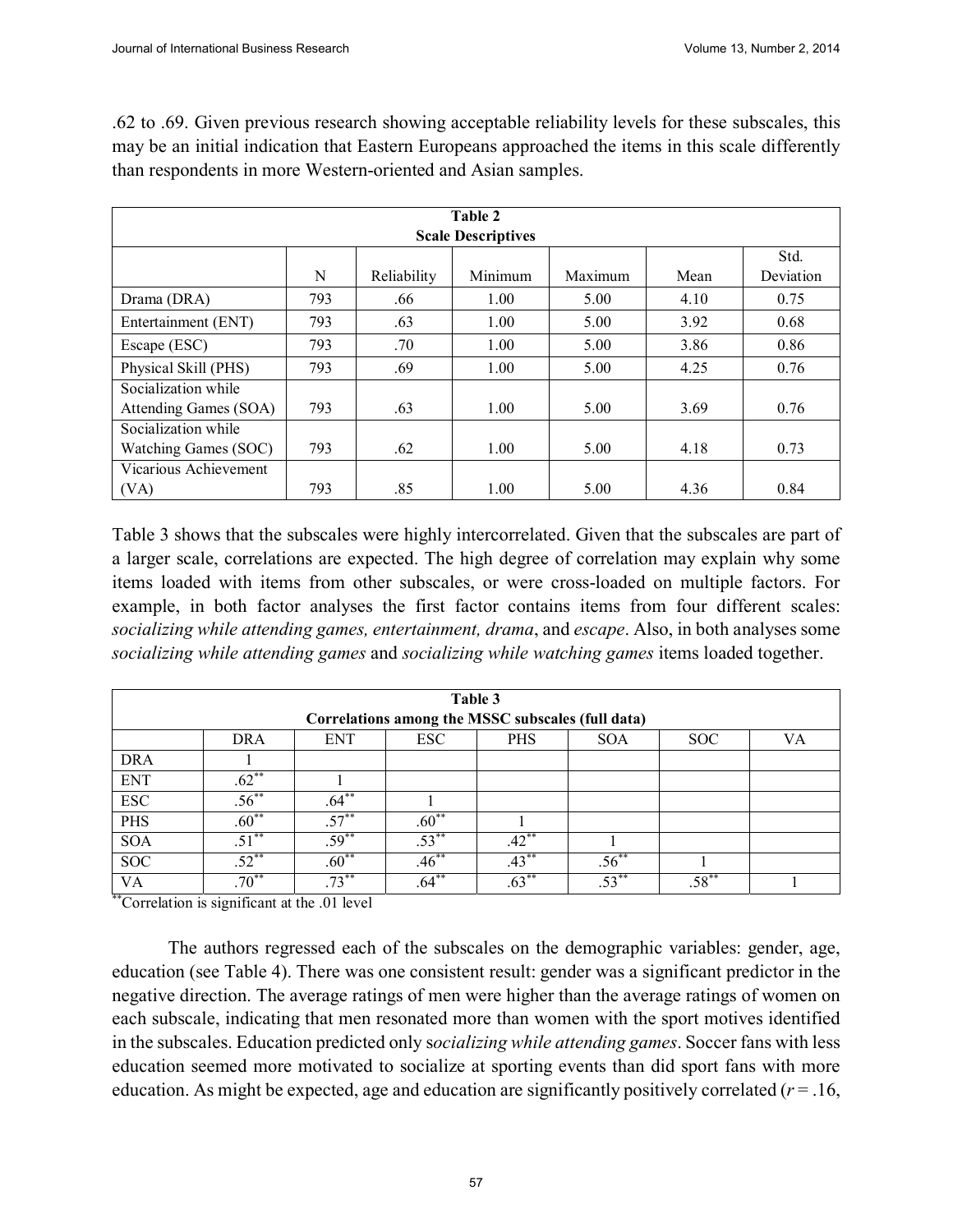*p* < .001). Age was a significant predictor of *socializing while attending games* and s*ocializing while watching games*, such that younger fans rated socializing as being a more important aspect of their motivation than older fans. This may be an indicator of general interests that change as a function of family status or life stage. Individuals who are married or have families may be less interested in socializing at sporting events than unmarried individuals, as suggested by the family life cycle theory (Landon & Locander, 1979; Du & Kamakura, 2006). The implications here may indicate that marketers should focus on more socially attractive venues to attract younger, more socially interactive spectators.

|                                       | Table 4           |                                       |                                           |                                                 |                                   |                                  |                              |
|---------------------------------------|-------------------|---------------------------------------|-------------------------------------------|-------------------------------------------------|-----------------------------------|----------------------------------|------------------------------|
|                                       |                   |                                       |                                           | <b>Regressions of Subscales on Demographics</b> |                                   |                                  |                              |
|                                       | Drama             | Entertainment                         | Escape                                    | Physical<br>Skill                               | Socializing<br>while<br>Attending | Socializing<br>while<br>Watching | Vicarious<br>Achieveme<br>nt |
|                                       |                   |                                       |                                           |                                                 | Games                             | Games                            |                              |
|                                       |                   |                                       |                                           |                                                 |                                   |                                  |                              |
|                                       |                   |                                       |                                           |                                                 |                                   |                                  |                              |
| Gender                                | $-.18***$         | $-.20***$                             | $-.20***$                                 | $-22^{***}$                                     | $-0.09**$                         | $-.10**$                         | $-.18***$                    |
| Age                                   | .02               | $-.06$                                | .01                                       | .05                                             | $-.11***$                         | $-.16***$                        | $-.01$                       |
| Education                             | .03               | $-.01$                                | $-.01$                                    | .01                                             | $-.12***$                         | .00.                             | .02                          |
| R                                     | $.18***$          | $.20***$                              | $.20***$                                  | $.23***$                                        | $.19***$                          | $.18***$                         | $.18***$                     |
| $R^2$                                 | $.03***$          | $.04***$                              | $.04***$                                  | $.05***$                                        | $.04***$                          | $.03***$                         | $.03***$                     |
| F ratio<br>$-\lambda$ $+$<br>$\cdots$ | $9.10***$<br>$-2$ | $10.98***$<br>$-$ **<br>$\sim$ $\sim$ | $11.02***$<br>***<br>$\sim$ $\sim$ $\sim$ | $15.24***$                                      | $9.92***$                         | $8.42***$                        | $8.96***$                    |

*Note.*  $N = 793.$  <sup>†</sup>  $p < .10.$  <sup>\*</sup>  $p < .05.$  <sup>\*\*</sup>  $p < .01.$  <sup>\*\*\*</sup>  $p < .001.$ <sup>a</sup> Standardized regression weights.

#### **ANALYSIS AND RESULTS**

For the purposes of data analysis, the authors have chosen to perform factor analyses to better understand the properties of the scales and items in this particular study.

#### **First factor analysis**

In order to further understand how Eastern European subjects responded to the subscales adapted from MSSC and SII, an exploratory factor analysis was performed using the Principal Components technique with Varimax rotation. The analysis results reveal a factor structure that is similar, but not identical, to the structures proffered by the scale's authors. As shown in Table 5, the factor analysis had an eight-factor solution.

Factor 1 accounts for 20% of the total variance. Seven items loaded on this factor. These items were SOA18, ENT110, ESC213, DRA215, ENT220, SOA328, and ENT330, which are from a variety of different subscales. The subscales represented include two of the *socialization while attending games* items, three of the *entertainment* items (which is all of the *entertainment* items that aren't reverse-coded or awkwardly worded), one of the *escape* items, and one of the *drama* items. This factor suggests a link between the motives of entertainment and socializing.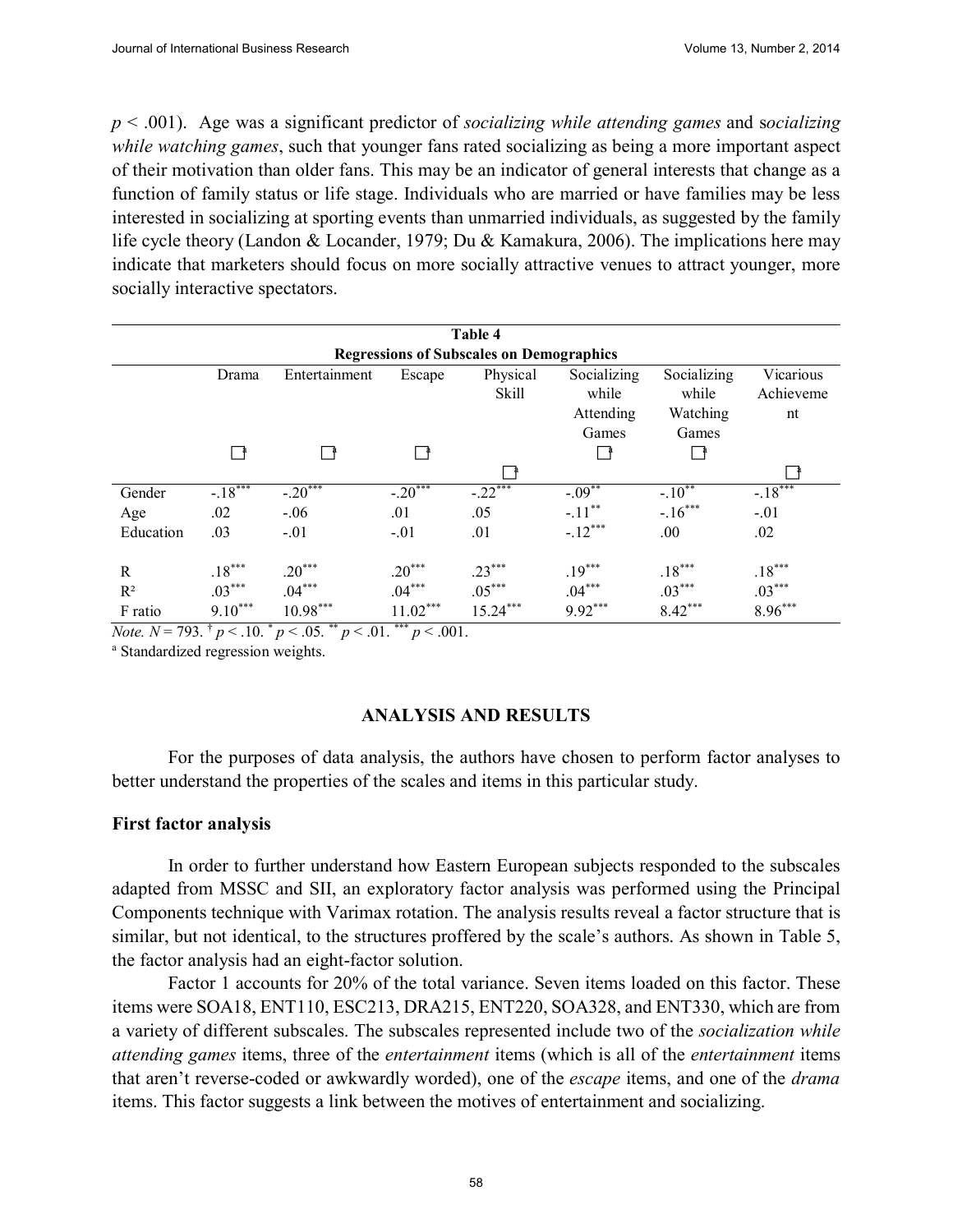Factor 2 is primarily composed of *vicarious achievement* items. One *drama* item, concerning being disappointed when one's team loses, also loaded on this factor. That *drama*  subscale item has a particularly vicarious component, in that it involves fans' feelings being influenced by the outcome of games.

All of the *socialization while watching games* items loaded on Factor 3, along with one of the *socialization while attending games* items. These subscales are very similar, in that they both concern fans' enjoyment of the game being a result of opportunities to socialize with other fans. It is also possible that fans from Eastern Europe may not have noted the subtle difference in wording between while *watching* and while *attending* games and that is the reason these items loaded on the same factor.

The *escape* items loaded on Factor 4, as did one of the *physical skill* items concerning the gracefulness of players on the field. In this case, subjects may have associated the word "gracefulness" with fantasy or *escape* from the everyday.

The other two *physical skill* items loaded on Factor 5. The remaining two *drama* items loaded on Factor 6.

Items SOA433 (*socialization while attending games*) and ENT536 (*entertainment*) loaded on Factor 7. Given that these items from separate subscales loaded on the same factor, and that they loaded on a lower level factor which explains only 4.2% of the variance, more investigation was warranted. Researchers had *a priori* concerns about the wording of these items. Item SOA433 is worded as follows: "soccer games give me the opportunity to see players mixing with fans, such as when signing autographs." This item may represent Western values, in terms of a preference for professional athletes willing to talk with and give fans autographs, and other fan/player interactivity. In Eastern Europe, there is very little personal interaction between fans and players, except seeing players at events or press conferences, albeit distantly.

Item ENT 536 states, "I am more interested in watching individual players than the soccer team as a whole." It is not uncommon for Eastern European soccer fans to keep track of individual players as they play for different teams in a particular season, or over the course of their careers. However, it is difficult to ascertain what a high or low value on this item indicates in terms of the subscale *entertainment*. These insights might explain how these two factors emerged.

Only Item ENT434, the reverse-coded *entertainment* item, loaded on Factor 8. Since this is the only item in the analysis that is negatively worded, and this is the only factor with a single item loading on it, it may be that the negative wording is the cause for this item loading alone.

|                    | <b>Results of First Factor Analysis (Principal Components with Varimax Rotation)</b> |     | Table 5 |   |   |
|--------------------|--------------------------------------------------------------------------------------|-----|---------|---|---|
|                    |                                                                                      |     | 4       | n | 8 |
| SOA18              | .66                                                                                  |     |         |   |   |
| <b>SOA328</b>      | .65                                                                                  |     |         |   |   |
| <b>ENT110</b>      | .57                                                                                  |     |         |   |   |
| <b>ENT330</b>      | .57                                                                                  |     |         |   |   |
| ENT <sub>220</sub> | .49                                                                                  |     |         |   |   |
| <b>DRA215</b>      | .45                                                                                  |     |         |   |   |
| <b>ESC213</b>      | .43                                                                                  |     |         |   |   |
| VA11               |                                                                                      | .73 |         |   |   |

59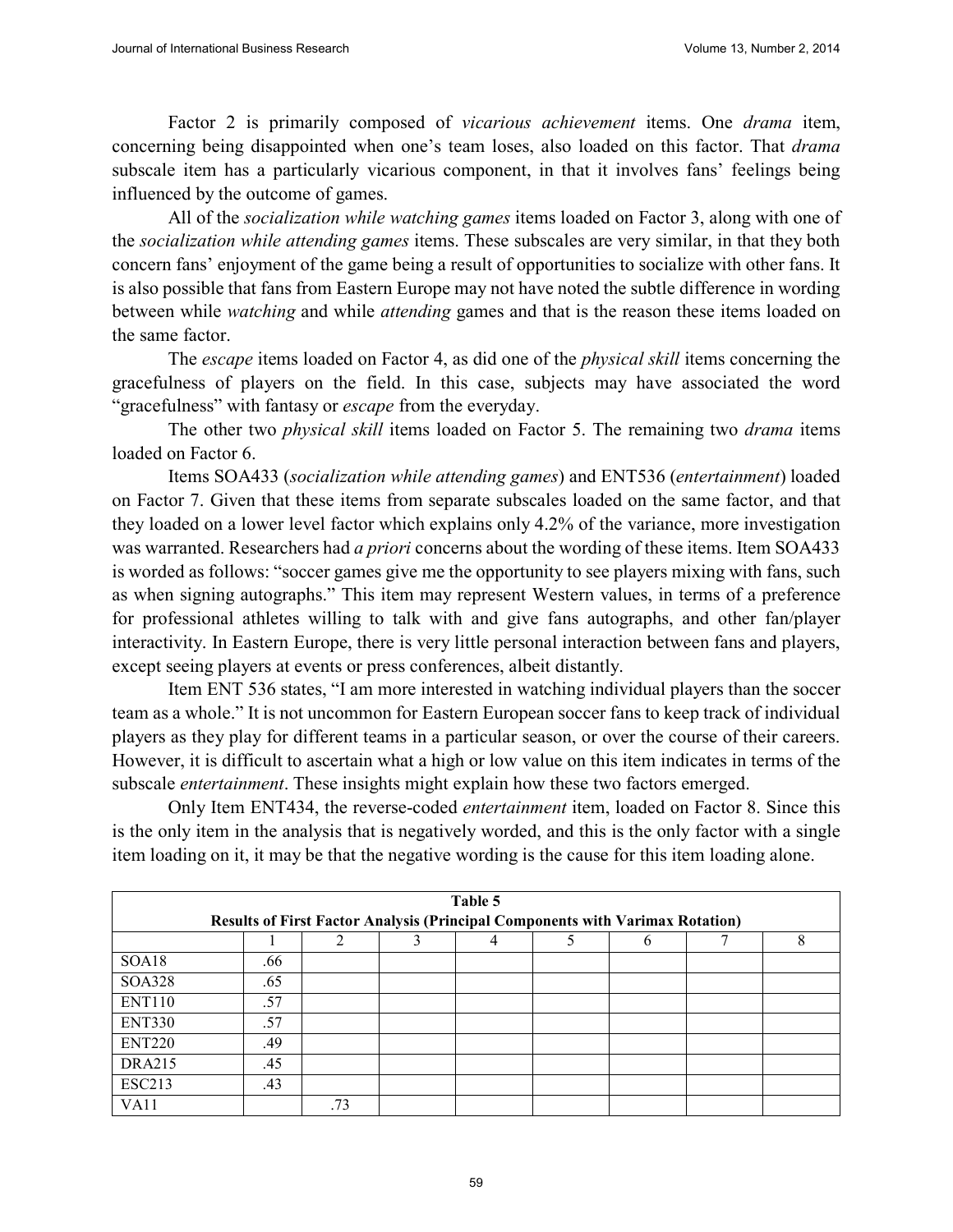| VA211         |       | .66   |       |       |       |       |       |       |
|---------------|-------|-------|-------|-------|-------|-------|-------|-------|
| VA321         |       | .59   |       |       |       |       |       |       |
| <b>DRA325</b> |       | .53   |       |       |       |       |       |       |
| <b>SOC335</b> |       |       | .71   |       |       |       |       |       |
| SOA218        |       |       | .57   |       |       |       |       |       |
| SOC14         |       |       | .55   |       |       |       |       |       |
| <b>SOC224</b> |       |       | .54   |       |       |       |       |       |
| <b>PHS327</b> |       |       |       | .69   |       |       |       |       |
| ESC13         |       |       |       | .63   |       |       |       |       |
| <b>ESC323</b> |       |       |       | .54   |       |       |       |       |
| <b>PHS217</b> |       |       |       |       | .67   |       |       |       |
| <b>PHS114</b> |       |       |       |       | .49   |       |       |       |
| DRA15         |       |       |       |       |       | .82   |       |       |
| <b>DRA431</b> |       |       |       |       |       | .67   |       |       |
| <b>ENT536</b> |       |       |       |       |       |       | .79   |       |
| SOA433        |       |       |       |       |       |       | .57   |       |
| ENT434*       |       |       |       |       |       |       |       | .69   |
| Eigenvalues   | 4.99  | 1.70  | 1.40  | 1.36  | 1.17  | 1.13  | 1.05  | 1.01  |
| Cumulative %  | 19.97 | 26.77 | 32.36 | 37.81 | 42.48 | 47.01 | 51.21 | 55.24 |

\* Indicates that the item was reverse-coded.

#### **Second factor analysis**

Given the exploratory nature of this research, the fact that there were *a priori* concerns with the three items that loaded on Factors 7 and 8, and the fact that these concerns were borne out in the research, it is appropriate to re-analyze the data with three items excluded. These results are shown in Table 6. This analysis is an improvement over the first analysis because it does not force these items to fit with the others.

The results of the second factor analysis were similar to those of the first factor analysis, with a few key differences. First, the first factor contained the same items that it did in the previous analysis, except that item ENT220 did not load on the first factor. This time, ENT220 loaded on Factor 4. A second difference is that Factors 2 and 3 were reversed. In this analysis, the factor containing the *socialization while watching games* items and one of the *socialization while attending games* items accounted for more variance than did the items for *vicarious achievement*. This finding of a link between entertainment and socializing is consistent with the results of the first factor analysis as well, suggesting that these motives may combine to have a notable effect on the behavior of Eastern European sport fans.

Another difference compared to the previous factor analysis is that all of the *physical skill* items loaded on Factor 5, whereas in the previous analysis one of the items, PHS327 loaded on another factor. The final difference concerns item DRA325. This item loaded alone on Factor 7, loading at .459. However, it cross-loaded with an almost identical loading, .458, on Factor 3 with the *vicarious achievement* items, consistent where this item loaded in the initial factor analysis.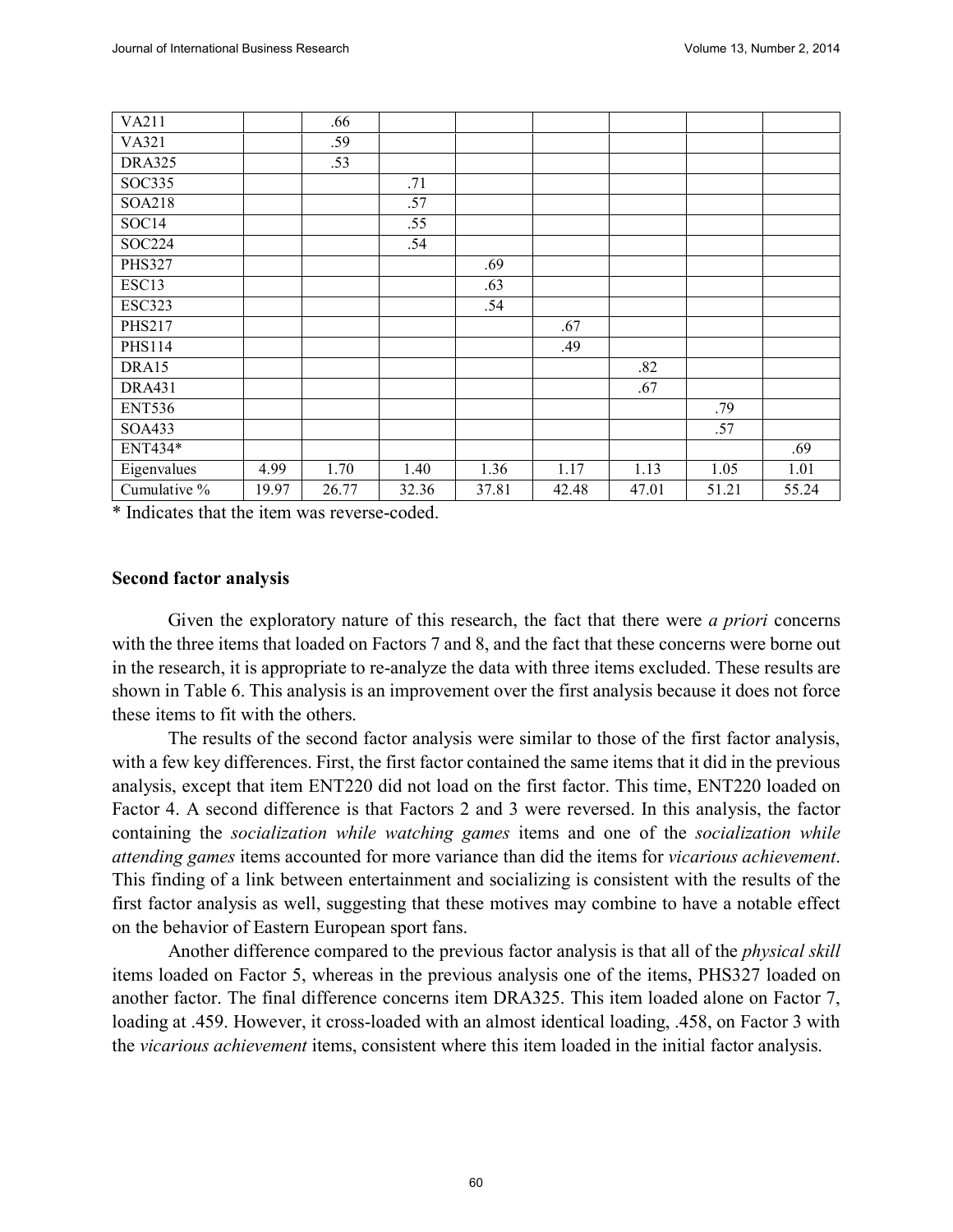|               |       |                | Table 6 |                |                                                                                |                  |       |
|---------------|-------|----------------|---------|----------------|--------------------------------------------------------------------------------|------------------|-------|
|               |       |                |         |                | Results of Second Factor Analysis (Principal Components with Varimax Rotation) |                  |       |
|               | 1     | $\overline{2}$ | 3       | $\overline{4}$ | 5                                                                              | 6                | 8     |
| SOA18         | .68   |                |         |                |                                                                                |                  |       |
| <b>SOA328</b> | .63   |                |         |                |                                                                                |                  |       |
| <b>ENT110</b> | .56   |                |         |                |                                                                                |                  |       |
| <b>ENT330</b> | .51   |                |         |                |                                                                                |                  |       |
| <b>DRA215</b> | .48   |                |         |                |                                                                                |                  |       |
| <b>ESC213</b> | .46   |                |         |                |                                                                                |                  |       |
| <b>SOC335</b> |       | .74            |         |                |                                                                                |                  |       |
| <b>SOA218</b> |       | .63            |         |                |                                                                                |                  |       |
| <b>SOC224</b> |       | .59            |         |                |                                                                                |                  |       |
| SOC14         |       | .46            |         |                |                                                                                |                  |       |
| VA11          |       |                | .77     |                |                                                                                |                  |       |
| VA211         |       |                | .67     |                |                                                                                |                  |       |
| VA321         |       |                | .48     |                |                                                                                |                  |       |
| <b>ESC323</b> |       |                |         | .66            |                                                                                |                  |       |
| ESC13         |       |                |         | .55            |                                                                                |                  |       |
| <b>ENT220</b> |       |                |         | .41            |                                                                                |                  |       |
| <b>PHS114</b> |       |                |         |                | .75                                                                            |                  |       |
| <b>PHS327</b> |       |                |         |                | .61                                                                            |                  |       |
| <b>PHS217</b> |       |                |         |                | .51                                                                            |                  |       |
| DRA15         |       |                |         |                |                                                                                | .80              |       |
| <b>DRA431</b> |       |                |         |                |                                                                                | $\overline{.71}$ |       |
| <b>DRA325</b> |       |                |         |                |                                                                                |                  | .46   |
| Eigenvalues   | 4.80  | 1.61           | 1.38    | 1.23           | 1.13                                                                           | 1.05             | 1.03  |
| Cumulative %  | 21.80 | 29.10          | 35.37   | 40.97          | 46.10                                                                          | 50.85            | 55.54 |

The factor analysis results suggest that the subscales hang together fairly well. These results in addition to the marginal reliabilities of the subscale in the full data set, warrant further exploration of the subscales. Individual factor analyses were not conducted from each country. Although there were some differences, the results were insignificant.

#### **DISCUSSION AND IMPLICATIONS FOR FUTURE RESEARCH**

The MSSC and SII spectator motivation scales were based, developed, and tested among Western-thinking populations in the U.S. and Asia (Japan/Korea). Overall, the results of the analyses show that Eastern European soccer fans may conceptualize their enjoyment of sport in a manner similar to their counterparts in Western-thinking American and Asian countries, as evidenced by the factor analysis which generally kept similar items together. However, it is clear from the poor reliability results that there are problems with the design of the subscales, at least with respect to the interpretation of them by respondents from Eastern Europe.

However, it is not unusual for effect sizes for exploratory research in relatively new fields to be small due to extraneous variables (Cohen, 1988). It is possible that extraneous variables played some role in some of the unexpected results for this research as well. For example, since this study was not conducted in a laboratory setting, it was difficult to control factors in the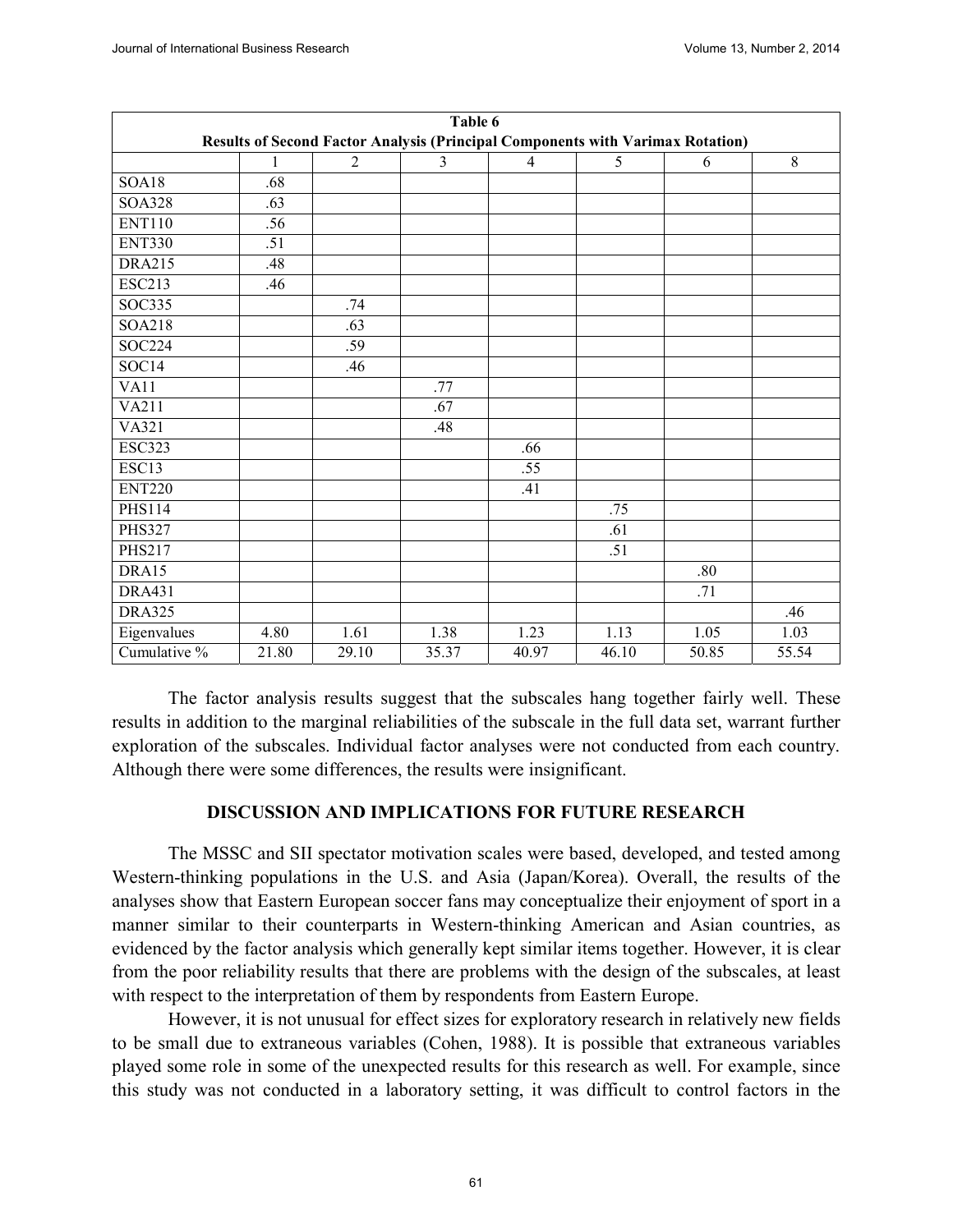environment (e.g., venue quality, noise and other distractions) while subjects were taking the survey. These factors contributed to a lower level of control, and may have caused more differences between our findings and findings from previous research, as well as influencing the intra-country comparisons within Eastern Europe.

One area for future research would be to further understand the role that sociocultural factors may have on sports fans' motivations. Measuring variables such as amount of disposable income, amount of leisure time, national patriotism, amount of time that one has been a sport fan may give additional insights into the variables measured by the MSSC and SII, and the relationships between the variables of those scales. These factors may further the literature with respect to understanding differences by country, and perhaps by specific regions.

#### **CONCLUSION**

Overall, the current study produced three results. First, it challenged the authors to investigate spectators' consumption motives in previously untapped Eastern Europe. Doing so required a greater conceptualization about the applicability of several existing scales, the MSSC and SII, with combined samples from four Eastern European countries. In this endeavor, the authors added to the existing spectator sport motivation literature, and opened new geographical areas for expanded research. Second, the analyses indicated some comparability between the way in which spectators from Eastern Europe conceptualize enjoyment with the sport and their Asian and Western counterparts. Entertainment and socializing also appeared to be important motives guiding Eastern European sport fans in this study. However, given weaker than expected reliability results, there is opportunity to more fully refine consumer motivation scales for use in Eastern Europe. Finally, the study suggests that among spectators in Eastern Europe younger fans tended to be more socially interactive while watching or attending soccer matches. Thus, sport marketers may want to focus on initiatives which target younger, more socially interactive fans by perhaps attracting this spectator group through more technologically modern and aesthetically pleasing venues. On the whole, the findings underscore the utility of conducting exploratory research in more countries, and with different cultures to better understand spectators' sport consumption motives.

#### **ACKNOWLEDGEMENTS**

The authors wish to recognize Dr. Shaza Ezzi, Assistant Professor, Marketing, King Abdulaziz University for her comments on earlier drafts, and Andrei Tabarcea and Daniel-Rares Obada, Marketing doctoral students, Alexandru Ioan Cuza University, and Ovidiu Cocieru, MA Sports Marketing, University of Massachusetts-Amherst for their assistance in the current research, particularly with respect to survey item interpretation, and data collection.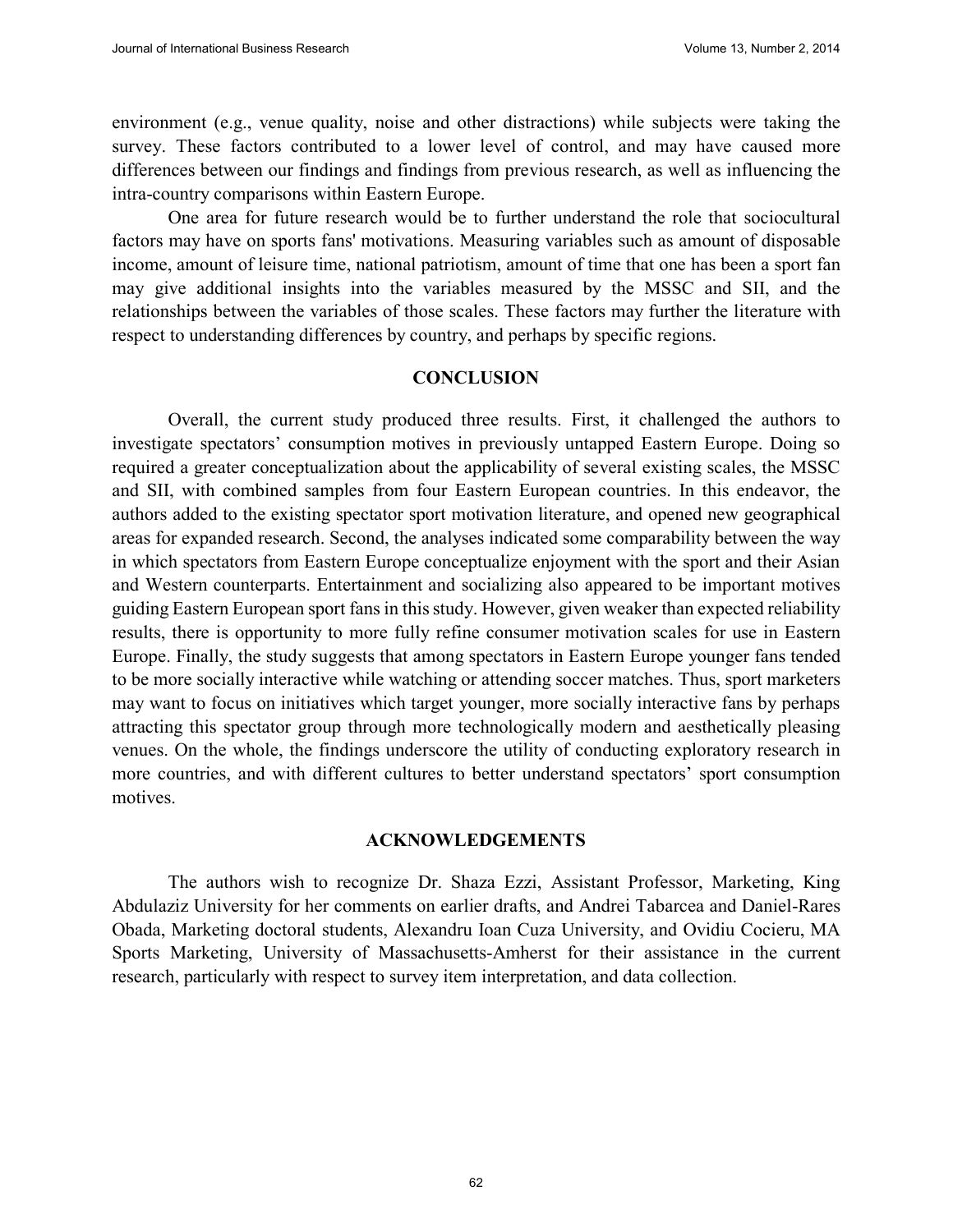#### **REFERENCES**

- Armstrong, K.L. & Peretto Stratta, T.M. (2004). Market analyses of race and sport consumption. *Sport Marketing Quarterly*, *13*(1), 7-16.
- Berkes, P. (2008). Macro-level factors affecting sport sponsorship decision-making process at Hungarian soccer clubs and soccer sponsor companies. Retrieved from SOTE Budapest http://phd.sote.hu/mwp/phd\_live/vedes/export/berkespeter.d.pdf (Doctoral Dissertation)
- Cohen, J. (1988). *Statistical power analysis for the behavioral sciences (2nd ed.).* Hillsdale, NJ: Lawrence Erlbaum Associates.
- Correia, A. & Esteves, S. (2007). An exploratory study of spectators' motivation in football. *International Journal of Management and Marketing*, *2*(5/6), 572-90.
- Du, R.Y. & Kamakura, W. A. (2006). Household life cycles and lifestyles in the United States. *Journal of Marketing Research, 54*, 121–132.
- Federation de International Football Association FIFA Champions League general information. Member associations and FIFA rankings. Retrieved from: www.fifa.com
- Football Federation of Moldova, National Championship Football Association. General information. Retrieved from: www.fmf.md
- Fink, J.S., Trail, G.T., & Anderson, D.F. (2002). An examination of team identification: Which motives are most salient to its existence? *International Sports Journal*, *6*, 195-207.
- Funk, D.C., Filo, K., Beaton, A.A. & Pritchard, M. (2009). Measuring the motives of sport event attendance: Bridging the academic-practitioner divide to understanding behavior. *Sport Marketing Quarterly*, *18*, 126-38.
- Funk, D.C., Mahony, D.F., Nakazawa, M. & Hirakawa, S. (2001). Development of sport interest inventory (SII): Implications for measuring unique consumer motives at sporting events. *International Journal of Sports Marketing and Sponsorship*, *3*, 291-316.
- Funk, D.C., Mahony, D.F. & Ridinger, L.L. (2002). Characterizing consumer motivation as individual difference factors: Augmenting the sport interest inventory (SII) to explain level of spectator support. *Sport Marketing Quarterly*, *11*(1), 33-43.
- Funk, D.C., Ridinger, L. L. & Moorman, A.M. (2004). Exploring origins of involvement: Understanding the relationship between consumer motives and involvement with professional sport teams. *Leisure Science*, *26*, 35-61.
- Gołaszewski, J. (2003). Piłka Nożna (football). Poznań: AWF.
- Hall, J. & O'Mahony, G.B. (2006). Gender differences and sports attendance motivations: Untapping the potential of the female market*. International Journal of Sports Marketing and Sponsorship*, *7*(3), 74-83.
- Hong, J.B., McDonald, M.A., Yoon, C.S. & Fujimoto, J. (2005). Motivation for Japanese baseball fans' interest in major league baseball. *International Journal of Sport Management and Marketing*, *1*(1/2), 141-54.
- Izzo, G. Martin, Munteanu, C., Langford, B.E., Ceobanu, C., Dumitru, I., & Nichifor, F. (2011). Sport fans' motivations: An investigation of Romanian soccer spectators. *Journal of International Business and Cultural Studies, 5*, 96-107.
- James, J.D. & Ridinger, L.L. (2002). Female and male sports fans: A comparison of sport consumption motives. *Journal of Sport Behavior*, *25*(3), 260-79.
- James, J.D. & Ross, S.D. (2004). Comparing sport consumer motivations across multiple sports. *Journal of Sport Behavior*, *13*(1), 17-25.
- James, J.D., Trail, G., Wann, D.L., Zhang, J. & Funk, D.C. (2006). Bringing parsimony to the study of sport consumer motivations: Development of the big 5. *21st Annual Conference of the North American Society for Sport Management*, Kansas City, MO.
- Kahle, L.R., Kambara, K.M. & Rose, G.M. (1996). A functional model of fan attendance motivations for college football. *Sport Marketing Quarterly*, *5*(4), 51-60.
- Kassay, L. (2006). Utilization of soccer stadiums: Business group data, 2005-2006 season. *Sports Marketing News*, *1*  $(1), 3-5.$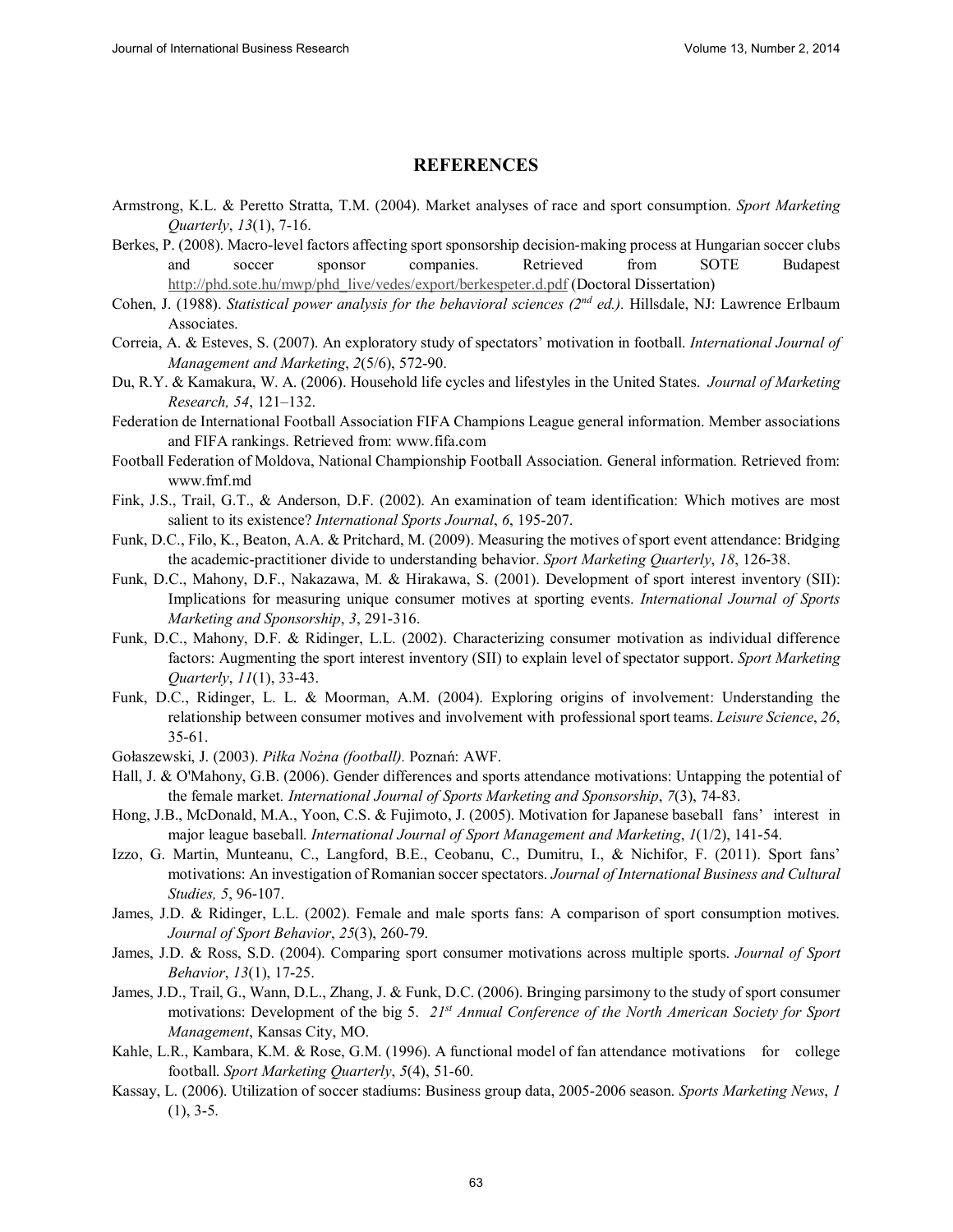Kennedy, M with M. Stewart. (2011). *Soccer in Eastern Europe*. Chicago, IL: Norwood House.

- Kim, S., Greenwell, T.C., Andrew, D.P.S., Lee, J. & Mahony, D.F. (2008). An analysis of spectator motives in an individual combat sport: A study of mixed martial arts. *Sport Marketing Quarterly*, *17*(2), 109-19.
- Kotler, P. & Armstrong, G. (2004). *Principles of marketing* (10<sup>th</sup> Ed.). Upper Saddle River, NJ: Pearson Prentice-Hall.
- Kwon, H. & Trail, G. (2001). A comparison of American and international students. *Sport Marketing Quarterly*, *10*(3), 147-55.
- Landon, E.L. & Locander, W.B. (1979). Family life cycle and leisure behavior research*. Advances in Consumer Research*, pp. 132-38.
- Lough, N.L. & Kim, A.R. (2004). Analysis of socio-motivations affecting spectator attendance at women's professional basketball games in South Korea. *Sport Marketing Quarterly*, *13*(1), 35-42.
- Mahony, D.F., Nakazawa, M., Funk, D.C., James, J.D. & Gladden, J.M. (2002). Motivational factors influencing behavior of J-League spectators. *Sport Management Review*, *5*, 1-24.
- Ridinger, L. & Funk, D.C. (2006). Looking at gender differences through the lens of sports spectators. *Sports Marketing Quarterly, 15*, 155-166.
- Robinson, M.J. & Trail, G.T. (2005). Relationships among spectator gender, motives, points of attachment and sport preference. *Journal of Sport Management*, *19*, 58-80.
- Romanian Institute for Evaluation and Strategy (IRES) (2009), *Romanian Soccer and Society*, report. Retrieved www.ires.com.ro/articol/51/fotbalul-romanesc-si-societatea
- Sloan, L.R. (1989). The motives of sports fans. In J.H. Goldstein (Eds.), *Sports, games, and play: Social & psychological viewpoints* 2nd Ed., (175-240). Hillsdale, NJ: Lawrence Erlbaum Associates.
- Tokuyama, S & Greenwell, T.C. (2011). Examining similarities and differences in consumer motivation for playing and watching soccer. *Sport Marketing Quarterly*, *20*, 148-156.
- Trail, G.T., Anderson, D.F. & Fink, J.S. (2002). Examination of gender differences in importance of and satisfaction with venue factors at intercollegiate basketball games. *International Sports Journal, 6*, 51-64.
- Trail, G.T. & James, J.D. (2001). The motivation scale for sport consumption: Assessment of the scale's psychometric properties. *Journal of Sport Behavior*, *24*(1), 108-27.
- Trail, G.T., Fink, J.S. & Anderson, D.F. (2003). Sport spectator consumption behavior. *Sport Marketing Quarterly*, *12*(1), 8-17.
- Union of European Football Associations UEFA Champions League. General information, member associations, and UE rankings. Retrieved from www.eufa.com
- Wann, D.L., Grieve, F.G., Zapalac, R.K. & Pease, D.G. (2008). Motivational profiles of sport fans of different sports. *Sport Marketing Quarterly*, *17*(1), 6-19.
- Won, J. & Kitamura, K. (2007). Comparative analysis of sport consumer motivations between South Korea and Japan. *Sport Marketing Quarterly*, *16*(2), 93-105.
- Woo, B., Trail, G.T., Kwon, H.H., & Anderson, D. (2009). Testing models of motives and points of attachment among spectators in college football. *Sport Marketing Quarterly*, *18*, 38-53.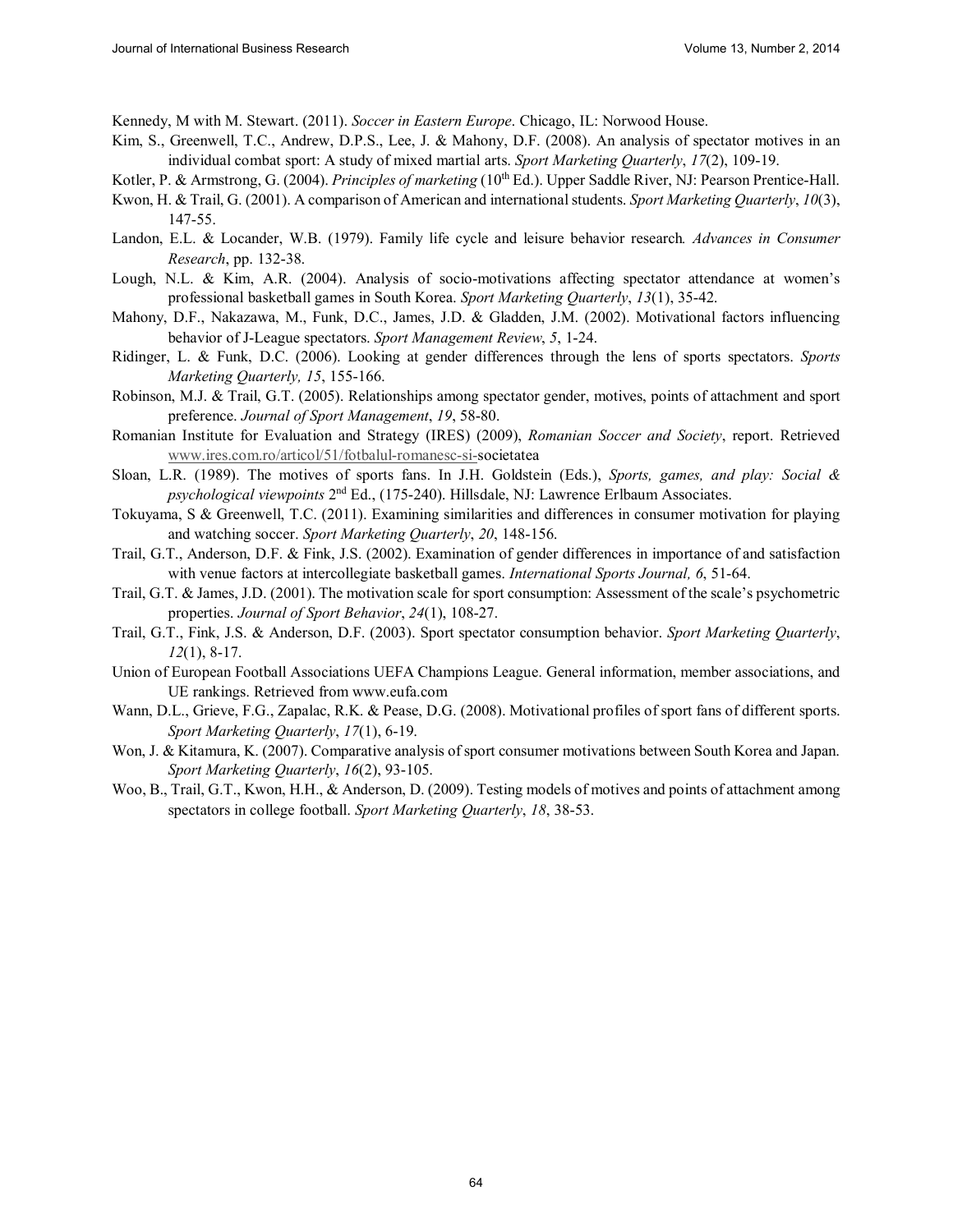### **Appendix**

#### *Questionnaire Subscales and Items*

| Vicarious Achievement (Esteem) |                                                                                        |
|--------------------------------|----------------------------------------------------------------------------------------|
| <b>VA11</b>                    | I feel like I have won when my soccer team wins.                                       |
| <b>VA211</b>                   | I feel proud when my soccer team plays well.                                           |
| V <sub>A321</sub>              | I feel a sense of accomplishment when my soccer team plays well.                       |
|                                |                                                                                        |
|                                | Escape (From boredom/day-to-day life)                                                  |
| ESC13                          | Soccer games provide me with an escape from my day-to-day activities.                  |
| <b>ESC213</b>                  | Watching soccer games helps me forget my troubles.                                     |
| <b>ESC3 23</b>                 | Soccer games are a great change of pace for what I regularly do.                       |
|                                |                                                                                        |
| Drama (Suspense)               |                                                                                        |
| DRA15                          | I enjoy soccer games more when the score is close.                                     |
| <b>DRA325</b>                  | I am very disappointed when my soccer team loses.                                      |
| <b>DRA431</b>                  | A game is more enjoyable when the outcome is not decided until the very end.           |
|                                |                                                                                        |
| Physical Skill (Aesthetics)    |                                                                                        |
| <b>PHS114</b>                  | I enjoy watching the skillful performances of soccer players.                          |
| <b>PHS217</b>                  | Watching a well-executed athletic performance is something I enjoy.                    |
| <b>PHS327</b>                  | I enjoy the gracefulness I see in soccer games.                                        |
|                                |                                                                                        |
|                                | Socialization (While Attending Live Soccer Games)                                      |
| SOA18                          | Interacting with other fans is an important reason to be at soccer games.              |
| <b>SOA218</b>                  | Attending stadium soccer games gives me the feeling of belonging to a group.           |
| <b>SOA328</b>                  | Soccer games are great opportunities to socialize with other fans.                     |
|                                |                                                                                        |
|                                | Socialization (While Watching Live Telecast of Soccer Games)                           |
| SOC14                          | I like to watch National Team soccer games on TV with family and/or friends.           |
| SOC235                         | Watching televised soccer games is a great opportunity to socialize with other people. |
| SOC324                         | I enjoy meeting with other fans to watch televised soccer games of my team.            |
|                                |                                                                                        |
| Entertainment                  |                                                                                        |
| <b>ENT110</b>                  | I look forward to soccer games because they are exciting entertainment.                |
| <b>ENT220</b>                  | Soccer games offer an alternative pastime.                                             |
| <b>ENT330</b>                  | Attending soccer games is a fun way to spend time.                                     |
| <b>ENT434</b>                  | I don't find soccer games to be very exciting. (Reverse Code)                          |
| <b>ENT536</b>                  | I am more interested in watching individual players than the soccer team as a whole.   |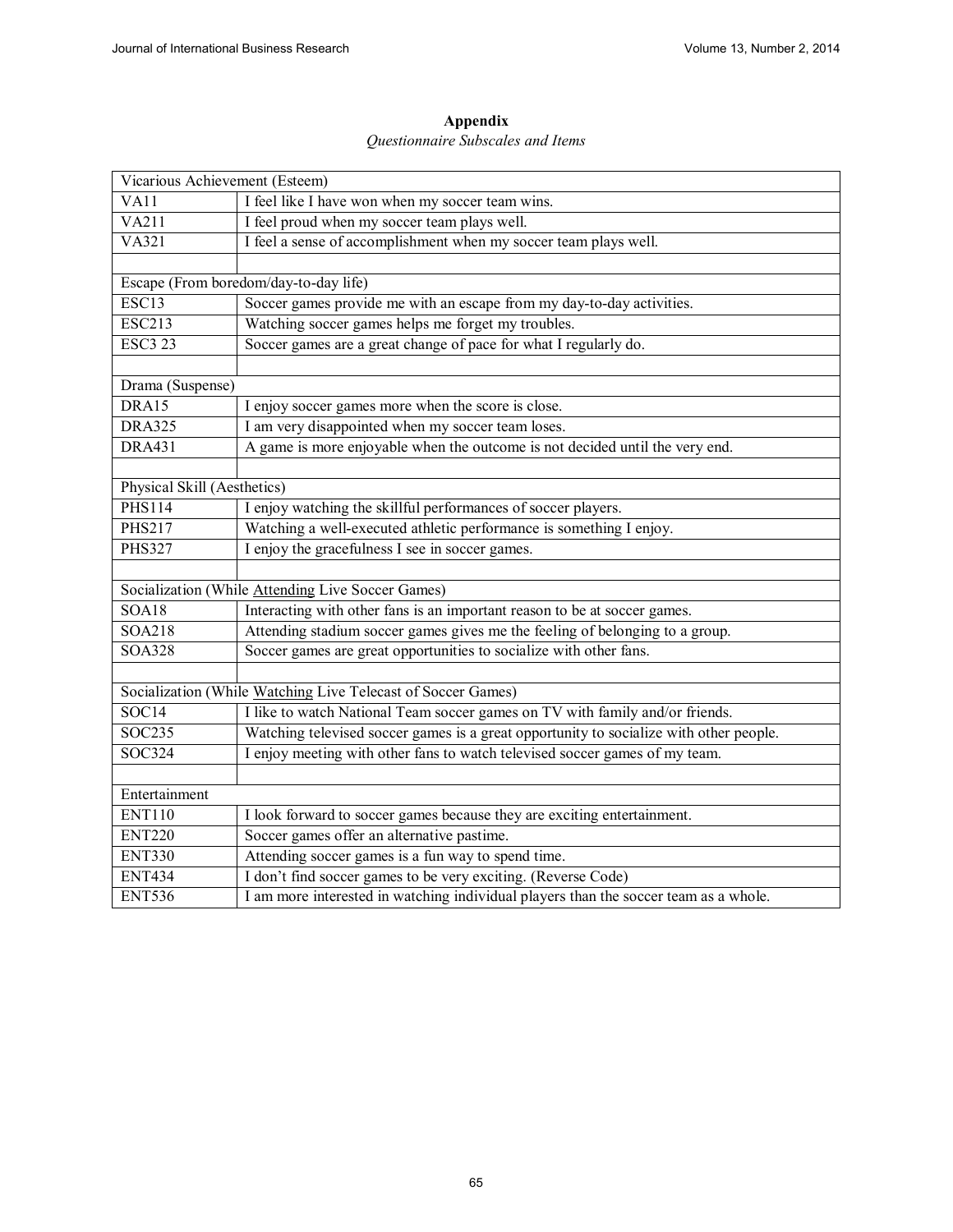# **LOVE THEM OR HATE THEM: CONTRASTING EMOTIONS IN FOREIGN PRODUCT PURCHASE ARE MORE SIMILAR THAN NOT**

## **Charles W. Richardson, Jr., Clark Atlanta University Kendra Harris, Harris Consulting Group**

#### **ABSTRACT**

*Initial research on the construct of animosity presented evidence that animosity is a separate and distinct construct from ethnocentrism. Some additional research has supported the notion that international animosity and consumer ethnocentrism are distinct constructs that play different roles depending on the set of products available to consumers. Other research, however, has yielded findings that are not as consistent. As such then, it may be the case that these constructs are more closely linked; specifically, both having significant impact on consumer's judgments of product quality. This research extends the existing literature by examining potential revisions to the Animosity Model of Foreign Product Purchase, and investigates the impact of animosity on product judgments. American consumers were surveyed regarding their attitudes towards Japan and Japanese products. Results indicate that animosity does indeed impact product judgments, implying that the constructs of ethnocentrism and animosity represent greater consistency of consumer attitudes than previously described.* 

#### **INTRODUCTION**

This research extends the existing literature by examining certain variables and their relationships within the Animosity Model of Foreign Product Purchase. In doing so, this research:

- 1. Is conducted within a diverse population, with subjects possessing varying characteristics, as measured by a list of demographic identifiers.
- 2. Investigates the relationship of animosity and ethnocentrism with each other and with product quality judgments.

Are animosity and ethnocentrism truly separate and distinct constructs, or are they more closely linked than indicated in previous research? In contrast to the findings in previous research, do both positive (ethnocentrism) and negative (animosity) emotions have a significant impact on product judgments? Explored here is the notion that feelings of animosity, do, indeed, influence U. S. consumers' feelings about the quality of foreign (in this case, Japanese) products being considered for purchase. This research will also examine whether animosity and ethnocentrism have consistent demographic predictors.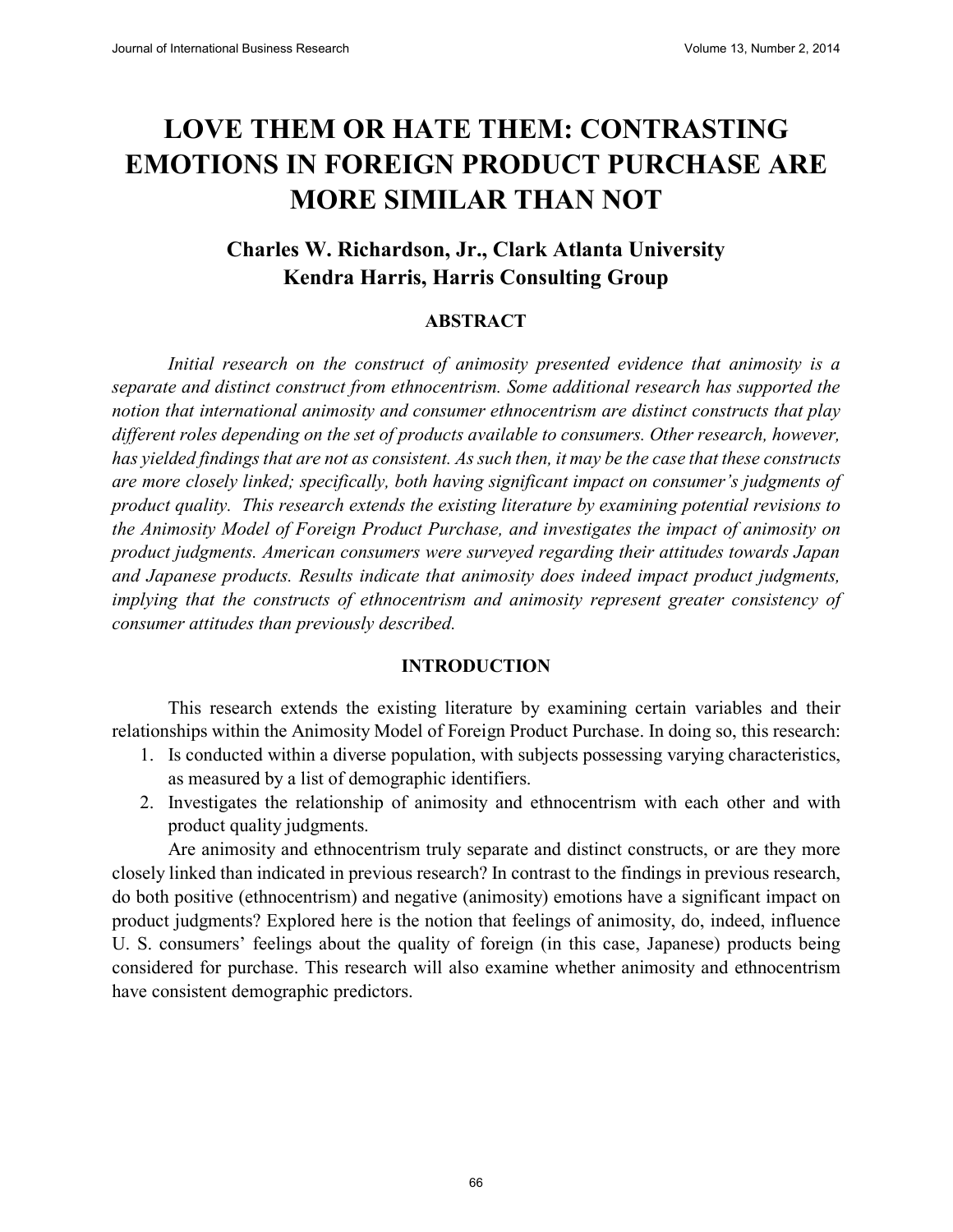#### **LITERATURE REVIEW**

The initial research on animosity establishes that consumers avoid products from particular countries, not because of the inherent quality of the product, but because of animosity towards the country of origin. Animosity is defined as ill will or resentment tending toward active hostility: an antagonistic attitude. A history of conflicts, overt or covert acts of violence or terrorism, political positions, religious, ethnic and cultural differences are all reasons why citizens of one country will develop feelings of animosity towards another country, and hence, an aversion to consuming products and/or services originating in that country. For the most part, this initial research concentrated on situations and circumstances that facilitate evaluation of this animosity:

- 1. The consuming country and the producing country have reasonably homogeneous populations, with similar thinking, beliefs and behavior.
- 2. A well documented history of poor bilateral relations between the two countries.
- 3. Trade relationships which are not overly diverse. The producing country provides a large portion of the imports of the consuming country, hereby limiting product choice.

Klein, Ettenson and Morris (1998) developed and presented the Animosity Model of Foreign Product Purchase, and tested its validity by surveying Chinese consumers and their attitudes on consumption of Japanese-made products. They proposed that "the construct of animosit*y*--defined as the remnants of antipathy related to previous or ongoing military, political, or economic events--will affect consumers' purchase behavior in the international marketplace. Furthermore, in contrast to the large amount of extant literature on foreign product purchase, we propose that a product's origin can affect consumer buying decisions independent of product judgments. In other words, consumers might avoid products from the offending nation not because of concern about the quality of goods, but because the exporting nation has engaged in military, political, or economic acts that a consumer finds both grievous and difficult to forgive."

Klein and Ettenson (1999) examined U. S. consumers of Japanese goods to determine antecedents for the animosity and ethnocentrism constructs. They found that the profile of the ethnocentric consumer is different from the consumer holding animosity towards a specific exporting nation, further supporting the model structure and earlier conclusions that animosity and ethnocentrism are separate and distinct factors.

Subsequently, the model was tested by a number of authors, varying production and consumption pairings, with general support for the model (Shin (2001 – Korean consumers of Japanese products), Klein (2002 – additional survey of U. S. consumers), Nijssen and Douglass (2004 – Dutch consumers of German products), (Shoham, Davidow, Klein and Ruvio (2006 examining the buying behavior of Jewish Israelis from Arab Israelis).

More recent research has indicated less consistent agreement with the original findings and model specification. Hoffman, Mai and Smirnova (2011) addressed the development of a crossnationally stable scale of consumer animosity and identified three drivers of general animosity to be added to the model. Ishii (2009) examined Chinese consumer's animosity towards both Japan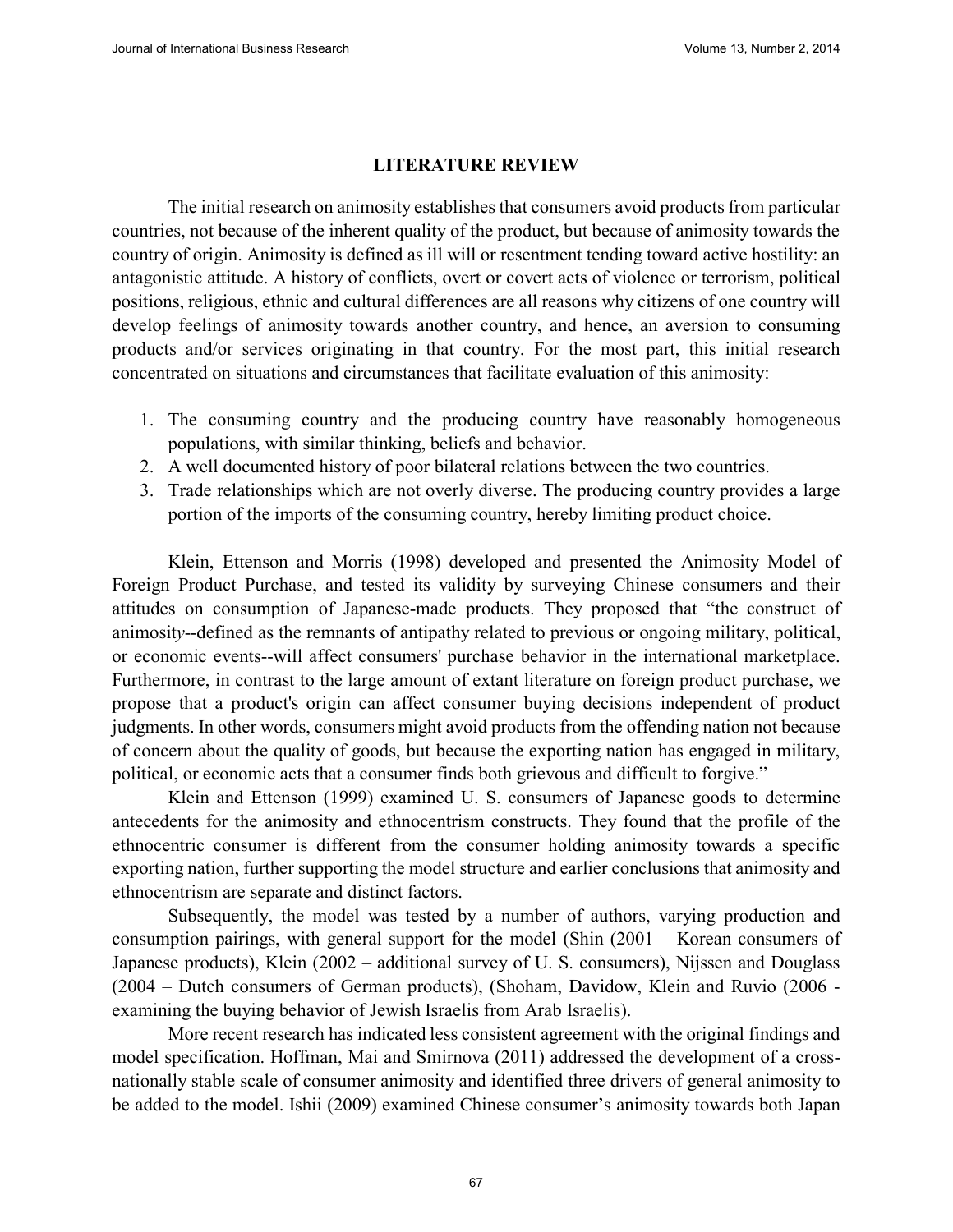and the United States. Results indicate greater levels of animosity towards Japan than the U. S. Interestingly; the results also indicate that animosity affected the product judgments of both U. S. and Japanese products. In the original research (Klein, Ettenson & Morris (1998)), only ethnocentrism affected product quality judgment.

Richardson (2012) investigated various demographic measures as antecedents of animosity and ethnocentrism, and found that the predictive variables (age and education) were the same for each construct, indicating that ethnocentrism and animosity are more similar than originally thought.

#### **METHODOLOGY**

#### **Hypothesis**

*H1: Animosity will be a significant predictor of product judgments* 

#### **Measures**

American consumers were surveyed regarding their attitudes towards Japan and Japanese products. Respondents were asked to complete a survey and indicate their agreement (on a  $1 =$ "strongly disagree" to  $7 =$  "strongly agree" scale) with statements regarding four general constructs:

- (1) Japanese product quality
- (2) Willingness to buy Japanese products
- (3) Consumer Ethnocentrism
- (4) Animosity toward Japan.

The measures for product judgments, willingness to buy, animosity and ethnocentrism were taken from Klein, Ettenson & Morris (1998), who credited Darling and Wood (1990) for the measures on product judgment and willingness to buy, and Shimp and Sharma (1987) and Netemeyer, Durvasula, and Lichtenstein (1991) for the CETSCALE (ethnocentrism) measures.

#### **Data Collection**

The survey was administered through an online market research tool, yielding 451 responses. 103 surveys were rejected because they were incomplete. The study was conducted with the remaining 348 surveys.

The demographic profile of the sample portrays the sample respondents as men and women (almost equally split, males 52%, females 48%), with a modal age of 31 to 40 years, a mean age of 41, typically college educated at the Bachelor's or Master's degree level, and above average household income (mean of \$90,000). Ethnicity was almost equally represented (30% Caucasian, 35% African-American, 35% Hispanic American).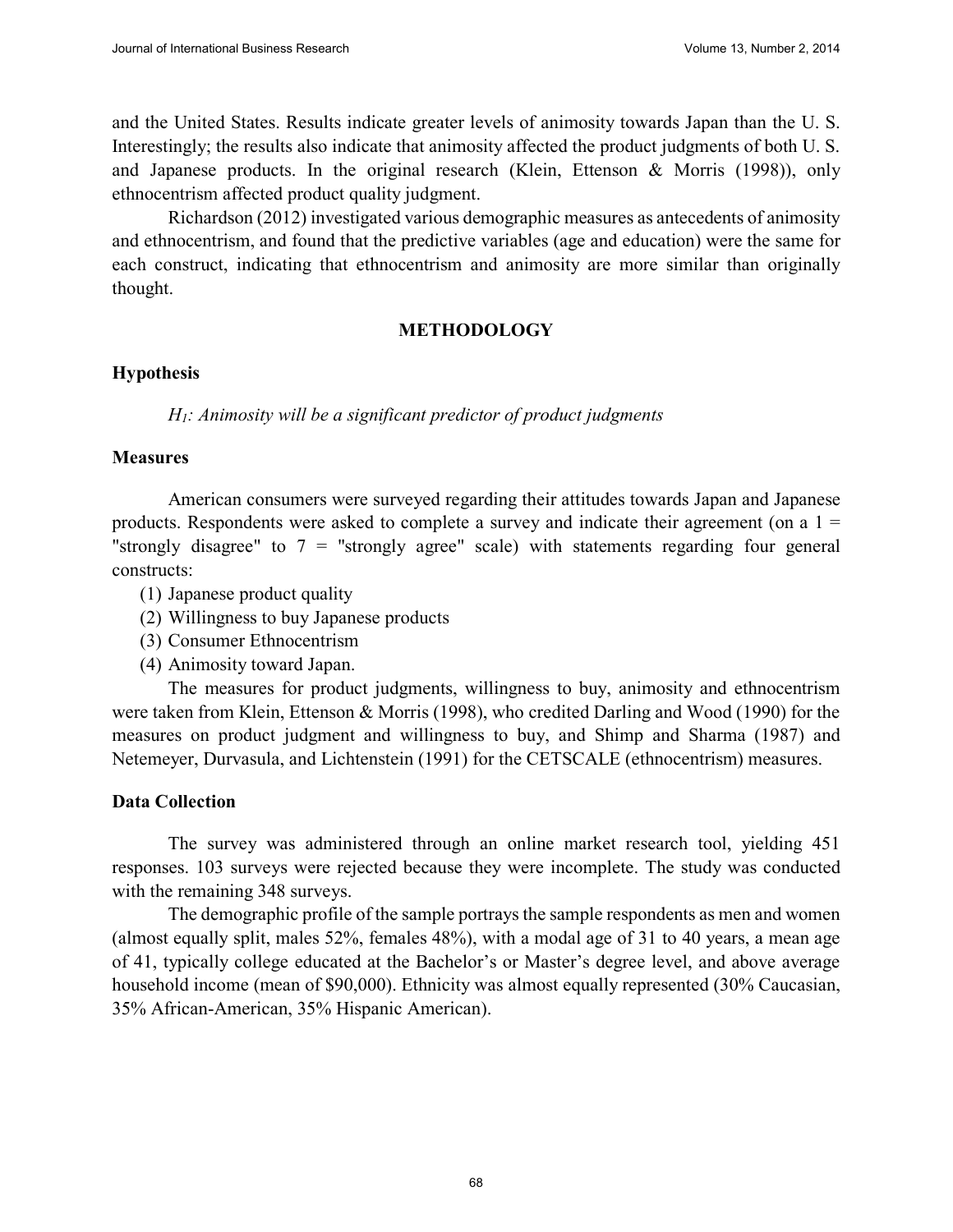# **ANALYSIS**

The measurement scales for each of the constructs were examined through the application of confirmatory factor analysis, confirming the reliability (Cronbach's alpha ranging from .83 to .85) of each of the scale items, as shown in previous research involving the Animosity Model of Foreign Product Purchase.

Regression analysis was performed to evaluate the relationship between both ethnocentrism and animosity with product judgments. The relationships of the demographic variables with animosity and/or ethnocentrism were tested by analysis of variance, checking for response differences across the categories specified for each demographic measure.

# **FINDINGS**

Overall, the results show low levels of ethnocentrism and animosity, and positive feelings about products and services from Japan. These results are directionally consistent with Klein (2002). See Table 1.

| <b>Table 1 CONSTRUCT VALUES</b> |      |  |  |  |  |
|---------------------------------|------|--|--|--|--|
| <b>Product Quality</b>          | 5.26 |  |  |  |  |
| Animosity                       | 2.35 |  |  |  |  |
| Ethnocentrism                   | 2.84 |  |  |  |  |

A seen in Table 2, Animosity (-.292) and Ethnocentrism (-.305) are both significantly, negatively correlated with Product Judgments. In addition, Animosity and Ethnocentrism are significantly, highly positively correlated with each other (.452).

| <b>Table 2 CORRELATION COEFFICIENTS</b>                       |         |        |         |  |  |  |  |  |
|---------------------------------------------------------------|---------|--------|---------|--|--|--|--|--|
| <b>ETHNOCENTRISM</b><br>PRODUCT JUDGMENTS<br><b>ANIMOSITY</b> |         |        |         |  |  |  |  |  |
| <b>ETHNOCENTRISM</b>                                          |         | 452    | $-.305$ |  |  |  |  |  |
| <b>ANIMOSITY</b>                                              | 452     |        | $-292$  |  |  |  |  |  |
| <b>PRODUCT</b>                                                | $-.305$ | $-292$ |         |  |  |  |  |  |
| <b>JUDGMENTS</b>                                              |         |        |         |  |  |  |  |  |

Both Ethnocentrism and Animosity are significant predictors of Product Judgments (see Table 3 and 4), and demographic predictors of animosity and ethnocentrism are the same – age and education (see tables 5 and 6). These finding support the hypothesis.

| Table 3 – REGRESSION OF ANIMOSITY AND PRODUCT JUDGMENTS |       |  |  |  |  |  |
|---------------------------------------------------------|-------|--|--|--|--|--|
| significance<br><b>COEFFICIENTS</b>                     |       |  |  |  |  |  |
| <b>CONSTANT</b>                                         | 6.063 |  |  |  |  |  |
| <b>ANIMOSITY</b><br>$-0.115$                            |       |  |  |  |  |  |
| .085<br>.000<br>32.206                                  |       |  |  |  |  |  |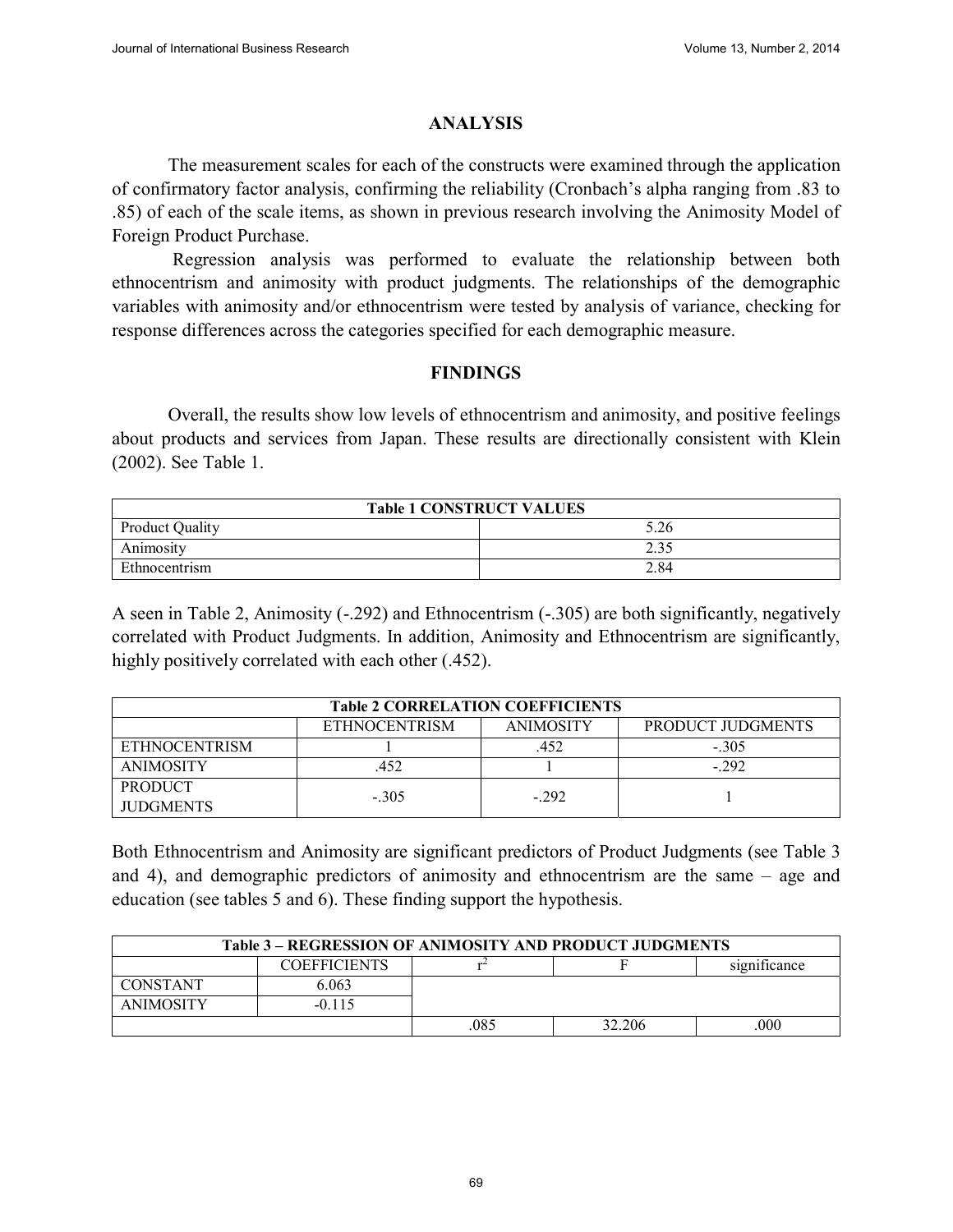| <b>Table 4 – REGRESSION OF ETHNOCENTRISM AND PRODUCT JUDGMENTS</b> |                     |              |        |     |  |  |  |
|--------------------------------------------------------------------|---------------------|--------------|--------|-----|--|--|--|
|                                                                    | <b>COEFFICIENTS</b> | significance |        |     |  |  |  |
| <b>CONSTANT</b>                                                    | 5 999               |              |        |     |  |  |  |
| <b>ETHNOCENTRISM</b>                                               | $-.0655$            |              |        |     |  |  |  |
|                                                                    |                     | 093          | 35.616 | 000 |  |  |  |

|                                    | <b>Table 5 – REGRESSION ANALYSIS</b> |            |  |  |  |  |
|------------------------------------|--------------------------------------|------------|--|--|--|--|
|                                    | Ethnocentrism = $f(Age, Education)$  |            |  |  |  |  |
| <i>Variable</i>                    | Coefficient                          | t-Value    |  |  |  |  |
| Age                                | 0.317                                | $4.131***$ |  |  |  |  |
| Education                          | $-0.442$                             | $-4.372**$ |  |  |  |  |
| $F - Value = 13.048$ <sup>**</sup> |                                      |            |  |  |  |  |
| $r^2 = 102$                        |                                      |            |  |  |  |  |

\*\* - significant at  $\leq 01$ 

| <b>Table 6 - REGRESSION ANALYSIS</b><br>Animosity = $f(Age, Education)$ |                         |           |  |  |  |  |  |
|-------------------------------------------------------------------------|-------------------------|-----------|--|--|--|--|--|
| <i>Variable</i><br>Coefficient<br>t-Value                               |                         |           |  |  |  |  |  |
| Age                                                                     | 0.173                   | $3.073**$ |  |  |  |  |  |
| Education                                                               | $-2.815***$<br>$-0.211$ |           |  |  |  |  |  |
| $F - Value = 7.578***$                                                  |                         |           |  |  |  |  |  |
| $r^2 = 0.042$                                                           |                         |           |  |  |  |  |  |

\*\* - significant at  $\leq 0.01$ 

# **DISCUSSION AND IMPLICATIONS**

The results of this research have contributed in both theoretical and managerial ways. With regard to academic research, this study confirms other recent research, potentially questioning the broad validity of the original investigation, model and settings on animosity:

- "Homogeneous" populations
- Strong bi-lateral trading relationships
- Strong emotions likely for consumers surveyed, with potential sampling bias based on geography

The results of this study also show that there are greater linkages between animosity and ethnocentrism; the two constructs are two sides of the same coin, as shown by the following:

- Ethnocentrism is positive emotion, animosity is negative emotion
- The two constructs are highly correlated, with consistent antecedents
- Both emotions affect product judgments, suppressing cognitive dissonance, promoting cognitive consistency

Original research on ethnocentrism concluded that ethnocentric consumers will justify their patriotism through biased shifts of assessments in quality of goods produced domestically. Original research on the animosity construct concluded that the emotion of animosity does not cause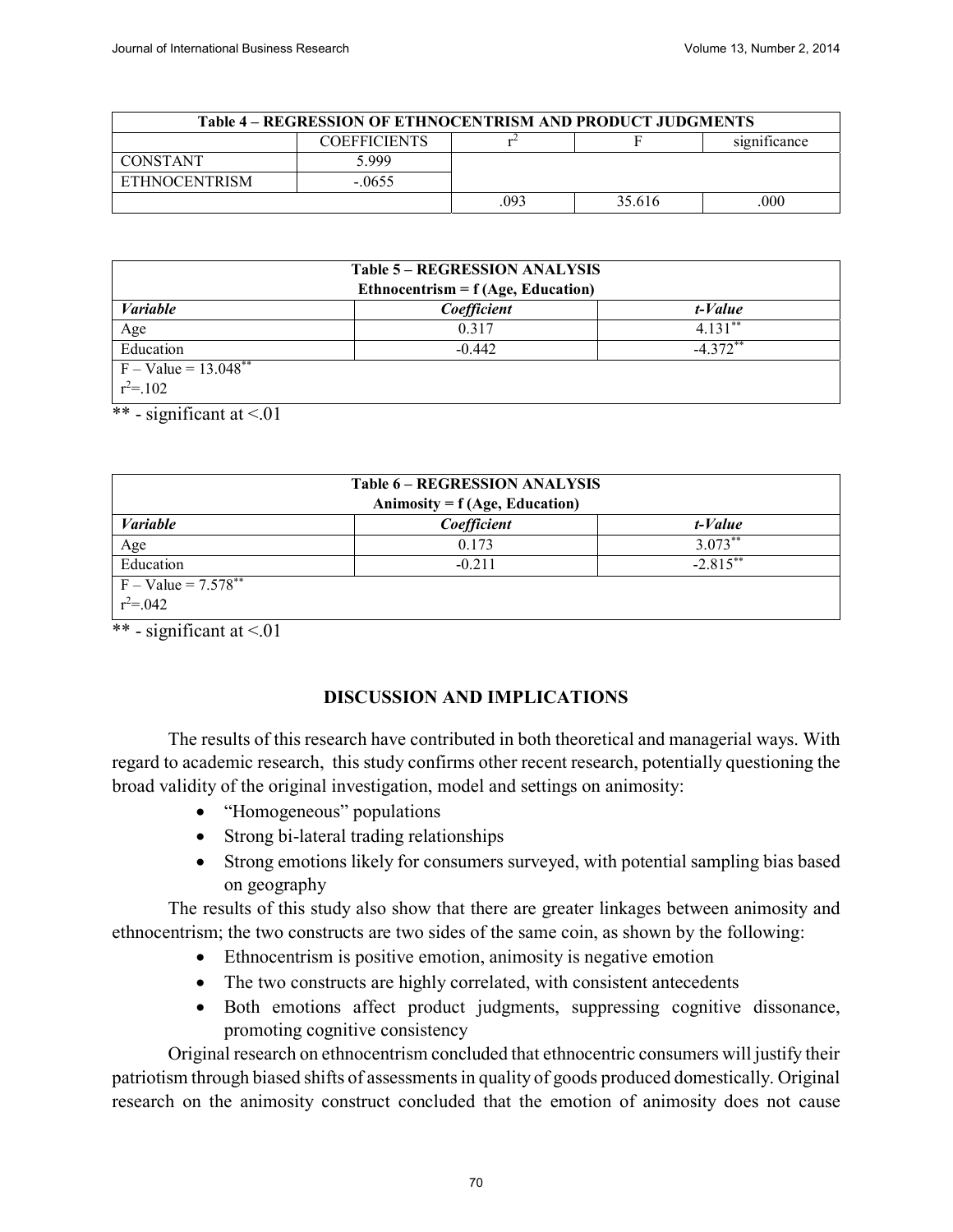consumers to shift their product judgments to reconcile with their negative nationalistic feelings. However, as shown in this research, both ethnocentrism and animosity affect product judgments, and hence they will be significant influences in consumer choice of goods, whenever country of origin is a factor in the decision. From a managerial perspective, producers must be aware that country of origin signals may lead to positive or negative emotions in certain groups of consumers, i. e. those that possess high levels of nationalistic emotions, whether positive ethnocentrism or negative animosity. This will require enhanced awareness of non-market issues, such as cultural, political, economic and/or military events.

#### **LIMITATIONS OF THE STUDY AND OPPORTUNITIES FOR FUTURE RESEARCH**

Limitations of this research would include the lack of product specification. Countries often have specific areas of expertise, which may drive consumer opinion regarding product quality. Utilizing a diverse population presents its own challenges. Considering other identifying characteristics of the research subjects not measured here (religion, geographic residency, life experiences, and value measures, etc.) may contribute to the predictive methodology. Finally, emotions are recognized as being temporal and situational. Positive and/or negative feelings about specific countries may shift or simply be supplanted by specific current events particular to other countries or geographic regions.

## Figure One



#### *THE ANIMOSITY MODEL OF FOREIGN PRODUCT PURCHASE*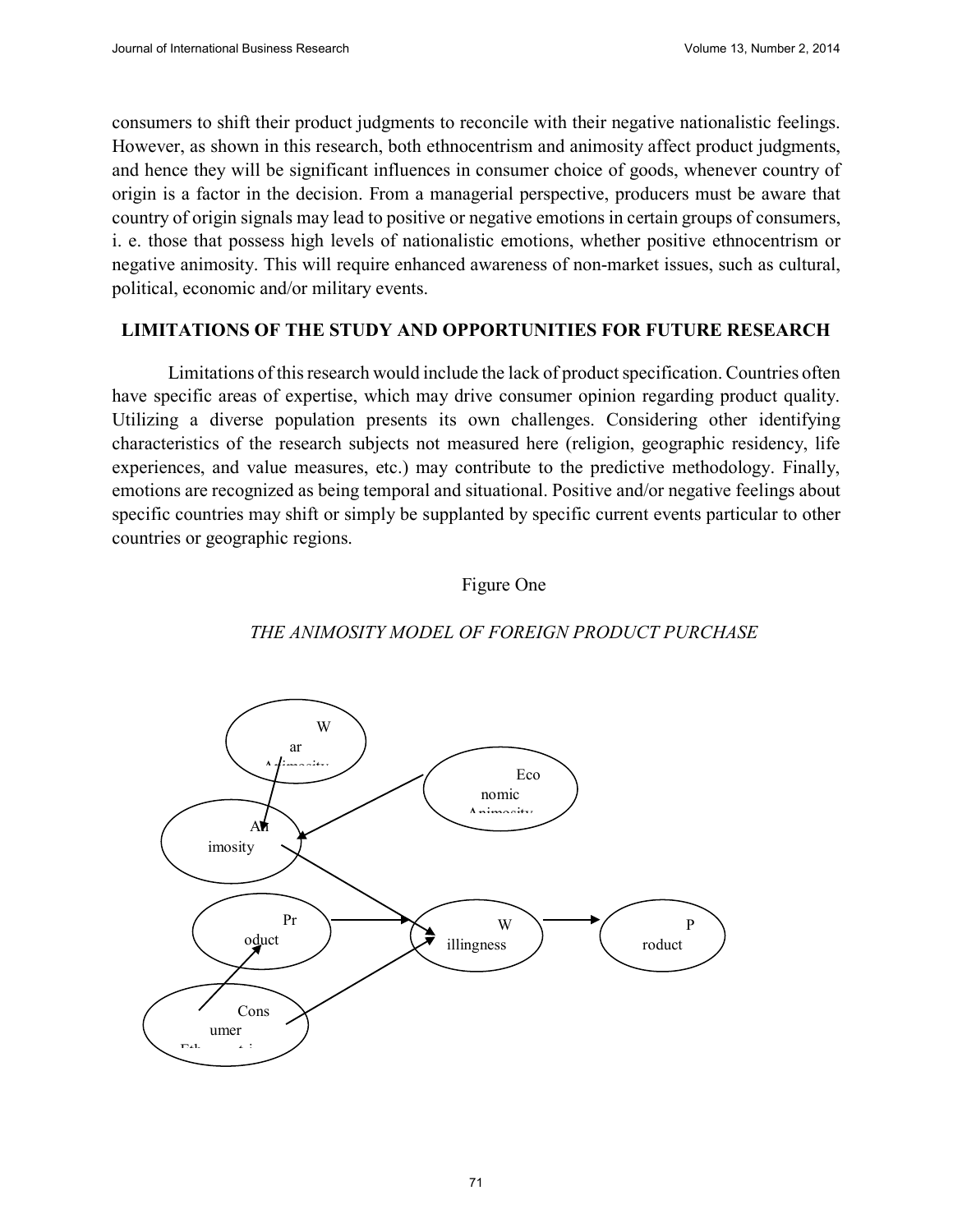Future research would do well to further investigate additional antecedents and moderators of the animosity construct, as well as additional components of the construct itself. Other constructs such as materialism and commitment to other cultural components of identity (religion, ethnic identification, country of origin or region of residence) may override nationalistic loyalty and yield further insight into cross-cultural versus nationalistic consumer segmentation. Paths in the existing model may be examined for circumstantial variation. Additional antecedents for the construct Willingness to Buy might be identified, including consumer characteristics, or more product-centric attributes.

# Figure Two PROPOSED MODEL

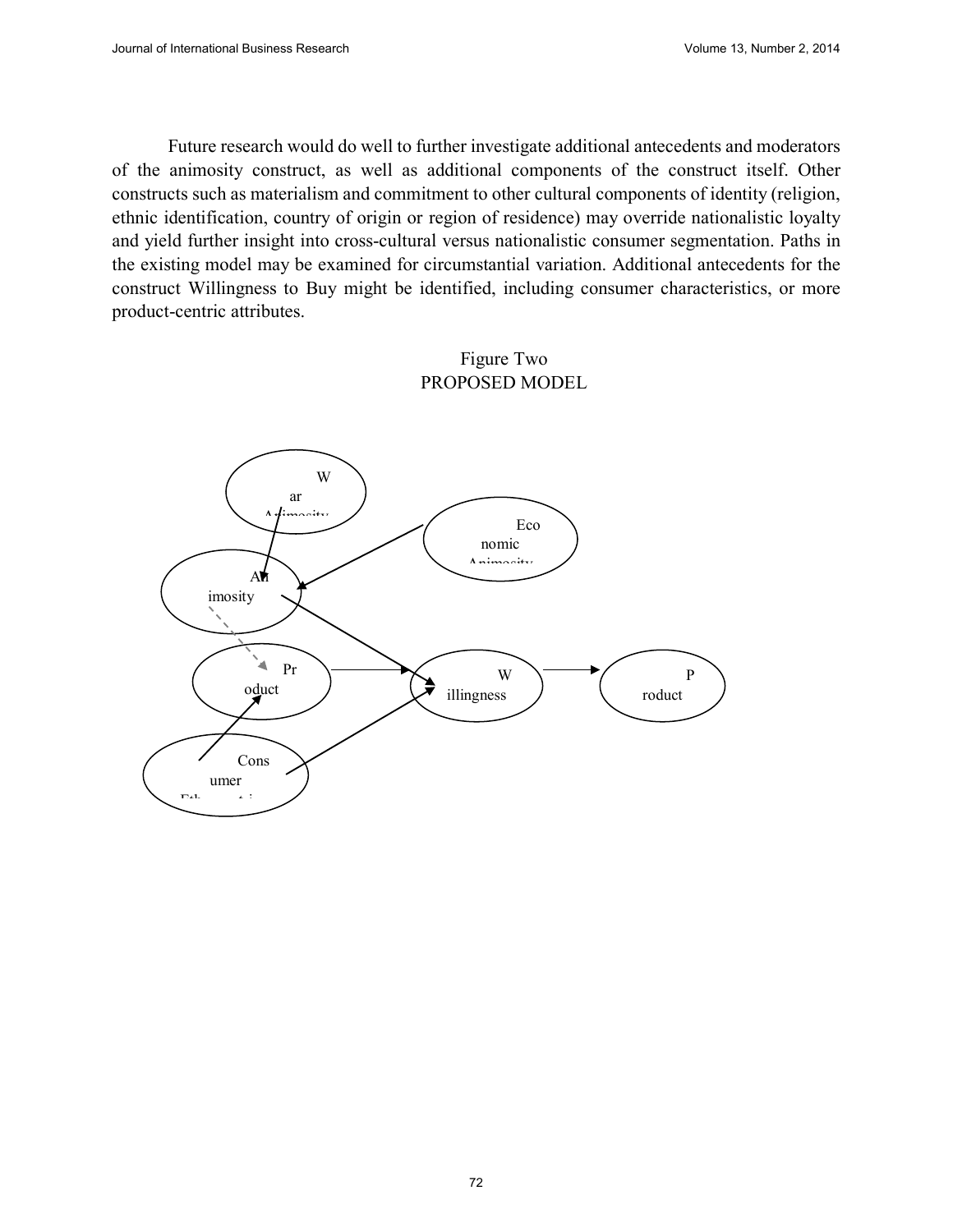#### **REFERENCES**

- Darling, John R. & Van R. Wood. (1990) "A Longitudinal Study Comparing Perceptions Of U.S. And Japanese Consumer Products in a Third/Neutral Country: Finland 1975 to 1985". *Journal of International Business Studies*, 21(3), 427-50.
- Hoffmann, Stefan, Mai, Robert, and Smirnova, Maria (2011) "Development And Validation of a Cross-Nationally Stable Scale of Consumer Animosity", *Journal of Marketing Theory and Practice,* 19, 235-251.
- Ishii, Kenichi (2009), "Nationalistic Sentiments of Chinese Consumers: The Effects and Determinants of Animosity and Consumer Ethnocentrism", *Journal of International Consumer Marketing*, 21, 299–308.
- Klein, Jill Gabrielle (2002), "Us Versus Them, or Us Versus Everyone? Delineating Consumer Aversion to Foreign Goods". *Journal Of International Business Studies*, 33 (2), 345-363
- Richard Ettenson (1999) "Consumer animosity and consumer ethnocentrism: An analysis of unique antecedents". *Journal of International Consumer Marketing*, 11, (4), 5-24.
- Richard Ettenson, and Marlene D. Morris (1998), `"The Animosity of Model of Foreign Product Purchase: An Empirical Test in the People's Republic of China," *Journal of Marketing*, 62 (January), 89-100.
- Netemeyer, Richard, S. Durvasula, & D. R. Lichtenstein. (1991) "A Cross-National Assessment of the Reliability and Validity of the CETSCALE." *Journal of Marketing Research*, 28: 320-327.
- Nijssen, Edwin. J. & Susan P. Douglas, (2004) "Examining the Animosity Model in a Country With a High Level of Foreign Trade", *International Journal of Research in Marketing,* 21 (Mar), 23-38.
- Richardson, Jr. Charles W. (2012), "Consumer Demographics as Antecedents in the Animosity Model of Foreign Product Purchase", *International Journal of Business and Social Science*, 3, (4), 13-21.
- Shimp, Terence A. and Subash Sharma (1987), "Consumer Ethnocentrism: Construction and Validation of the CETSCALE," *Journal of Marketing Research*, 24 (August), 280-89.
- Shin, Mincheol (2001**), "**The Animosity Model of Foreign Product Purchase Does It Work In Korea?" *Journal of Empirical Generalisations in Marketing Science*, (6), 1-14.
- Shoham, Aviv, Davidow, Moshe, Klein, Jill G., and Ruvio, Ayalla (2006), "Animosity on the Home Front: The Intifada in Israel and Its Impact on Consumer Behavior", *Journal of International Marketing*, 14 (3), 92-114.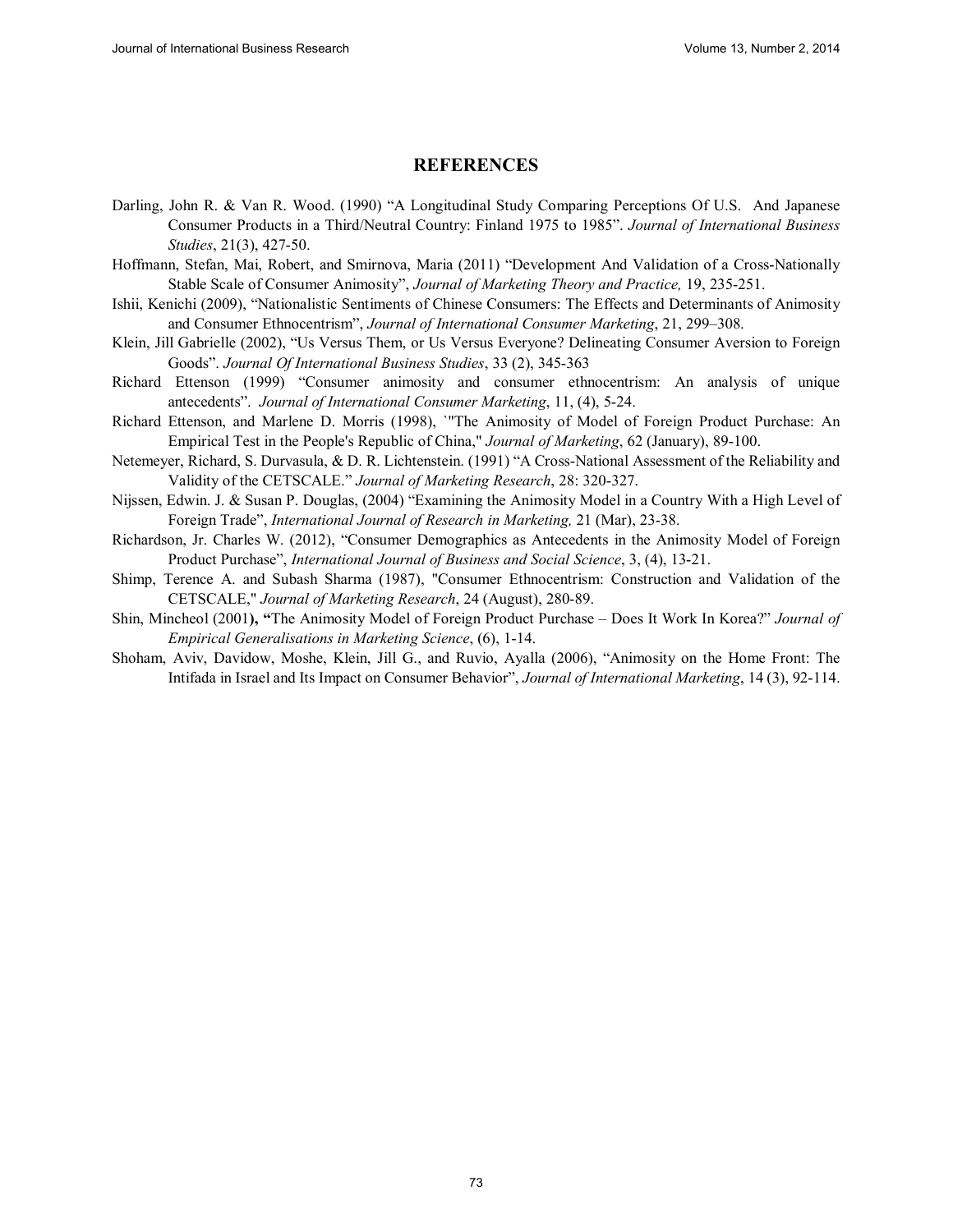# **STOCK PRICES AND INFLATION: EVIDENCE FROM JORDAN, SAUDI ARABIA, KUWAIT, AND MOROCCO**

# **Adel A. Al-Sharkas, Central Bank of Jordan Marwan Al-Zoubi, Institute of Banking Studies**

## **ABSTRACT**

*This paper attempts to investigate monthly stock price indexes and good price indexes for selected Mashreq and Maghrep countries: Jordan, Saudi Arabia, Morocco, and Kuwait for 2000- 2009 using cointegration methods. Our findings support the long-run relationship between stock prices and goods prices. The long-run Fisher elasticities of stock prices with respect to goods prices are in the range of 1.01 to 1.36 across the four countries under study. With the exception of Kuwait, the Fisher effect coefficient estimates are significantly greater than one. In the case of Jordan, Saudi Arabia, and Morocco the empirical results support the Fisher hypothesis, with estimated coefficients near unity.*

**Keywords:** Stock Returns, and Inflation

JEL Classification codes: G12

#### **INTRODUCTION**

The relationships between stock returns and inflation rates or stock prices and goods prices have been the subject of numerous research papers during the last five decades. Mixed results were obtained ranging from no relationship, to negative and positive relationships. However, the short– term negative relationship and the Long-term positive relationship seem to be well established in the literature.

Theoretically, stocks are assumed to be inflation neutral for unexpected inflation which should have a negative effect on stock prices. The standard discounted cash flow model calculates stock prices as the present value of future expected cash flows. For stocks to be inflation neutral and represent a good long-term hedge against inflation, firms should pass on any increase in inflation rates on future cash flows. Investors on the other hand should discount the adjusted cash flows by inflation–adjusted rate of return or discount the real cash flows by the same real discount rate.

This argument is now known as the Fisher hypothesis (1930) or Fisher effect. Fisher argues that stocks are claims against real assets therefore they are neutral and uncorrelated with inflation rates. Stock returns are equal to the real rate of return plus an inflation premium. Since this is an equilibrium relationship, it is supposed to hold in the long -run. Hoguet (2009) reports that when inflation rates were historically high or accelerating in the US, price/earnings ratios were declining, a phenomenon which puzzled researchers and practioners as well.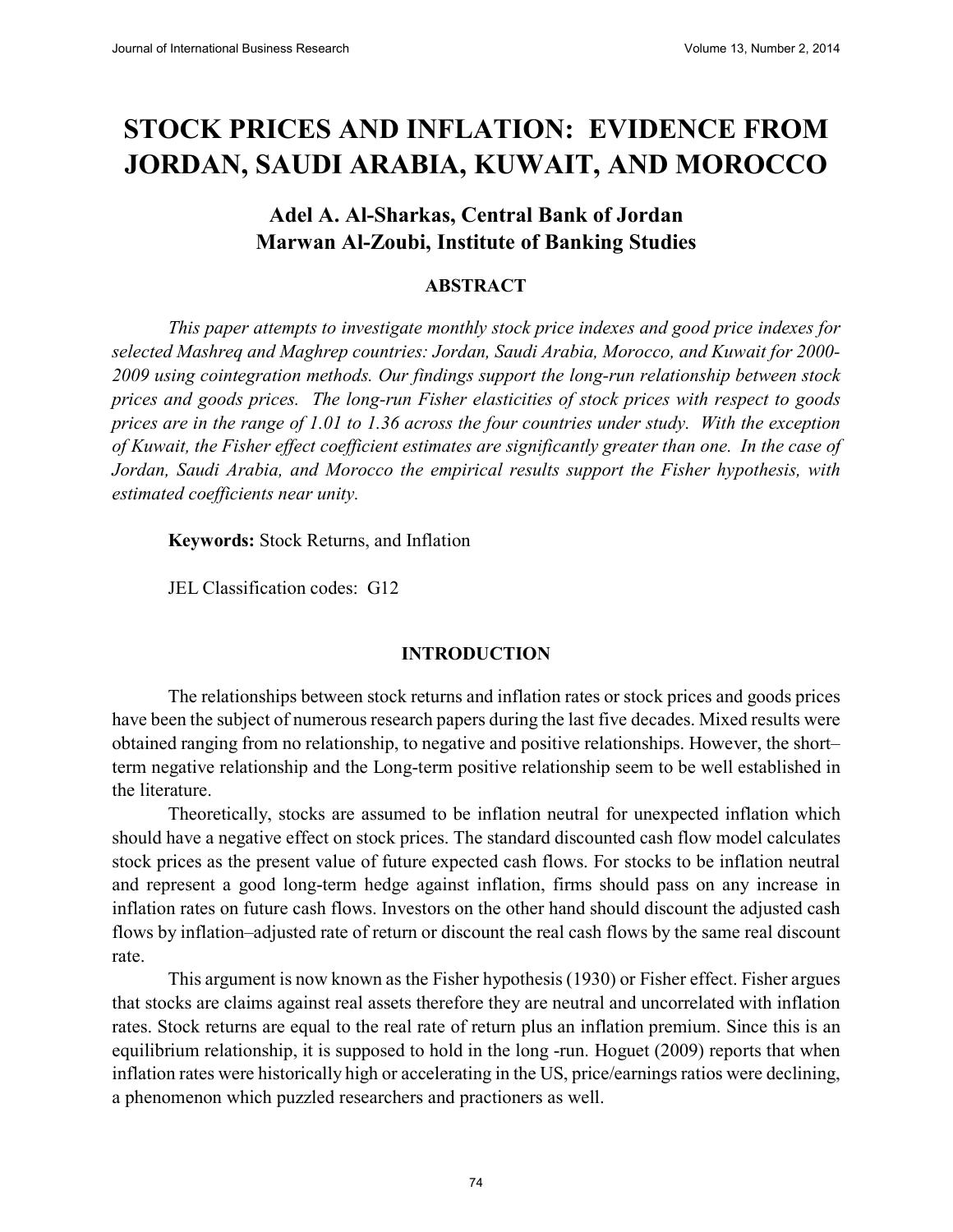The literature offers three theories as possible explanations for this relationship . Fisher hypothesis is more applicable in the long –run as an equilibrium relationship. The behavioral hypothesis proposed by (Modigliani & Cohn, 1979) has been used to explain the short – run relationship, or what is known today as the *inflation illusion phenomena*. This hypothesis says that investors mistakenly price future real cash flows by discounting by the nominal rate of return. The proxy hypothesis proposed by Fama (1981) argues that because stock returns are positively related to future real economic growth, as inflation increases, real economic growth declines and become more volatile which pushes investors to require higher risk premiums to cover the additional risk. Stock prices therefore start declining accordingly. This hypothesis is also supported by Sharpe (1999).

The debate is still ongoing although standard investment and finance theory implies that stocks are good hedging instruments at least in the long run. It is however necessary to differentiate between the effect of anticipated inflation and unanticipated inflation. While stocks should be inflation neutral, it is reasonable to assume that their prices react negatively to inflation shocks. New investors require risk premium for any increase in unanticipated inflation, and this implies a decline in stock prices. However, one should admit that investors sometimes do not follow standard investment theory because of behavioral reasons and lack of sophisticated knowledge about finance fundamentals. In markets with more and more institutional investors, the behavioral hypothesis becomes less realistic on the grounds that institutional investors are expected to be sophisticated investors.

Stocks should be good hedging assets against inflation but they are also sensitive to future changes in inflation rates. Investors may have incentives to adjust their valuation of stock piecemeal. That is, every time they are faced with new inflation rate, they make the adjustment instantaneously as if they are dealing with a short-term security with short-term investment horizon.

In this paper, we contribute further evidence on the long-run Fisher effect for stocks by using stock prices and goods prices. Consistent with Engle and Granger (1987), this approach allows us to fully use long-run information contained in the levels of the variables, as opposed to focusing on partial long-run information contained in selected holding periods. Additionally, by using levels rather than first differences, we avoid using data over long historical periods, in which the accuracy and relevance of the data series can be compromised.

We examine monthly time series of stock price indexes and goods price indexes (consumer price indexes) for four Arab countries (Jordan, Saudi Arabia, Kuwait, and Morocco) from January 2000 to December 2009. While the use of cointegration analysis abounds in the empirical literature that previously examined the hypothesis, such as Mishkin (1992), Anari and Kolari (2001) and Shrestha, Chen and Lee (2002), we have found no studies that employed cointegration analysis in testing the hypothesis for these countries. In addition, we are applying a relatively new and powerful methodology, the generalized forecast error variance decomposition components and the generalized impulse response functions computed from estimated unrestricted vector autoregressive (UVAR) models.

Unlike the traditional forecast error variance decomposition and impulse response functions, these approaches do not require orthogonalization of shocks and is invariant to the

75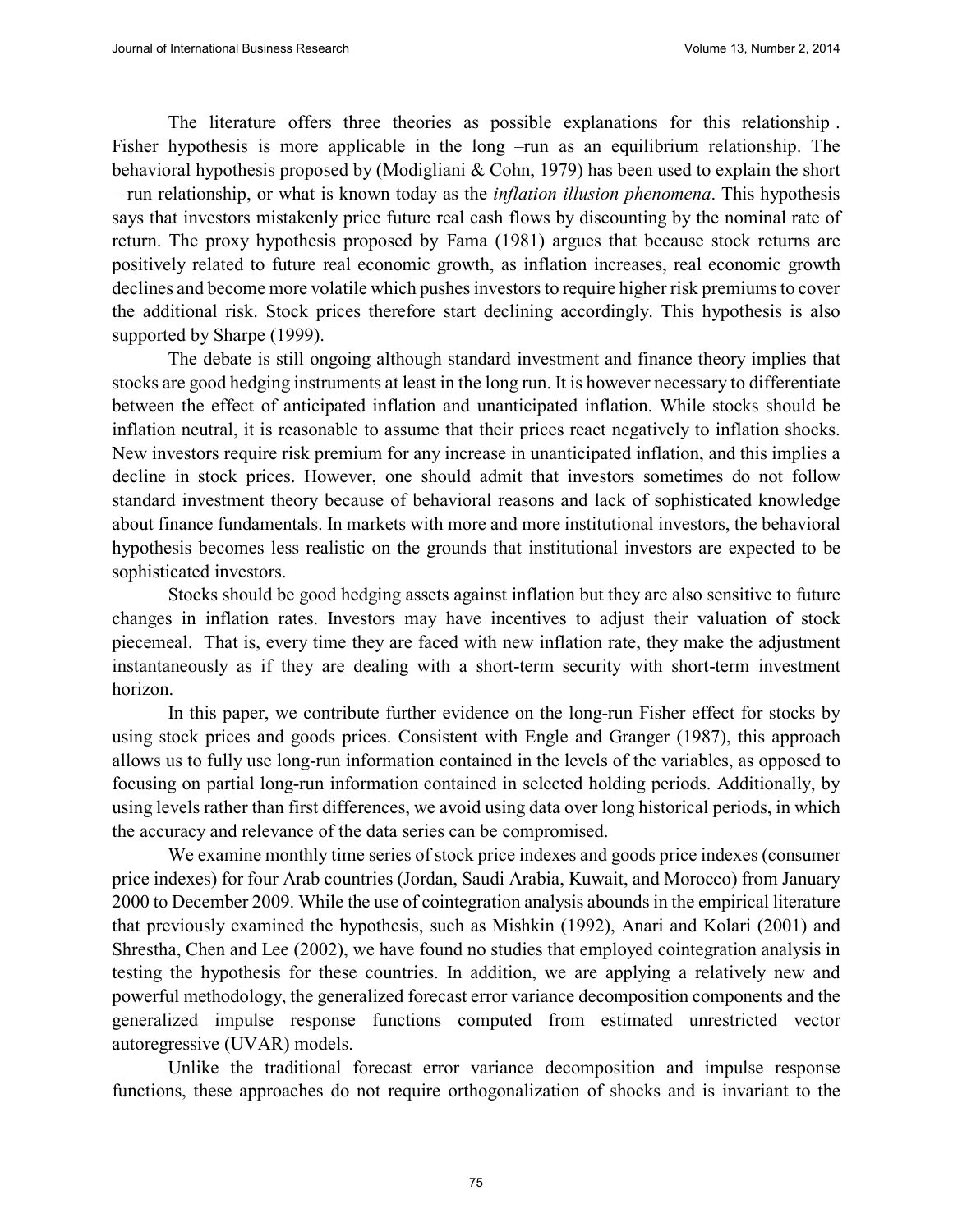ordering of the variables in the UVAR model, while the widely used Choleski factorization is known to be sensitive to the ordering of the variables. Finally, the UVAR is employed to avoid using arbitrary choice of the restrictions needed to settle the identification.

Our study provides evidence on the long-term Fisher effect on stocks in four Arab countries markets – Jordan, Saudi Arabia, Kuwait, and Morocco. While we perform the regression analysis with stock return and inflation rates, we use the levels of stock prices and corresponding changes in inflation in our cointegration tests. Evidence has shown that it is impossible to measure fully both contemporaneous and inter-temporal correlations between stock returns in real terms and inflation when variables are evaluated by their first differences (Gallagher, 1986).

As Hendry (1986) and Juselius (1991) observe, when a time series is differenced, long-run information contained in the levels of variables is lost. Consistent with the findings of Granger (1986), Engle and Granger (1987) and Anari and Kolari (2001), the use of levels allows us to fully evaluate long-term information that may be contained in continuous time series variables, as opposed to focusing on the segmented information variables whose values in their first differences are susceptible to different lengths of observation.

The findings of this study support the long-term Fisher effect between stock prices and corresponding changes in the price of goods as measured by the consumer price index; namely, stock prices appear to reflect a time-varying memory associated with inflation shocks that make stock portfolios a reasonably good hedge against inflation over the long run in four Arabic equity markets. This means that the stock markets are relatively efficient in impounding forthcoming inflation from the concurrent changes in stock prices, and investors can adjust their portfolios accordingly.

The organization of the paper is as follows. Section 2 presents the literature review. Section 3 describes the data. Section 4 introduces the VAR model. Section 5 reports evidence from the VAR model. Section 6 concludes.

#### **LITERATURE REVIEW**

Traditionally, it was believed that stocks provide a good hedge against inflation given that stocks represent claims on real assets so that stock returns are positively correlated with actual inflation. In recent years, empirical research showed that inflation affects stock returns negatively (Sharpe, 1999). In the United States , high expected inflation and accelerating inflation have been associated with decreasing price/earnings ratios .Stocks seem to be better hedges against inflation in the medium-term and long- term compared to the short-run.

However, Fisher (1930) contends that return on assets move one – for – one with anticipated inflation. That is, stocks should be inflation neutral but stock prices react negatively to high unexpected inflation. Fisher argues that real stock retunes are related to real factors and that stocks should maintain their purchasing power in the long-term. Fama and Schwert (1977) argue that anticipated inflation negatively affected stock returns during the period 1953-1971 and concluded that stocks are not good hedges against inflation. Cohn and Modigliani (1979) argue that U.S investors undervalued stocks because they discounted (mistakenly) future real cash flows by using nominal rates of return. They use quarterly data over 1953-1977 on price /earnings ratios and inflation rates in their analysis.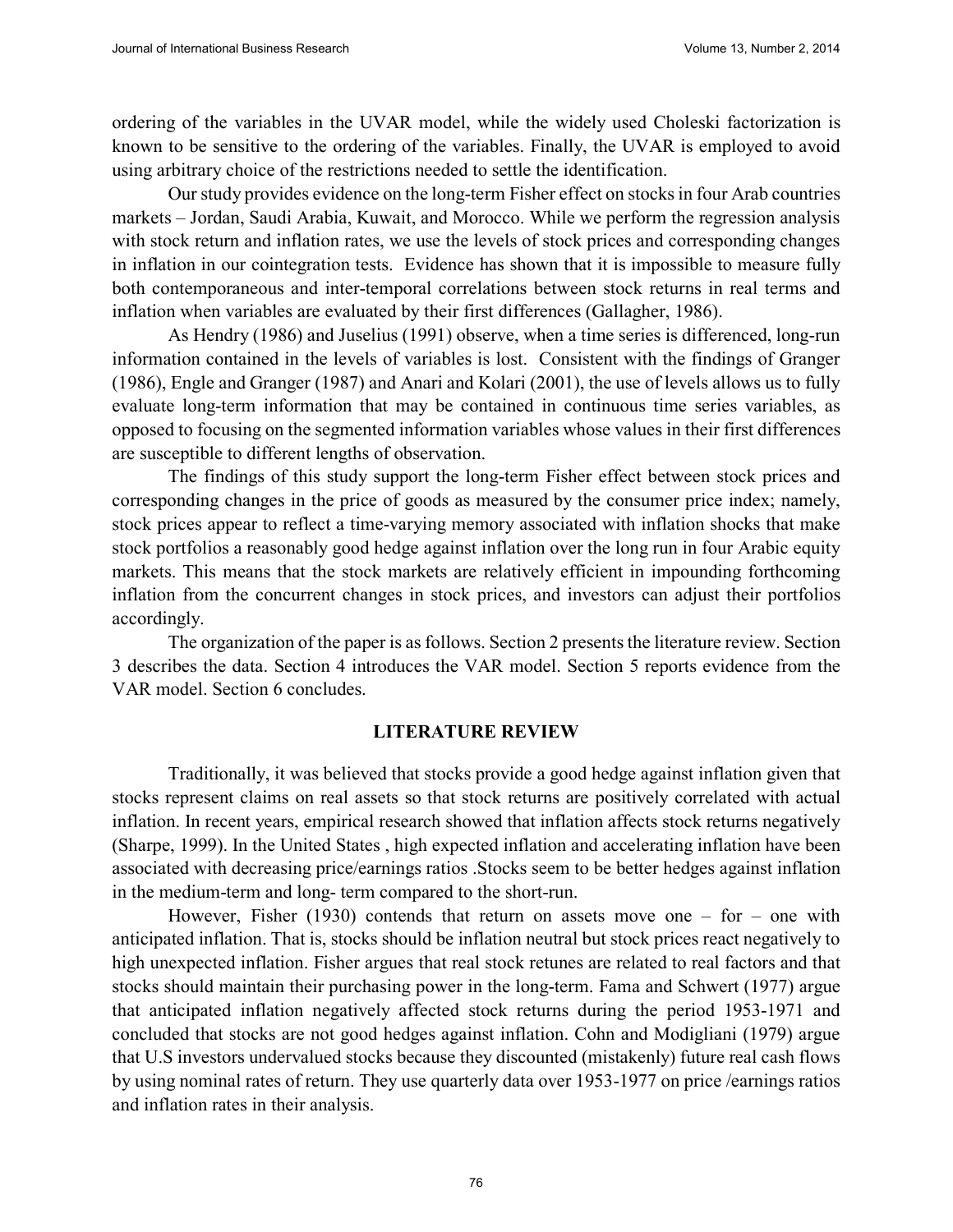Lansing (2004) confirms the behavioral anomaly of investors discounting future real cash flows by nominal rates of return .It is well established in the literature that rising inflation and future real economic growth are negatively correlated. During the 1970s, the U.S. experienced a decline in economic activity when inflation was rising (Hoguet 2009). This view is confirmed by Fama (1981). Fama argues that stock returns are positively related to expected real economic growth. Future real economic growth is, on the other hand, associated with low inflation rates. When future economic growth (in real terms) is expected to decline due to high inflation, investors required higher risk premiums on their stocks.

The negative short-term relationship between stock returns and anticipated and unanticipated inflation is reported by Geske and Roll (1983) and Jaffe and Mandelker (1976) an Wei (2009). Wei found that stock returns' negative reaction to unanticipated inflation is higher during economic contractions than expansions. On the other hand, the long – run positive relationship (Fisher effect) is reported by many authors. Jaffe and Mandelker reported positive relationship over a long period (1875 -1970). Boudoukh and Richardson (1993) confirmed the same result applying one-year and five- year holding period returns during 1802-1990 in both the United Kingdom and the United States.

Anari and Kolari (2001) used stock prices and goods prices instead of the first difference in order to overcome the problem that the first difference eliminates the long – run information. They use monthly stock price indices and goods price indices for Canada, France, Germany, the United kingdom and the United states during 1953- 1998. They employ the co-integration technique developed by Johansen (1988) for those goods prices and stock prices are co-integrated and non-stationary and confirm the long memory Fisher effect which says that stocks are good inflation hedges over a long holding period. However, they also report the negative initial effect in all six countries.

Luintel and Paudyal (2006) support previous results and report the existence of the long – run hedging relationship in the UK stock market. Although the short-run negative effect (the inflation illusion as named by Modigliani and Chon (1979)) and the long – run hedging Fisher effect are well established in empirical research, Ely and Robinson (1997) found no long – run relationship. They apply the Johansen's (1988) method on sixteen countries during 1957-1992.

Aga and Kocaman (2006) tested the impact of price/earnings ratios, industrial price indices (IPI) and the consumer price indices (CPI) on returns of stocks traded in Istanbul stock Exchange. They claim that macroeconomic variables such as inflation rates should have two possible effects.

The direct effect hypothesis implies that stock markets normally react negatively to bad news and positively to good news. The policy signaling hypothesis implies that it is possible for the market to react positively to adverse movements in macroeconomic variables due to anticipated government remedial actions.

Their findings indicate that only the price/earnings ratio appears to be significant in explaining the movements in stock returns, while industrial price indices and consumer price indices are not. Exponential GARCH model was applied to test the impact of CPI and IPI on stock return and volatility. They also found that there variables are not statistically significant in explaining stock returns and volatility.

 $77$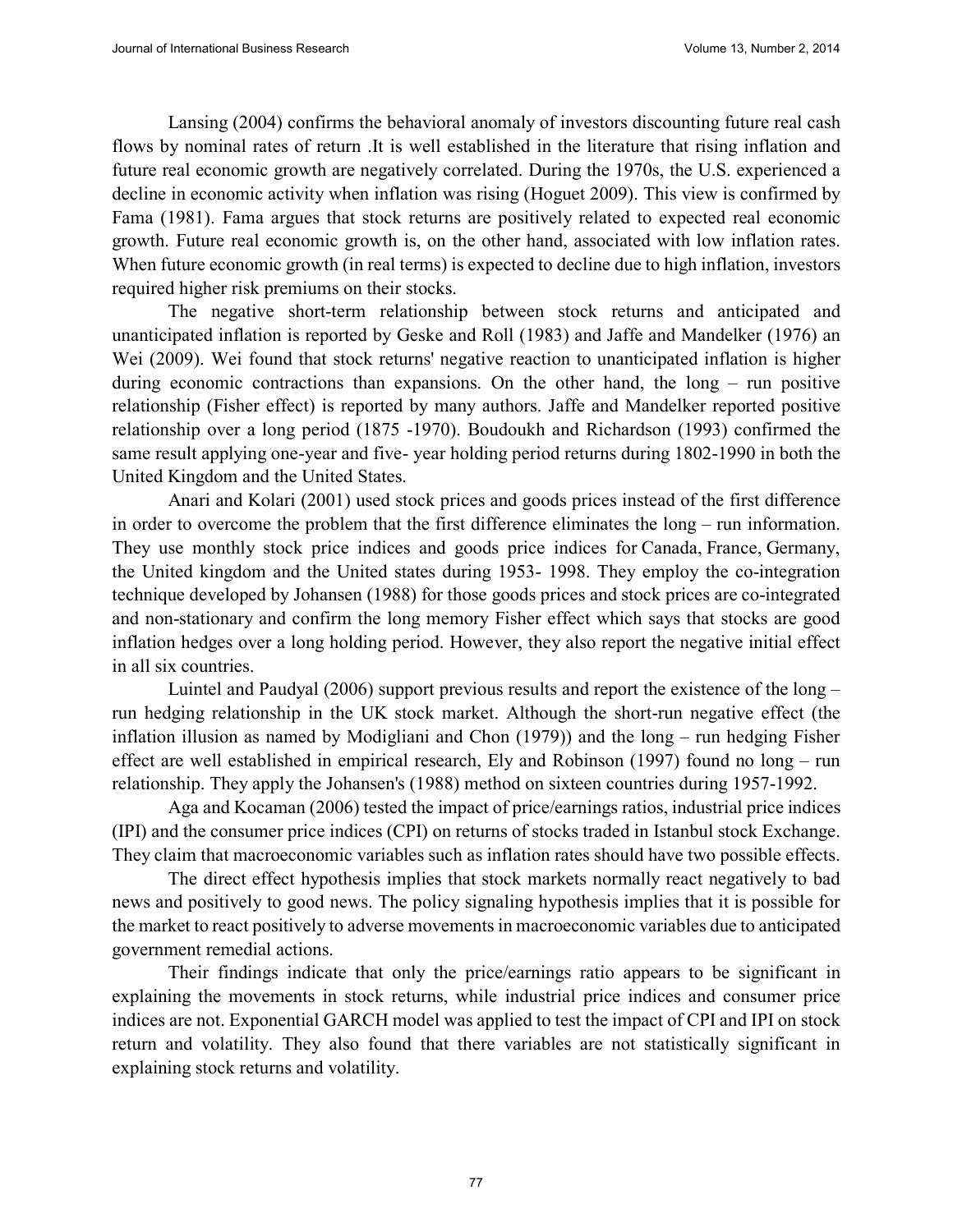#### **AN OVERVIEW OF THE DATA**

This study covers four Arab equity markets: Jordan, Saudi Arabia, Kuwait, and Morocco. Monthly consumer price index (CPI) and monthly stock prices are used. Stock price indices from their respective homepages, consumer price indices for all countries are from Monthly Financial Statistics (International Monetary Fund). The sample period begins in January 2000 and ends in December 2009. All variables are transformed into natural logarithms. Using data from different countries enables comparative analysis to check the robustness of the results. In this regard, there is some concern about the power of tests to detect cointegration for different sample sizes. Based on the literature on this subject (e.g., see Hakkio and Rush (1991) and Junttila (2001)), we infer that our sample sizes are sufficiently large to provide reliable cointegration tests. Hakkio and Rush (1991) say that "co-integration is a long run concept and hence requires long span of data to give tests for co-integration much power rather than merely large numbers of observations". Also, testing several models for multiple countries allows the consistency of the estimated test statistics to be observed.

#### **METHODOLOGY**

#### **4.1 Unit Root Tests**

The first step in our statistical analysis is to analyze the stationary properties of the macro time series considered in this study by applying the unit root. Applying the unit root test will do this. Unit root tests are important in examining the stationary of a time series, which is a matter of concern in three important areas. First, a crucial question in the ARIMA modeling of a single time series is the number of times the series needs to be first differenced before an ARMA model is fit. Each unit root requires a first differencing operation. Second, stationary of regressors is assumed in the derivation of standard inference procedures for regression models. Nonstationary regressors invalidate many standard results and require special treatment. Third, in cointegration analysis, an important question is whether the disturbance term in the cointegrating vector has a unit root.

The Augmented Dickey-Fuller Test (ADF) is applied in this paper. The ADF test consists of running a regression of the first difference of the series against the series lagged once, lagged difference terms, and optionally, a constant and a time trend. With two lagged difference terms.

There are three choices in running the ADF test regression: to include a constant term in the regression, to include a linear time trend, or to determine how many lagged differences are to be included in the regression.

In each case the test for a unit root is a test on the coefficient of the regression. If the coefficient is significantly different from zero then the hypothesis that y contains a unit root is rejected and the hypothesis is accepted that y is stationary rather than integrated.

The output of the ADF test consists of the t-statistic on the coefficient of the lagged test variable and critical values for the test of a zero coefficient. A large negative t-statistic rejects the hypothesis of a unit root and suggests that the series is stationary. Under the null hypothesis of a unit root, the reported t-statistic does not have the standard t-distribution. We must refer to the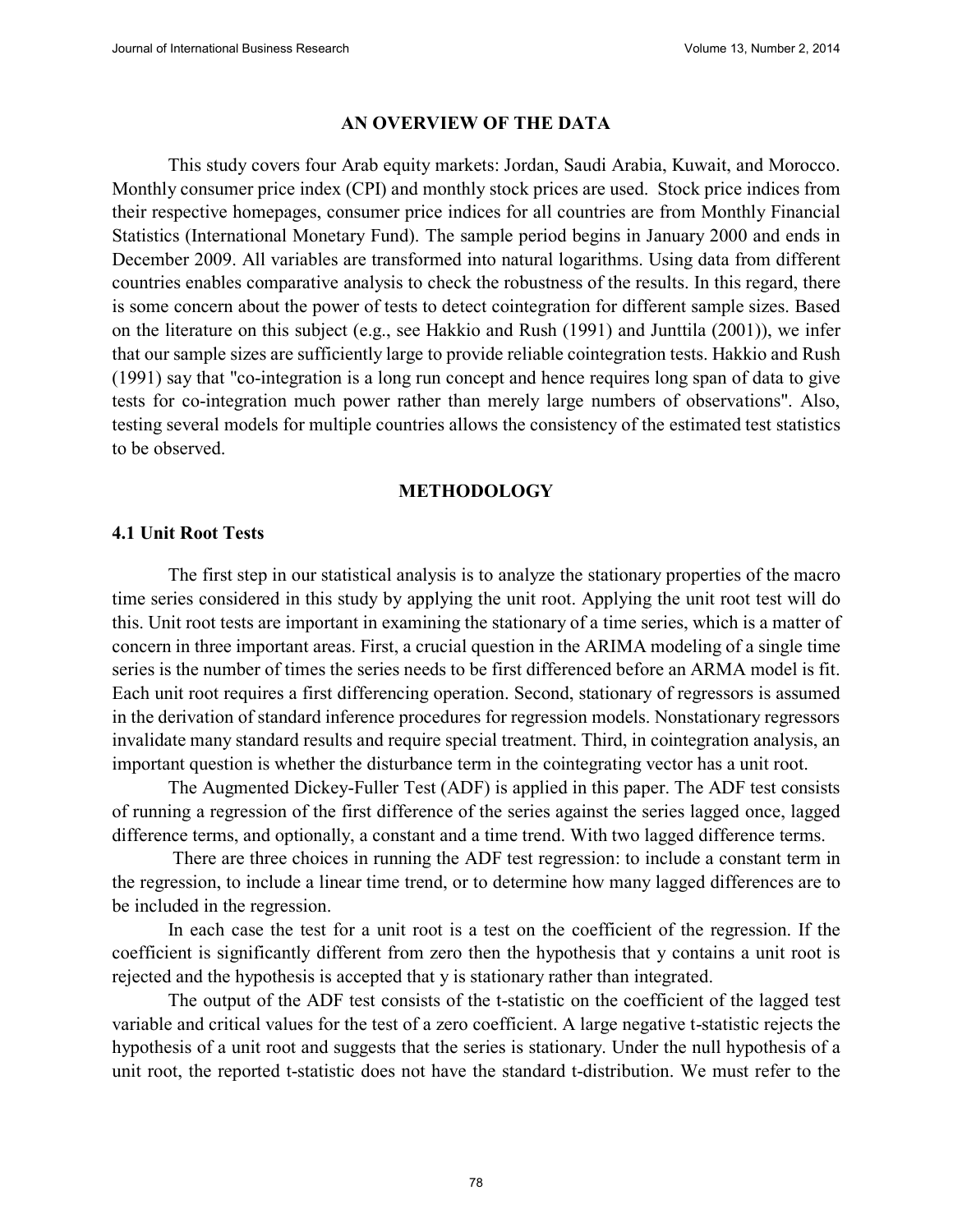critical values presented in the test output. The reported critical values are chosen on the basis of the number of observations and the estimation option.

After running the ADF test, If the Dickey-Fuller t-statistic is smaller (in absolute value) than the reported critical values, we cannot reject the hypothesis of nonstationarity and the existence of a unit root. We would conclude that our series might not be stationary. We may then wish to test whether the series is I (1) (integrated of order one) or integrated of a higher order. A series is I (1) if its first difference does not contain a unit root.

#### **4.2 The VAR Model**

This study adopts an unrestricted vector autoregression (UVAR) framework to analyze the dynamic relationship between the variables. The UVAR does not impose arbitrary restrictions of the effects of the endogenous variables. It was common in earlier VAR-type analyses to rely on a Choleski factorization. Unfortunately, the Choleski factorization is known to be sensitive to the ordering of variables when the residual covariance matrix is non-diagonal. This paper employs generalized forecast error variance decomposition developed in Koop, Pesaran and Lee (1996) and Pesaran and Shin (1998) to deal with this problem. Unlike the orthogonalized forecast error variance decomposition, the generalized approach is invariant to the ordering of the variables in the UVAR model. The generalized forecast error variance decomposition from the UVAR model is computed in order to investigate interrelationships within the system. The empirical work undertaken in this study is based on estimating the UVAR on eight definitions of money.

The UVAR approach, introduced by Sims (1980), suggests a standard tool to analyze time series relationships among macroeconomic variables. A VAR is a system in which every equation has the same right hand variables, and those variables include lagged values of all of the endogenous variables. VARs are well suited to forecasting variables where each variable helps forecast other variables.

The mathematical form of a UVAR is

$$
\Delta y_t = \beta_1 y_{t-1} + \beta_2 \Delta y_{t-1} + \beta_3 \Delta y_{t-2} + \beta_4 + \beta_5 t
$$
 (1)

Here  $y_t$  is a vector of endogenous variables; m is a vector of constant, N is the vector autoregressive order,  $A_i$  are matrices of lag coefficients of  $y_t$  up to some lag length N, and  $\varepsilon_t$  is a vector of innovations. The components of vector are each white noise process with zero mean, constant variance, and are individually serially uncorrelated. However, the components of vector could be contemporaneously correlated.

UVARs have proven successful for forecasting systems of interrelated time series variables. Vector autoregression is also frequently used, although with considerable controversy, for analyzing the dynamic impact of different types of random disturbances on systems of variables. However, the estimated coefficients of UVARs themselves are difficult to interpret. We will look at the generalized forecast error variance decomposition and the generalized impulse response functions of the system to draw conclusions about a UVAR.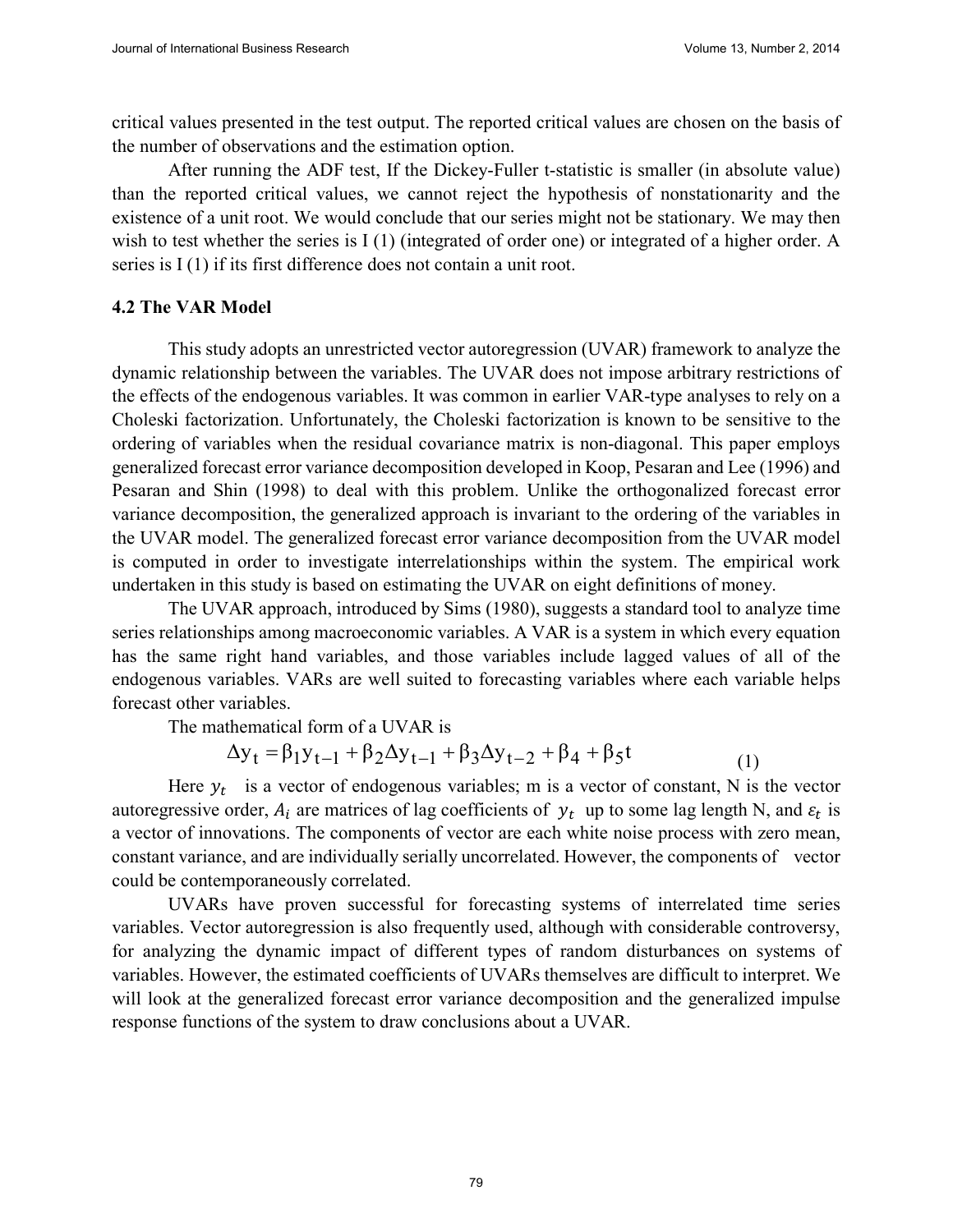#### **4.2.1 The Generalized Forecast Error Variance Decomposition**

Innovation accounting analysis refers to two tools used to trace the impact of shocks (innovations) in the VAR system. These tools were introduced by Sims (1980) to measure the dynamic interaction among the variables. The first, the forecast error variance decomposition (FEVD), analyzes the errors the model would tend to make if it is used to forecast its variables. The FEVD shows how much of the average squared forecast error, which the model tends to make, is caused by innovations associated with each of the variables in the model. The FEVD of a variable, thus, can suggest that forces associated with one variable are major influences on the evolution of another variable.

The GFEVD shows how much of the average squared forecast error, which the model tends to make, is caused by innovations associated with each of the variables in the model. The GFEVD of a variable thus can suggest that forces associated with one variable are major influences on the evolution of another variable. In other words, the GFEVD of a VAR provides information about the relative importance of the random innovations. It was common in earlier VAR-type analyses to rely on a Choleski factorization. Unfortunately, the innovation accounting results, based on the Choleski factorization, are sensitive to the ordering of variables in the VAR model. In this paper, we apply generalized forecast error variance decomposition developed by Koop, Pesaran and Lee (1996) and Pesaran and Shin (1998) to deal with this problem. Unlike the orthogonalized method, the generalized approach is invariant to the ordering of the variables and does not impose the constraint that the underlying shocks to the VAR are orthogonalized before decompositions are computed. The generalized approach explicitly takes into account the contemporaneous correlation of the variables in the VAR model. The approach provides meaningful results at all the horizons including initial impact.

We calculate a separate variance decomposition for each endogenous variable. The first column is the forecast error of the variable for different forecast horizons. The source of this forecast error is variation in the current and future values of the innovations. The remaining columns give the percentage of the variance due to specific innovations. One period ahead, all of the variation in a variable comes from its own innovation, so the first number is always 100 percent.

#### **4.2.2 Generalized Impulse Response Function**

The other tool, the impulse response function, shows how one variable responds over time to a single innovation in itself or in another variable. Specifically, it traces the effect on current and future values of the endogenous variable of a one standard deviation shock to one of the innovations. Innovations or surprise movements are jointly summarized by the error terms of the UVAR model.

#### **4.2.3 VAR Specification Issues**

The following issues are related to specifying VAR models. Alternative specifications differ with respect to ordering of variables, method of "trend" removal, lag length on the VAR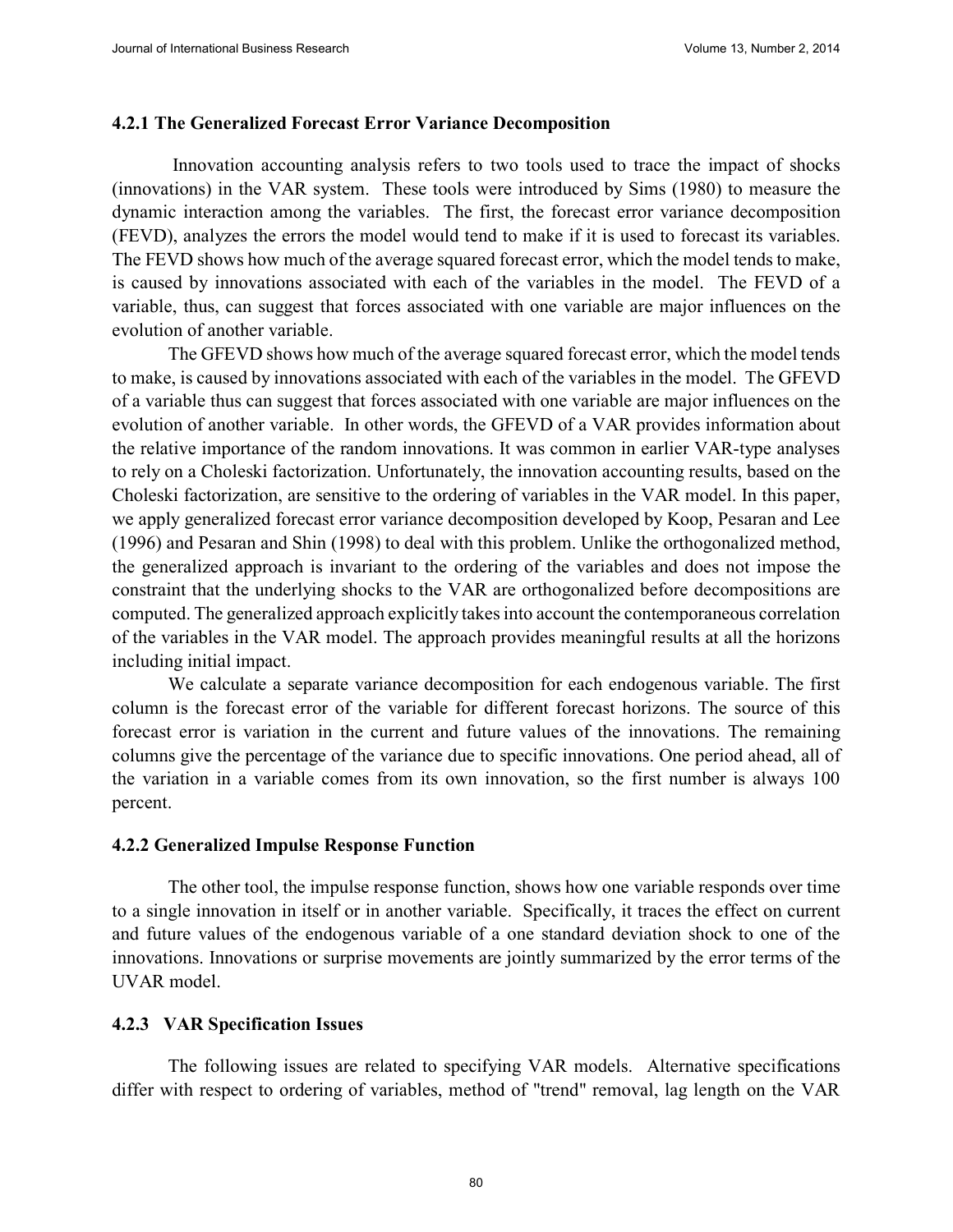equations, and level of temporal aggregation. These issues must necessarily be addressed beyond the choice of variables to be included.

#### **4.2.4 Lag Length**

The empirical evidence from a VAR model is very sensitive to the choice of lag length in the equations of the model. Alternative choices will give different innovations series and, thus, will likely make a difference in the variance decomposition results. The appropriate lag length could be tested using the likelihood ratio test, the Akaike Information Criterion, or the Schwarz Criterion. In this study, the lag length will be specified based on these criteria and the results obtained in each case will be compared. Changing the lag length will also test the robustness of the empirical results.

#### **EMPIRICAL RESULTS**

We first test whether the 8 time series are nonstationary. To determine the stationary properties of the series, we use the ADF unit root test and Phillips-Perron (Phillips and Perron, 1990, PP) tests. Table 1 shows that the stock prices (SP) and consumer goods prices (CP) are generally nonstationary in the level. Therefore, the cointegration test will be applied to examine the long-run relationship between stock prices and goods prices. Table 2 represents the result for the first difference of the variables. The results show that the first differences of the series are stationary. In addition, these findings indicate that all variables employed in regressions are stationary and therefore would not cause spurious regression outcomes.

Our next task is to check whether the series are cointegrated. Specifically, having established the presence of a unit root in the first-difference of each variable, we need to test whether the series in each country has different unit roots (non-cointegrated), or shares the same unit root (cointegrated). Cointegrated variables, if disturbed, will not drift apart from each other and thus possess a long-run equilibrium relationship. The existence of cointegration would imply that the two series would not drift too far apart. A non-stationary variable, by definition, tends to wander extensively over time, but a pair of non-stationary variables may have the property that a particular linear combination would keep them together, that is, they do not drift too far apart. Under this scenario, the two variables are said to be cointegrated, or possess a long-run stable relationship.

| Table 1   |            |          |                        |          |                 |                 |
|-----------|------------|----------|------------------------|----------|-----------------|-----------------|
|           |            |          | <b>Unit Root Tests</b> |          |                 |                 |
| Country   | <b>SPa</b> | SPb      | S <sub>Pc</sub>        | CPa      | CP <sub>b</sub> | C <sub>Pc</sub> |
| Jordan    |            |          |                        |          |                 |                 |
| ADF       | $-1.584$   | $-1.598$ | $-0.304$               | 0.861    | $-1.960$        | 3.275           |
| <b>PP</b> | $-1.437$   | $-1.367$ | $-0.206$               | 0.557    | $-1.896$        | 2.710           |
| Saudi     |            |          |                        |          |                 |                 |
| ADF       | $-1.343$   | $-1.001$ | $-0.357$               | 1.547    | $-0.275$        | 1.962           |
| <b>PP</b> | $-1.566$   | $-1.392$ | $-0.553$               | 3.487    | $-1.636$        | 2.736           |
| Morocco   |            |          |                        |          |                 |                 |
| ADF       | $-0.285$   | $-1.603$ | 0.991                  | $-.0631$ | $-2.555$        | 3.102           |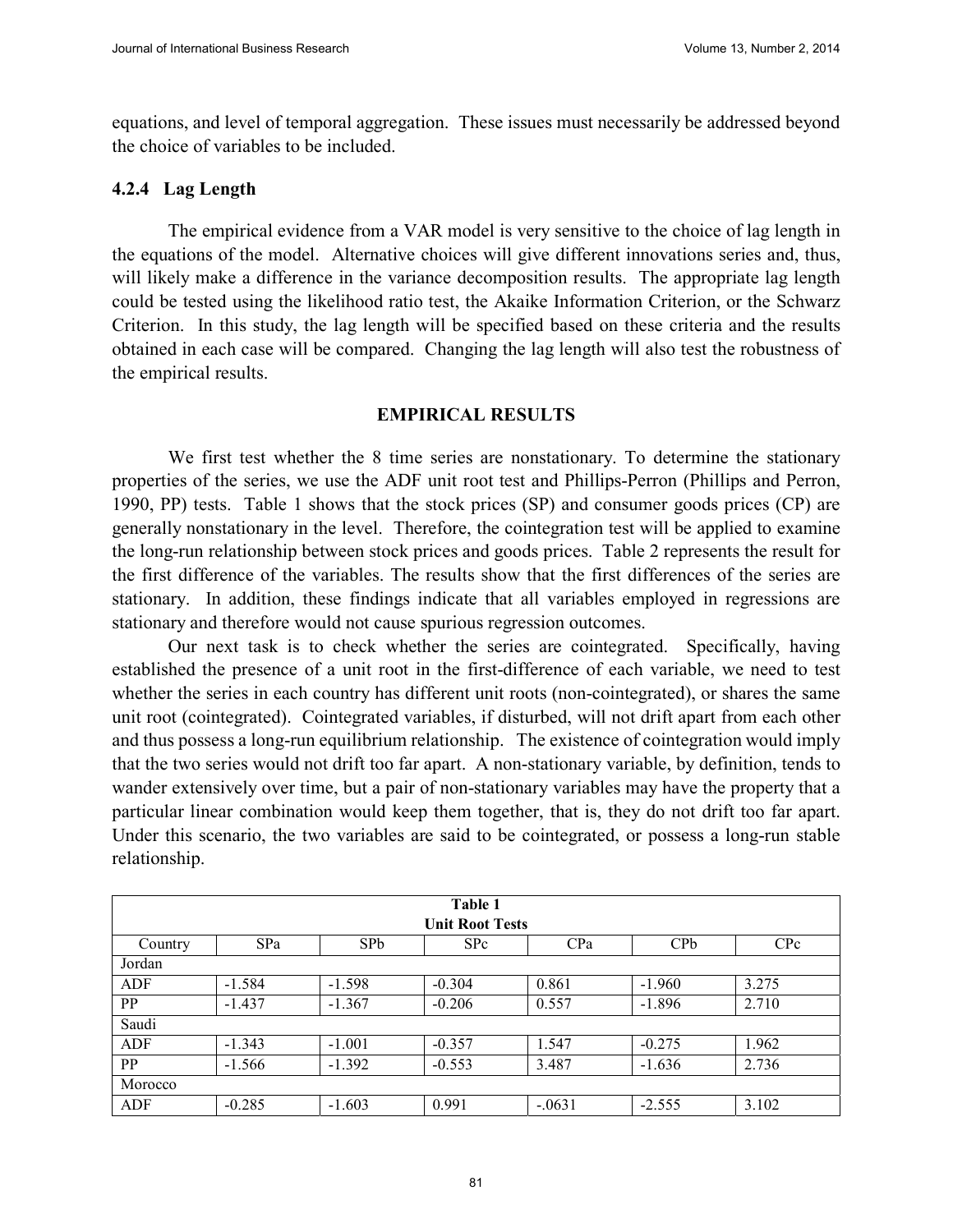| <b>PP</b>                                                                                                             | $-0.571$ | $-1.846$ | 0.556    | 0.0949 | $-3.165$ | 5.216 |  |
|-----------------------------------------------------------------------------------------------------------------------|----------|----------|----------|--------|----------|-------|--|
| Kuwait                                                                                                                |          |          |          |        |          |       |  |
| ADF                                                                                                                   | $-1495$  | $-1.445$ | $-0.329$ | 0.667  | $-1274$  | 1.931 |  |
| <b>PP</b>                                                                                                             | $-1.401$ | $-1117$  | $-0.252$ | 3.832  | $-0.309$ | 4.803 |  |
| Note: SP and CP denote stock price and consumer price. The ADF and PP are the Augmented Dickey Fuller and             |          |          |          |        |          |       |  |
| Phillips-Perron unit root test with intercept (a), with trend and Intercept (b), and with neither trend nor intercept |          |          |          |        |          |       |  |
| (c), respectively.                                                                                                    |          |          |          |        |          |       |  |

| Table 2                                                                                                               |          |                 |                 |          |            |            |
|-----------------------------------------------------------------------------------------------------------------------|----------|-----------------|-----------------|----------|------------|------------|
| <b>Unit Root Tests</b>                                                                                                |          |                 |                 |          |            |            |
| Country                                                                                                               | SPa      | SP <sub>b</sub> | S <sub>Pc</sub> | CPa      | <b>CPb</b> | <b>CPc</b> |
| Jordan                                                                                                                |          |                 |                 |          |            |            |
| ADF                                                                                                                   | $-5.207$ | $-5.254$        | $-5.202$        | $-8.710$ | $-8.821$   | $-8.180$   |
| PP                                                                                                                    | $-1.437$ | $-1.367$        | $-0.206$        | 0.557    | $-1.896$   | 2.710      |
| Saudi                                                                                                                 |          |                 |                 |          |            |            |
| ADF                                                                                                                   | $-9.045$ | $-9.062$        | $-9.071$        | $-2.819$ | $-3.897$   | $-1.246$   |
| PP                                                                                                                    | $-1.566$ | $-1.392$        | $-0.553$        | 3.487    | $-1.636$   | 2.736      |
| Morocco                                                                                                               |          |                 |                 |          |            |            |
| ADF                                                                                                                   | $-5.514$ | $-5.499$        | $-5.442$        | $-9.176$ | $-9.146$   | $-8.376$   |
| PP                                                                                                                    | $-0.571$ | $-1.846$        | 0.556           | 0.0949   | $-3.165$   | 5.216      |
| Kuwait                                                                                                                |          |                 |                 |          |            |            |
| ADF                                                                                                                   | $-6.179$ | $-6.233$        | $-6.171$        | $-2.441$ | $-4.701$   | $-1.576$   |
| PP                                                                                                                    | $-1.401$ | $-1.117$        | $-0.252$        | 3.832    | $-0.309$   | 4.803      |
| Note: SP and CP denote stock price and consumer price. The ADF and PP are the Augmented Dickey Fuller and             |          |                 |                 |          |            |            |
| Phillips-Perron unit root test with intercept (a), with trend and Intercept (b), and with neither trend nor intercept |          |                 |                 |          |            |            |
| (c), respectively.                                                                                                    |          |                 |                 |          |            |            |

We test the cointegration hypothesis with the methodology suggested by Johansen (1988) and Johansen and Juselius (1990). Because Johansen tests are performed within a VAR framework, and the results from VARs are sensitive to the lag length (Hafer and Sheehan (1991)), attention should be paid to lag length. Because the data are monthly, and based on lag-selection tests using the Sims (1980) criterion, we introduced twelve monthly lags in the Johansen system. Applying the MLE approach, we show in Table 3 results from Johansen's trace test to determine whether a long-term relation exists between each pair of stock prices and goods prices (CPI).

| Table 3<br><b>Cointegration Tests Based on the Johansen's Trace Test</b> |                                                                                                                  |        |         |        |                   |  |  |
|--------------------------------------------------------------------------|------------------------------------------------------------------------------------------------------------------|--------|---------|--------|-------------------|--|--|
| <b>Likelihood Ratio</b>                                                  |                                                                                                                  |        |         |        |                   |  |  |
| Hypnotized No. of Cointegration Vectors                                  | Jordan                                                                                                           | Saudi  | Morocco | Kuwait | 5% critical Value |  |  |
| None                                                                     | 11.267                                                                                                           | 10.689 | 23.213  | 41.909 | 19.96             |  |  |
| 2.296<br>2.362<br>2.108<br>3.674<br>9.24<br>At most one                  |                                                                                                                  |        |         |        |                   |  |  |
|                                                                          | Note: The tests show that there is one cointegrating relation between stock price index and CPI in each country. |        |         |        |                   |  |  |

A brief description of the test is in order. Let

$$
\Delta x_t = \sum_{i=1}^{p-1} \Gamma_i \Delta x_{t-1} + \pi x_{t-1} + \varepsilon_t
$$
\n(2)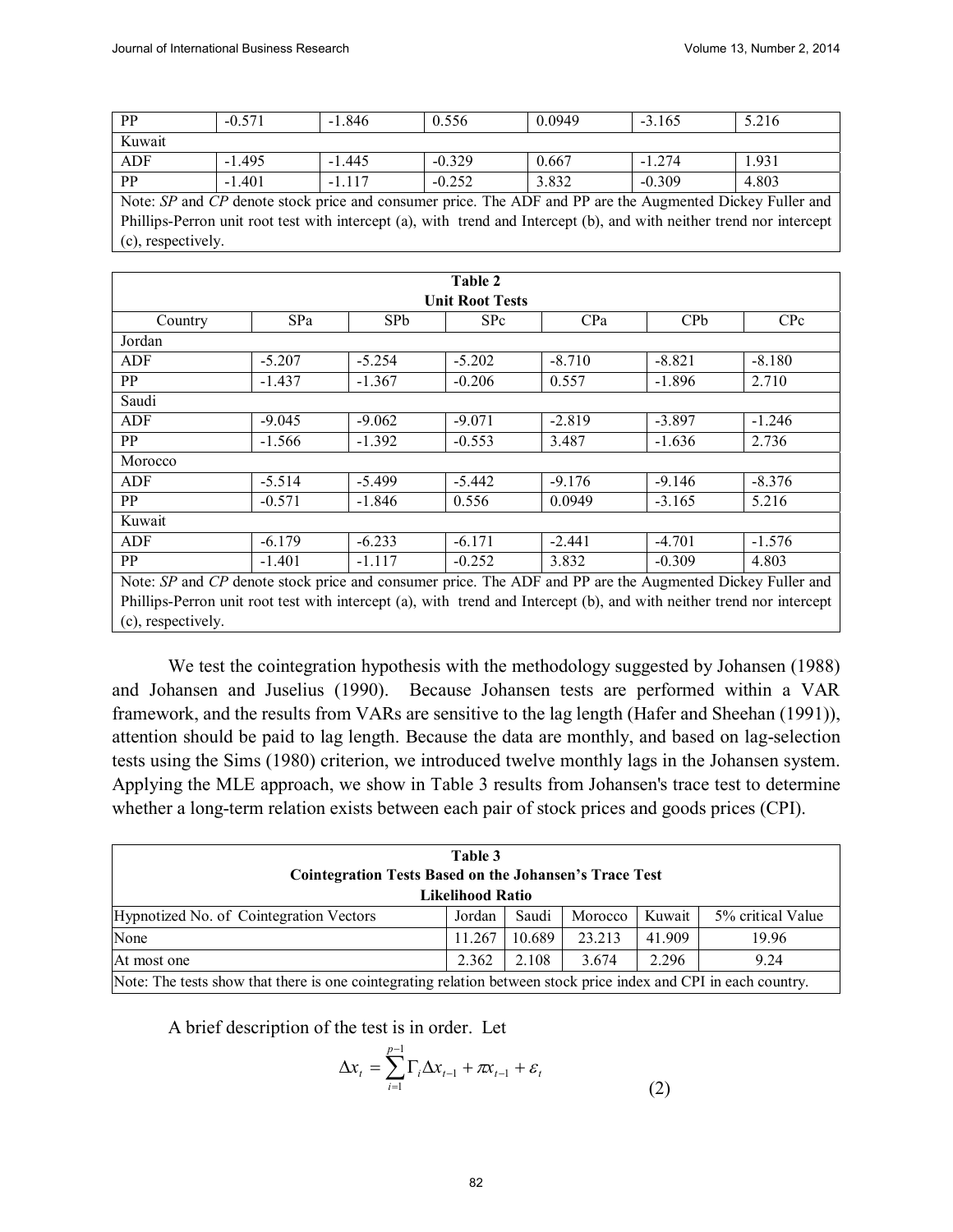Where  $x_i$  and  $\varepsilon_i$  are (n by 1) vectors and  $\pi$  is an (n by n) matrix of parameters. The Johansen (1988) methodology requires estimating the system of equations in (2) and examining the rank of matrix  $\pi$ . If rank  $(\pi) = 0$ , then there is no stationary linear combination of the  $\{x_i\}$ process, the variables are not co-integrated. Since the rank of a matrix is the number of non-zero eigenvalues ( $\lambda$ ), the number of  $\lambda > 0$  represents the number of co-integrating vectors among the variables. The test for the non-zero eigenvalues is normally conducted using the following two test statistics:

$$
\lambda_{trace} \quad (r) = -T \sum_{i=r+1}^{n} \ln(1-\hat{\lambda}_{i})
$$
\n
$$
\lambda_{max} \quad (r, r+1) = -T \ln(1-\hat{\lambda}_{r+1})
$$
\n
$$
(4)
$$

where  $\mu$  is the estimated eigenvalues, and T is the number of valid observations. Note  $\lambda$ that  $\lambda_{\text{trace}}$  statistic is simply the sum of  $\lambda_{\text{max}}$  statistic. In equation (3),  $\lambda_{\text{trace}}$  tests the null hypothesis that the number of distinct co-integrating vectors is less than or equal to r against a general alternative.  $\lambda_{\text{max}}$  statistic tests the null hypothesis of r co-integrating vectors against r+1 co-integrating vectors. Johansen and Juselius (1990) and Osterwald-Lenum (1992) derive the critical values of  $\lambda_{\text{trace}}$  and  $\lambda_{\text{max}}$  by simulation method.

Our cointegration tests parallel those made by Anari and Kolari (2001) for their study on European, U.S., and Japanese markets. In testing the long-run relation between each pair of stock prices and goods prices, the null hypothesis states that there is no co-integration relation.

The results of the Johansen trace test are provided in Table 3. These results suggest that one co-integrating vector (or a long-run relation) between goods prices measured by the consumer price index (CPI) and the stock price index exists in each country under study. We conclude from the similarity in results across several countries in this study that it takes stock prices a long time to return to their long run relation when there is unexpected movement in goods prices, and that the co-integrating tests are robust. This is similar to the case with European, U.S., and Japanese markets as reported by Anari and Kolari (2001) and Khil and Lee (2000).

## **5.1 Vector Error Correction Model (VEC)**

Cointegration exits when a group of nonstationary variables has a linear combination of them that is stationary. Cointegration means that although many developments can cause permanent changes in the individual elements of the group, there is some long-run equilibrium relation tying the individual components together. If the group is cointegrated, then it is not correct to fit a VAR to the differenced data [Hamilton (1994)]. As argued by Engle and Granger (1987), the VAR estimated with cointegrated data (without including the cointegration term) will be misspecified. However, another representation of VAR, the Vector Error Correction model (VEC), can be used. It is a VAR model for data in difference from augmented by the error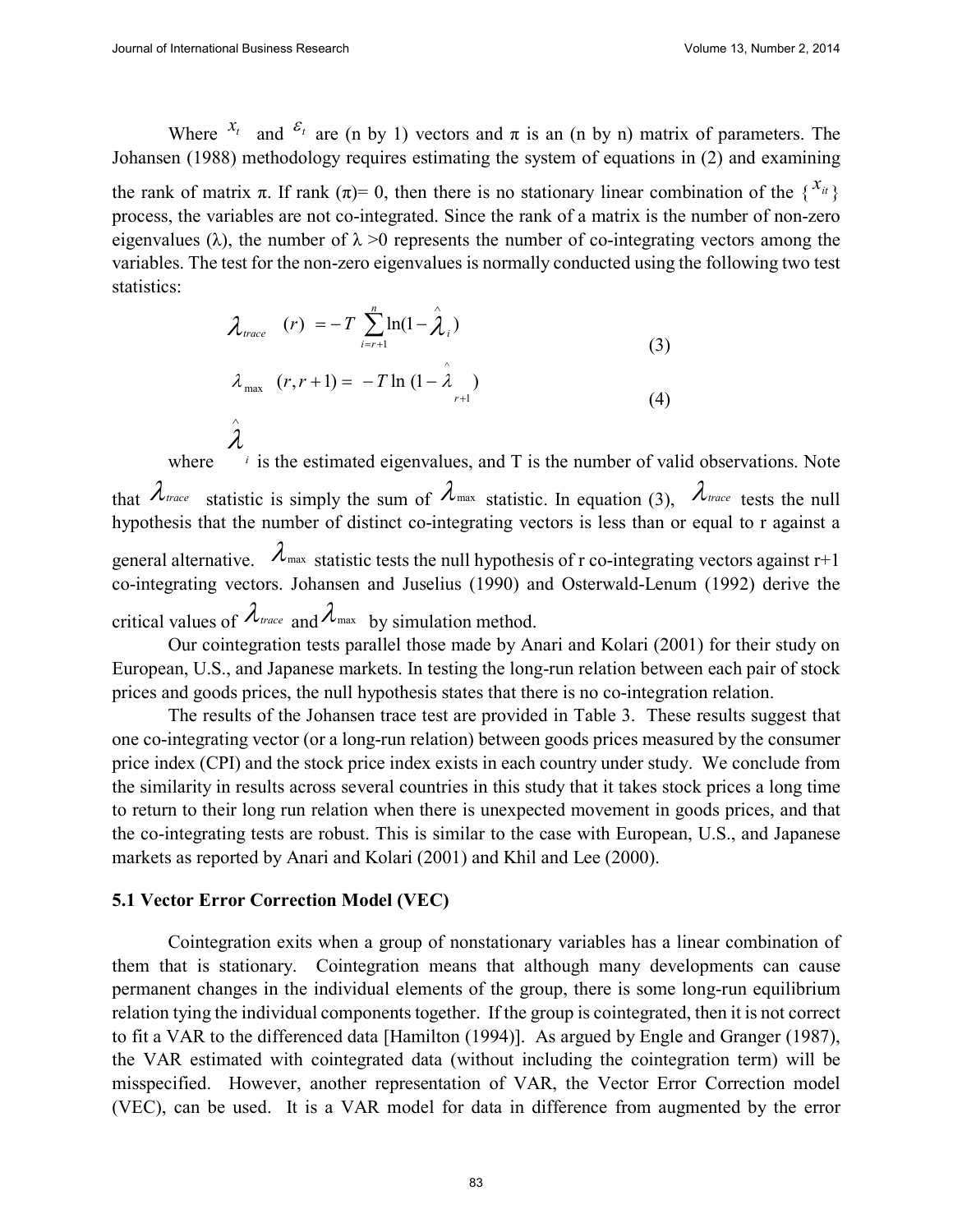correction term. In a VEC model the short-run dynamics of the variables in the group are influenced by the deviation from an equilibrium relationship.

As the VEC specification only applies to a cointegrated series, we should run the Johansen cointegration test prior to VEC specification. This test is needed to confirm that the variables are cointegrated and to determine the number of cointegrating equations. Estimation of a VEC model proceeds by first determining one or more cointegrating equations using the Johansen procedure. The first difference of each endogenous variable is then regressed on a one period lag of the cointegrating equation(s) and lagged first differences of all the endogenous variables in the system.

The Johansen efficient maximum likelihood test is used to examine the existence of a longterm relationship between stock prices (SP) and consumer goods prices (CP). It is applied using alternative lag lengths in the VAR. Consider a VAR model of order k:

$$
X_{t} = C + A_{1}X_{t-1} + \dots + A_{2}X_{t-k} + v_{t}
$$
\n<sup>(5)</sup>

where C is a 2 x 1 vector of constants,  $A_k$  are 2 x 2 matrices of coefficients to be estimated, and vector vt, represents the unexpected movements in SP and CP.

It should be noted the VAR model provides information about the short-run relation between stock prices and inflation. For the estimation of the long run relation between the two variables, we follow Anari and Kolari (2001) and compare our findings with those reported by Khil and Lee (2000) on Pacific-Basin markets in the short run. Anari and Kolari use the vector error-correction (VEC) model by Johansen (1991). Equation (5) can be written as:

$$
\Delta x_{t} = \delta + \Gamma_{1} \Delta x_{t-1} + \Gamma_{2} \Delta x_{t-2} + \dots + \Gamma_{t-k} \Delta x_{t-k+1} + \Pi x_{t-k} + v_{t}
$$
(6)

where  $\Gamma_i$  and  $\Pi$  are 2x2 matrixes, and k is the lag order. The rank of matrix gives the number of cointegrating vectors, which are long run relations between SP and CP. Anari and Kolari show that the term  $\prod x_{t-k}$  represents the long-term relation between SP and CP, and a long run relation between SP and CP can be evaluated by:

$$
\Delta S_t = \sum_{k=1}^{n-1} a_k \Delta S_{t-k} + \sum_{k=1}^{n-1} b_k \Delta C_{t-k} + e(S_{t-1} - c - dP_{t-1})
$$
\n(7)

where the summation term represents the short run relation between stock prices and goods prices, and the error correction term e represents the speed of adjustment of stock prices to unexpected changes in inflation. The term, which is the vector of deviations from the long run relation between stock prices and goods prices, can be normalized and its long run equation can be expressed as:

$$
S_t = c + dP_t \tag{8}
$$

If the variables are in log terms, the coefficient (d) in this equation is the elasticity of stock prices with respect to goods prices, otherwise known as the Fisher coefficient (Anari and Kolari, 2001).

Using equation (8), the MLE estimates on long run relations between stock prices and the CPI for the sample period are shown in Table 4. It should be noted that the estimated Fisher coefficients (d) are in the range of 1.01 to 1.36. These coefficients are distributed as follows: Jordan = 1.01, Saudi Arabia = 1.20, Morocco = 1.04, and Kuwait = 1.36. In all countries, the long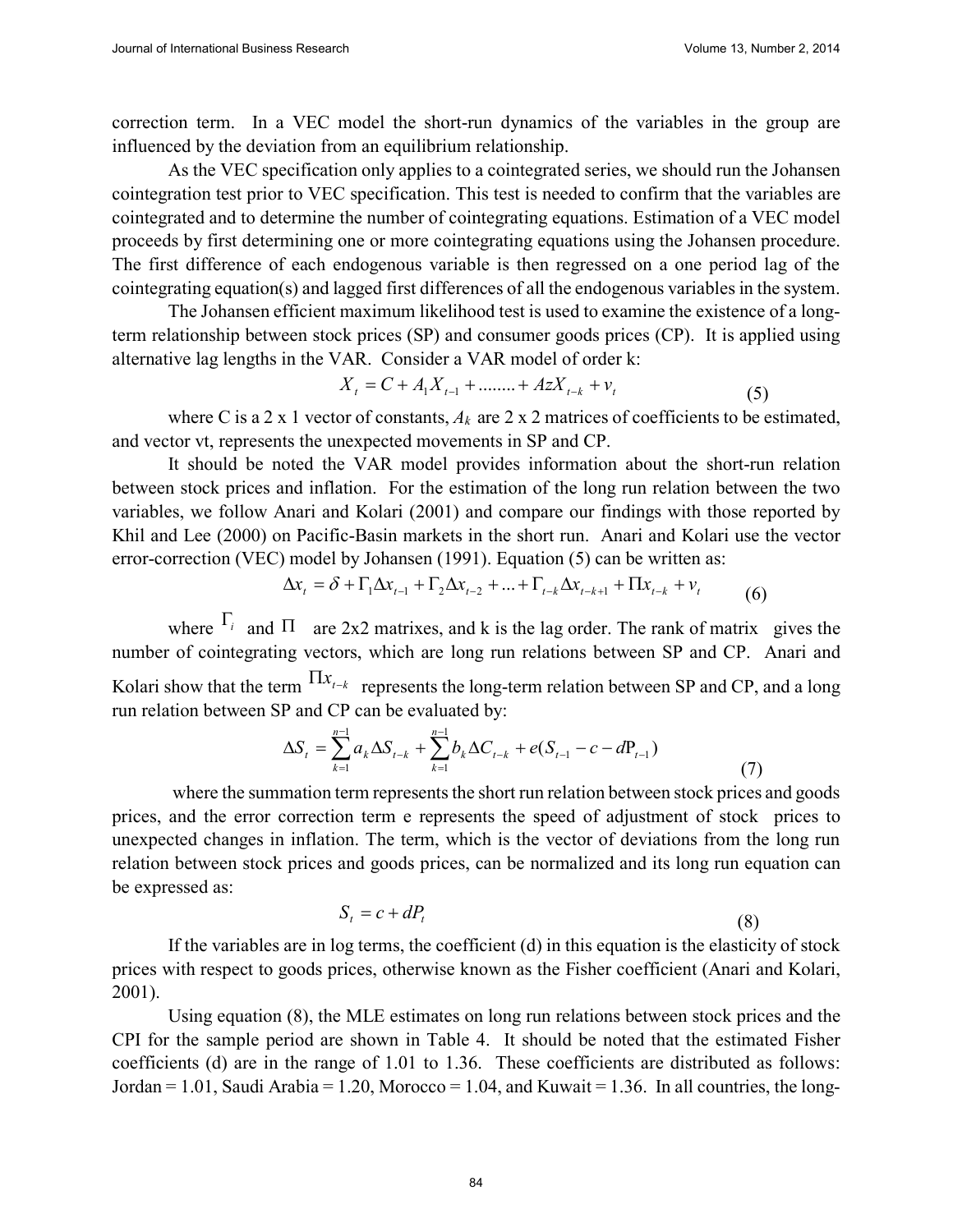run Fisher effect is supported because of the positive signs for the estimated (d) coefficient of CPI in equation (8). Since all variables are expressed as logarithms, the CPI's coefficient (d) in each equation shows the elasticity of the changes in stock prices with respect to corresponding changes in inflation. For instance, when the estimated coefficient (d) is 1.01 in Jordan, this means that for every increase of 1% in CPI, the stock index is expected to increase by 1.01% over the sample period. We apply t-tests to examine whether the estimated Fisher coefficient is less than, equal to or greater than unity. The results in Table 4 show that estimates for Jordan, Morocco, and Saudi Arabia are greater than unity, whereas those for Kuwait are less than or equal to unity at a 5% level significance.

In Table 4, the estimates of the speed of adjustment coefficients (e) lie between 0.01 and 0.03, which means that it takes a long time for stock prices to return to their long-run relation following an unexpected movement in goods prices.

| Table 4<br>Long-Run Relations Between Stock Prices and Inflation Based on<br>the Full Information Maximum Likelihood Estimator (MLE)<br>$SP_t = c + dCP_t$ |              |                                                                                                                                                                                                                                                                                                                                          |                   |  |  |  |  |
|------------------------------------------------------------------------------------------------------------------------------------------------------------|--------------|------------------------------------------------------------------------------------------------------------------------------------------------------------------------------------------------------------------------------------------------------------------------------------------------------------------------------------------|-------------------|--|--|--|--|
| Country                                                                                                                                                    | $\mathbf{c}$ | d                                                                                                                                                                                                                                                                                                                                        | e                 |  |  |  |  |
| Jordan                                                                                                                                                     | $-0.16$      | $1.01*$<br>(6.55)                                                                                                                                                                                                                                                                                                                        | $-0.01$<br>(4.88) |  |  |  |  |
| Saudi                                                                                                                                                      | 2.34         | $1.2*$<br>(11.23)                                                                                                                                                                                                                                                                                                                        | $-0.04$<br>(3.65) |  |  |  |  |
| Morocco                                                                                                                                                    | 2.45         | $1.04*$<br>(1.02)                                                                                                                                                                                                                                                                                                                        | $-0.03$<br>(5.28) |  |  |  |  |
| 2.16<br>1.36<br>$-0.02$<br>Kuwait<br>(6.23)<br>(3.4)                                                                                                       |              |                                                                                                                                                                                                                                                                                                                                          |                   |  |  |  |  |
|                                                                                                                                                            |              | Note: $*$ means fail to accept the null hypothesis (at %5) that the Fisher coefficient (d) is less than or equal to<br>one and instead accept the alternative hypothesis that it is more than one. t-values are in parentheses.<br>The term $e$ is the speed of adjustment which is the rate of convergence to the long-run equilibrium. |                   |  |  |  |  |

#### **CONCLUSIONS**

This paper attempts to examine monthly stock price indexes and goods price indexes for four Arab countries: Jordan, Saudi Arabia, Morocco, and Kuwait for 2000-2009 using cointegration methods. The results of the cointegration test support the long-run relationship between stock prices and goods prices. The long-run Fisher elasticities of stock prices with respect to goods prices are in the range of 1.01 to 1.36 across the four countries under study. With the exception of Kuwait the Fisher effect coefficient estimates are significantly greater than one. In the case of Jordan, Saudi Arabia, and Morocco the empirical results support the Fisher hypothesis, with estimated coefficients near unity. The results also reveal that stock prices in the those four Arab markets have a long memory with respect to inflation shocks that make stocks a reasonably good inflation hedge over a long holding period. In this respect, our findings are similar to the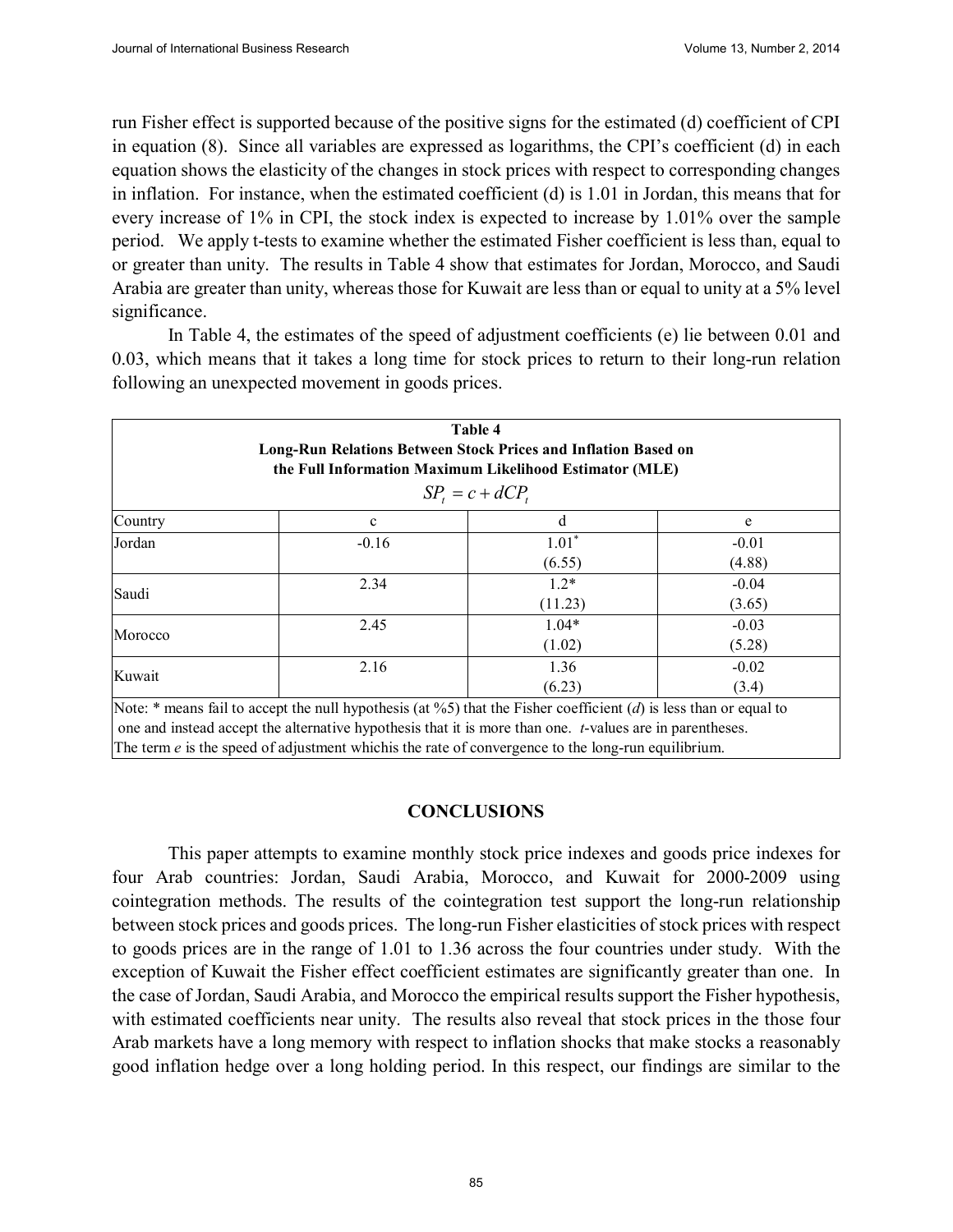evidence already reported by Anari and Kolari (2001) on American, European and Japanese stock markets.

#### **REFERENCES**

- Aga, M. & B. Kocaman (2006). An Empirical Investigation of the Relationship between Inflation, P/E Ratios and Stock Price Behaviours Using a New series called Index-20 for Istanbul Stock Exchange. *International Research Journal of Finance and Economics,* 6, 133-165.
- Anari, A. & J. Kolari (2001). Stock prices and inflation. *Journal of Financial Research*, 24, 587-602.
- Bodie, Z. (1976). Common stocks as a hedge against inflation. *Journal of Finance,* 31, 451-470.
- Boudoukh, J. & M. Richardson (1993). Stock returns and inflation: A long-horizon perspective. *American Economic Review* 83, 1346-1355.
- Dickey, D.A. & W.A. Fuller (1979). Distribution of the estimators of autoregressive time series with a unit root. *Journal of the American Statistical Association,* 74, 427-431.
- Dickey, D.A. & W.A. Fuller (1981). Likelihood ratio statistics for autoregressive time series with a unit root. *Econometrica*, 49, 1057-1072.
- Ely, P.D. & K.J Robinson (1997). Are Stocks a Hedge against inflation ? International Evidence using a Long Run Approach. *Journal of International Money and Finance*, 16,141-67.
- Engle, R. & W. Granger (1987). Co-integration and error correction representation, estimation, and testing. *Econometrica,* 55, 251-276.
- Fama, E. F., & W. G. Schwert (1977). Asset returns and inflation. *Journal of Financial Economics,* 5, 115-146.
- Fama, E. F. (1981). Stock returns, real activity, inflation and money. *American Economic Review,* 71, 545-565.
- Fama, E. F., & M. R. Gibbons (1982). Inflation, real returns and capital investment. *Journal of Monetary Economics,* 9, 297-323.
- Fama, E.F. & Schwert, G. William (1977). Asset Returns and Inflation. *Journal of Financial Economics.*
- Fama, E.F. (1981). Stock returns, real activity, inflation, and money. *The American Review, Vol.*71(4).
- Firth, M. (1979). The relationship between stock market returns and rates of inflation*. Journal of Finance*, 34, 113- 129.
- Fisher , I. (1930). The Theory of Interest , *Macmillan, New York*.
- Gallagher, M. (1986). The inverted Fisher hypothesis: Additional evidence. *American Economic Review,* 76, 247-249.
- Geske R. & R. Roll (1983). The Fiscal and Monetary Linkages between Stock Returns and Inflation . *Journal of Finance*, 38, 1-33
- Granger, C. W. (1983). Cointegrated variables and error-correcting models. *Discussion paper*, 83-13*a*, *University of California, San Diego, CA*.
- Granger, C. (1986). Development in the study of cointegrated economic variables. *Oxford Bulletin of Economics and Statistics*, 48, 213-228.
- Gregory, A. W. & B. E. Hansen (1996). Residual-based test for cointegration in model with regime shifts. *Journal of Econometrics,* 70, 99-126.
- Gultekin, N. (1983a). Stock market returns and inflation: Evidence from other countries. *Journal of Finance*, 38, 49- 65.
- Hafer, R, W. Jansen & W. Dennis (1991). The Demand for Money in the United States: Evidence from Cointegration Tests. *Journal of Money, Credit and Banking, Blackwell Publishing,* vol. 23(2), pages 155-68, May.
- Hakkio, C. S. & M. Rush (1991). Cointegration: How Short is the Long Run?. *Journal of International Money and Finance*, 10, 571-581.
- Hamilton, J. D. (1994). Time Series Analysis. *Princeton University Press, NJ.*
- Hendry, D. (1986). Econometric modeling with cointegrated variables: An overview. *Oxford Bulletin of Economics and Statistics,* 48, 51-63.
- Hess, P., & B. Lee (1999). Stock returns and inflation with supply and demand disturbances. *Review of Financial Studies,* 12, 1203-1218.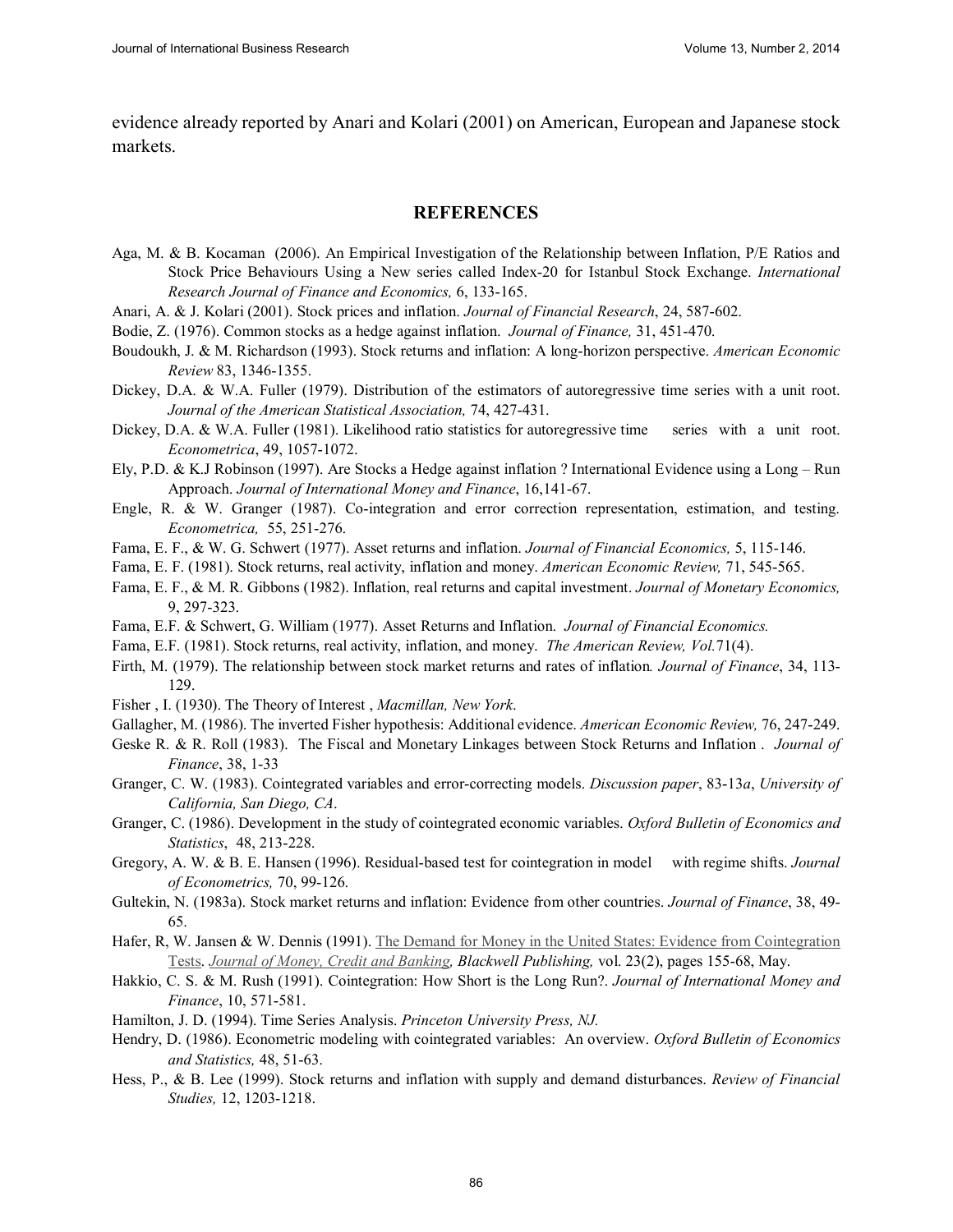- Hodrick, W. & E. Prescott (1980). Postwar U.S. business Cycle: An empirical investigation. *Discussion paper* 451, *Carnegie-Mellon University*
- Hoguet , George R. (2009). Inflation and Stock Prices. *State Street Global Advisors, July, 2009*.
- Jaffe, J. & G. Mandelker (1976). The Fisher effect for risky assets: An empirical investigation. *Journal of Finance* 31, 447-458.
- James, C., S. Koreisha, & M. Partch (1985). A VARMA analysis of causal relations among stock returns, real output, and nominal interest rates. *Journal of Finance*, 40, 1375-1384.
- Johansen, S. (1988). Statistical Analysis of Cointegration Vectors. *Journal of Economic Dynamics and Control*, 12, 231-254.
- Johansen, S. (1991). Estimation and hypothesis testing of cointegration vectors in Gaussian vector autoregressive models. *Econometrica*, 59, 1551-1580.
- Johansen, S. (1995). Likelihood-Based inference in cointegration vector autoregressive models. *Oxford University Press*, *Oxford*.
- Johansen, S. & K. Juselius (1990). Maximum Likelihood Estimation and Inference on Cointegration with Application to Demand for Money. *Oxford Bulletin of Economics and Statistics*, 52, 169--210.
- Johansen, S. (1988). Statistical Analysis of cointegration Vectors. *Journal of Economics Dynamics and Control* 12, 231-254.
- Junttila, J. (2001). Testing an augmented Fisher hypothesis for money market rate in Finland. *Journal of Macroeconomics,* 23, 577-599
- Juselius, K. (1991). Long-run relations in a well-defined statistical model for the data generating process: Cointegration analysis of the PPP and UIP relations between Denmark and Germany*. in J. Gruber, ed.: Economtrica Decision Models: New Methods and Applications* , *Springs Verlag, Berlin.*
- Kaul, G. (1987). Stock returns and inflation: the role of the monetary sector. *Journal of Financial Economics* 18, 253- 276.
- Kennedy, P. (1992). A guide to econometrics *(Third edition). MIT Press, Cambridge, MA.*
- Khil, J. & B. Lee (2000). Are common stock a good hedge against inflation? Evidence from the Pacific-rim countries. *Pacific-Basin Finance Journal,* 8, 457-482.
- Lansing, K.. (2004). Inflation- induced Valuation Errors in the Stock Market. *FRBSF Economic letter, number* 2004- 30 .
- Lee, B.S. (1992). Causal relations among stock returns, interest rates, real activity, and inflation. *Journal of Finance,* 47, 1591-1603.
- Lintner, J. (1973). Inflation and common stock prices in a Cyclical Context. *National Bureau of Economic Research Annual Report*, New York, 23-36.
- Lintner, J. (1975). Inflation and security returns. *Journal of Finance,* 30, 259-280.
- Luintel, K., & K. Paudyal (2006). Are Common Stocks a Hedge against Inflation ?. *Journal of Financial Research*, 29, 1-19.
- MacKinnon, J. G. (1991). Critical Values for cointegration tests. *Chapter 13 in Long-run Economic Relationships: Readings in cointegration. edited by R. F. Engle and C.W.J. Granger, Oxford University Press*.
- Marshall, D. (1992). Inflation and asset returns in a monetary economy. *Journal of Finance,* 57, 1315-1342.
- Mishkin, F. S. (1992). Is the Fisher effect for real? An examination of the relationship between inflation and interest rates. *Journal of Monetary Economics*, 30, 195-215.
- Nelson, C. (1976). Inflation and rates of return on common stocks. *Journal of Finance,* 31, 471-483.
- Newy, W. & K. West (1987). A simple positive-definite heteroscedasticty and autocorrelation consistent covariance matrix. *Econometrica*, 55, 703-708.
- Nichols, D. (1976). Discussion. *Journal of Finance*, 31, 483-487.
- Osterwald-Lenum, M. (1992). A Note with Quintiles of the Asympototic Distribution of the Maximum Likelihood Cointegration Rank Test Statistics. *Oxford Bulletin of Economics and Statistics*, 54:3, 451-472.
- Perron, P. (1988). Trend and random walks in macroeconomic time series: further evidence from a new approach. *Journal of Economic Dynamics and Control* 12, 297-332.
- Perron, P. (1997). Further evidence on breaking trend functions in macroeconomic variables. *Journal of Econometrics* 80, 355-385.